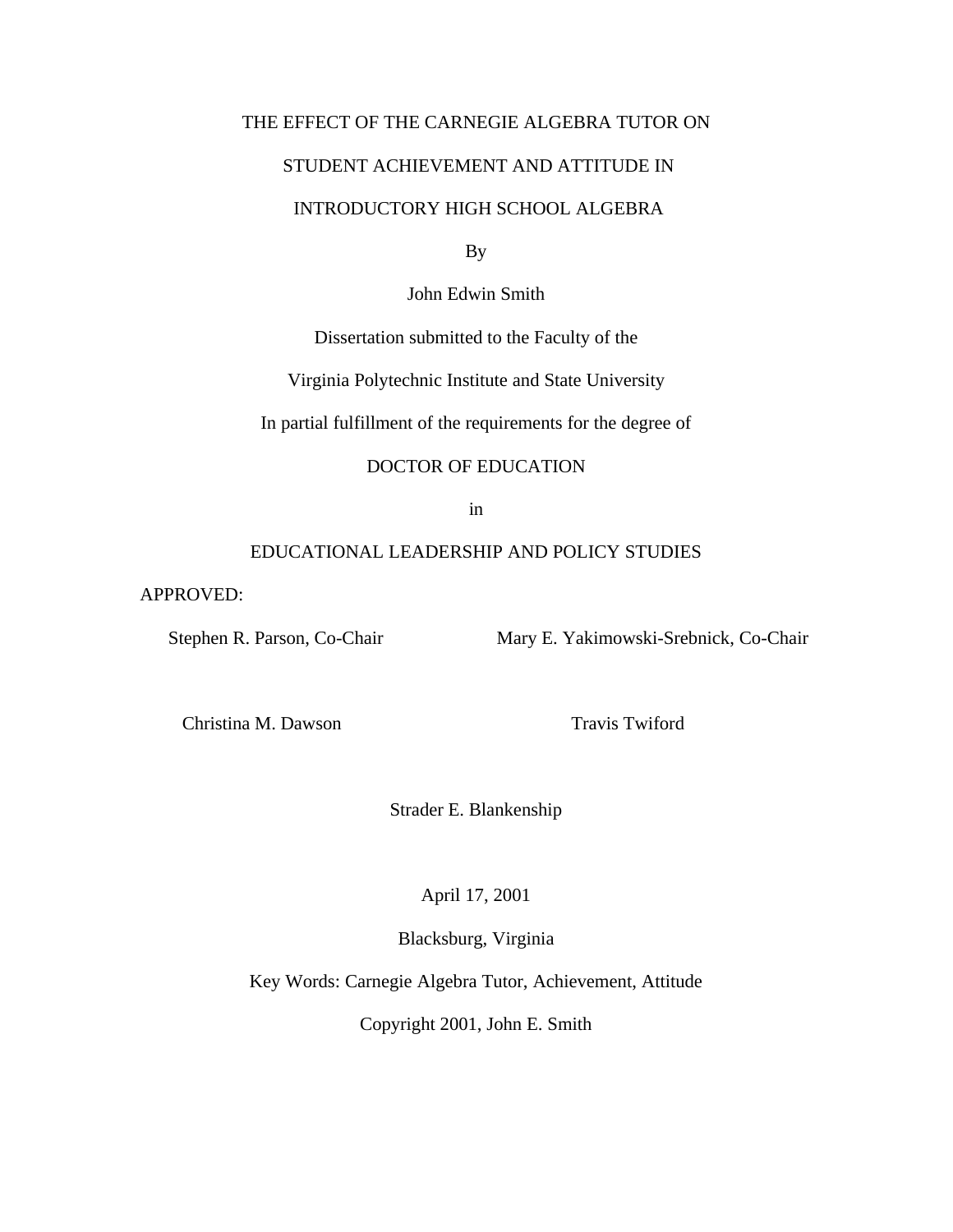# THE EFFECT OF THE CARNEGIE ALGEBRA TUTOR ON

#### STUDENT ACHIEVEMENT AND ATTITUDE IN

# INTRODUCTORY HIGH SCHOOL ALGEBRA

by

John E. Smith Stephen R. Parson, Co-chair Mary E. Yakimowski-Srebnick, Co-chair (ABSTRACT)

The Third International Mathematics and Science Study (1995) and the National Assessment of Educational Progress results (1996) indicate that the United States has not reached the goal of being first in the world in mathematics and science achievement established by the Goals 2000 Act. Many states have adopted the National Council of Teachers of Mathematics standards for mathematics instruction, which call for the integration of computer technology, in an effort to improve international and national mathematics achievement results. Recent research (e.g., Anderson & Koedinger, 1995, Mann, Shakeshaft, Becker, & Kotkamp, 1999) has reported significant increases in student achievement in mathematics through the use of intelligent tutoring software such as the Carnegie Algebra Tutor. This study built upon this body research on computer technology and how it can be effectively integrated into classrooms to impact student achievement and attitude. In particular, the effect of the Carnegie Algebra Tutor on student achievement and attitude towards mathematics in an introductory high school Algebra course was examined.

The quantitative portion of the study used a non-equivalent control group design. The population of the study consisted of 445 students. Student achievement was measured using scale scores on the Virginia Algebra I SOL assessment with the Total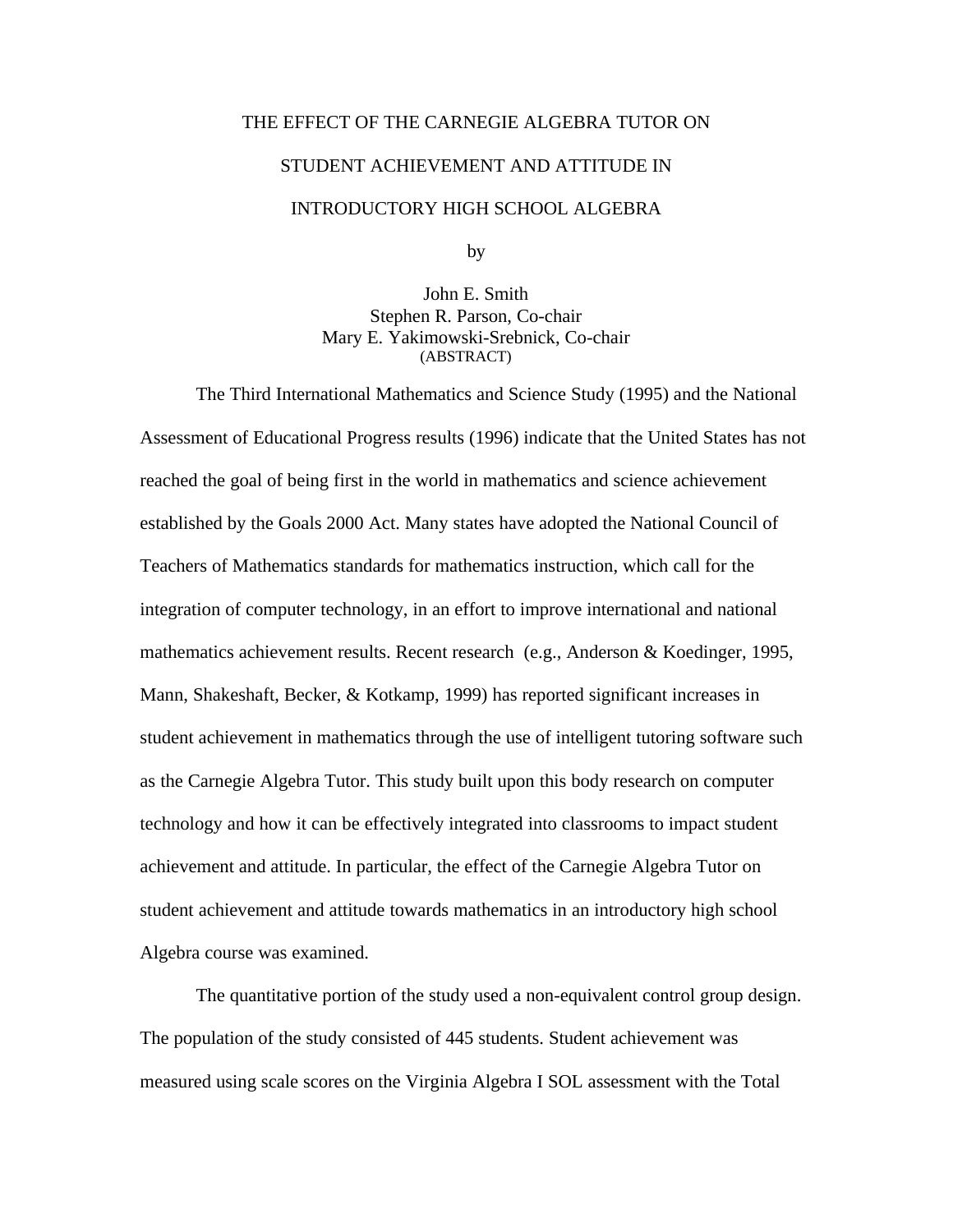Mathematics portion of the Stanford 9 Ta as covariate. Student attitudes were measured using a shortened version of the Fennema-Sherman Mathematics Attitude Scales survey. Independent variables included the treatment condition, race/ethnicity, and gender. An ANCOVA was conducted to determine achievement effects, while ANOVA was conducted to determine attitude effects. The qualitative portion of the study consisted of student and teacher focus groups. It was through these focus group sessions that program implementation issues and cognitive and affective effects on students and teachers were examined.

Analysis revealed statistically significant mean achievement differences between Black ( $M=402.2$ ) and White ( $M=395.7$ ) students. Student focus group data revealed an overall positive experience for students. Emerging themes from the teacher focus group included alignment issues with the Carnegie tutor and the Algebra SOL, implementation concerns, student effects, and software issues. Based on these findings, implications of the results of this study, future avenues of research, and implementation suggestions are offered.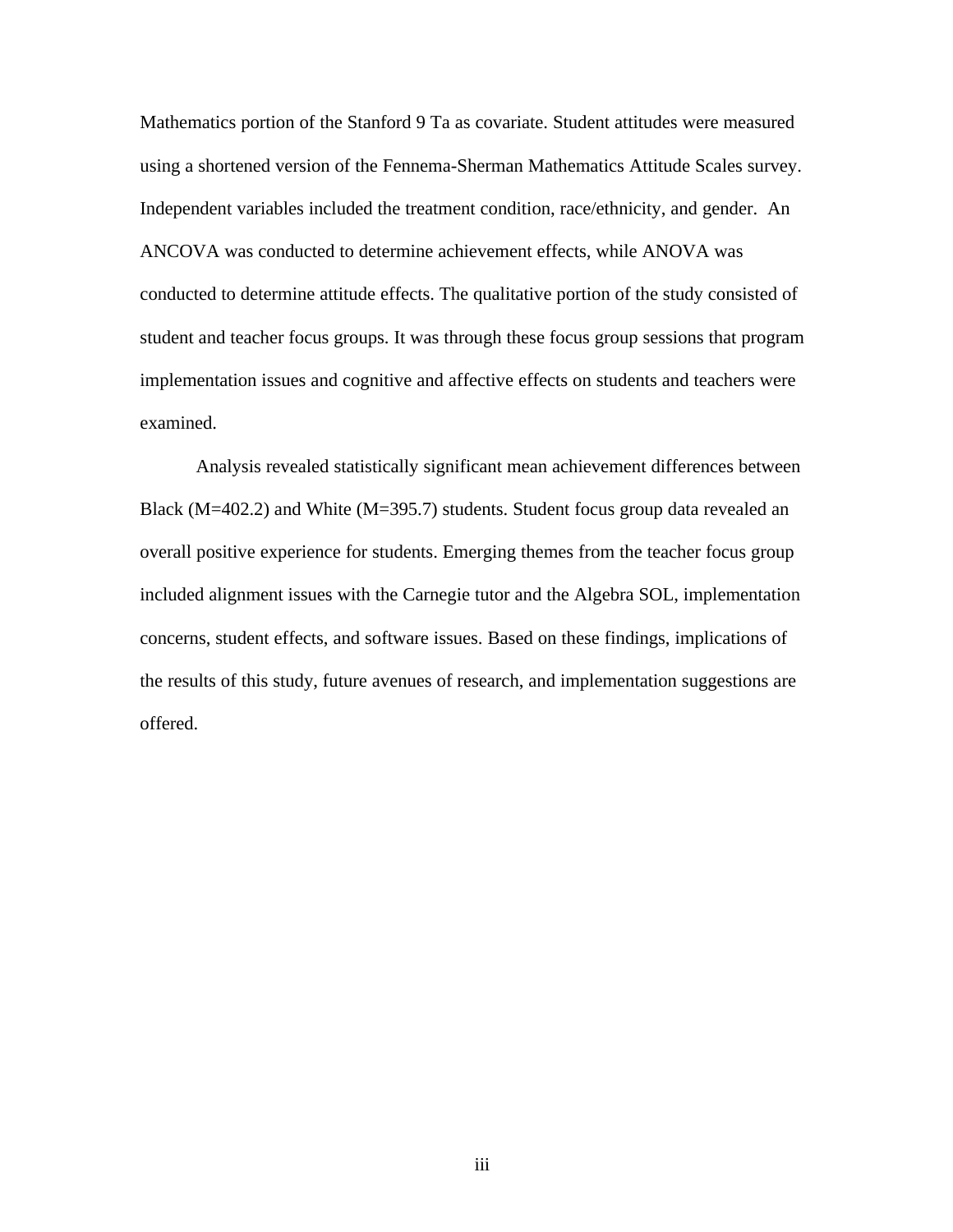# DEDICATION

This dissertation is dedicated to my wife Kassie, my son Ryan, and my daughter Taylor. I cannot express how much your love, support, encouragement and sacrifice have meant to me as I end this journey.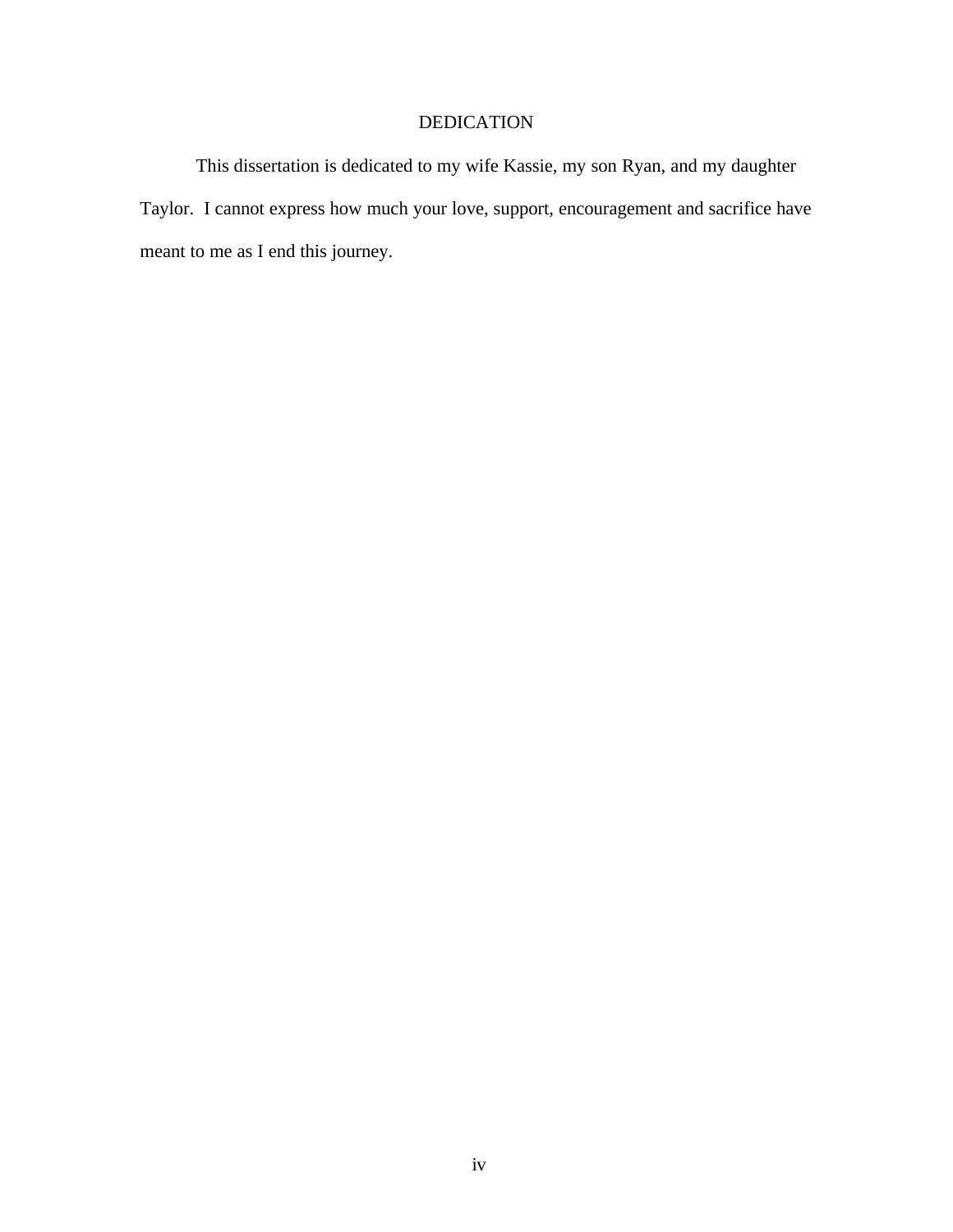#### ACKNOWLEDGMENTS

I am indebted to the members of my committee for the time and energy they spent on this study. Special thanks to my advisor and co-chair Dr. Mary Yakimowski-Srebnik for her guidance and tutelage throughout this process. Her knowledge, professionalism and dedication are benchmarks I will always strive to achieve. I am grateful to Dr. Stephen Parson for co-chairing my committee. His advice and guidance were essential to the successful completion of this study. I am grateful to Dr. Travis Twiford, Dr. Tina Dawson, and Dr. Strader Blankenship for their time, support and encouragement throughout the study.

I am grateful to the teachers of Virginia Beach City Public Schools who participated in this study. I would also like to acknowledge Dr. Sid Vaughn and Barry Kavy for their assistance, support, and guidance. I could not have completed this study without their time and effort.

I would like to extend a special thanks to Dr. Perry Pope and Dr. Donald Stowers for their continual support and encouragement. Their understanding, advice and mentorship have been a tremendous asset to my study and career.

I am extremely grateful to my parents for their love and support and for always encouraging me to reach for new heights. Thank you for the foundation you provided and for instilling in me the importance of education.

 I would like to thank Jack and Shirley Rountree for taking care of my family during my residency and on those much needed dissertation weekends. I also have to thank Will and Doris McElfresh for giving me a home during my stay at Virginia Tech.

v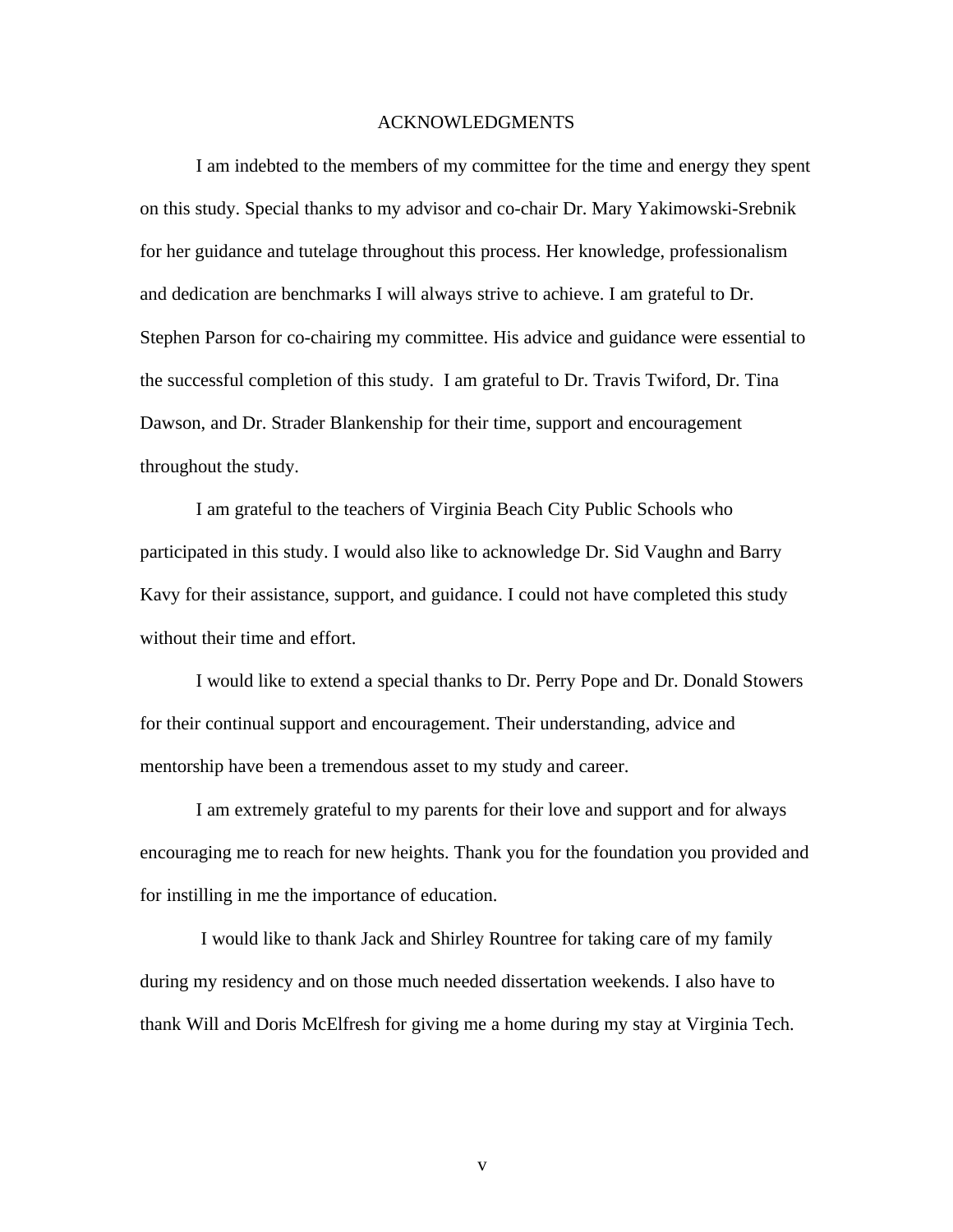| Chapter I The Problem and Its Context                 |                |  |  |
|-------------------------------------------------------|----------------|--|--|
|                                                       | 2              |  |  |
|                                                       | $\overline{4}$ |  |  |
| National Council of Teachers of Mathematics Standards | 5              |  |  |
|                                                       | 6              |  |  |
|                                                       | 7              |  |  |
|                                                       | 9              |  |  |
|                                                       |                |  |  |
|                                                       |                |  |  |
|                                                       |                |  |  |
|                                                       |                |  |  |
|                                                       |                |  |  |
|                                                       |                |  |  |
|                                                       |                |  |  |
|                                                       |                |  |  |
|                                                       | 21             |  |  |
|                                                       | 24             |  |  |
|                                                       | 24             |  |  |
|                                                       | 27             |  |  |
| Chapter II A Review of Literature                     |                |  |  |

# **TABLE OF CONTENTS**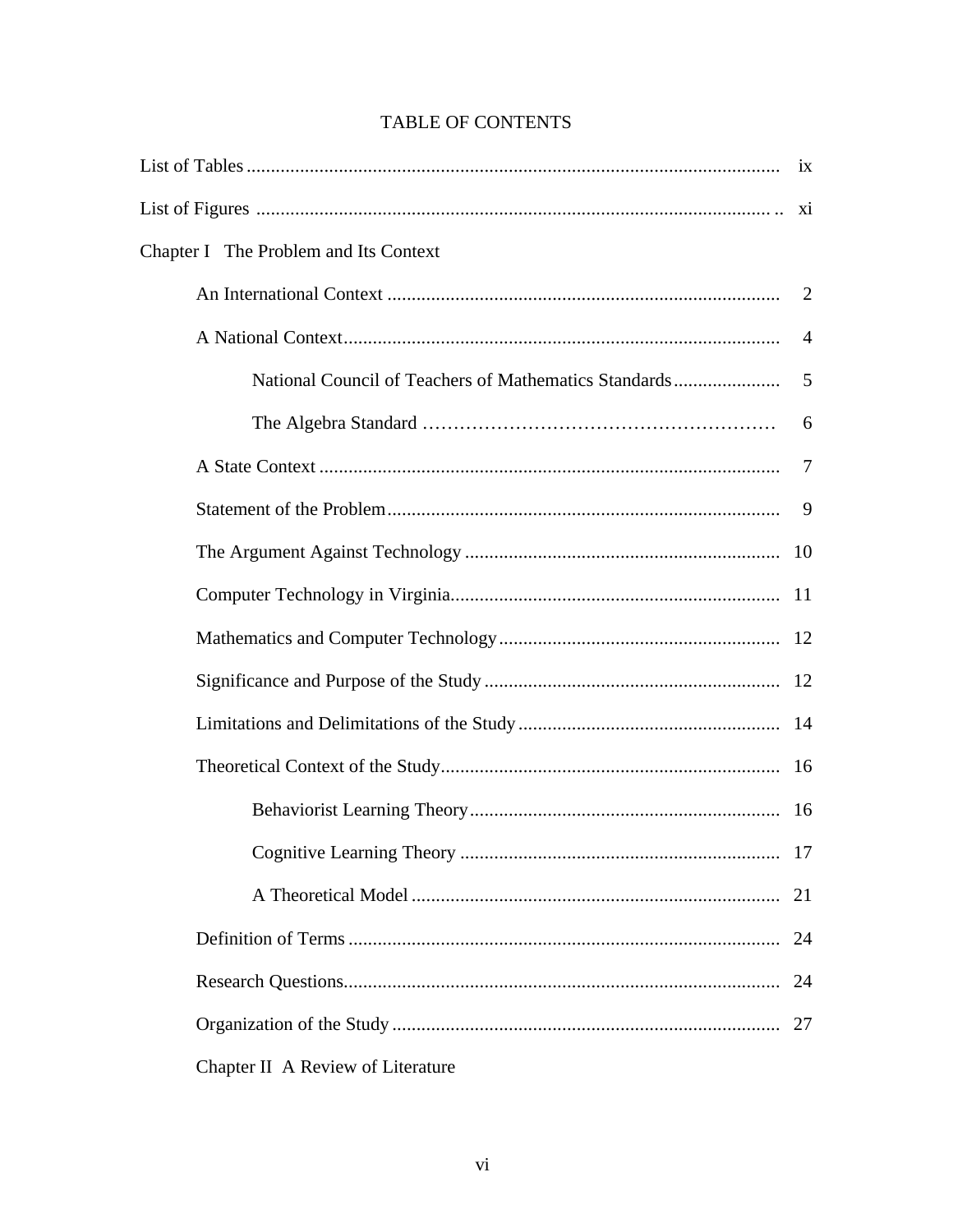| Other Intervening Variables                           |    |  |
|-------------------------------------------------------|----|--|
|                                                       |    |  |
|                                                       |    |  |
|                                                       |    |  |
|                                                       |    |  |
| <b>Chapter III Methodology</b>                        |    |  |
|                                                       |    |  |
|                                                       |    |  |
|                                                       |    |  |
|                                                       |    |  |
|                                                       |    |  |
|                                                       |    |  |
|                                                       |    |  |
| Fennema-Sherman Mathematics Attitude Scale 54         |    |  |
|                                                       | 58 |  |
|                                                       | 58 |  |
| Research questions for student focus groups           | 59 |  |
| Data collection and analysis for student focus groups | 60 |  |
| Research questions for teacher focus groups           | 61 |  |
| Data collection and analysis for teacher focus groups | 62 |  |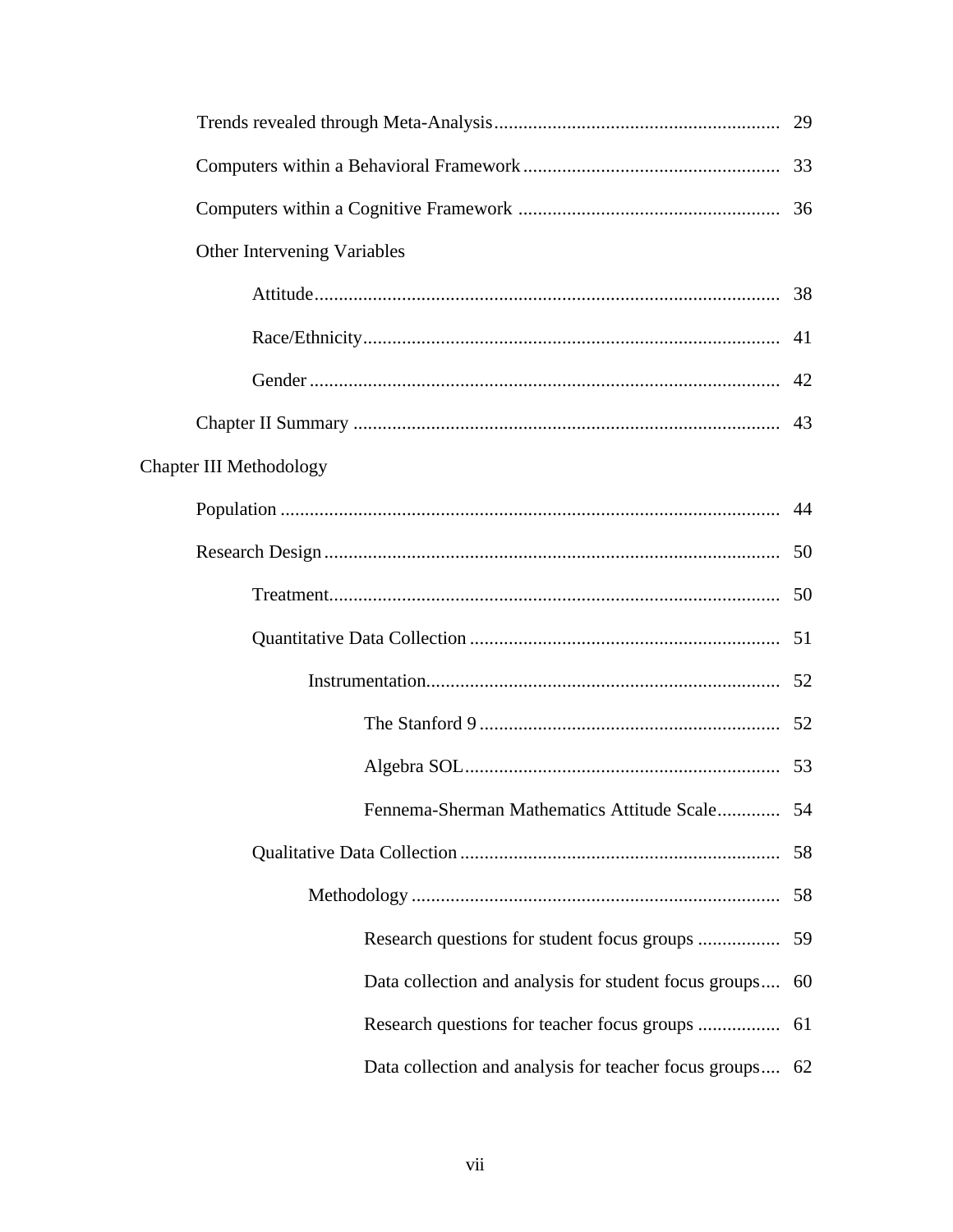# Chapter IV Results of the Study

| References |  |
|------------|--|

# Appendices

| A. | <b>Mathematics Course Sequence</b>                                   |
|----|----------------------------------------------------------------------|
| B. | Algebra I, Introduction to Algebra, and Algebra X Pacing Guide       |
| C. | <b>School Division Permission Letter</b>                             |
| D. | Letter of Informed Consent                                           |
| E. | Carnegie Algebra Tutor and Virginia Standards of Learning Assessment |
|    | Algebra I Alignment matrix                                           |
| Е. | The Algebra I Standard of Learning Blueprint                         |
| F. | The Attitude Survey Instrument                                       |
| G. | <b>Teacher Focus Group Transcript</b>                                |
|    |                                                                      |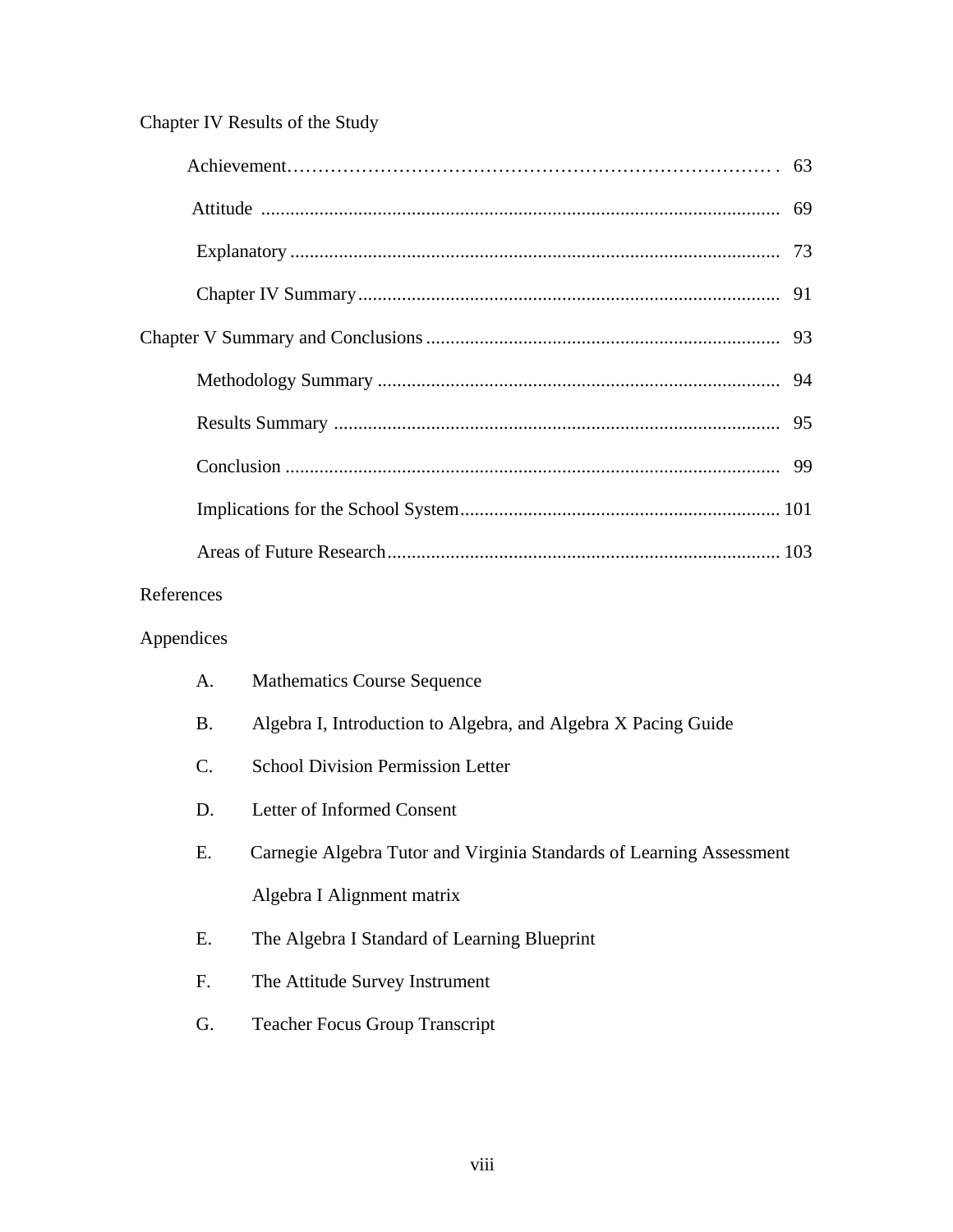# LIST OF TABLES

| Table 1  | Constitutive and Operational Definitions of Variables in the<br>24                                                                    |          |  |  |
|----------|---------------------------------------------------------------------------------------------------------------------------------------|----------|--|--|
| Table 2  | Comparison of Schools on Passing Rates for the Algebra I Standard<br>of Learning and Percentile Results on the Stanford 9 Assessments |          |  |  |
| Table 3  | Change in Number of Students in Carnegie Sections in Each                                                                             |          |  |  |
| Table 4  |                                                                                                                                       | 49       |  |  |
| Table 5  | <b>Internal Consistency Coefficients for Fennema-Sherman</b>                                                                          |          |  |  |
| Table 6  | Pre and Posttest Descriptive Statistics as a Function of Treatment                                                                    |          |  |  |
| Table 7  | Analysis of Covariance of Posttest Algebra I SOL Scores as a<br>Function of Treatment Condition, Race/Ethnicity, and Gender, with     |          |  |  |
| Table 8  | Descriptive Statistics for the Experimental and Control                                                                               | 66<br>68 |  |  |
| Table 9  | Fennema-Sherman Mathematics Attitude Survey Descriptive<br>Statistics as a Function of Treatment Condition, Race/Ethnicity, and       | 70       |  |  |
| Table 10 | Analysis of Variance of Fennema-Sherman Mathematics Attitude<br>Survey Scores as a function of Treatment Condition, Race/Ethnicity,   | 72       |  |  |
| Table 11 | Most Frequent Responses to Student Perception of Typical Weekly                                                                       | 74       |  |  |
| Table 12 | Most Frequent Responses to Student Perception of Strengths of the<br>Carnegie Algebra Tutor as a Tool for Teaching Mathematics        | 75       |  |  |
| Table 13 | Most Frequent Responses to Student Perception of Weaknesses of<br>the Carnegie Algebra Tutor as a Tool for Teaching Mathematics       |          |  |  |
| Table 14 | Most Frequent Responses to Student Perception of the Carnegie                                                                         | 78       |  |  |
| Table 15 | Most Frequent Responses to Student Comparison of Carnegie                                                                             | 80       |  |  |
| Table 16 | Most Frequent Responses to Student Perception of Needed Changes                                                                       | 81       |  |  |
| Table 17 | Most Frequent Responses to Student's Unshared Experiences                                                                             | 82       |  |  |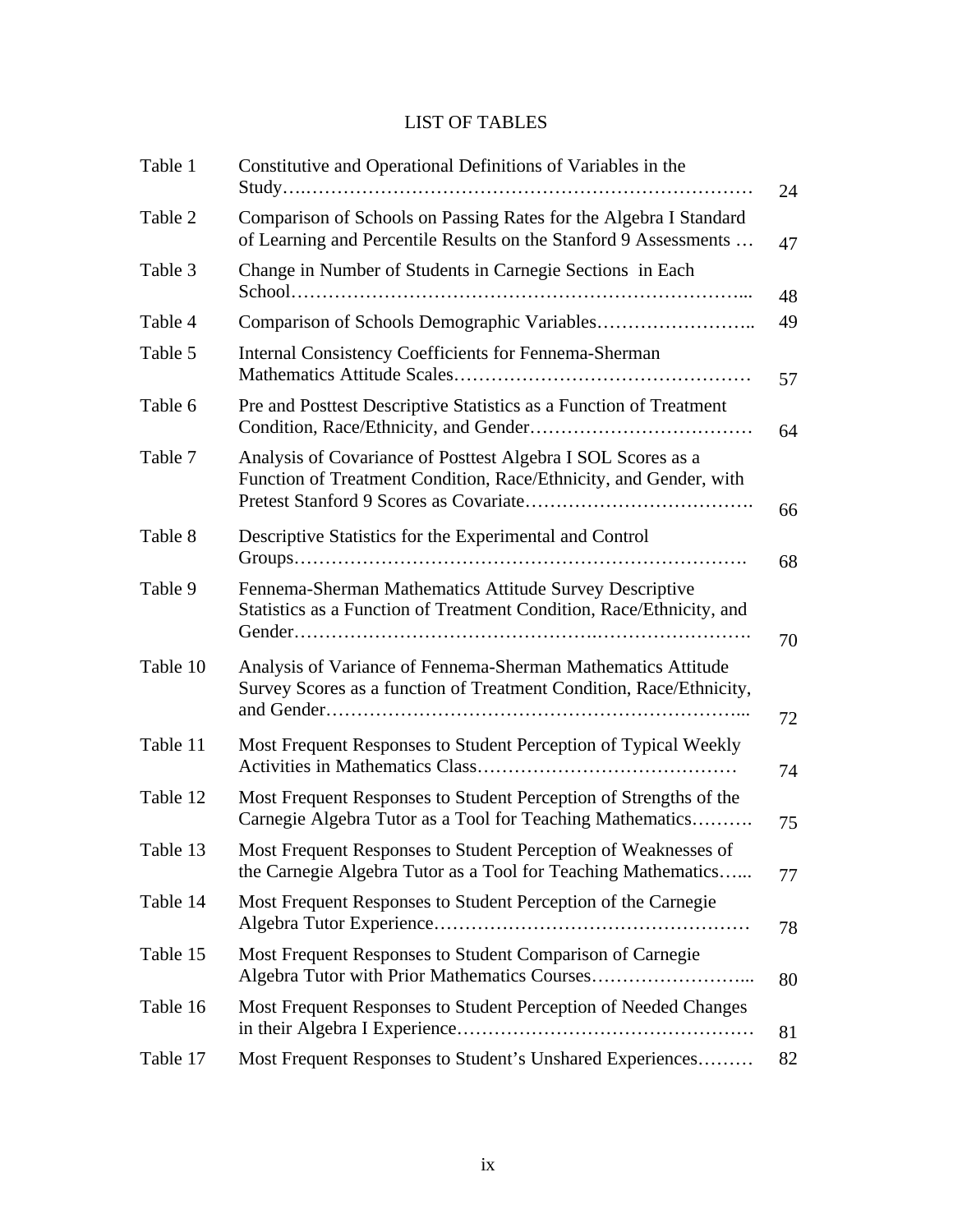| Table 18 | Teacher Perceptions of the Carnegie Algebra Tutor as it Relates to<br>the Virginia Standards of Learning Assessment | 83 |
|----------|---------------------------------------------------------------------------------------------------------------------|----|
| Table 19 |                                                                                                                     | 86 |
| Table 20 | Teacher Perceptions of the Carnegie Algebra Tutor's Impact on                                                       | 89 |
| Table 21 |                                                                                                                     | 91 |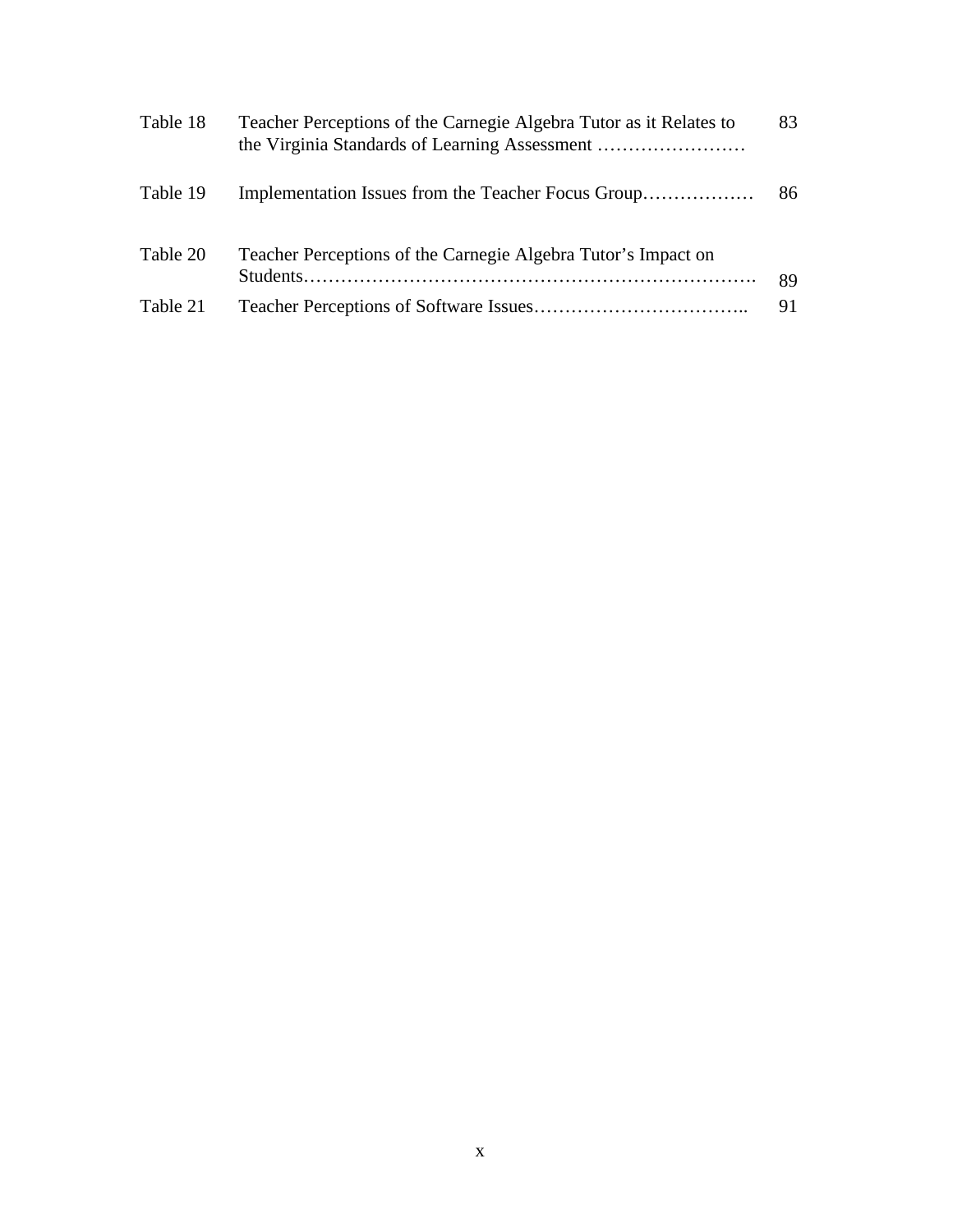## LIST OF FIGURES

| Figure 5 A theoretical approach to the effective integration of computer |  |
|--------------------------------------------------------------------------|--|
|                                                                          |  |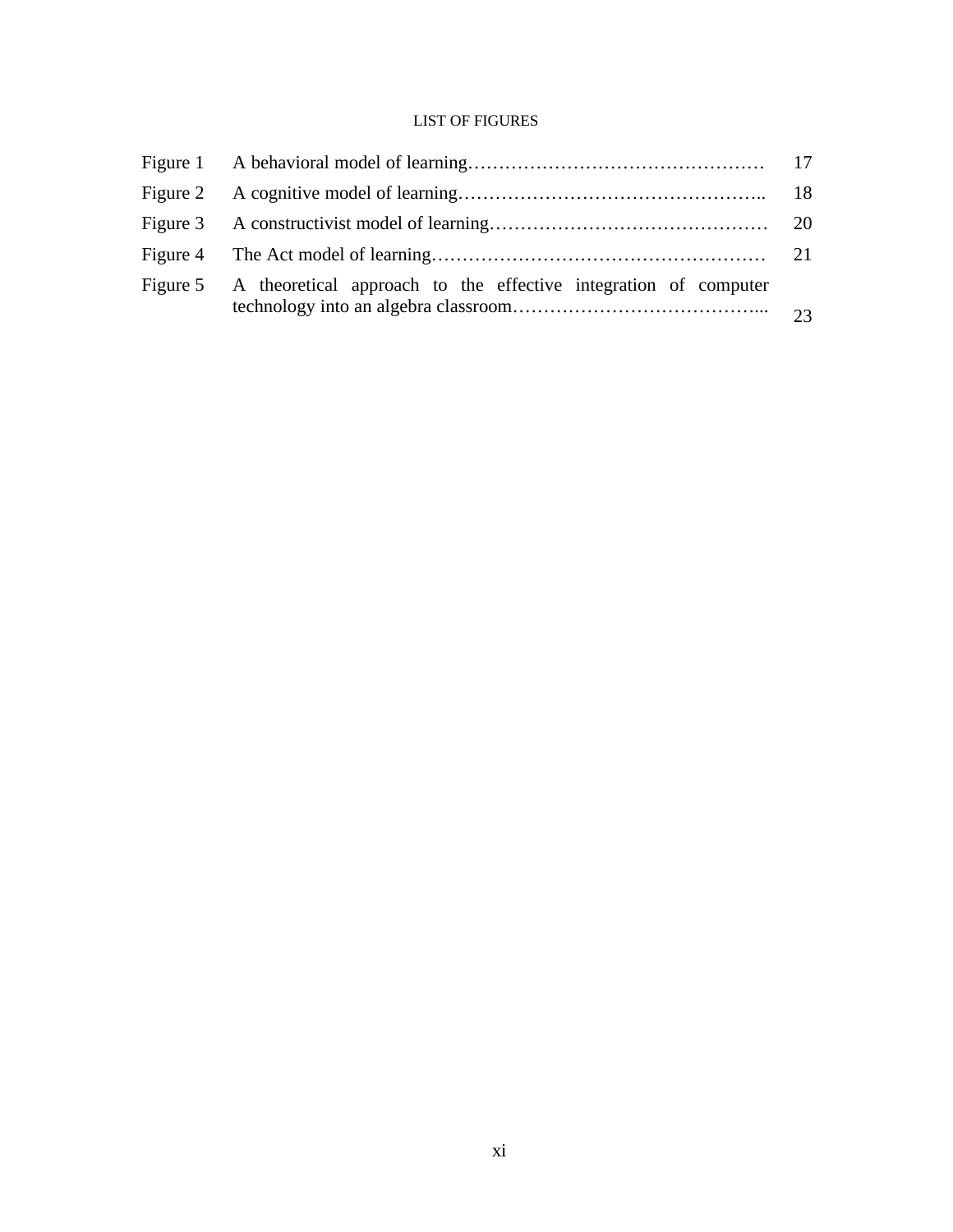#### CHAPTER I

#### THE PROBLEM AND ITS CONTEXT

The present struggle for the very existence of our freedoms causes the need for the improvement of the instruction in science and mathematics to become increasingly important (U.S. Office of Education, 1953, p. 1).

Traditional roles in educational leadership focus on tasks such as defining the school mission, promoting quality instruction through teacher evaluation, maintaining high academic expectations, and developing a strong school culture (Marsh, 2000). In addition to these duties, school administrators of today cope with school performance measures, high stake instructional standards, customer satisfaction demands, increasing staff development needs and the rapid influx of computer technology. Perhaps the biggest challenge for the educational leader lies in the ability to break obsolete pedagogical practices within the school and replacing them with current, research based practices.

The pedagogical practices necessary for the successful integration of proven technology into all curriculum areas is one challenge facing educational leaders. The importance of this role is highlighted in the "Technology Standards for School Administrators" proposed by the Southern Regional Education Board in the fall of 1998 (Virginia Department of Education, 2000). In these standards, a key role for administrators is the ability to understand how technology can be effectively integrated into all aspects of teaching and learning. These standards dictate that in addition to the role of instructional leader, building administrators must also become technology leaders. The development of school technology plans, curriculum integration issues, budgeting for hardware and software acquisition, and the assessment and implementation of staff development needs become critical responsibilities of building administrators. The purpose of this research had been to explore the integration of technology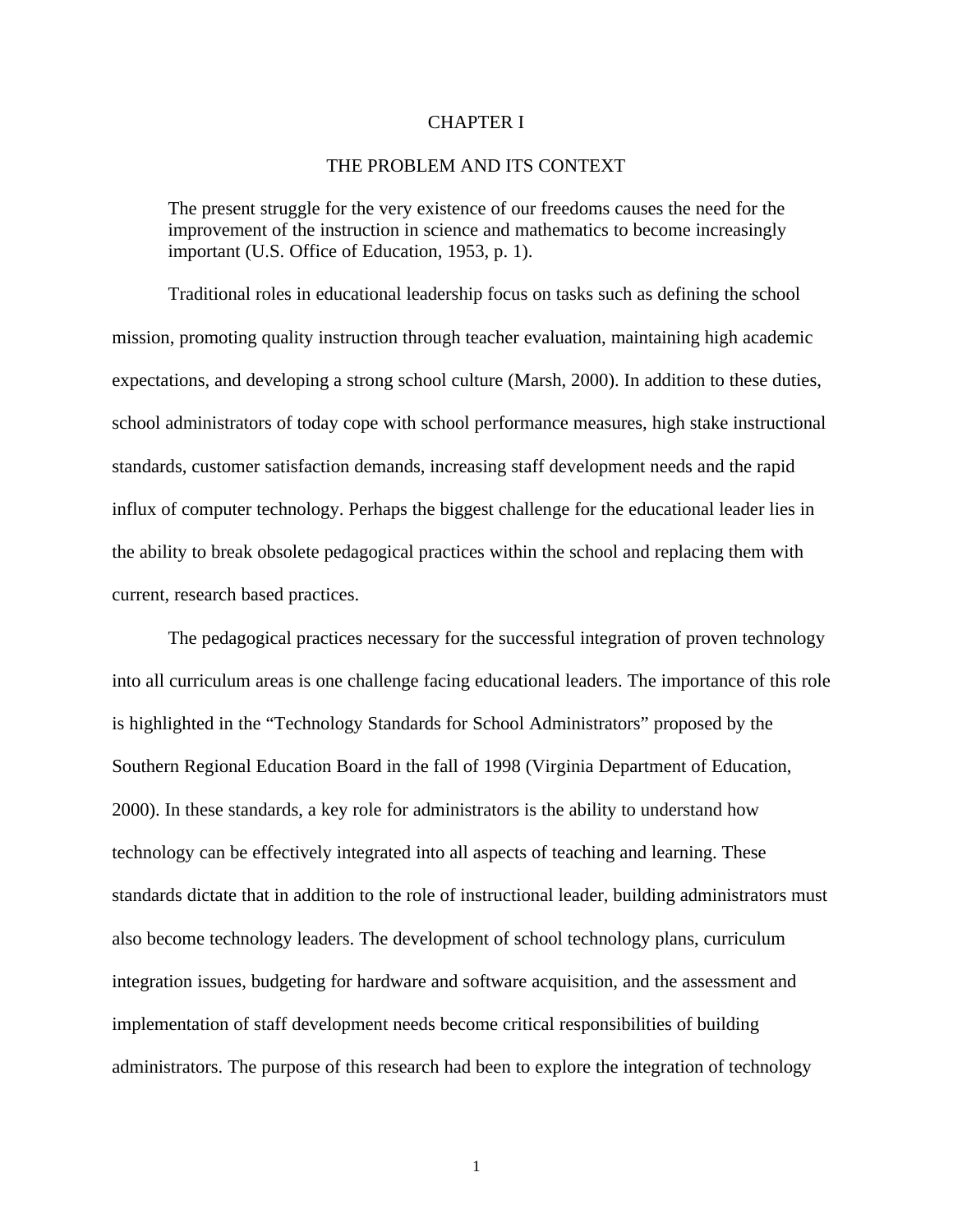into a mathematics classroom and the impact that the integration had on student achievement and attitude in mathematics.

#### An International Context

In 1957, the Soviet Union launched the Sputnik satellite, beating the United States into space. This event began a national educational reform movement in the United States that focused on the development and implementation of rigorous standards in mathematics and science. These standards led to rapid advances in technology-related fields and for the last 40 years these standards have been an integral part of school curriculums today. On July 4<sup>th</sup>, 1997, the United States successfully undertook the Pathfinder expedition to conduct a mobile exploration of Mars. This type of project would appear to confirm the country's place as a world leader today in space technology and validate the mathematics and science standards that exist in school curriculums. However, with the beginning of the  $21<sup>st</sup>$  century the status of the United States as a world leader in science and mathematics is still being questioned. Results from the Third International Mathematics and Science Study (TIMSS), which was administered in 1995 to students from 41 different countries, showed that students from the United States were performing below international averages in eighth grade mathematics and science. In a report from the National Center of Education Statistics (NCES), the authors stated that "At the fourth grade, United States students were above the international average in both science and mathematics. In the eighth grade, United States students scored above the international average in science and below the international average in mathematics. At the end of secondary schooling, United States performance was among the lowest in both science and mathematics, including among our most advanced students" (NCES, 1999, p.1). These results caused the National Education Goals Panel (NEGP) to question the United States status as a leader in the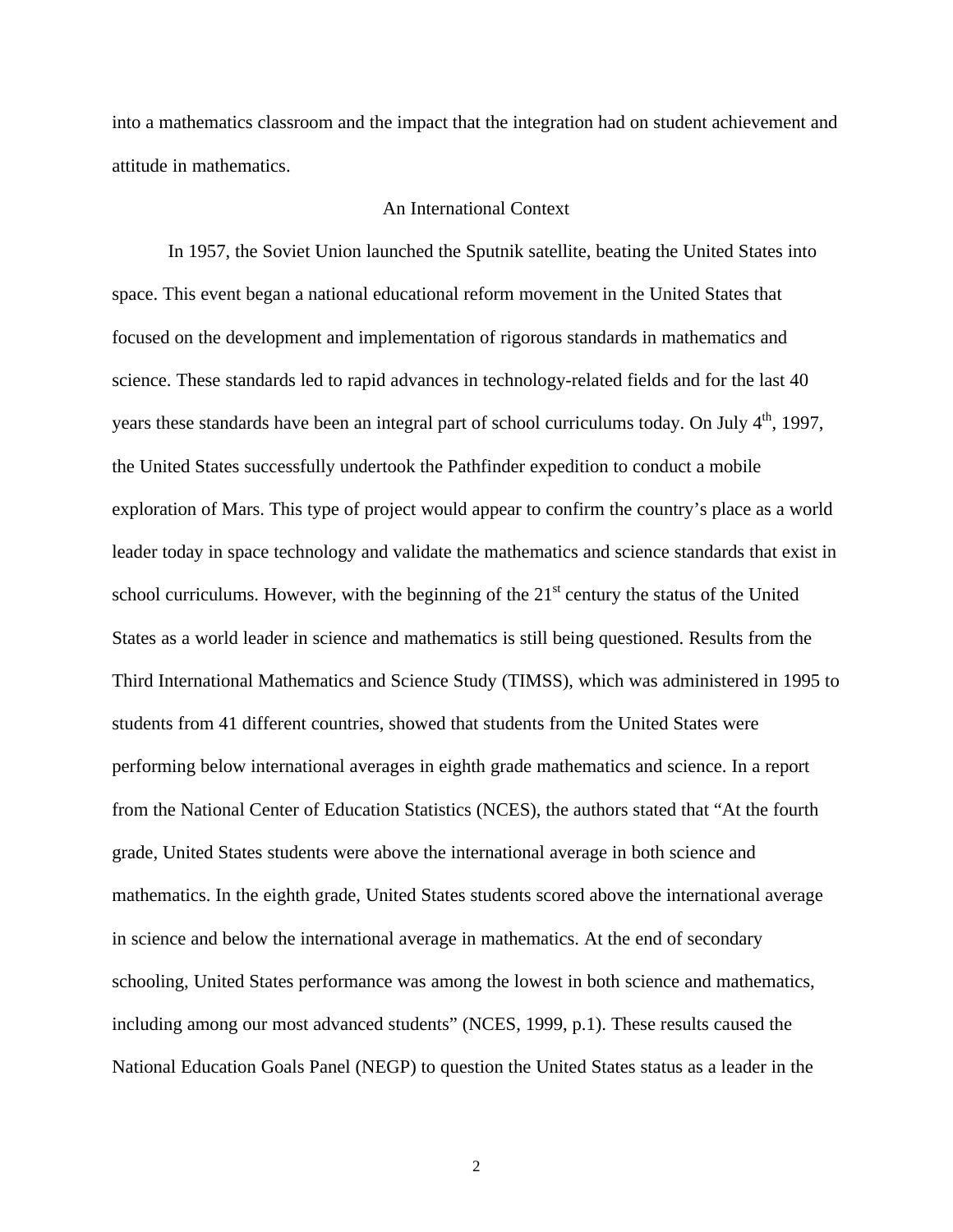areas of mathematics, science, and technology (NEGP, 1998). Specifically, the NEGP questioned the United States status as "a leader fifty years from now given our students current level of skill and training" (NEGP, 1998, p.1). The NEGP also questioned whether current instructional practices and curricula were adequately preparing students to meet the mathematical and scientific demands of the  $21<sup>st</sup>$  century. The idea that students from the United States lag behind international competitors is not a new concept and can be traced back almost 20 years.

 The 1995 NCES report and subsequent challenges brought forth by the NEGP echoed the earlier sentiments of the National Commission on Excellence in Education (NCEE). In 1983 this commission referred to the United States as a "nation at risk" and reported that student mathematics and science skills were insufficient to keep pace with global competitors. In response to the patterns in student performance reported by the NCES, the President and the nation's Governors convened in 1990 and agreed that improvement in student achievement in mathematics and science achievement was a top national priority. Specifically, goal 5 stated that: "By the year 2000, United States students will be first in the world in mathematics and science achievement" (NEGP, 1998, p.1). The 1995 TIMSS showed that this goal had not been reached (Wilson & Blank,1999). In addition to below average performance of eighth grade students, the report also showed that 87% of instructional lessons in mathematics in the United States that were examined during the TIMSS received the lowest possible rating for lesson quality (NEGP, 1998). International comparisons have been a driving force behind both national and statewide initiatives to raise academic standards and improve student achievement.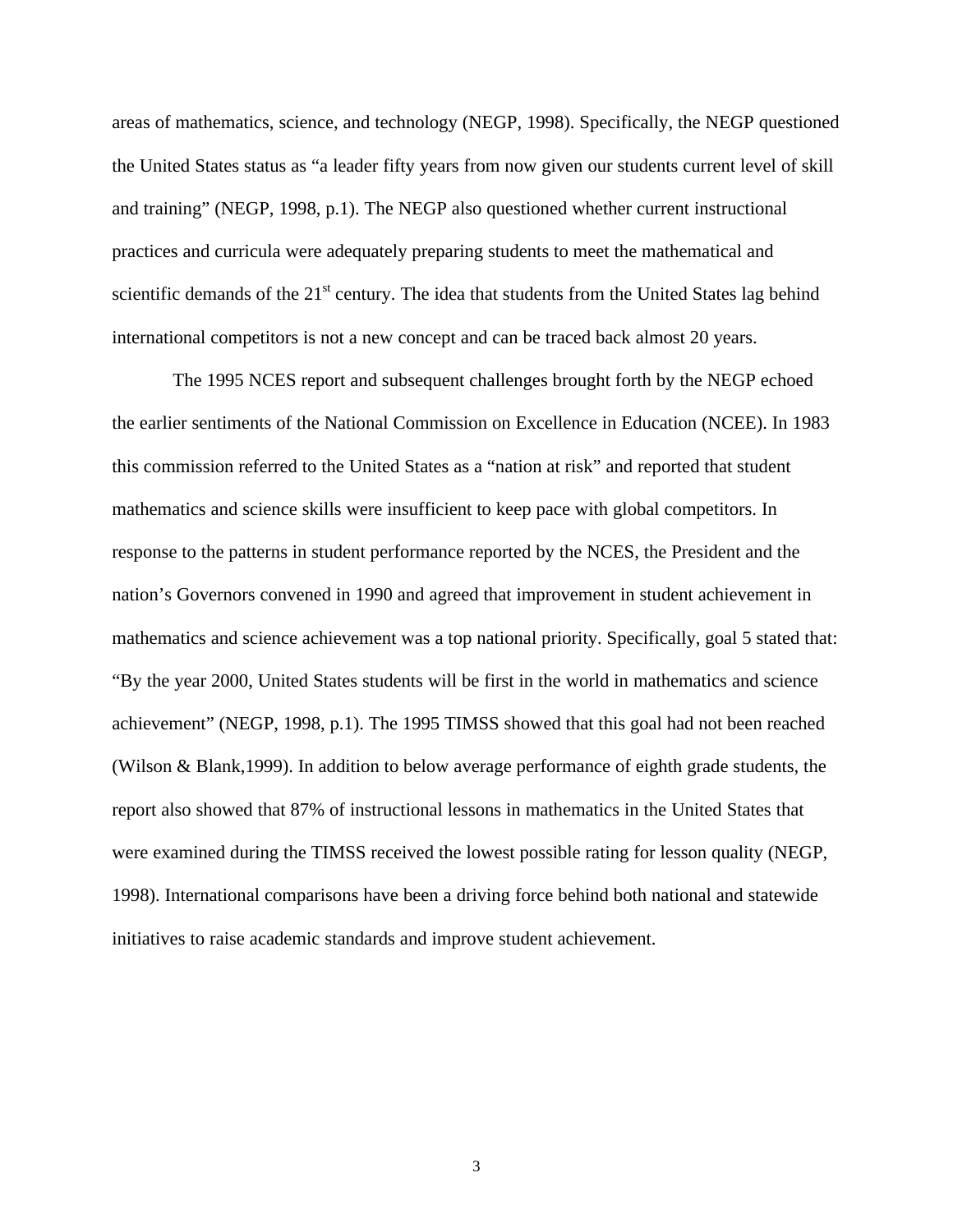#### A National Context

 In 1994 the Goals 2000: Educate America Act was signed into law. This legislation was designed to support and encourage state reform efforts in the areas of rigorous standards development, achievement accountability, and curriculum alignment with national standards such as those recommended by the NCTM. The majority of states have completed and implemented content standards and implemented state-wide assessment programs. Results from the 1996 National Assessment of Educational Progress (NAEP) revealed that from 1990 through 1996, 27 states made significant improvement in the percentage of students that could be classified as proficient in mathematics. While this is a positive trend, other data from the NAEP indicated areas of mathematical instruction that needed improvement if assessment results from the United States were to become more internationally competitive. These results showed that eighth grade students were at the international average in the areas of pattern, relations, and functions, but scored poorly in the areas of measurement and problem solving (Wilson & Blank, 1999). While eighth grade students did not perform well on basic mathematical concepts as measured by the 1996 NAEP, improvement was made in the area of algebra. It is important to note that most of the improvement was in basic algebraic concepts such as simple equations and linear equations. Only 4% of eighth grade students showed the ability to perform complex algebraic problems (Wilson & Blank).

Prompted by results from the 1995 TIMSS and the 1996 NAEP, President Clinton gave a directive to the Department of Education and the National Science Foundation on March  $6<sup>th</sup>$ , 1997. These organizations were charged with developing an action strategy that would challenge state and local education agencies to examine existing curricula and instructional practices in an effort to raise academic standards. Included in this action strategy was a focus on efforts to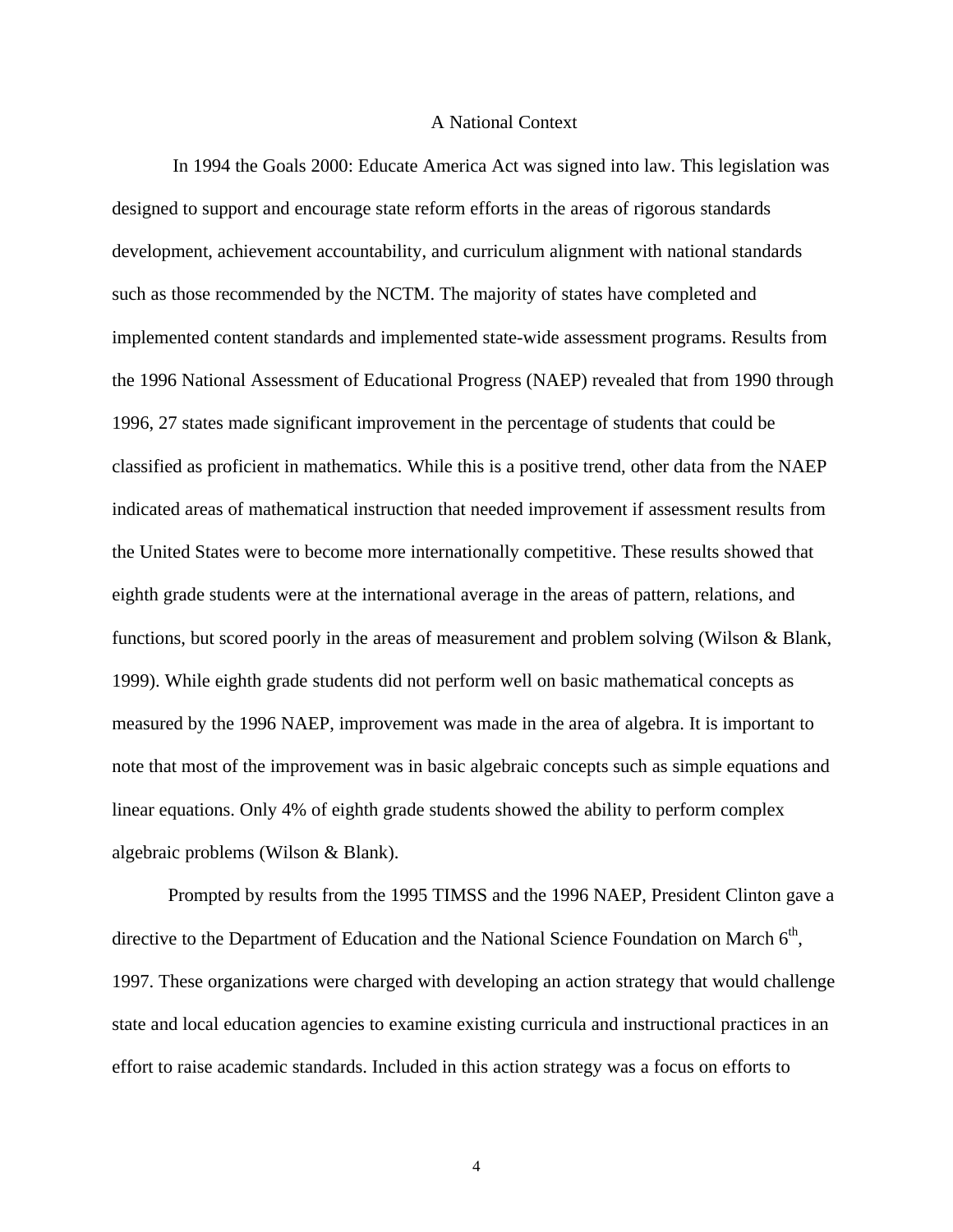improve instructional practices through the effective integration of technology into the classroom (Clinton, 1997). Recommendations from the NEGP had included the implementation of tougher standards in state mathematics curricula that would mirror those developed in 1989 by the National Council of Teachers of Mathematics (NCTM).

#### National Council of Teachers of Mathematics Standards

The 1989 NCTM Standards were designed to ensure quality, indicate goals, and promote change in the way students in the United States were being taught mathematics (Standards 2000 Writing Group). A variety of factors led to the development of these standards. Two major factors were the release of the Nation at Risk report by the National Commission in Excellence in Education (1983) and the Educating America for the  $21<sup>st</sup>$  Century report by the National Science Board Commission (1983). These reports characterized the typical mathematics curriculum in the United States as inadequate for preparing students for the information age of the 1990's (Romberg, 1998). These reports also revealed that 70% of all high school students were not exceeding a typical two- year program of mathematics beyond Algebra and Geometry.

 Additional weaknesses in mathematical instructional practices were identified in the 1975 report on elementary mathematics instruction conducted by the National Advisory Committee on mathematics Education and the National Survey of Current Practices conducted by the National Science Foundation (NSF) in 1978. These studies reported that mathematics instruction in the United States was dominated by teacher-directed instruction followed by pencil and paper activities (Romberg,1992). Fey's 1979 synthesis of the NSF results, review of literature, and analysis of case studies confirmed these findings (Romberg, 1992; Hiebert, 1999). The vision revealed in the 1989 standards was based on the findings of these reports as well as the work of Pólya, who in the 1950s pushed for less traditional drill related activities and the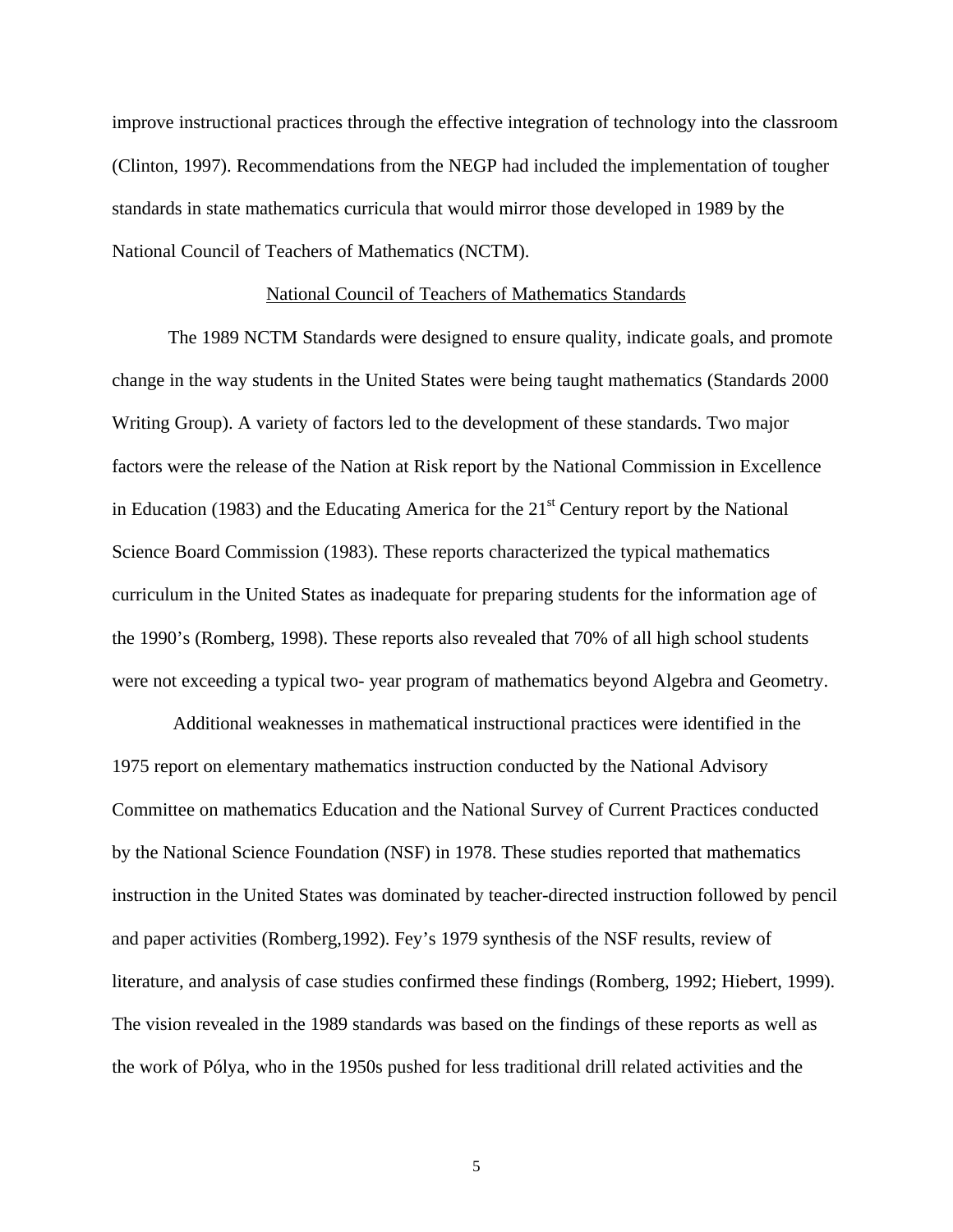inclusion of more relevant problem solving activities in mathematics classrooms (Hiebert). These standards called for a shift from conventional teacher-directed activities to student-directed and inquiry-based types of activities. To accomplish this shift, the 1989 NCTM standards called for students to "learn to use the computer as a tool for processing information and performing calculations to investigate and solve problems" (NCTM Standards, 1999, p.6). The role of technology in mathematics instruction was echoed even louder with the release of the 2000 Standards. The 2000 NCTM standards state that "technology is essential in teaching and learning mathematics". The use of technology allows students time to "focus on decision making, reflection, reasoning, and problem solving" (NCTM Standards, 2000). This integration of technology into mathematics is a constant theme throughout the 2000 NCTM standards and is especially prevalent in the area of Algebra.

#### The Algebra Standard

A typical mathematics curriculum in the United States separates ninth grade students into one of several categories. At this grade level students will usually take some form of general math or pre-algebra, algebra, or geometry (Gamoran & Hannigan, 2000). Algebra is often viewed as both the backbone and gatekeeper course to higher mathematics courses. The NCTM place such a high emphasis on student mastery of algebraic skills that the 2000 NCTM standards have called for a vertical integration of algebra into all grade levels beginning with prekindergarten. This curriculum alignment would allow students entering the middle grades and high school to begin using advanced algebraic skills such as the analyzing and developing of algebraic models. The study of algebra emphasizes the mathematical relationships between variables. It is through the study of these relationships that students develop the ability to solve problems and analyze situations using mathematical models. Students that successfully complete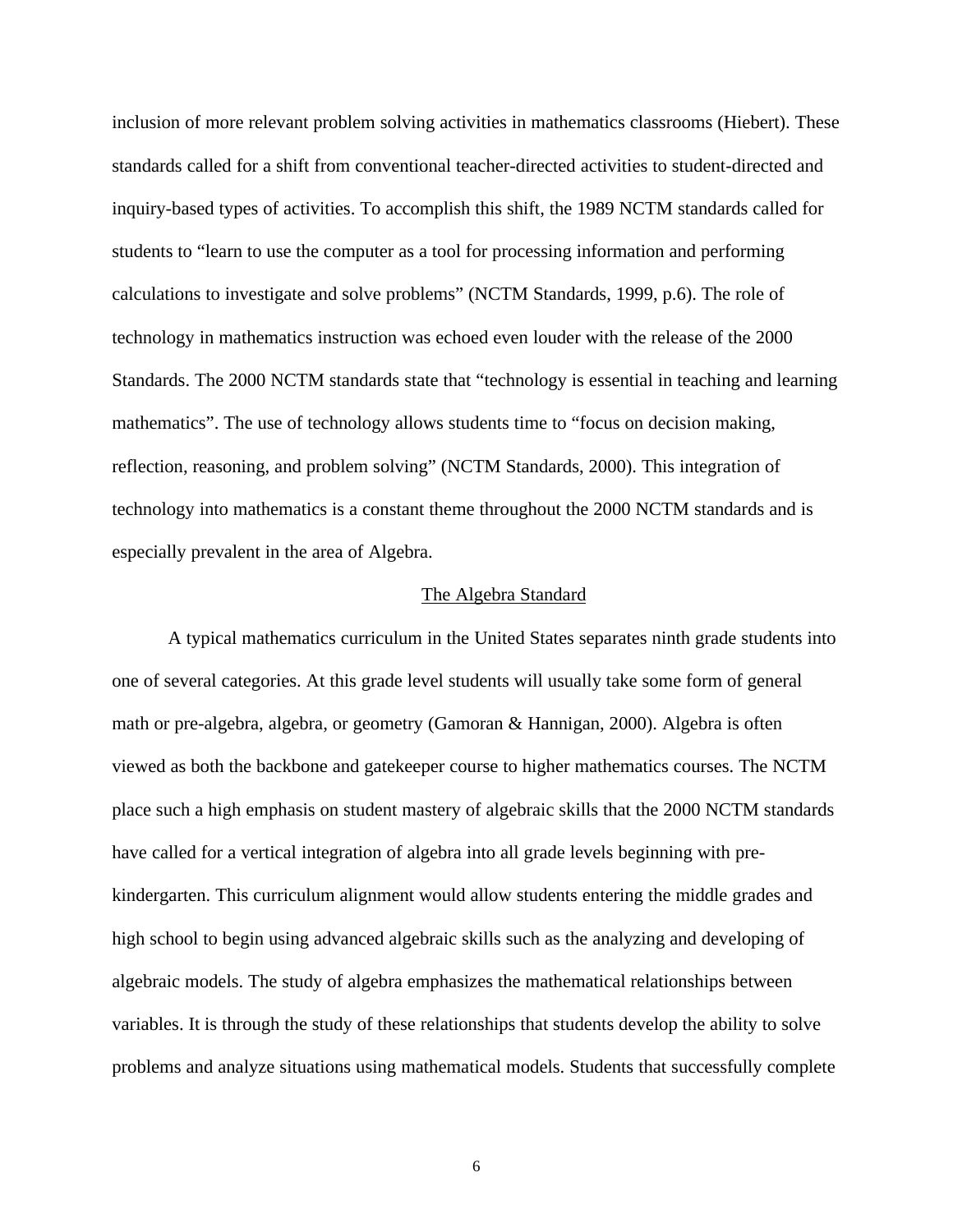Algebra rather than a general mathematics track are more likely to pursue advanced mathematics and science courses (Gamoran & Hannigan).

Following NCTM recommendations, many states and local school districts have mandated algebra as a requirement for graduation. Many states have also implemented some form of state assessment program to insure that students are learning the required material. North Carolina, Tennessee, Arizona, and Louisiana are examples of states that have moved in this direction. Results from the 1996 National Assessment of Educational Progress (NAEP) indicated that states that had fully adopted and integrated the NCTM standards showed the largest gains. Michigan, North Carolina, and Texas registered a 12 to 17 point improvement in average scale scores over the previous assessment. The 1996 NAEP State Assessment Program revealed that Virginia was below the national average in eighth grade mathematics performance. Virginia had a student average of 270 compared to the national average of 271. Although the state showed a five-point increase in average scale scores, 20 other states outperformed Virginia on the NAEP.

#### A State Context

 In response to national policy and assessment trends, the Commonwealth of Virginia began a statewide reform movement in all core subject areas. In the area of mathematics, the Board of Education integrated NCTM standards into the state mathematics curriculum. These standards, described in the Virginia Standards of Learning (SOL), are evaluated through standardized tests in grades 3, 5, and 8. At the secondary level, end-of-course tests are administered in mathematics classes beginning with Algebra I. The goal of these tests is to insure that students possess the necessary mathematical knowledge to "pursue higher education, compete in a technologically oriented workforce, and to be informed citizens" (Board of Education, 1995, p.9). Alignment with the NCTM standards is further evidenced by the goals of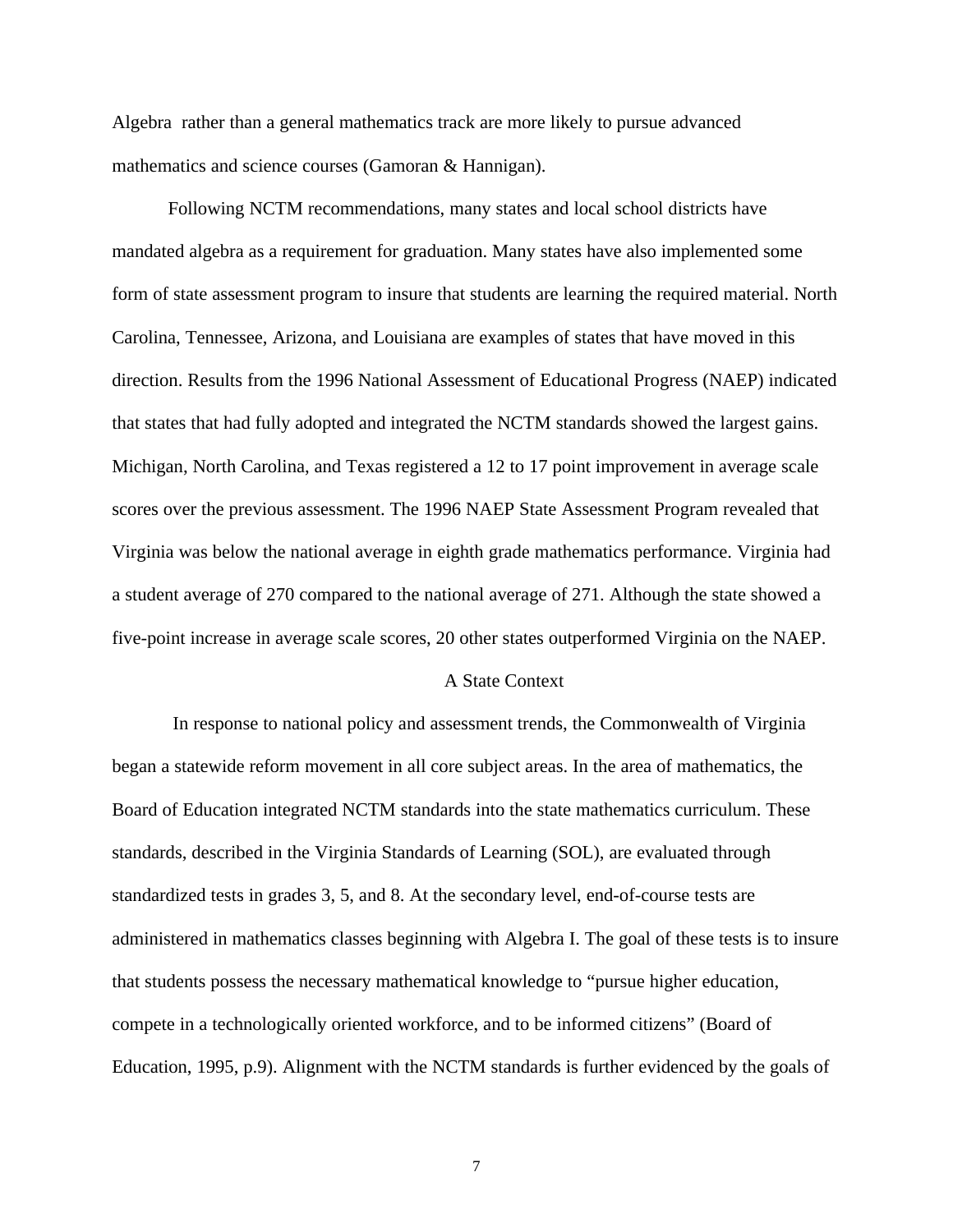the SOL for Mathematics which also include the need for technology integration into the classroom:

Graphing utilities, spreadsheets, calculators, computers, and other forms of electronic information technology are now standard tools for mathematical problem solving in science, engineering, business and industry, government, and practical affairs. Hence, facility in the use of technology must be an integral part of teaching and learning (Virginia Board of Education, 1995, p.9).

In addition to the SOL, the State adopted revised graduation requirements that would reflect a more rigorous curriculum and require students to reach higher levels of achievement. Under the Regulations Establishing Standards for Accrediting Public Schools in Virginia (1997), all students beginning with the class of 2002 would be required to pass Algebra I in order to graduate. In addition, students must earn a "verified" credit in mathematics by passing one mathematics SOL test to receive a standard diploma and two verified credits in mathematics for an advanced diploma. These new Standards for Accreditation (SOA) also placed responsibility for student achievement on individual schools. Seventy percent of eligible students must pass in each of the four content areas or a school may lose accreditation. In the area of mathematics, this means that seventy percent of the combined students taking Algebra I, Geometry, and Algebra II must pass the respective SOL assessments in these courses to meet the seventy percent core requirement. These new graduation requirements and changes in accreditation make the need for curricula changes, instructional practices and the effective integration of technology into the classroom necessary if all schools and students are to meet these new requirements.

An example of the State's priority on technology integration was the development and implementation of the Technology Standards for Instructional Personnel by the Department of Education in 1997. These standards required local school divisions to certify that all personnel were proficient in the technology skills necessary to implement the SOL. The importance of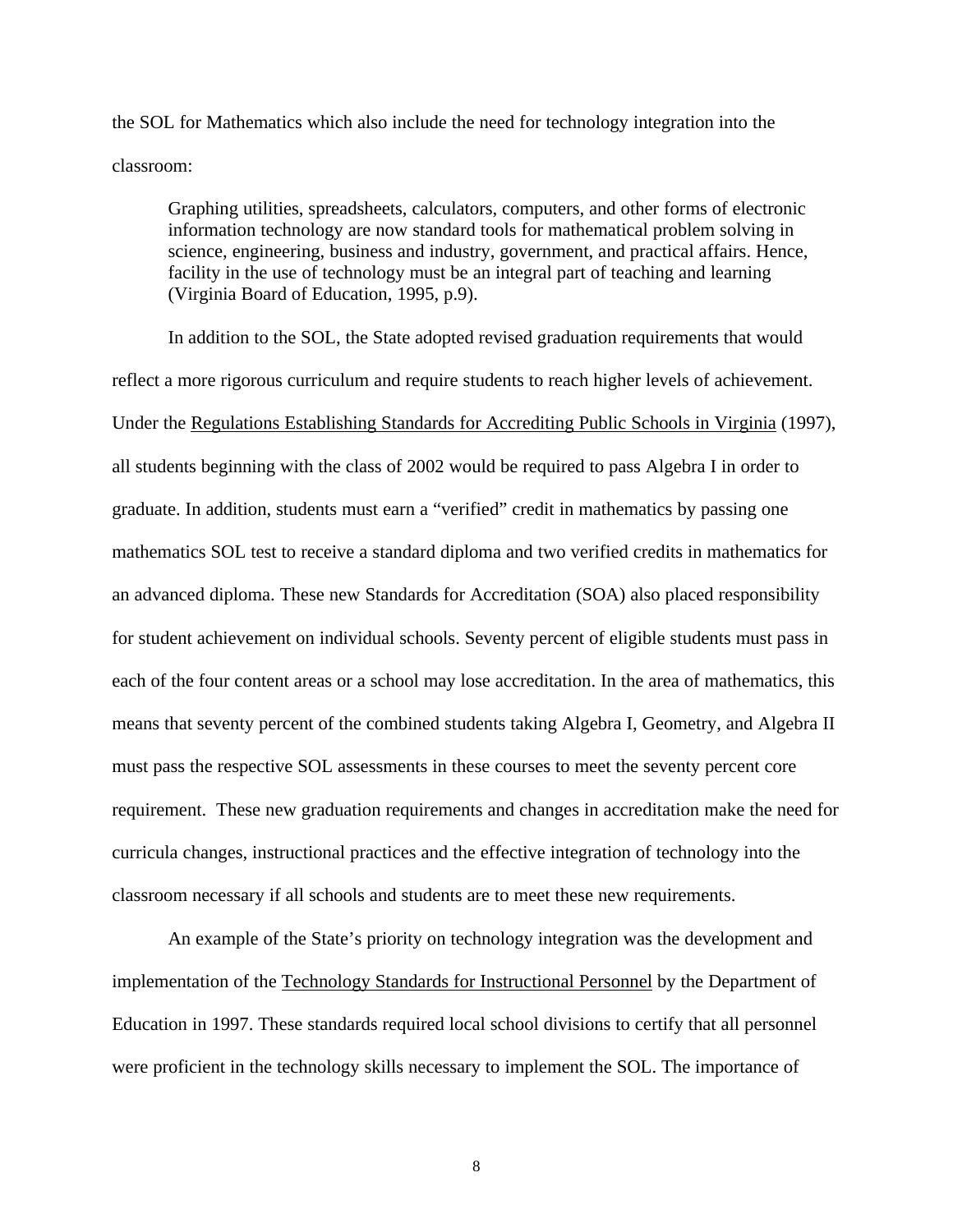technology integration was further evidenced when the 2000 General Assembly revised the Standards of Quality (SOQ) to require local school boards to integrate computer and related technology into the existing curriculums. The revisions to the SOQ's were reinforced by a memorandum to all division superintendents from the Superintendent of Public Instruction. From this memorandum the role of technology integration was evident:

"The teaching and integration of computer and related technology objectives should be the shared responsibility of teachers of all disciplines. Computer and technology skills are essential components of every student's education and opportunities for students to acquire necessary skills for academic success should be maximized. The use of technology, integrated across the curriculum, will provide numerous opportunities for students' use of existing and emerging technology tools for communication, productivity, management, research, problem solving, and decision making" (Superintendent Memo No. 158, 2000).

Issues concerning the development and implementation of rigorous academic and technology standards have been left to school policy makers; however, governmental officials, local educational administrators, and taxpaying citizens want evidence of the effects of technology on student achievement in order to justify the large fiscal commitments necessary to fully integrate technology into the classrooms (Means, Blando, Olson, & Middleton, 1993).

#### Statement of the Problem

Even with the strong movement at the national, state, and local level to integrate technology into the curriculum, a single question remains unanswered. Does technology, specifically the use of computers and the choice of software utilized, improve student achievement and attitude in mathematics? Traditional studies, such as those compiled in the meta-analysis of Kulik and Kulik (1991) and Christman, Lucking, and Badgett (1997), attempting to answer this question have attempted to isolate a technology program or treatment from other intervening variables in an effort to determine the impact of that technology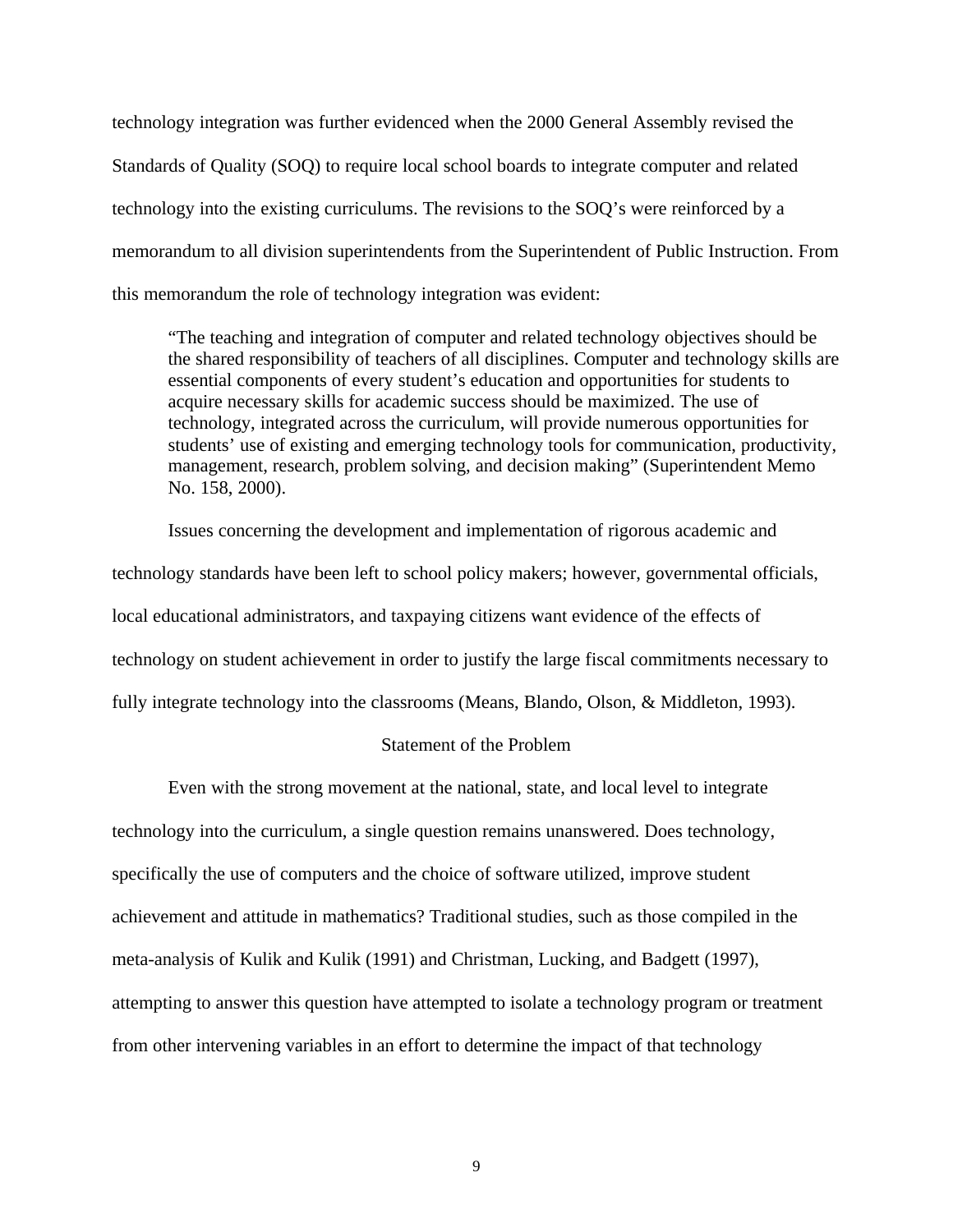component on student achievement. These studies have utilized a variety of research designs and methodologies and findings of these studies have produced mixed results. Isolation of the technology component as the sole factor resulting in an increase or decrease in achievement is difficult as multiple intervening variables such as teacher differences and individual student characteristics can interact to confuse the impact that technology may have on achievement (Means, et al., 1993). Thus, this study attempted to answer the question of whether technology integration, specifically the Carnegie Algebra Tutor, had a positive effect on student achievement and attitude in mathematics.

#### The Argument Against Technology

Clark (1983) argued against studies attempting to isolate technology from other intervening variables, as he believed that it was the content of the message not the medium by which the message was delivered that would effect achievement. Hagler and Knowlton (1987), who also believed that these traditional designs were flawed and should not produce statistically significant results as they are comparing two medians of the same message, supported his ideas. Using this argument, a teacher could lecture on an algebraic concept in one class and deliver the same message using a computer tutorial program in another. Student learning of equivalent material would take place in both cases; therefore any study attempting to measure changes in achievement between the classes should show no significant differences

The ongoing exponential advances in computer hardware and software as well as the volume of information made accessible through the Internet have created an educational environment of computer interactivity rather than information delivery (Pea, 2000). This makes it necessary to revisit the debate between the validity of traditional studies and Clark's argument. These advances provide students with tools and information far beyond the capabilities that were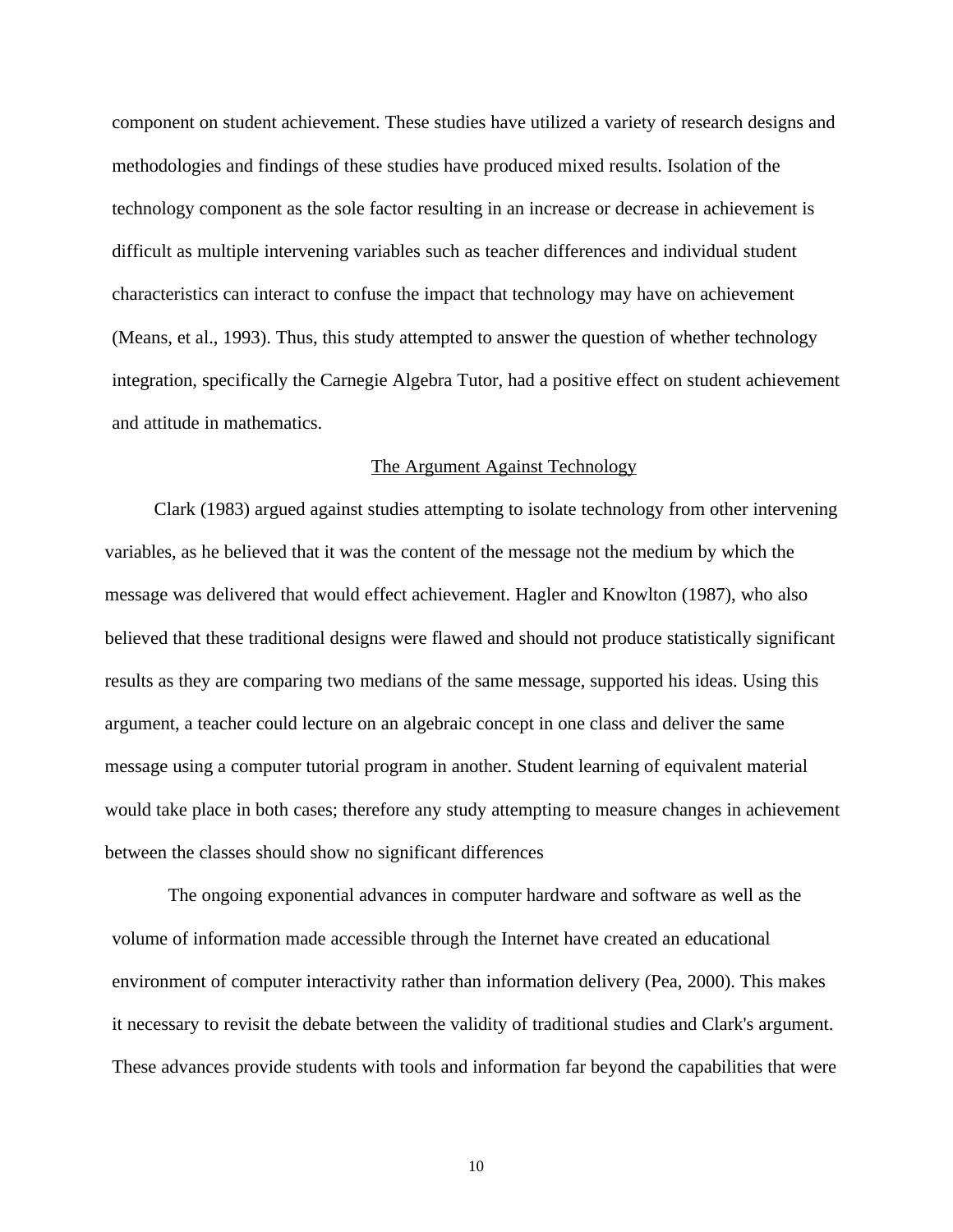studied in commonly cited research. How effective computers can be in increasing student achievement will be an evolving question. Rapid advances will require ongoing evaluation of hardware and software in an effort to determine the cost effectiveness of implementation.

#### Computer Technology in Virginia

Virginia is currently in the process of integrating computer technology into the public school curriculum. To meet the call for higher standards in mathematics and the integration of technology into the classroom, the Virginia Department of Education implemented the Six-Year Educational Technology Plan for Virginia in 1996. Goal two of this plan is entitled "Technology-Based Instruction". This goal focuses on the integration of multimedia computers into classrooms to promote inquiry-based learning. This goal follows the recommendation of the President's Committee of Advisors on Science and Technology (PCAST) to emphasize learning with technology rather than about technology (PCAST, 1997). Funding from the state level has been provided to school localities to promote this Technology Plan the last three fiscal years by providing funding for the acquisition of computer hardware and infrastructure. School districts must supplement state funding with local dollars to fully integrate technology into their curriculums. How and where computers are placed into the instructional program is left to the discretion of the school district.

According to PCAST's 1997 report, most schools place the majority of their computers in computer labs rather than individual classrooms. While this structure is done in an effort to maximize usage of the hardware, it does make the daily integration of computer technology into the classroom more difficult. The school district in which this study was conducted conformed to the usage of a computer lab structure as the primary method of integrating technology into the classroom. Teachers from all core subject areas use this lab as the primary vehicle by which to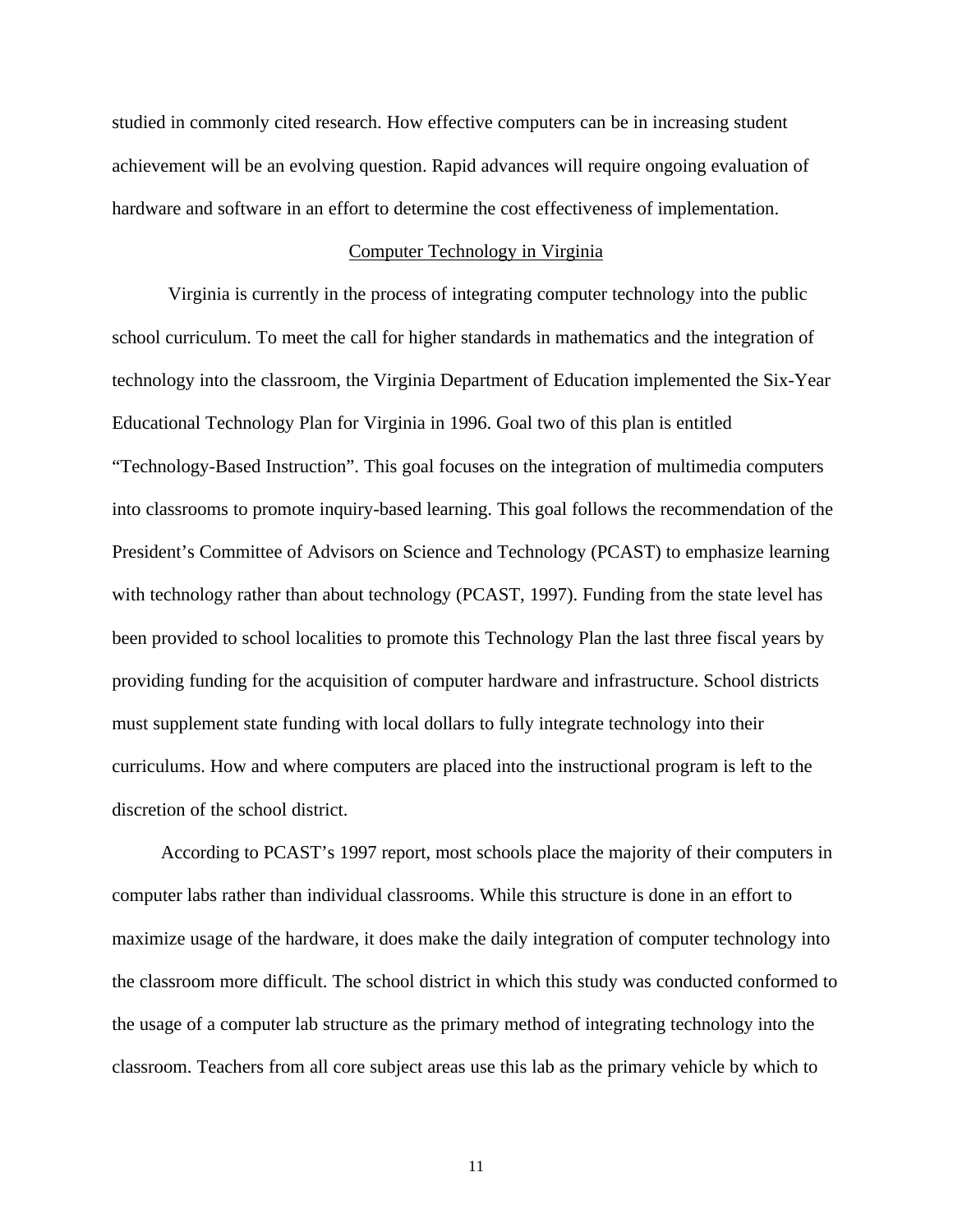integrate computer technology into their classrooms. The primary focus of this study is in mathematics, specifically in the area of Algebra.

#### Mathematics and Computer Technology

Results of the TIMSS and NAEP studies as well as federal and state initiatives have heavily emphasized the importance of improving mathematics education. Picciotto and Wah (1993) refer to Algebra I as a gateway course to higher levels of mathematics. It is also viewed as a key indicator to student success in college. Students that take Algebra and one other college preparatory course in mathematics during high school are twice as likely to complete college. The state of Virginia also places a high priority on the improvement of student achievement in Algebra. This is evidenced by the fact that all students must successfully complete Algebra I as well as receive a verified credit in Algebra I by passing the Algebra I SOL assessment as a minimum requirement for graduation.

As schools in the State of Virginia attempt to improve student achievement in mathematics as measured by the algebra SOL assessment, the role of computer technology on student achievement will be an ongoing issue. What role will computers play in the classroom? What is the best way to optimize the effect of computers on student achievement? What software yields the most promising results? Answers to these types of questions will require ongoing research into the effects that computer technology has on student mathematics achievement and attitude.

#### Significance and Purpose of the Study

Spending on educational technology climbed from 2.1 billion dollars in 1991-92 to an estimated 6.2 billion dollars in 1999-00. This spending has produced significant positive effects on student achievement in all major subject areas (Siven-Kachala & Bialo, 2000). According to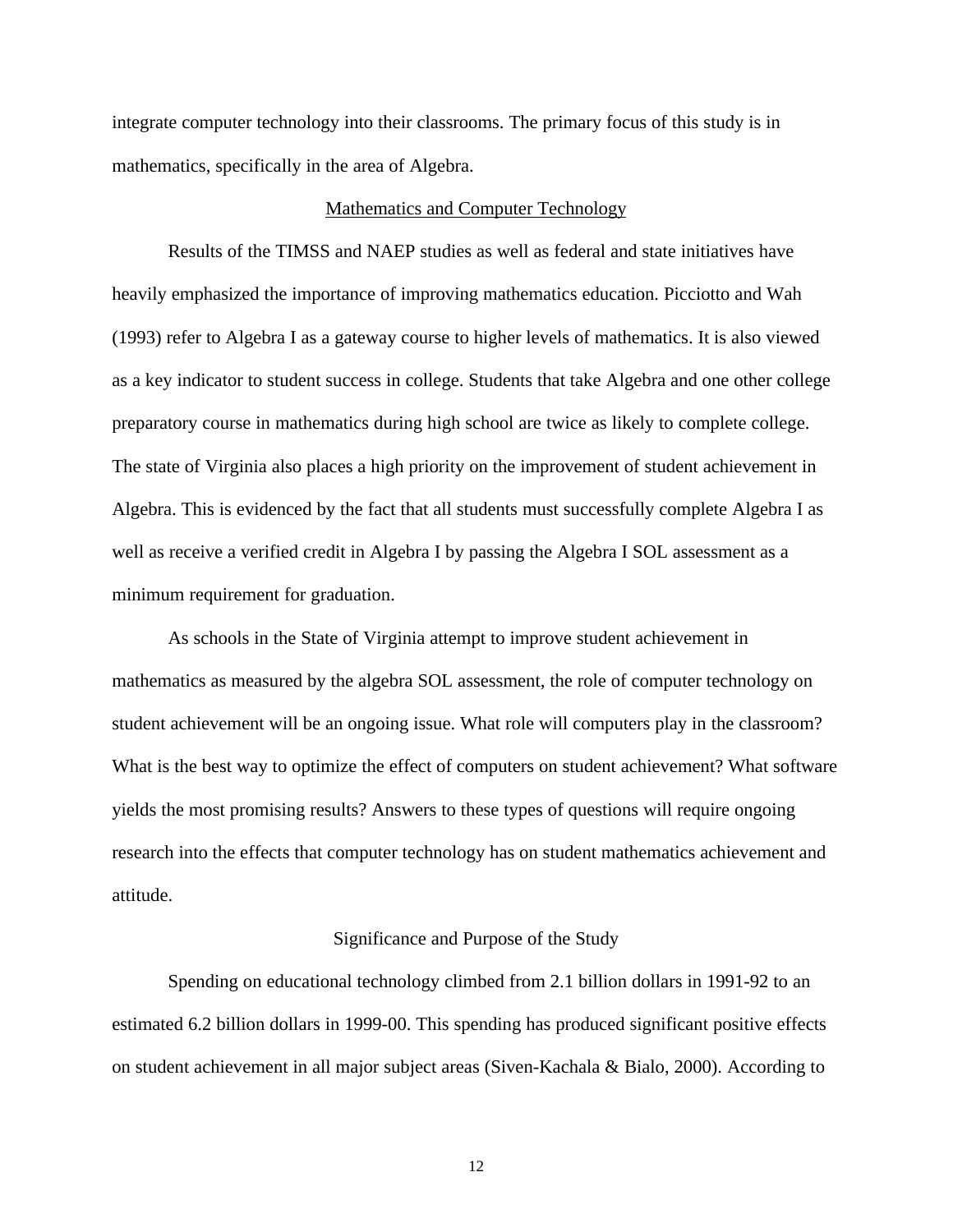the PCAST report (1997), less than .01% of all these educational expenditures are used to determine the effectiveness of educational practices or programs. This same committee recommended that large-scale research into the effectiveness of computer technology be conducted in typical classroom settings. Honey, McMillan, and Carrigg (1999) also called for large-scale longitudinal studies conducted within school settings. This study built upon the body of previous research that currently exists on computer technology and how it can be effectively integrated into the classroom to impact student achievement and attitude. In addition, this study provides data by which generalizations to similar student populations can be drawn (Gall, Borg, & Gall,1996). The rapid growth and advancement of computer hardware and software will require ongoing research into this area. In particular, this research offers an evaluation of the effectiveness of the Carnegie Algebra Tutor software on student achievement in two lower-level classes entitled the Introduction to Algebra and Algebra X classes as measured by the Virginia Standards of Learning Assessment in Algebra I. The effect of this software on student attitudes towards mathematics was also examined. Given the existing body of research that shows a high correlation between achievement and attitude, data from this study may have significant fiscal implications as decisions are made on whether to provide funding for additional computer labs necessary for the expansion of this program to all Algebra I students. The discrepancy between minority and non-minority students' scores on the 1996 NAEP mathematics state report for Virginia as well as the Algebra I SOL necessitate research into programs that have the potential to close this achievement gap. Achievement gaps between male and female mathematics problem solving ability as reported in the 1996 NAEP also warrant further research. In addition, this study may yield strategies and recommendations obtained from focus groups to improve the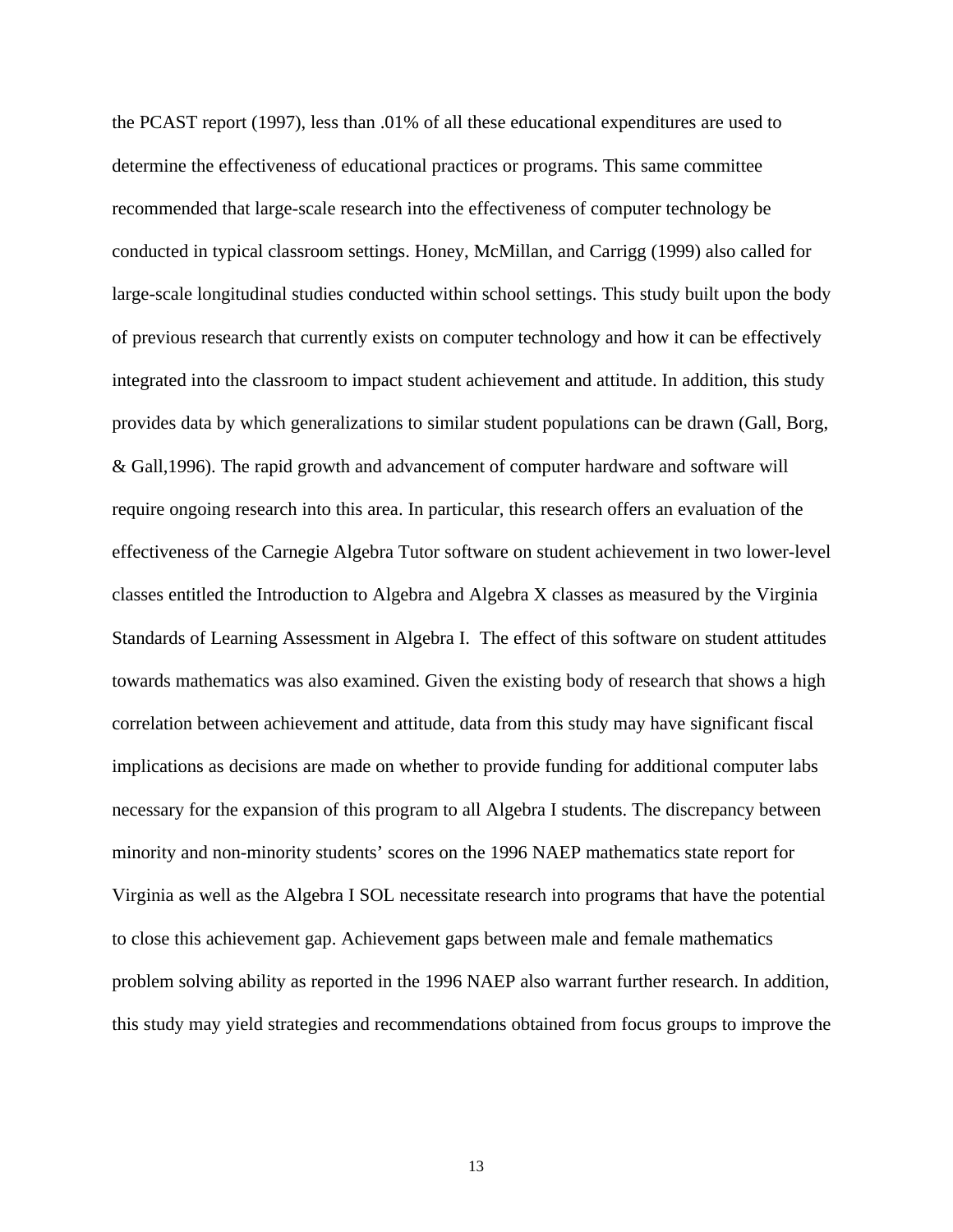usage of computers within this type of curricula format from both a teacher and student perspective.

#### Limitations and Delimitations of the Study

Research studies conducted on intact classrooms and in natural school settings cannot approach true experimental conditions and therefore contain limitations within the research design that hinder the researcher's ability to generalize results to populations other than those being studied. These limitations are factors in the experimental design, such as a subject's race/ethnicity or gender that are not under the control of the researcher. The choice of the research design was based on attempts to minimize the effect of uncontrollable intervening variables on the outcomes of the study.

Factors such as student gender, race/ethnicity, and innate ability are intervening variables that impact the external validity of this study. Teacher effects on students in both the control and experimental groups can interact to confound results. These effects may include: (1) teacher's quality of implementation of the treatment condition, (2) content knowledge, (3) quality of instructional delivery, (4) student rapport, and (5) classroom discipline. All or any of these teacher effects can interact with the treatment condition to mask or exaggerate results of the study.

Another concern of this researcher was the use of multiple schools, which in turn meant multiple teachers in the implementation of the treatment variable. Teacher effects on the quality of implementation of the treatment variable can pose a serious threat to ecological validity and hinder accurate generalizations of the treatment conditions. Teacher effects were explored in detail during the teacher focus group conducted at the conclusion of the study.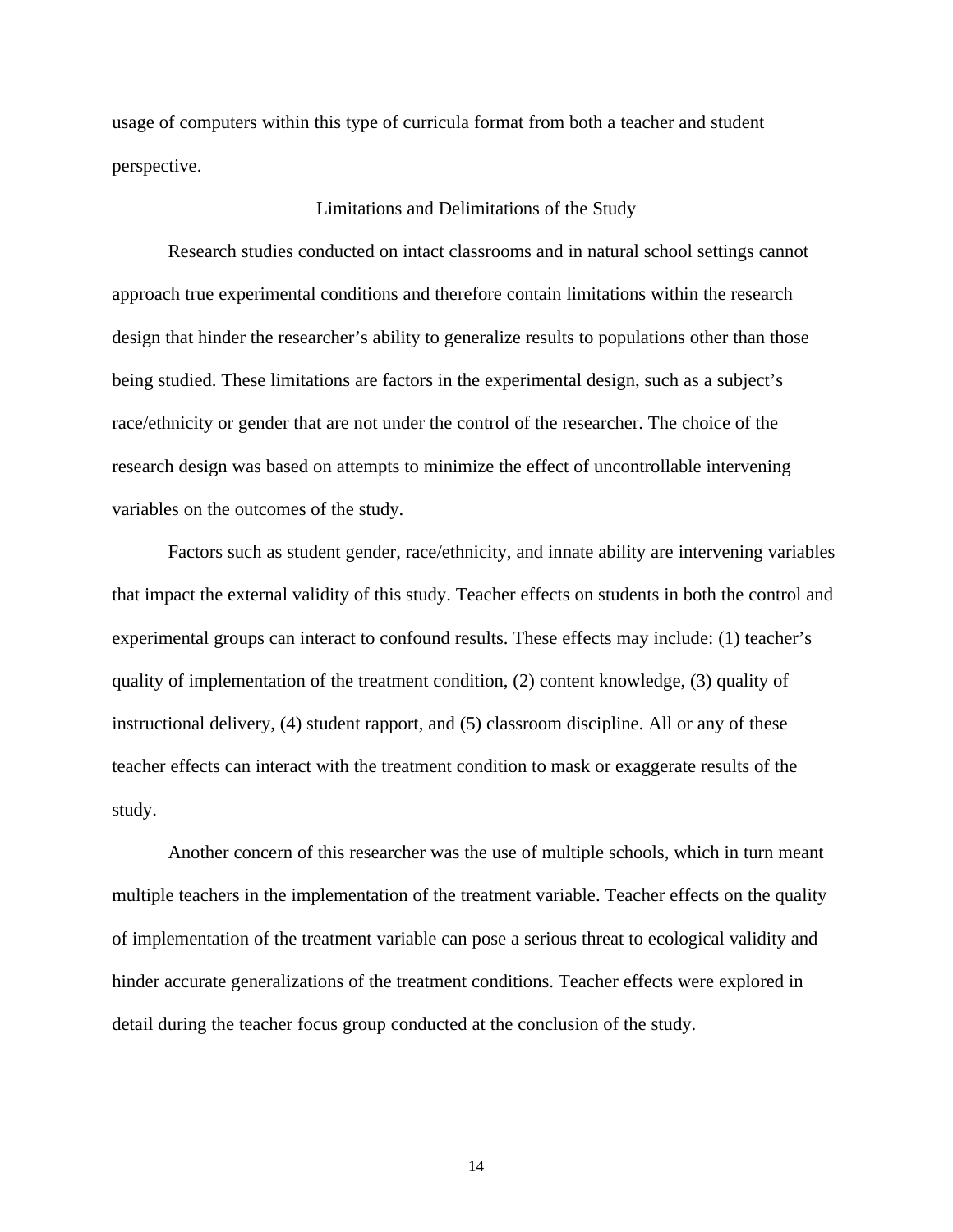Certain parameters or constraints, such as choice of instrumentation, are knowingly entered into the research design. These parameters are referred to as delimitations and also serve as threats to the external validity of the study. The choice of grade level and subject area for this study fell into this category. The decision to use ninth-grade algebra is a delimitation within this design that is supported by the literature. The choice of instrumentation used to measure the treatment condition was another common delimitation. The Stanford 9 TA and the Fennema-Sherman Mathematics Attitude Scales were chosen due to the strong reliability and validity data reported as well as for their established usage in educational research. The Virginia Algebra SOL assessment was chosen because of its recent implementation and the high stakes placed on it by the Virginia Legislature.

The use of these three instruments, especially the Algebra SOL assessment was an area of concern for this researcher. The inability to review this assessment and examine its alignment with the treatment condition placed a potential threat to the internal validity of the study. This instrument may not adequately measure possible achievement gains made by the treatment condition in student problem solving skills.

The use of this researcher as the interviewer in the teacher focus group is another delimitation of the study. The researcher's role as an administrator in the school division in which the teacher focus group participants were employed creates the potential for participants to withhold information in the focus group session that may have been revealed had a neutral interviewer conducted the session.

Another delimitation of any research design is the choice of treatment condition utilized in the study. The Carnegie Algebra Tutor was chosen for its potential impact on student problem solving skills as well as the literature supporting its alignment with NCTM standards.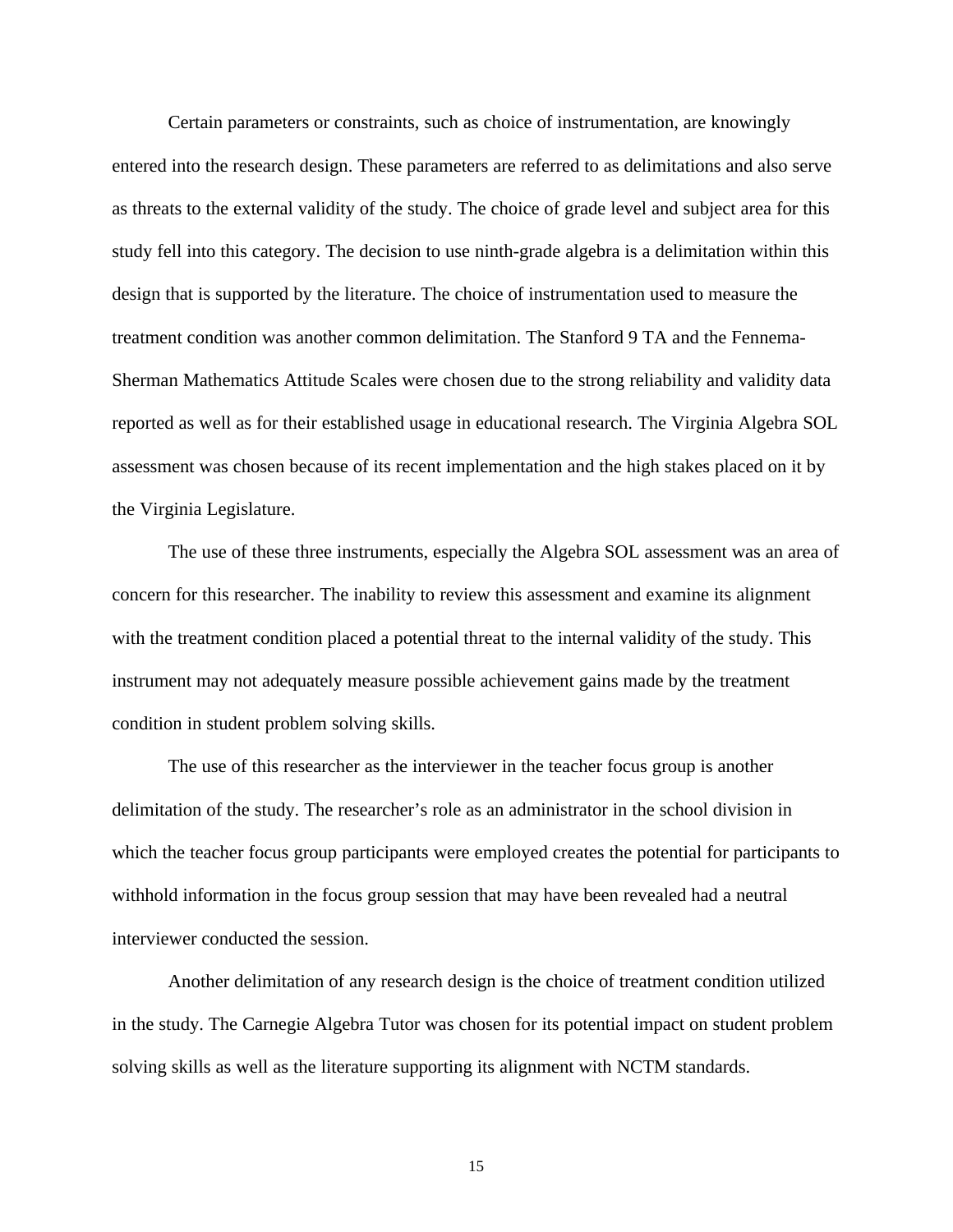#### Theoretical Context of the Study

 A model for the integration of computer technology into a mathematics curriculum can be rooted in one of several established models of learning theory. The particular learning theory depicted by any model is based on how the computer is used in the classroom setting. Bagley and Hunter (1992) indicate that computer technology can be used as (a) the primary instructional device, (b) a supplement to another instructional strategy, or (c) as a tool for active learning. The type of computer application a teacher utilizes within the classroom can be linked to a behaviorist theory of learning, a cognitive model of learning, or a combination of the two. An examination of these learning models will provide a pre-study framework from which to analyze the impact that technology integration will have on student achievement in algebra.

#### Behaviorist Learning Theory

Instructional strategies in the classroom that are based on traditional Behaviorist learning theories have their origin in B.F. Skinner's early experiments in animal learning. His experiments led him to believe that learning was a progression of behaviors that utilized a variety of stimulus and response activities to promote the obtainment of a basic skill or a desired learning outcome (Cooper, 1993). Basic skills, facts, or other types of learning goals would become part of the learner's knowledge base through ongoing reinforcement or feedback that built upon previous reinforcements and feedbacks (Figure 1). Computer-assisted instructional activities often integrated into classrooms under a behavioral framework would include drill and practice activities and simplistic tutorial programs. Computer activities would be used to reinforce concepts already learned in the classroom. Roblyer (1997) points to the emphasis of the behavioral learning model on the obtainment of isolated facts that reinforces the use of traditional teaching practices such as lectures, skill worksheets, and standardized assessment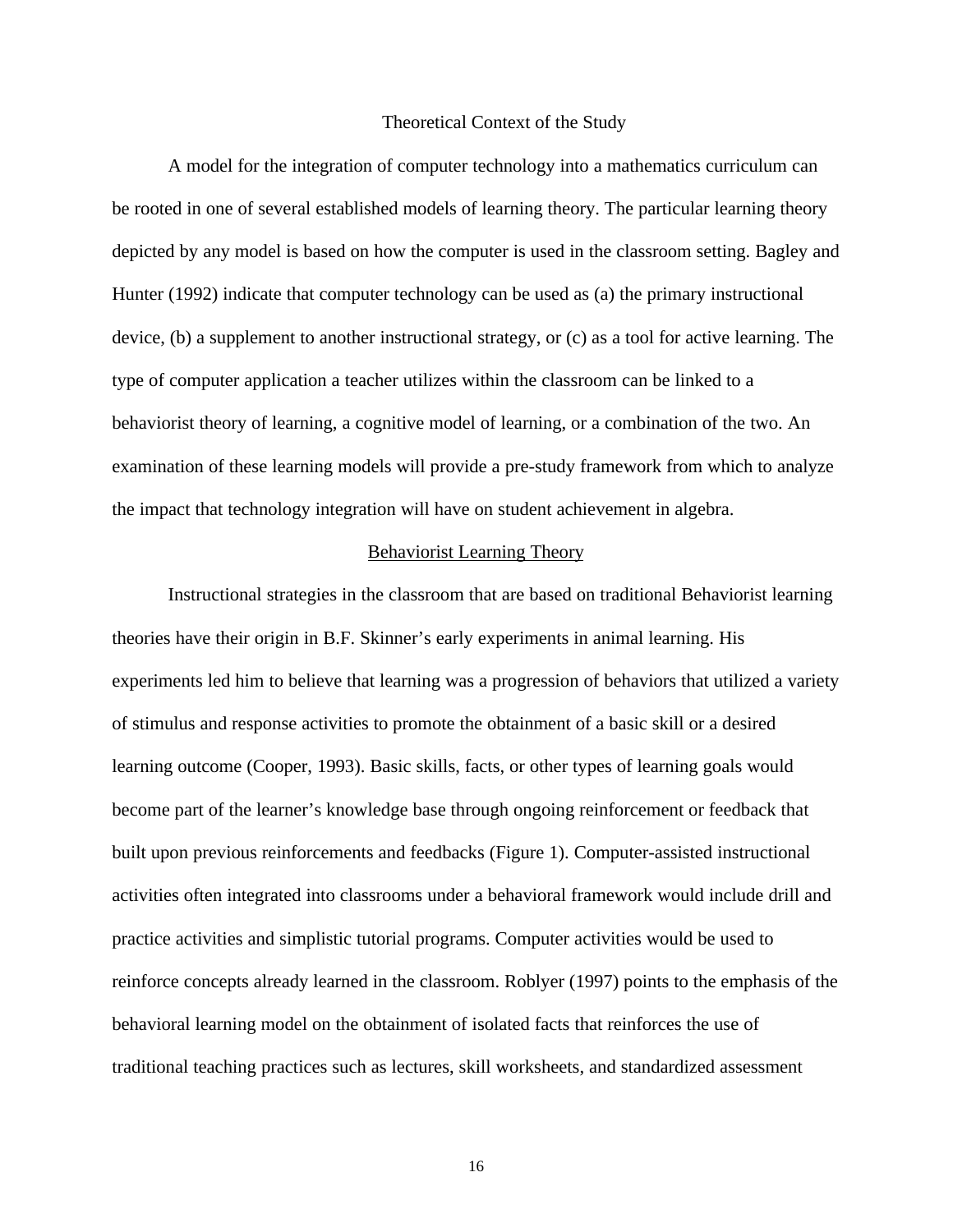practices. These teaching practices primarily promote low-level thinking, such as rote memorization rather than upper-level thinking skills such as problem solving and synthesis



Figure 1. A behavioral model of learning.

## Cognitive Learning Theory

Recognizing that many behaviors could not be observed or accounted for by a simple stimulus-response model, efforts began to focus on why and how unobservable behaviors occurred. Proponents of this concept led to a variety of models classified under Cognitive Learning Theory. One of the founding fathers of Cognitive Learning Theory was Gagné (1977). He built upon the behaviorist model by adding a "processing" or cognitive component to Skinner's model. In his model, each individual learner processed information differently based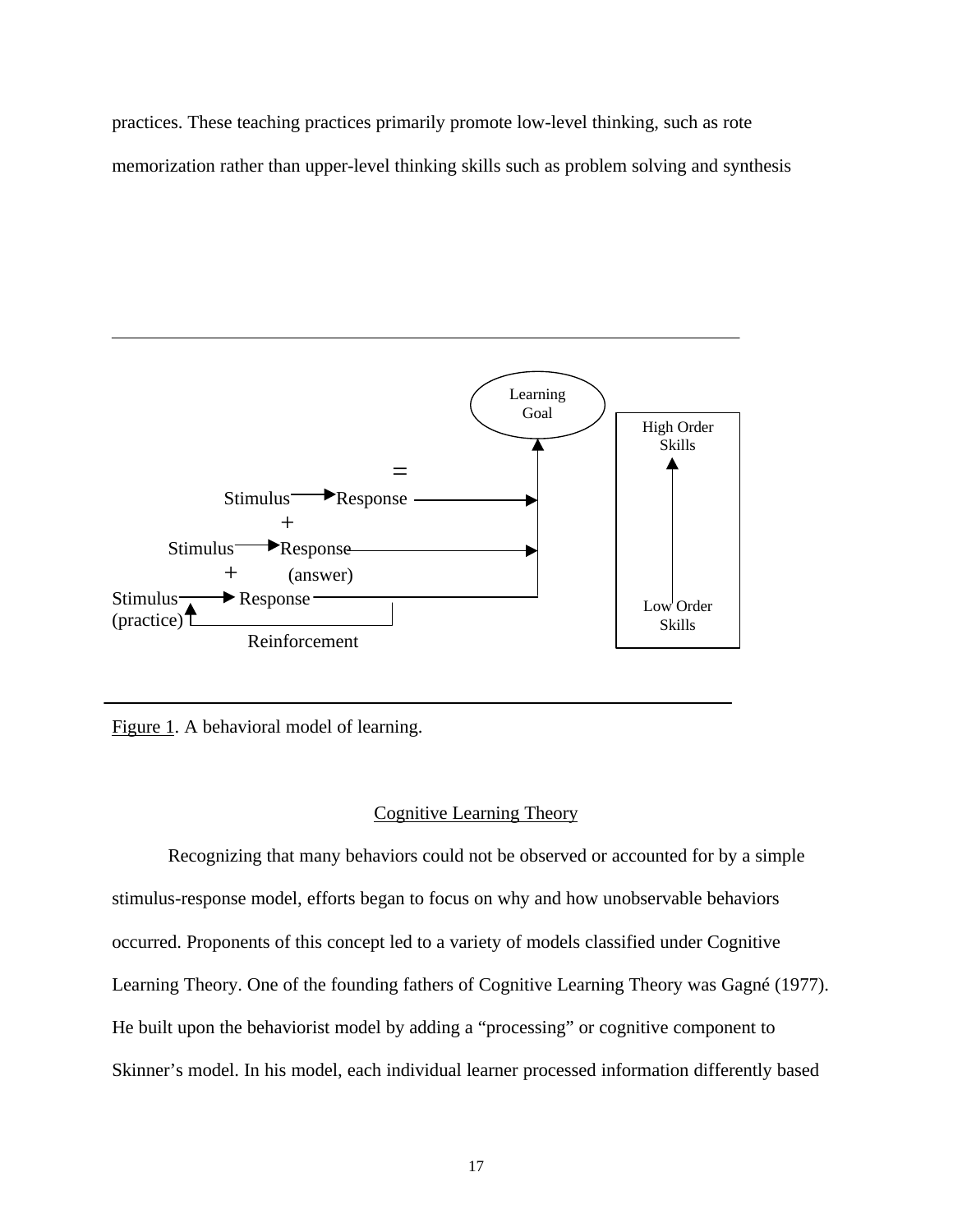upon a variety of factors including prior knowledge level and innate ability. Within this framework, Gagné believed that students progressed through a "learning hierarchy" created by the processing and accumulation of basic skills (Roblyer, 1997). Tennyson ( Roblyer, 1997) added to Gagné's processing component by identifying various aspects of individual "processing" which included a working memory and a long term memory that contained the context, skills, and strategies that learners would use to organize information. Under this model, long-term and short-term memories are brought together to process received information in an effort to achieve a learning goal (Figure 2). (Impara & Plake,1998).



Figure 2. A cognitive model of learning.

According to Gagné, basic skills allowed a student to interact with instructional activities and apply prior knowledge that could be transferred to the new learning situation in order for learning to occur.

A particular branch of Cognitive Learning Theory, commonly referred to as the Constructivist Model, began as learning theorists attempted to respond to weaknesses of the Behaviorist and early cognitive models. Critics pointed to the inability of these early models and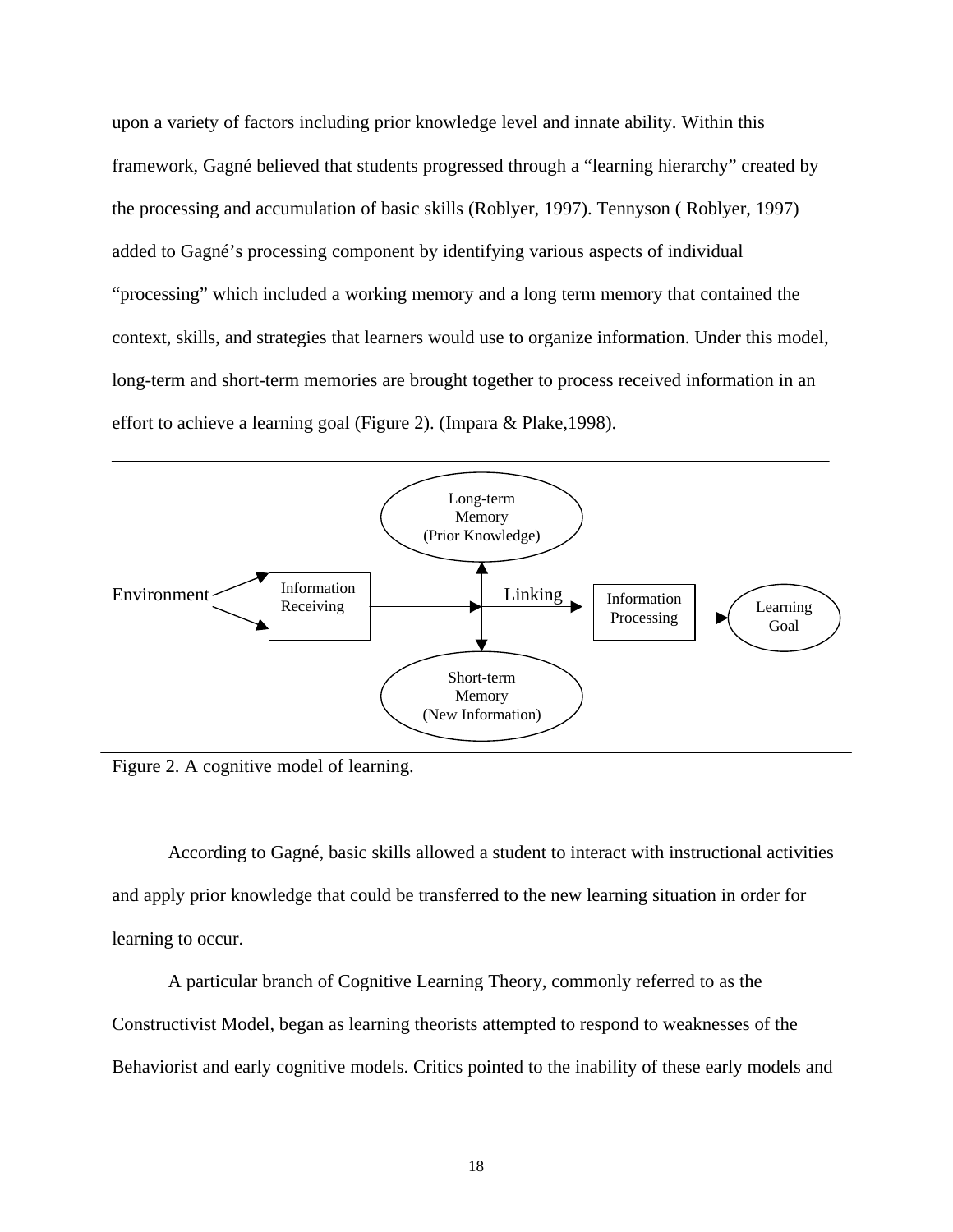the instructional approaches attributed to them to actively engage students in the learning process and promote the development of problem solving skills. Early foundations of the constructivist model go back as far as John Dewey who felt that effective learning occurred when activities were made relevant to the learner. This relevance aided the information processing component of the standard cognitive model but providing a smoother connection between long-term and shortterm memory linking (Figure 3). Dewey's idea was also a foundation of Piaget's belief that relevant learning enabled the learner to view knowledge as a "tool" for assimilating new information (CTGV, 1990). The framework of the Constructivist Model as it exists today, is centered on motivating students to "construct" their own learning. As stated in the NCTM standards, learners should be able to construct their own meaning by connecting new information with their own prior knowledge. Current instructional practices that utilize graphing calculators to promote student linking of algebraic concepts are typical of the constructivist approach. Learning strategies that focus on active participation, personal discovery, and problem solving characterize this model. Cooperative learning and the use of portfolio assessment are common practices. Computer activities characteristic of the constuctivist model would include project presentations, simulations, interactive multimedia activities, intelligent tutoring systems, and Internet research.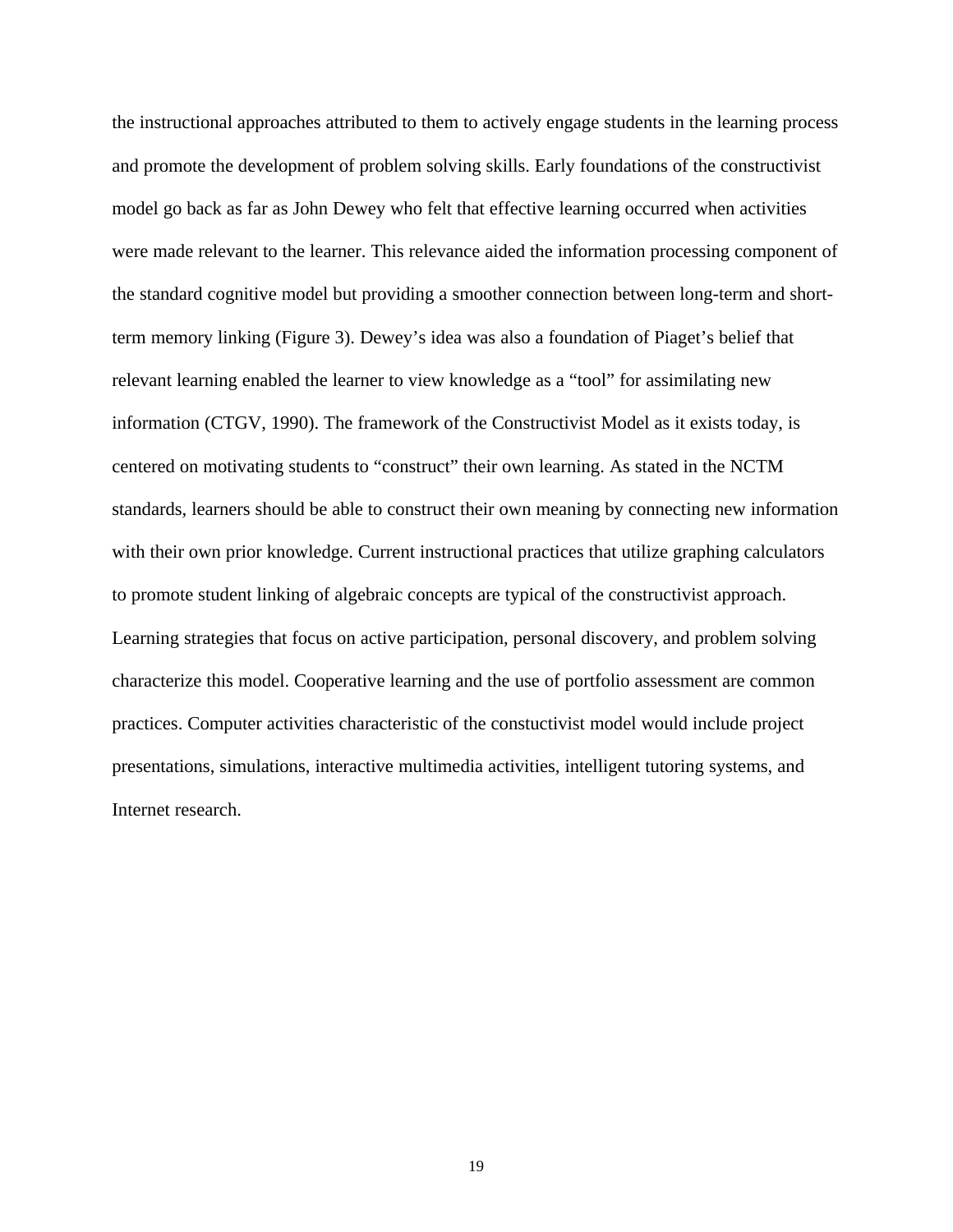

#### Figure 3. A constructivist model of learning.

Anderson's Adaptive Character of Thought (ACT) theory (Koedinger, 1998) is one example of a constructivist approach to learning. This model proposes that the obtainment of a cognitive skill is dependent upon ones declarative knowledge, that is what one already knows, as well as their procedural knowledge, that is their ability to use what they know. Under this model, relevant prior knowledge allows a more efficient mechanism for choosing an appropriate problem solving process from procedural knowledge in an effort to derive an answer to a proposed problem (Figure 4). The ACT theory further proposes that procedural knowledge can only be learned by doing and cannot be learned by listening or watching. It is obtained by engaging in relevant and constructive problem-solving activities and then strengthened through practice (Anderson, Corbett, Koedinger, and Pelletier, 1999). This theory is the framework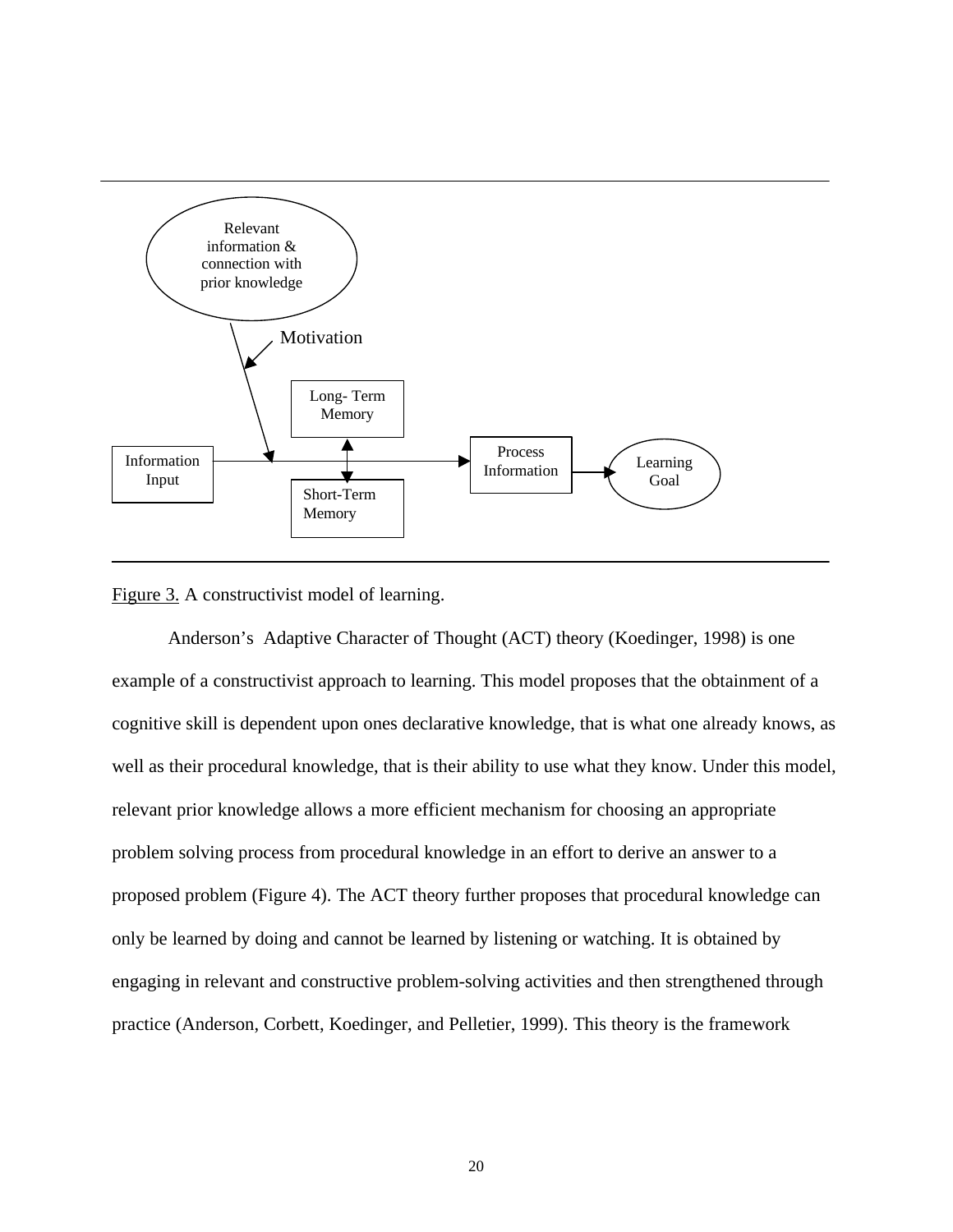behind several intelligent tutoring systems, in particular the Carnegie Algebra Tutor that is being utilized in this study.



Figure 4. The Act model of learning.

# A Theoretical Model

Reigeluth (1991) suggests that the best instructional approach to maximize learning would be one that found the appropriate balance between the two models. He goes on to state that different learning situations would require different types of instruction. Roblyer (1997) also suggested that the most efficient instructional strategy, including the use of computer technology, would be a framework in which the strengths of both models were integrated into the classroom as dictated by individual student learning styles or desired learning outcomes.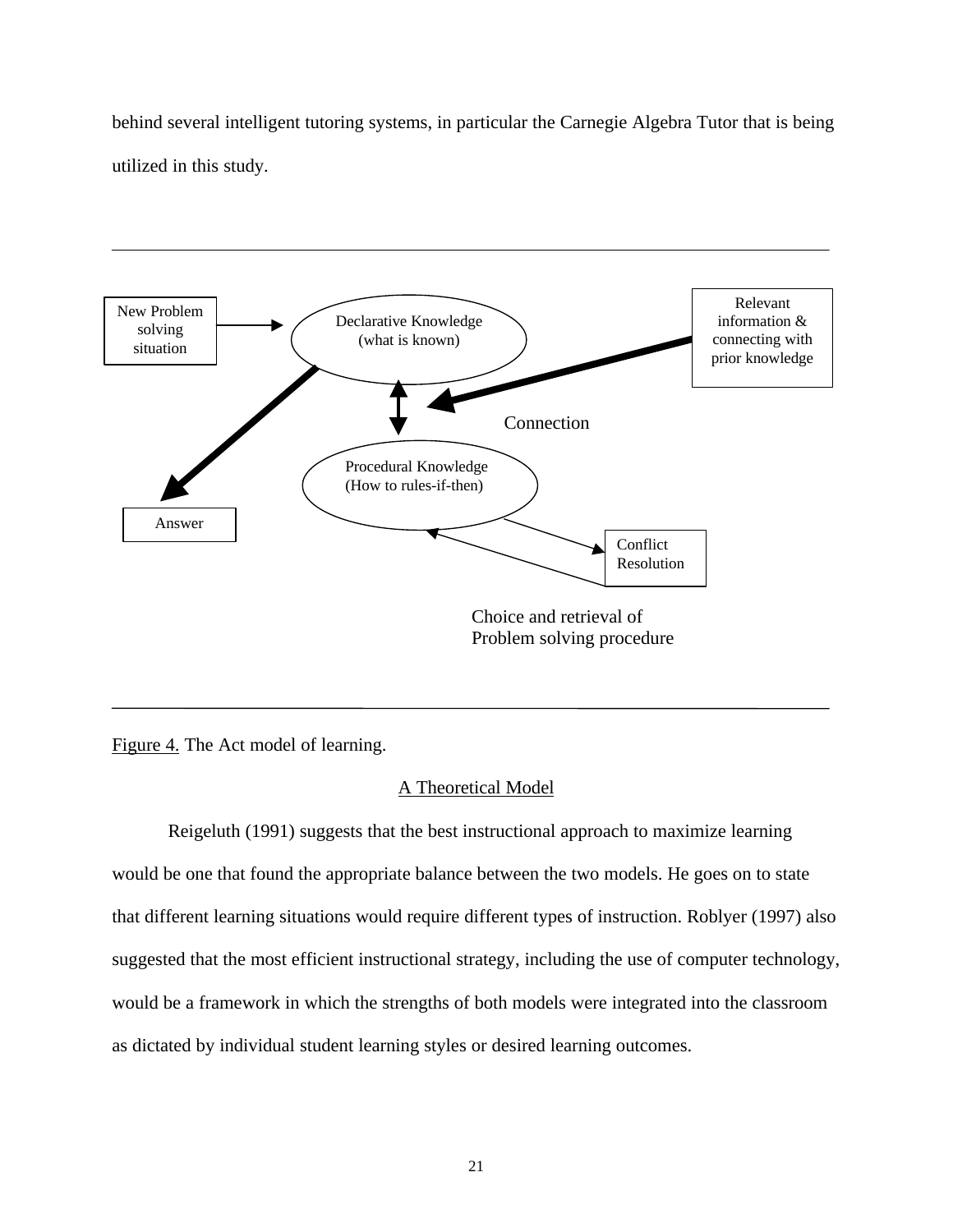Tennyson (Roblyer, 1997) stated that 30% of learning should be spent on the acquisition of basic skills while 70% should be spent on developing cognitive processes. It is not a matter of which model, but rather how to integrate the best of both models into a rich, inquiry based curricula. As mentioned by Roblyer (1997), the role of the teacher is to determine the best mix of strategies that would optimize student achievement and attitude.

This theoretical model consists of both a behavioral and cognitive framework based upon Anderson's ACT theory. In keeping to the recommendations for instructional reform in mathematics as called for by the NCTM standards, it is important to implement an active learning, inquiry-based approach that effectively integrates computer technology into the classroom. It is also prudent to recognize the state and national emphasis on standardized assessment, and include a directed component that will insure the acquisition of essential knowledge and skills in algebra. Figure 5 displays the interaction between the computer treatment, intervening variables, and the influence of both behavioral and cognitive theoretical learning models.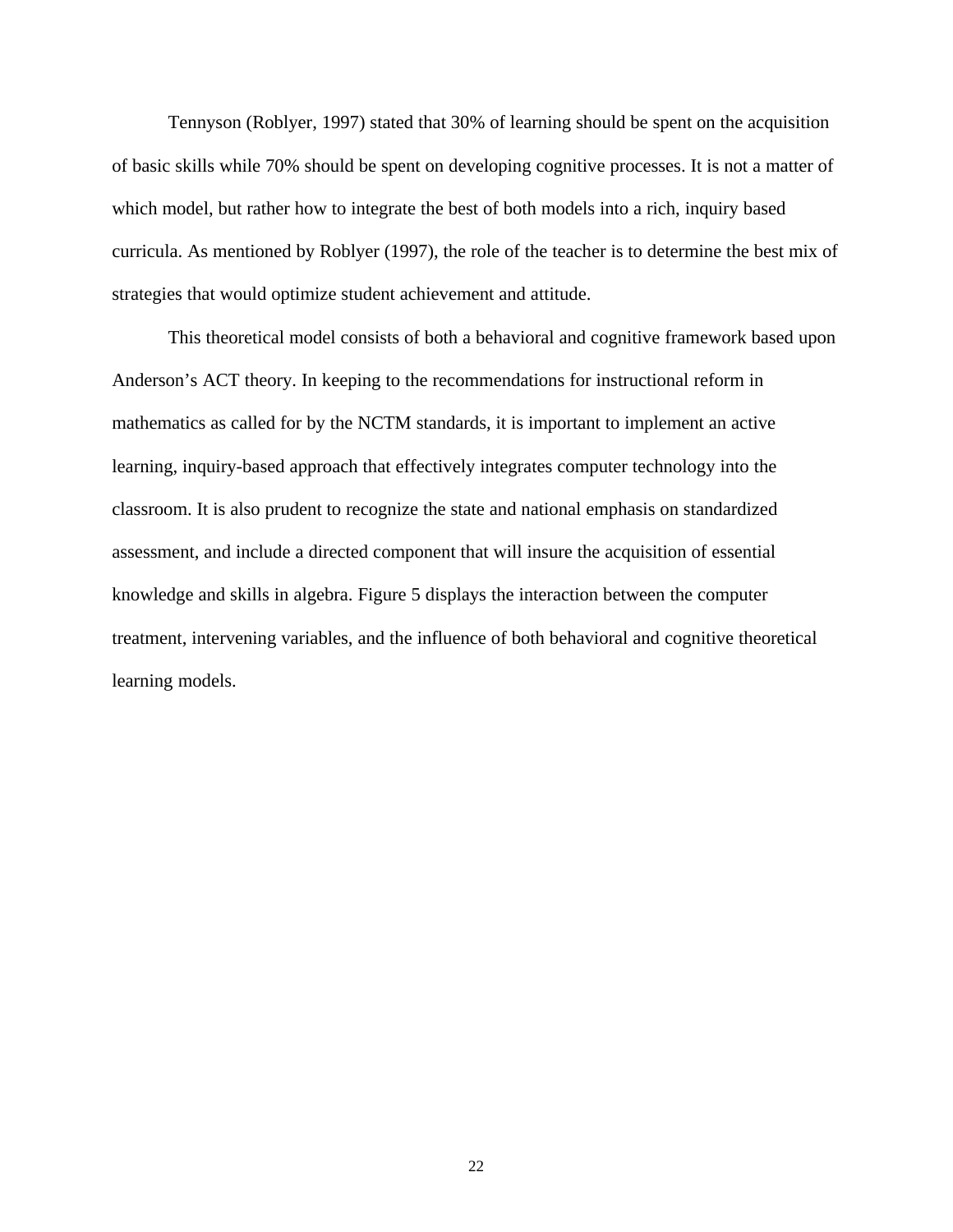

Figure 5. A Theoretical approach to the effective integration of computer technology into an Algebra classroom.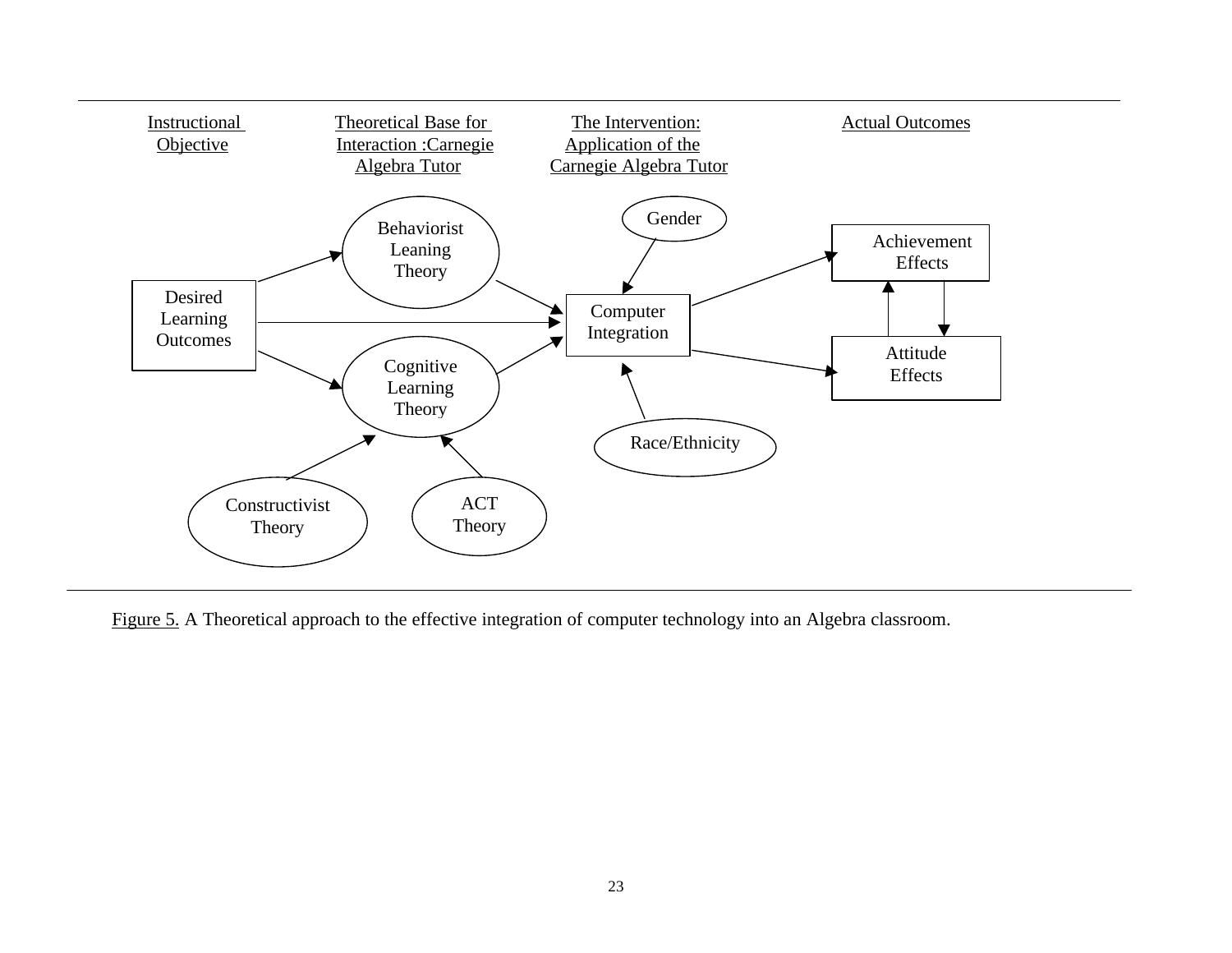# Definition of Terms

Table 1 shows the constitutive and operational definitions of mathematical achievement

and attitude towards mathematics, which will be used as dependent variables within this study.

Definitions for the independent variables associated with mathematics achievement and attitude:

computer technology treatment, ethnicity, and gender are also located in Table 1.

# Table 1

|             | Variable                          | Constitutive                                                                                                             | Operational                                                                      |
|-------------|-----------------------------------|--------------------------------------------------------------------------------------------------------------------------|----------------------------------------------------------------------------------|
|             | <b>Mathematics</b><br>Achievement | The ability to perform<br>basic algebraic functions<br>as outlined by the Algebra<br><b>SOL</b> standards                | Mean scale score on the<br>Algebra I SOL<br>Assessment                           |
| Dependent   | <b>Mathematics</b><br>Attitude    | Student's attitude toward<br>success, confidence,<br>effective motivation, and<br>perceived usefulness of<br>mathematics | Mean score on the<br>Fennema-Sherman<br><b>Mathematics Attitude</b><br>Survey    |
|             | Computer<br>Treatment             | Students were assigned to<br>either a control or<br>experimental computer<br>group                                       | Participation or<br>nonparticipation in the<br>Carnegie Algebra Tutor<br>program |
| Independent | Race/Ethnicity                    | Student demographic<br>information                                                                                       | Race/Ethnic code reported<br>on the Stanford 9-TA                                |
|             | Gender                            | Student demographic<br>information                                                                                       | Student gender reported on<br>the Stanford 9-TA                                  |

# Constitutive and Operational Definitions of Variables in the Study

# Research Questions

The following research questions were used to guide the quantitative and qualitative portions of the study. These questions were divided into three main categories to aid in the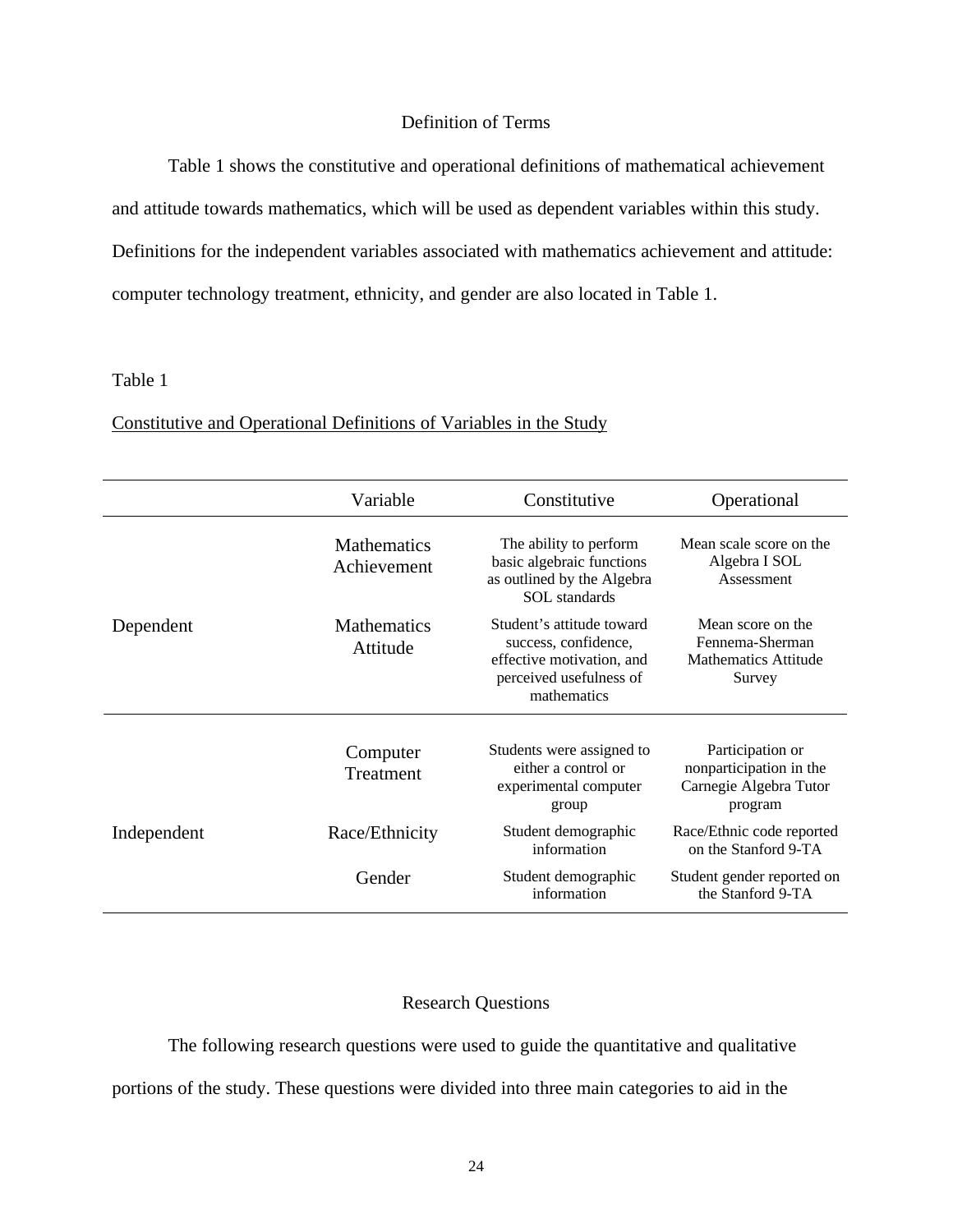organization and presentation of the results. The three categories are: (a) achievement, (b) attitude, and (c) explanatory.

Question 1: Is there a significant interaction between treatment groups, (those who receive the treatment and those who do not), race/ethnicity, (white or black), and gender with respect to Algebra I SOL total raw scores after controlling for pretest differences on the Stanford 9 TA? 1A: Is there a significant interaction between treatment groups, (those who receive the treatment and those who do not), and race/ethnicity with respect to Algebra I SOL total raw scores after controlling for pretest differences on the Stanford 9 TA?

1B: Is there a significant interaction between race/ethnicity, (white or black), and gender with respect to Algebra I SOL total raw scores after controlling for pretest differences on the Stanford  $9 TA?$ 

1C: Is there a significant interaction between treatment groups, (those that receive the treatment and those that do not), and gender with respect to Algebra I SOL total raw scores after controlling for pretest differences on the Stanford 9 TA?

1D: Is there a significant difference between student groups, (those who receive the computer treatment and those who do not), with respect to Algebra I SOL total raw scores after controlling for pretest differences on the Stanford 9 TA?

1E: Is there a significant difference between race/ethnicity, (white or black), with respect to Algebra I SOL total raw scores after controlling for pretest differences on the Stanford 9 TA? 1F: Is there a significant difference between genders with respect to Algebra I SOL total raw scores after controlling for pretest differences on the Stanford 9 TA?

1G: What is the correlation between the total mathematics portion of the Stanford 9 TA and the Algebra I SOL?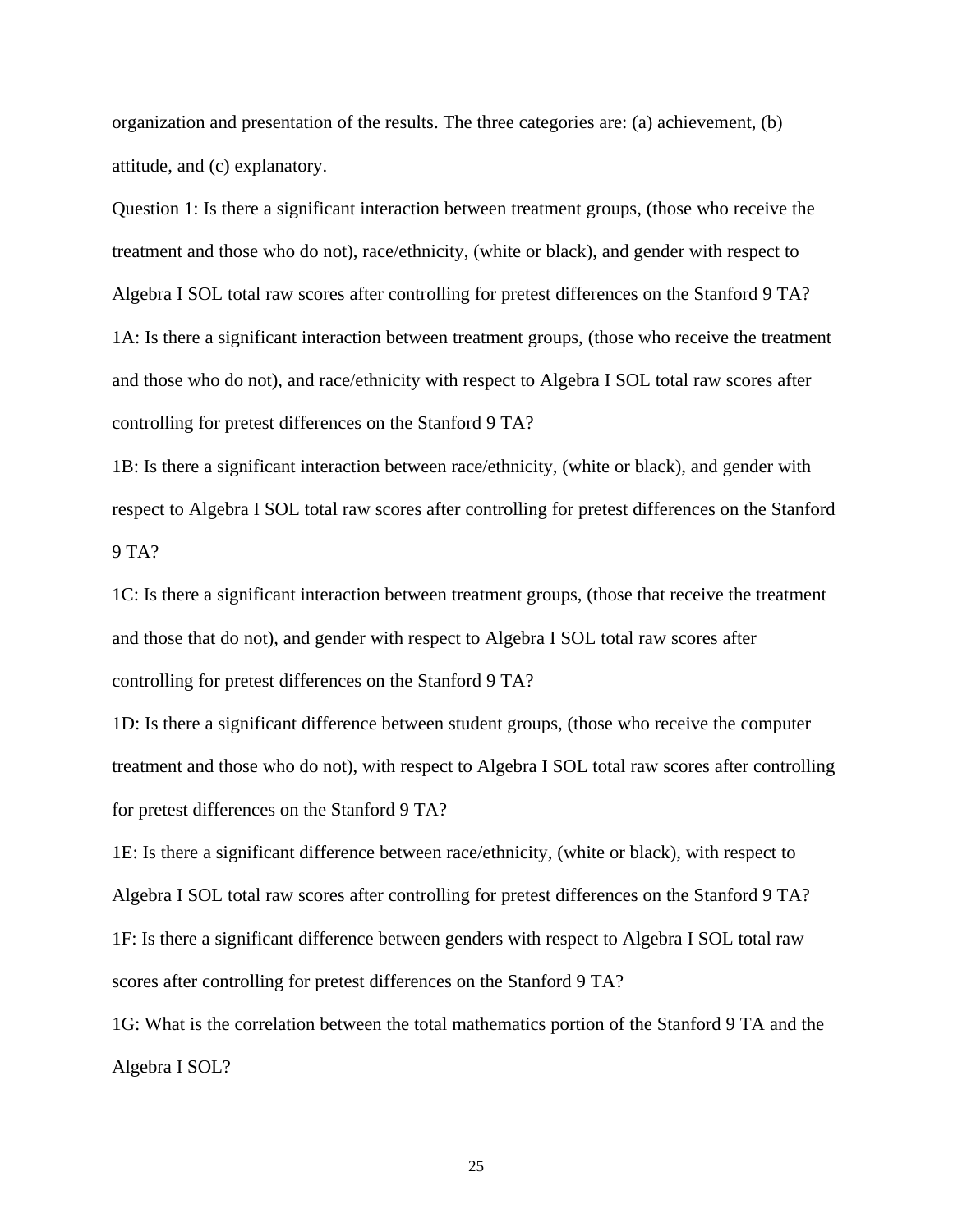Question 2: Is there a significant interaction between treatment groups,(those who receive the treatment and those who do not), race/ethnicity, (white or black), and gender with respect to mean scores on the Fennema-Sherman Mathematics Attitude Survey?

2A: Is there a significant interaction between student groups, (those that receive the treatment and those that do not), and gender with respect to mean scores on the Fennema-Sherman Mathematics Attitude Survey?

2B: Is there a significant interaction between student groups, (those that receive the treatment and those that do not), and race/ethnicity with respect to mean scores on the Fennema-Sherman Mathematics Attitude Survey?

2C: Is there a significant interaction between race/ethnicity, (white or black), and gender with respect to mean scores on the Fennema-Sherman Mathematics Attitude Survey?

2D: Is there a significant difference between student groups, (those who receive the computer treatment and those who do not) with respect to mean scores on the Fennema- Sherman Mathematics Attitude Survey?

2E: Is there a significant difference between race/ethnicity, (black or white), with respect to mean scores on the Fennema-Sherman Mathematics Attitude Survey?

2F: Is there a significant difference between genders with respect to mean scores on the Fennema-Sherman Mathematics Attitude Survey?

Question 3: Do students feel that the Carnegie Algebra Tutor had a significant impact on their achievement and attitude in mathematics?

Question 4: Do teachers feel that the Carnegie Algebra Tutor had a significant impact on student achievement and attitude in mathematics?

Question 5: What implementation differences existed that may confound statistical results?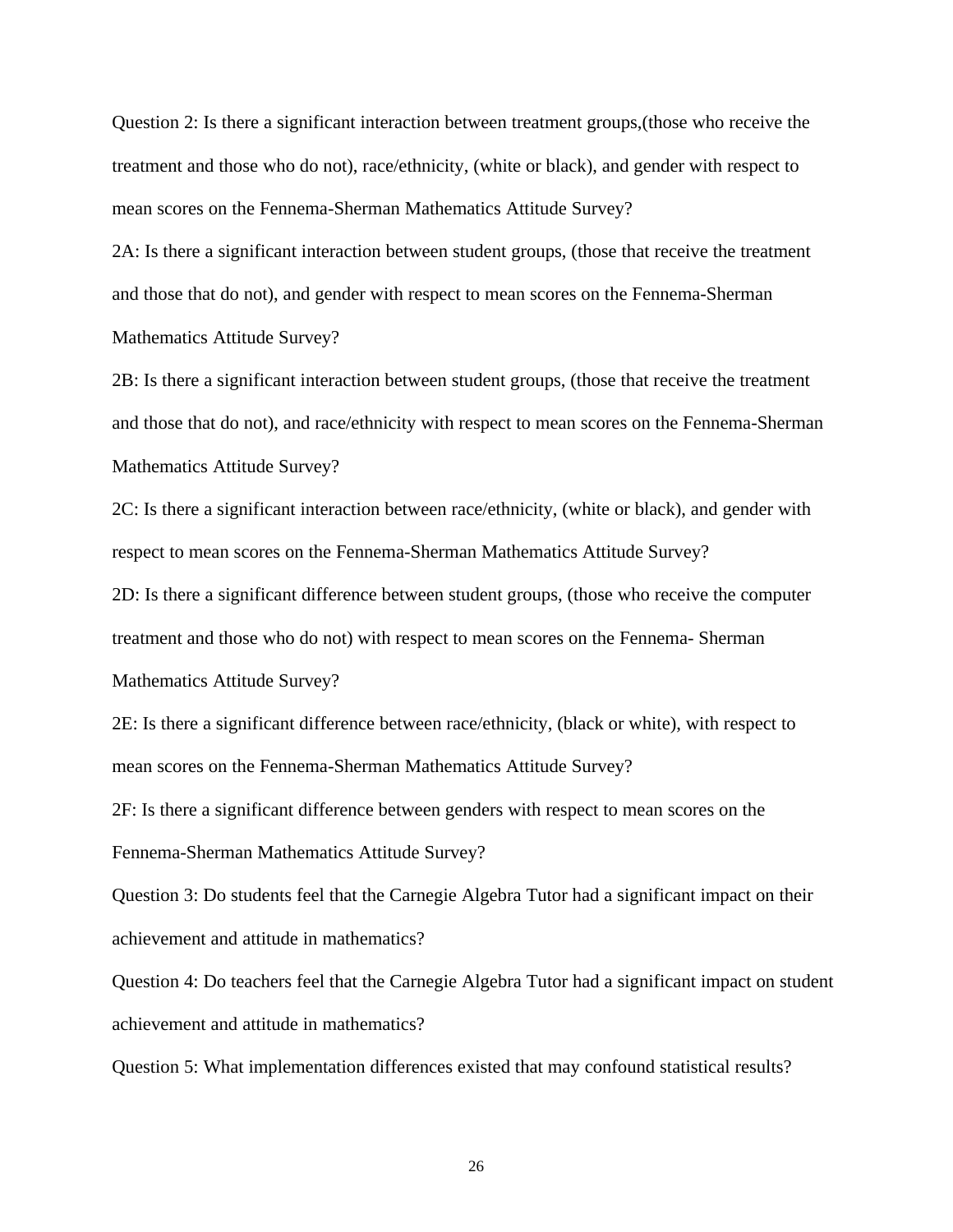#### Organization of the Study

This report is divided into five chapters. Chapter I includes a description of the following: (a) the problem and its context, (b) the statement of the problem to be studied, (c) the purpose of the study, (d) the theoretical framework of the study, (e) definitions that will be used throughout the study  $(f)$  the research questions that will be answered by the study, and  $(g)$  limitations and delimitations of the study.

Chapter II consists of a literature review of studies relative to the use of computer technology in the classroom and variables associated with the effective implementation of computer technology into the curriculum. The chapter begins with a review of meta-analysis that provide an overview of the effects of computer technology on student achievement and attitude towards mathematics. Following this discussion, reported studies are presented as following under a behavioral or cognitive theoretical framework.

The methodology utilized in the study is discussed in Chapter III. The study contains both a quantitative and qualitative component. A description of the population, design, instrumentation, data collection procedures, and method of analysis used in the quantitative portion is included in the first half of the chapter. Focus group procedures and questions utilized in the qualitative portion are found in the second half of the chapter.

The results of the study are presented in Chapter IV. Descriptive statistics and results of the quantitative analyses are discussed within the context of each of the research questions and further expanded upon in Chapter V. Emerging themes revealed through data analysis of focus group interviews will also be discussed.

Chapter V is the final chapter of the study. It includes a summary of the study and a discussion of conclusions made based on the results of the study. Findings from the qualitative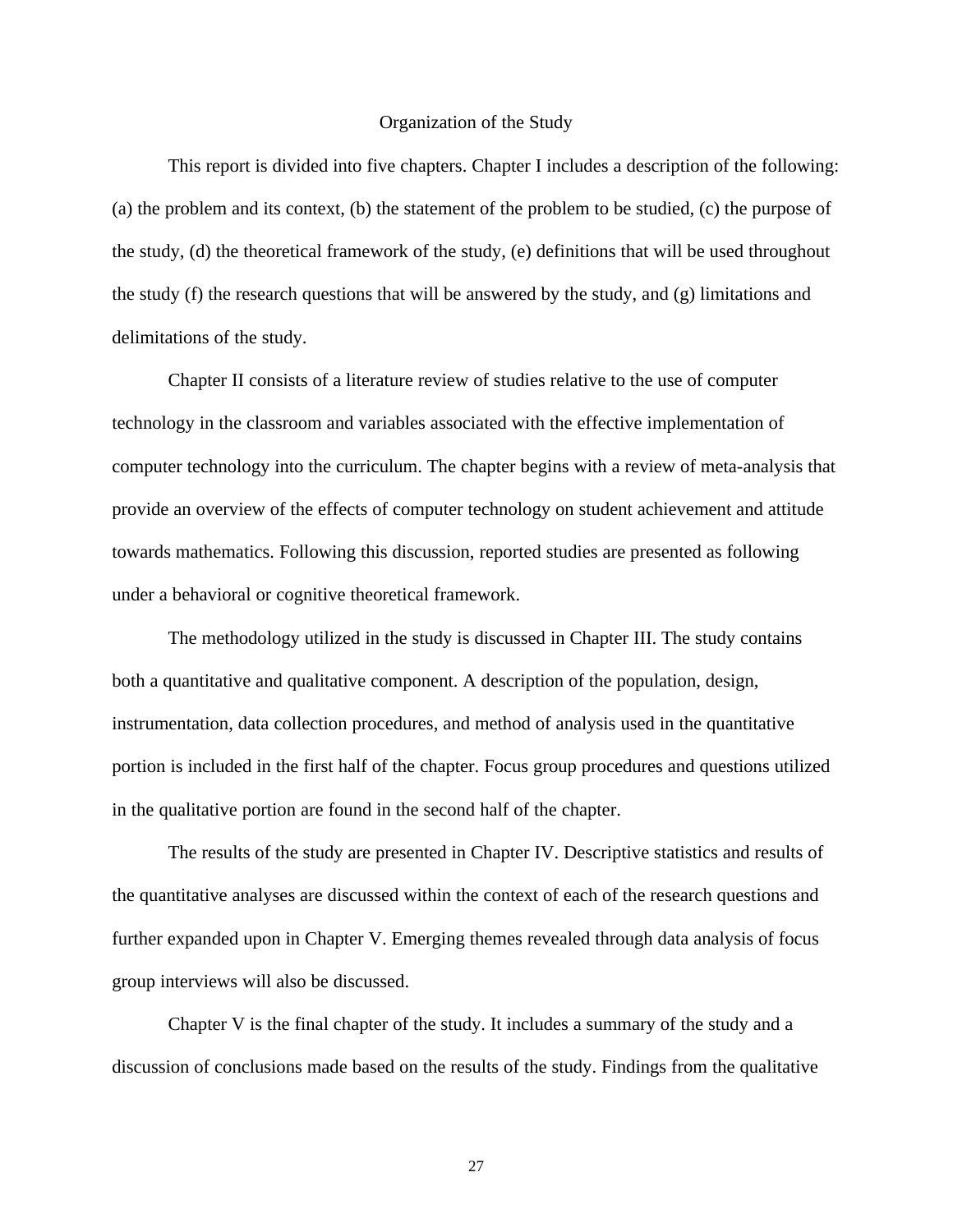portion are used to explain quantitative findings. This chapter also includes implications for future research.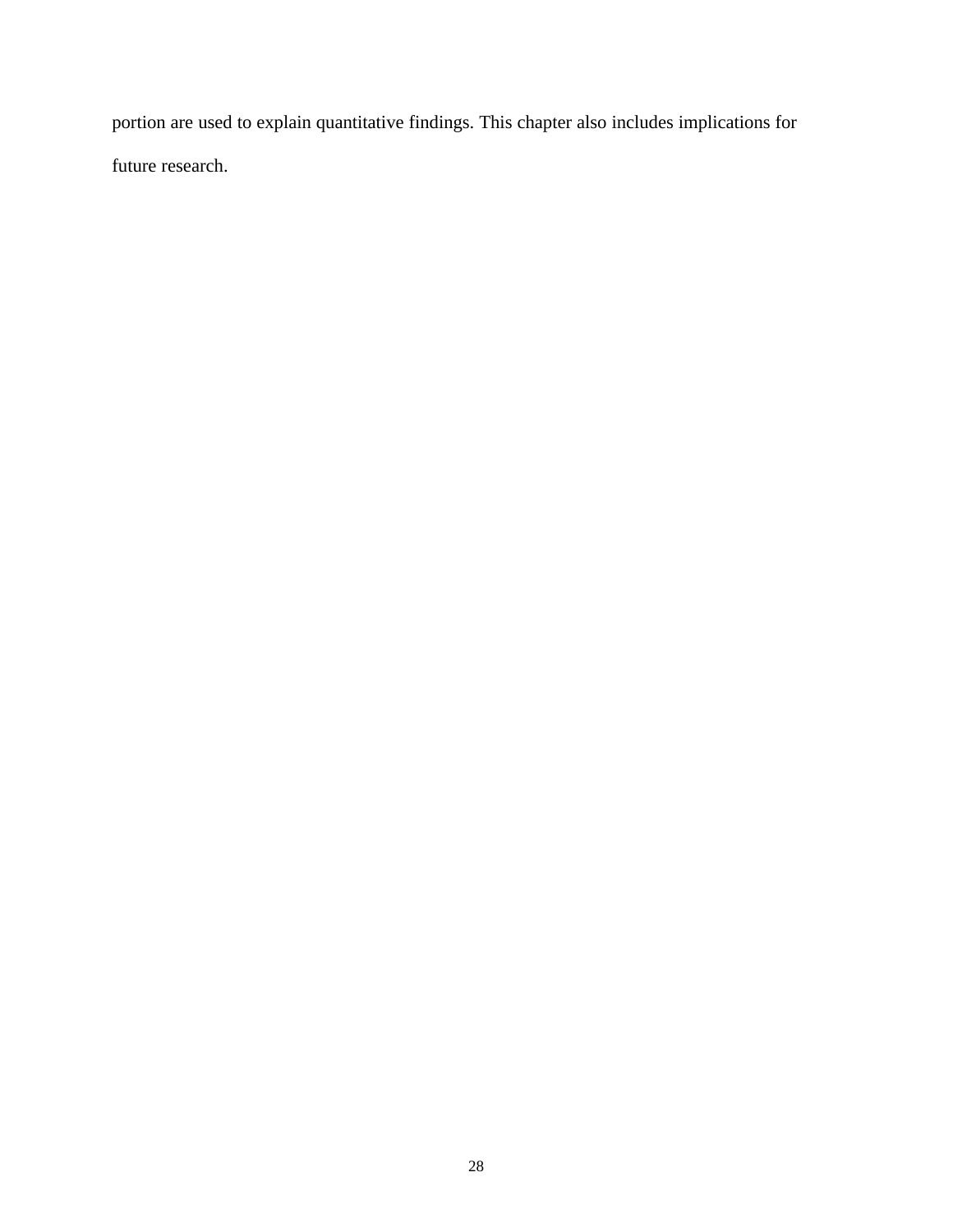## CHAPTER II

## A REVIEW OF LITERATURE

The purpose of this study was to explore the effect of computer technology, specifically hardware that utilizes the Carnegie Algebra Tutor software, on student achievement and attitude towards mathematics with an emphasis on Algebra. This review of literature explores related studies by first discussing several meta-analyses that provide an overview of the effects that computer technology has on achievement. Following the theoretical framework of this study, the subsequent sections discuss individual studies that could be classified into either a behavioral or cognitive instructional model. The final sections of the review focus on variables that are analyzed in this study and a discussion of the studies that indicated the importance of these variables to the study of computer technology and its effect on achievement.

#### Trends Revealed through Meta-Analysis

Meta-analysis is a statistical procedure developed by Glass (1978) that allows for the examination of the results from multiple studies of a single subject in an effort to look for trends or patterns that are not easily revealed by looking at individual studies. Using this procedure, the results from an individual study are assigned an effect size (ES) which is a value assigned to the effectiveness of the treatment condition (Roblyer, 1985). This value is actually a "standardized mean difference between a pair of treatment conditions" (Glass, McGraw, and Smith, 1981, p.102). Effect sizes from each study are statistically compiled and analyzed for trends or patterns. Cohen (1977) provides a widely accepted scale for rating the significance of a reported effect size. Using his model, an effect size between .2 and .499 would be considered small while effect sizes between .5 and .799 would be viewed as moderate. An effect size of .8 or greater would be considered large. Cohen's classification will be utilized throughout this review to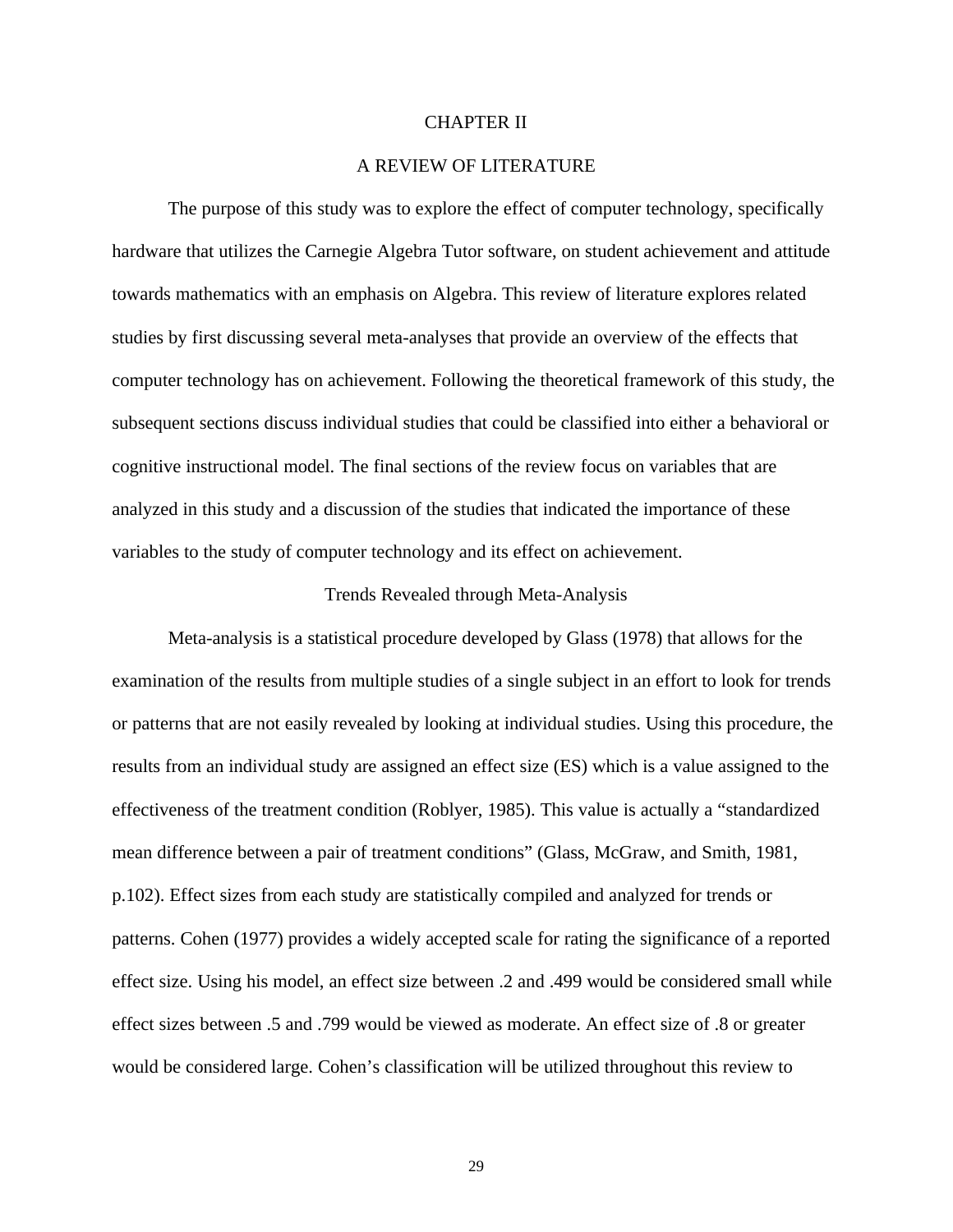discuss the relevance of reported findings. Siven-Kachala and Bialo (2000) offer another scale for drawing comparisons between reported findings. An effect size of .3 means that 60% of the experimental group scored higher than the average student in the control group. An effect size of .7 would indicate that 75% of the experimental group scored higher than the average student in the control group. This scale provides another view by which meta-analysis can be used to compare studies.

An early meta-analysis by Kulik (1981) examined the effects of computer-assisted instruction on achievement across all grade levels. Kulik reported overall effect sizes for elementary schools, secondary schools, and colleges as .4, .3, and .1 respectively. While this study reported a positive effect on achievement, the variety of curriculum areas and grade levels included in the analysis showed the need for a more focused meta-analysis. In a follow-up study, Bangert-Drowns, Kulik, and Kulik, (1984) focused their analysis on the elementary school level. The overall effect size for the 51 studies was .47 for students receiving computer-assisted instruction (CAI). This value confirmed their previous findings of .4 reported for elementary schools. In this study, Kulik, et al. also compared studies that examined the effects of CAI and those that examined the effects of computer-enriched instruction (CEI). Kulik described computer-enriched activities as those that consist mostly of simulation applications. The reported effect size for CEI was only .07 compared to .47 for CAI. The difference between these findings pointed to the need for examining the type of computer activities that were being utilized under the name of "computer-assisted instruction".

Glass (1982) examined studies that could classify the type of computer usage in the classroom as either a supplement for instruction or as an attempt to substitute instruction with the computer. Studies that used the computer as a supplement reported effect sizes for elementary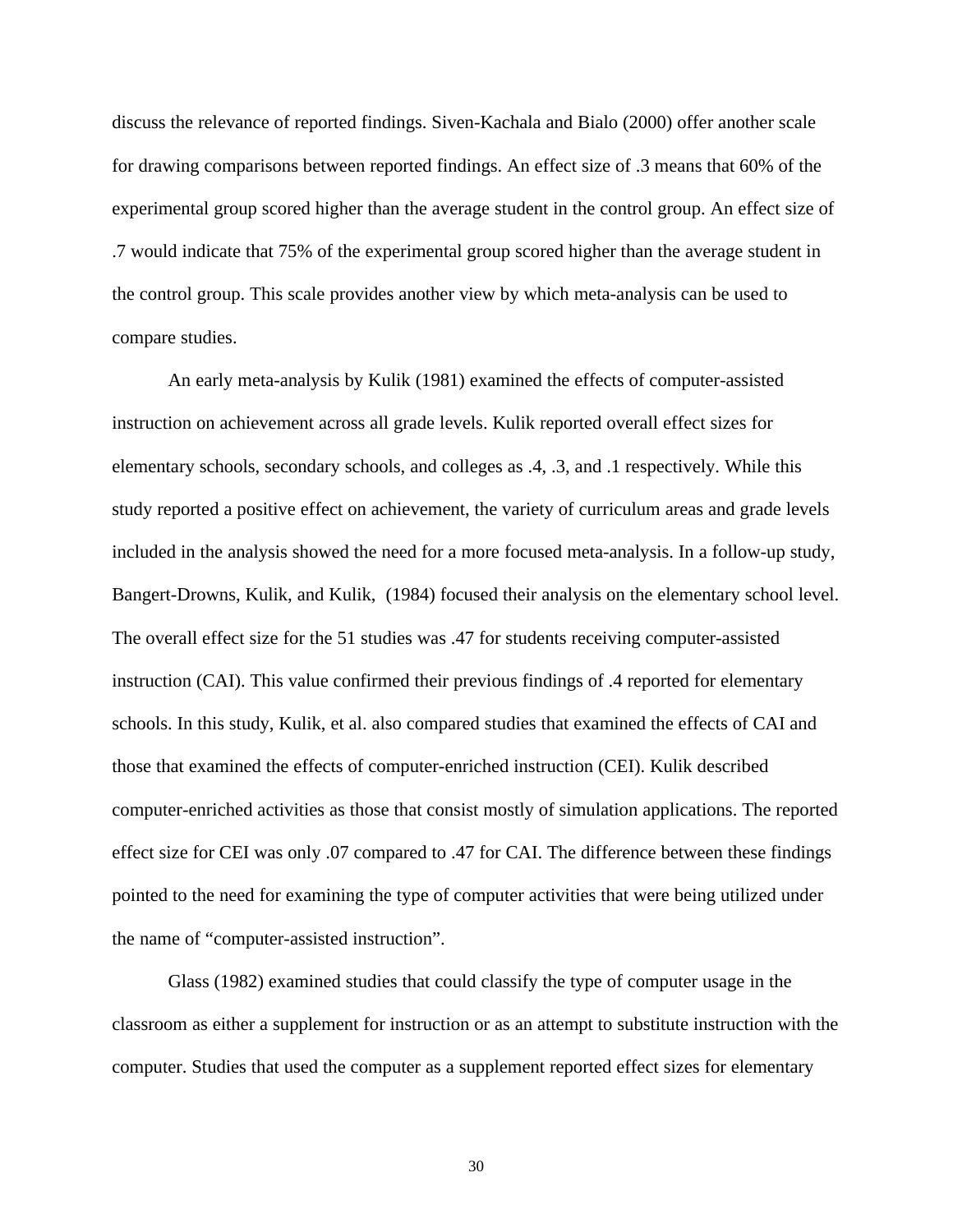students' level of achievement in mathematics computation, mathematics concepts, mathematics applications and overall mathematics achievement as .71, .09, .26, and .35 respectively. Studies that used the computer as a substitute reported effect sizes for the same categories as .45, .10, .10, and .22 respectively. The strong effect size reported for mathematical computation highlighted the idea that the effectiveness of computer technology may be closely linked to how the technology is used in the classroom and for what instructional purpose.

Kulik and Kulik (1991) examined 254 studies that utilized some form of end-of-treatment examination across all subject areas. While the scope of this study was large, it did produce several interesting findings. Students that received CAI scored .3 standard deviations higher than students did in control groups. The study also showed that the effect size for CAI treatments that utilized duration periods of less than four weeks was higher  $(ES = .42)$  than those that were greater than four weeks  $(ES = .26)$ . This finding brought into question the Hawthorne Effect and the impact of participation in an experiment on experimental designs. When looking for trends over time, Kulik et al showed that the effect size for studies between 1966 and 1975 was .24 while it was .36 for studies between 1974 and 1984. It was proposed that this increase was due to the increasing advancements in computer hardware and software.

Kulik's findings were confirmed in a review of 12 meta-analytical studies, based on 546 individual studies conducted by Schacter and Fagnano (1999). They reported effect sizes ranging from .25 to .57 in studies that were conducted between 1981 and 1991. Students utilizing some form of computer instruction performed between the  $56<sup>th</sup>$  and  $72<sup>nd</sup>$  percentile compared to students who performed at the  $50<sup>th</sup>$  percentile in non-computer classes.

In an attempt to focus on specific uses of computer-assisted instruction, Kulik (1994) conducted a meta-analysis of 97 different studies and reported an overall effect size of .32. He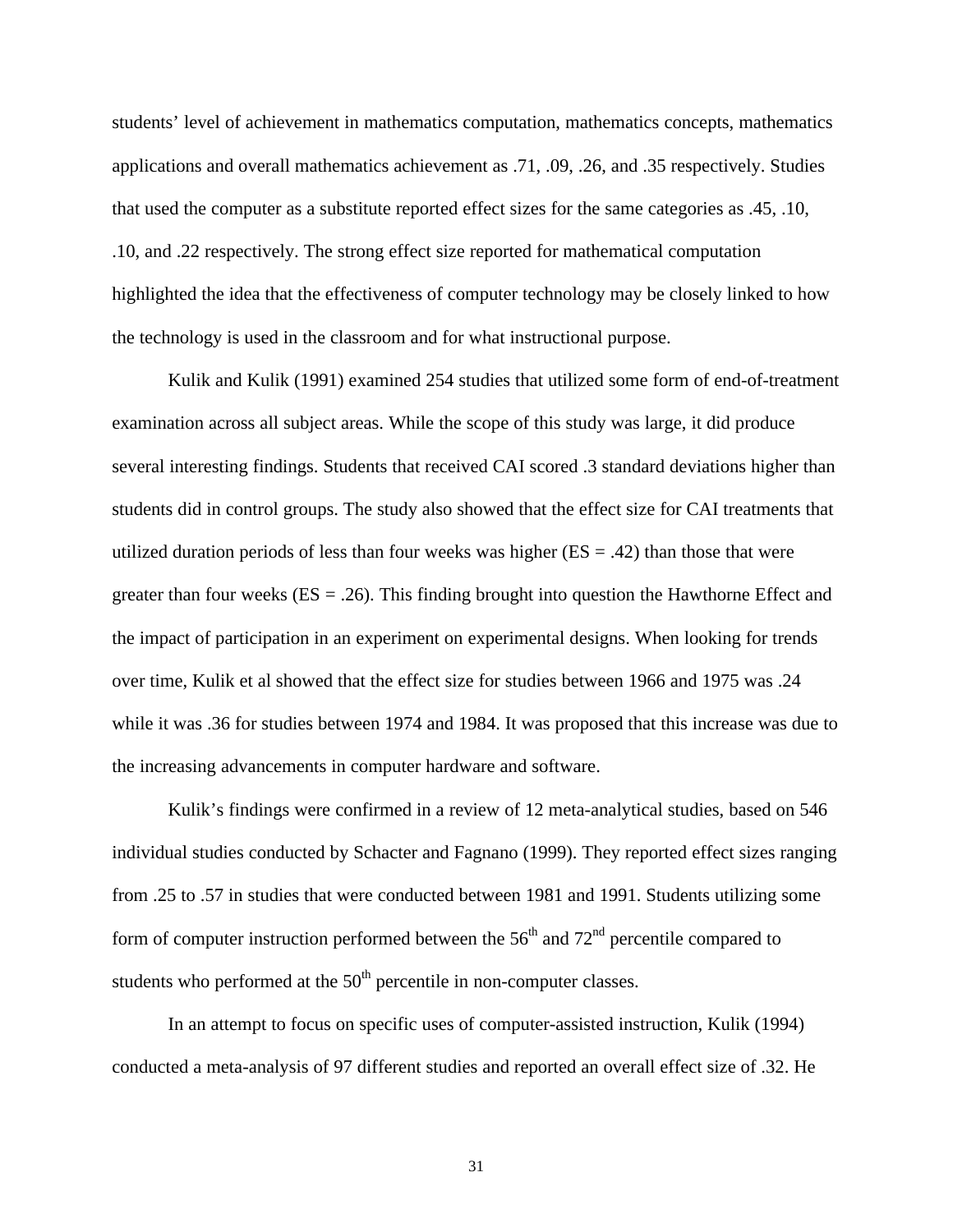categorized the type of computer usage as either tutoring ( $n = 58$ ), managing ( $n = 10$ ), simulation,  $(n = 6)$ , enrichment  $(n = 5)$ , programming  $(n = 9)$ , or Logo  $(n = 9)$ . The reported effect sizes for these categories were .34, .28, .34, .35, .38, and .56, respectively. Perhaps more significant than the modest effect size was the large number of studies that were using CAI in low-level tutorial activities typical of the drill and practice concept found in behavioral learning models. This clearly points to the dominance of the directed instructional model during this time frame.

Fletcher-Flinn and Gravitt (1995) examined 120 studies conducted on all subject areas between 1987 and 1992 and reported overall effect size of .33 for students receiving CAI. This study indicated that CAI did not have a significantly stronger effect on any one particular subject area, however mathematics had the highest overall effect size (ES =.32). Fletcher-Flinn et al. also reported that there was not a statistically significant difference in effect size for studies that controlled for teacher differences by having the same teacher provide instruction for both the control and experimental group. Studies that used the same teacher had an effect size of .23 while those that did not had an effect size of .30.

Similar effect sizes to those of Kulik and Kulik (1991) and Fletcher-Flinn and Gravitt (1995) were reported in an analysis of 40 studies conducted after 1990 by Fazal (Siven-Kachala & Bialo, 2000). This analysis showed that studies of drill and practice applications produced and effect size of .34, while stronger effect sizes for other types of computer applications such as simulations (.69) and advanced tutorials (.49).

The moderate effect that CAI appeared to have on student achievement in the above mentioned studies was contradicted in a broad, multi-subject meta-analysis performed by Christmann, Badgett, and Lucking (1997). The overall effect size for studies between 1984 and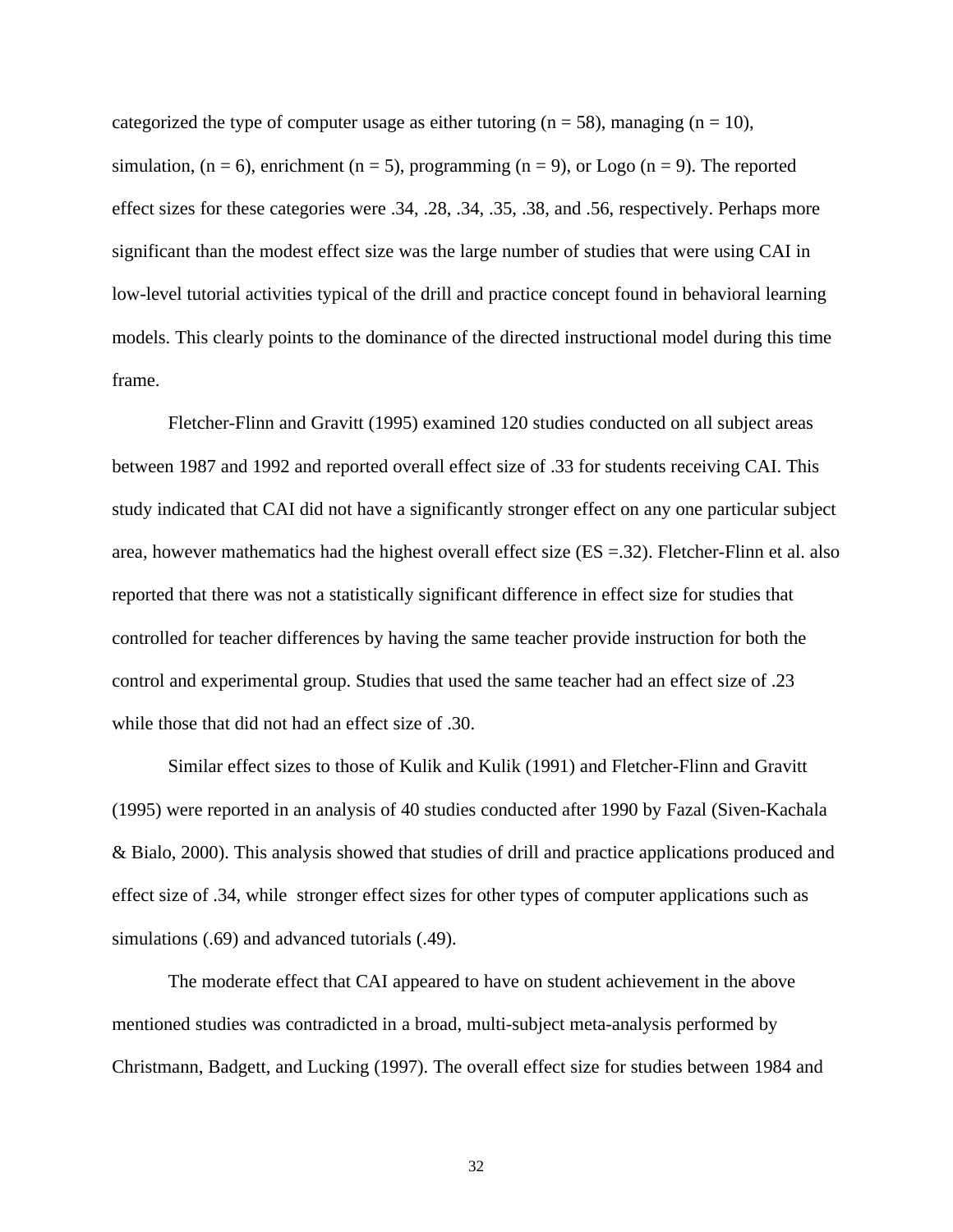1995 was only .187. This finding certainly did not support Kulik and Kulik's (1994) belief that effect size would show an increase over time due to technological advances, however it is consistent with Clark's belief. When looking at effect sizes for the years 1992, 1993, 1994 and 1995, Christmann, et al. reported effect sizes of -.455, .156, -.118, and -.327, respectively. While these findings indicate a negative effect of CAI on achievement, it is important to note that only nine studies were included from the years between 1992 and 1995. Also significant are the beliefs of Clark (1987) and Hagler and Knowlton (1987) who proposed that inconsistent and insignificant differences in student achievement should be expected in these types of studies.

King's (1997) analysis of 30 studies involving college mathematics also showed a decrease in overall effect size (ES = .22) from Kulik and Kulik's (1991) overall effect size of .42. This study did reinforce the need for research into particular uses of CAI as a significant difference was reported between student's level of mathematics conceptual achievement ( $ES =$ .20) and their level of procedural achievement  $(ES = .03)$ .

The use of meta-analysis provides an opportunity to look at overall trends and patterns in the use of computer technology and its effect on student achievement. It is important to recognize that these analyses include a variety of research designs as well as a variety of computer uses within the classroom. Generalizations as to the effectiveness of computers should not be made on the results of this type of analysis alone. The next two sections of this review will examine individual studies that could be classified into either the directed or constructivist model of instruction.

#### Computers within a Behavioral Framework

As shown in Kulik's (1994) meta-analysis, the majority of studies available for review were conducted using instructional designs classified as drill and practice or tutorial activities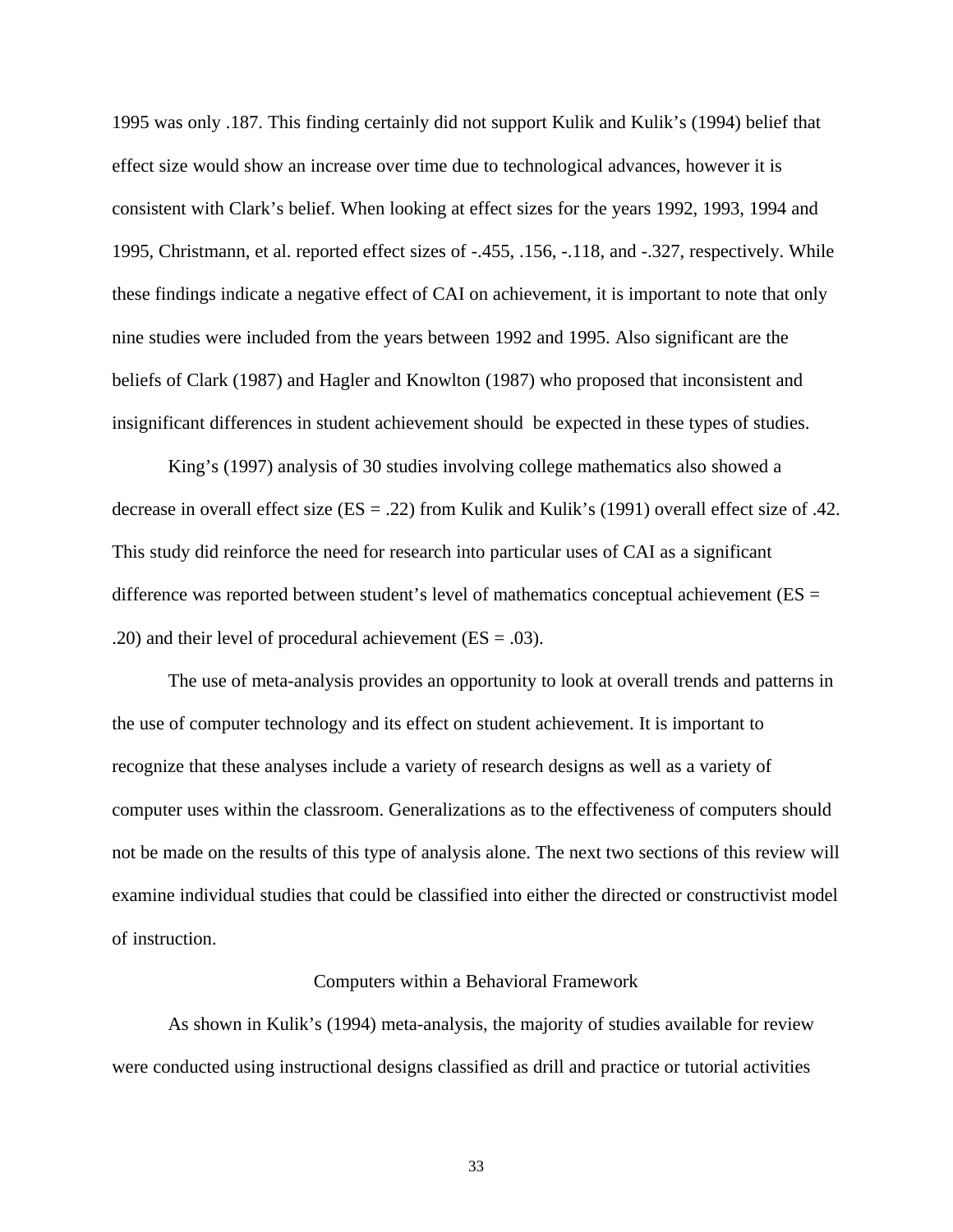that typify instructional practices that reinforce memorization and basic skill mastery. These practices are common with instructional practices heavily influenced by behavioral learning models. Students typically interact with a computer in a question-answer-feedback format that mirrors Skinner's stimulus-response model.

Several studies provide examples of the behavioral influence that commonly exists in the classrooms of today. Becker (1990) conducted a national study on the effects of using computers in mathematics in grades five through eight. This study, involving 2,919 students in 96 classes reported effect sizes that ranged from .03 to .18. Teachers reported that the majority of the computer time was occupied by drill and practice activities. The small effect sizes are consistent with trends shown in meta-analyses. In another study showing the behavioral influence, Fletcher, Hawley, and Piele (1990) reported significant differences in third and fifth grade problem solving ability (F [1,35] = 4.55,  $p > .05$ ) and total mathematics ability (F [1,38] = 5.91,  $p > .05$ ) when utilizing drill and practice sessions.

Clariana (1996) conducted a study on the effects of a computer integrated-learning system on fifth grade mathematics achievement. Using this type of program, students interact with a computer to accomplish specific objectives from a standard curriculum. The computer keeps a record of student progress. This type of structured learning environment is also typical of a directed model. Clariana reported median effect sizes of .13 for computational ability and .33 for application ability. Again, these effect sizes are small and consistent with meta-analysis results.

Wenglinsky's (1998) analysis of the 1996 NAEP Mathematics Assessment shows that it is no surprise that the majority of available studies are dominated by instructional activities heavily based in behavioral models. Elementary teachers reported that 90% of the computer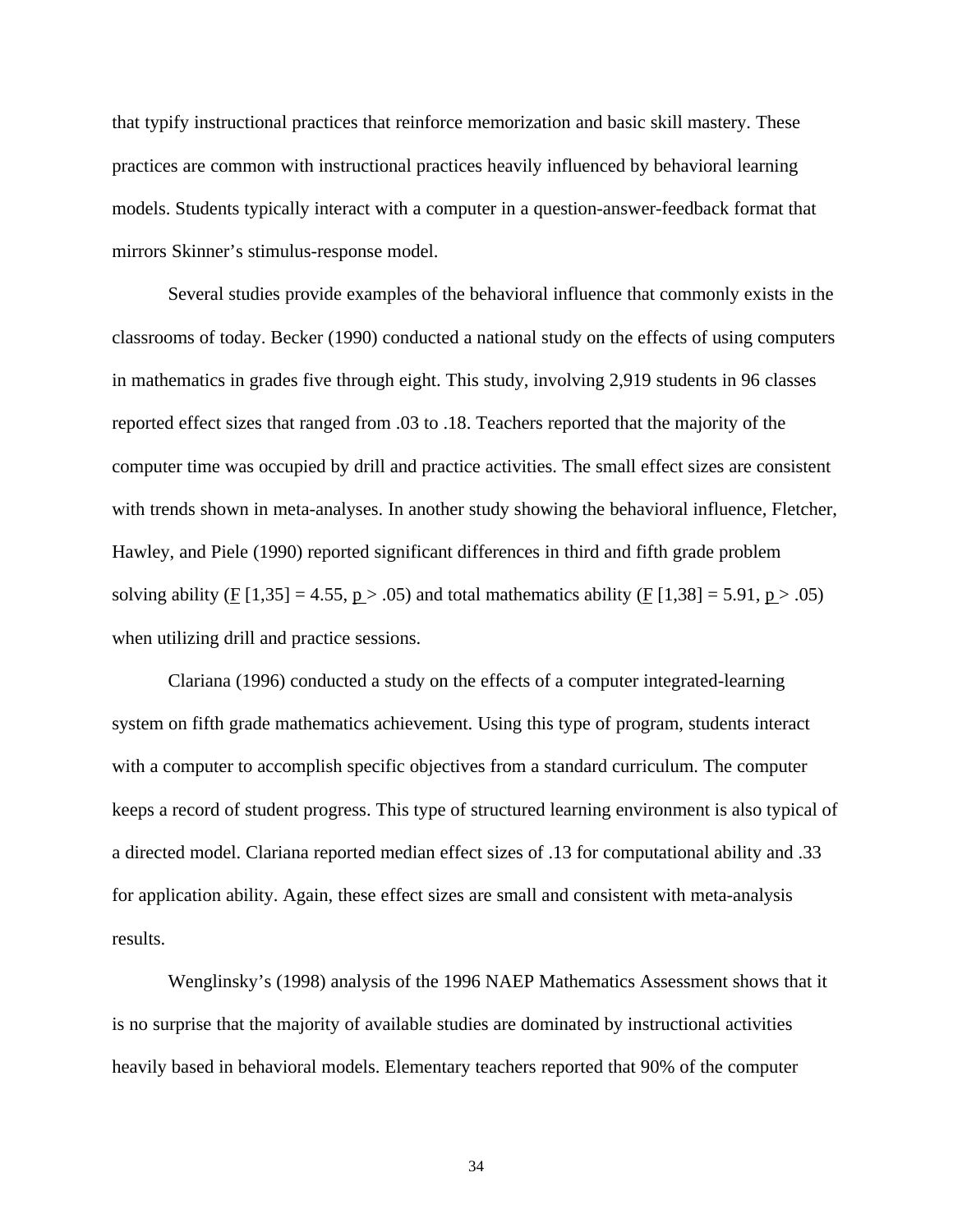applications used in their classrooms consisted of low-level drill and practice activities and learning games. Only 10% of the computer use was dedicated to the upper-level activities, such as simulation and discovery learning, which are highly endorsed by the NCTM standards. Eighth grade teachers reported similar usage trends. Sixty-three percent of total computer time was spent on drill and practice or learning games, while 27% was spent on application activities and 9% on discovery learning.

Wenglinsky's findings are consistent with an analysis of the 1996 NAEP State results for Virginia which shows the types of uses and how often computers are used in the classrooms. Thirty-five percent of Virginia's eighth grade teachers reported that they did not use computers in their mathematics classrooms. Drill and practice activities and playing mathematics or learning games constituted another 39% of reported computer use throughout the state. When asked how often computers are used in the classroom, 63% of eighth grade teachers reported that they hardly ever or never used a computer. Twenty-nine percent reported using a computer once or twice a month. Only 8% of the teachers in Virginia reported using a computer more than once a week in the classroom. Why do these large-scale studies indicate that classroom instruction is heavily influenced by behavioral learning models?

Several factors can be attributed to the apparent behavioral domination. First, the availability of computer software that emphasizes higher order thinking skills is very limited and secondly, according to the PCAST report (1997), teachers receive very little training in how to use computers as tools in their classrooms. These two factors alone drive teachers who are willing to experiment with computers in their classrooms towards behavioral models that reflect low training needs and minimal implementation requirements. These factors may account for the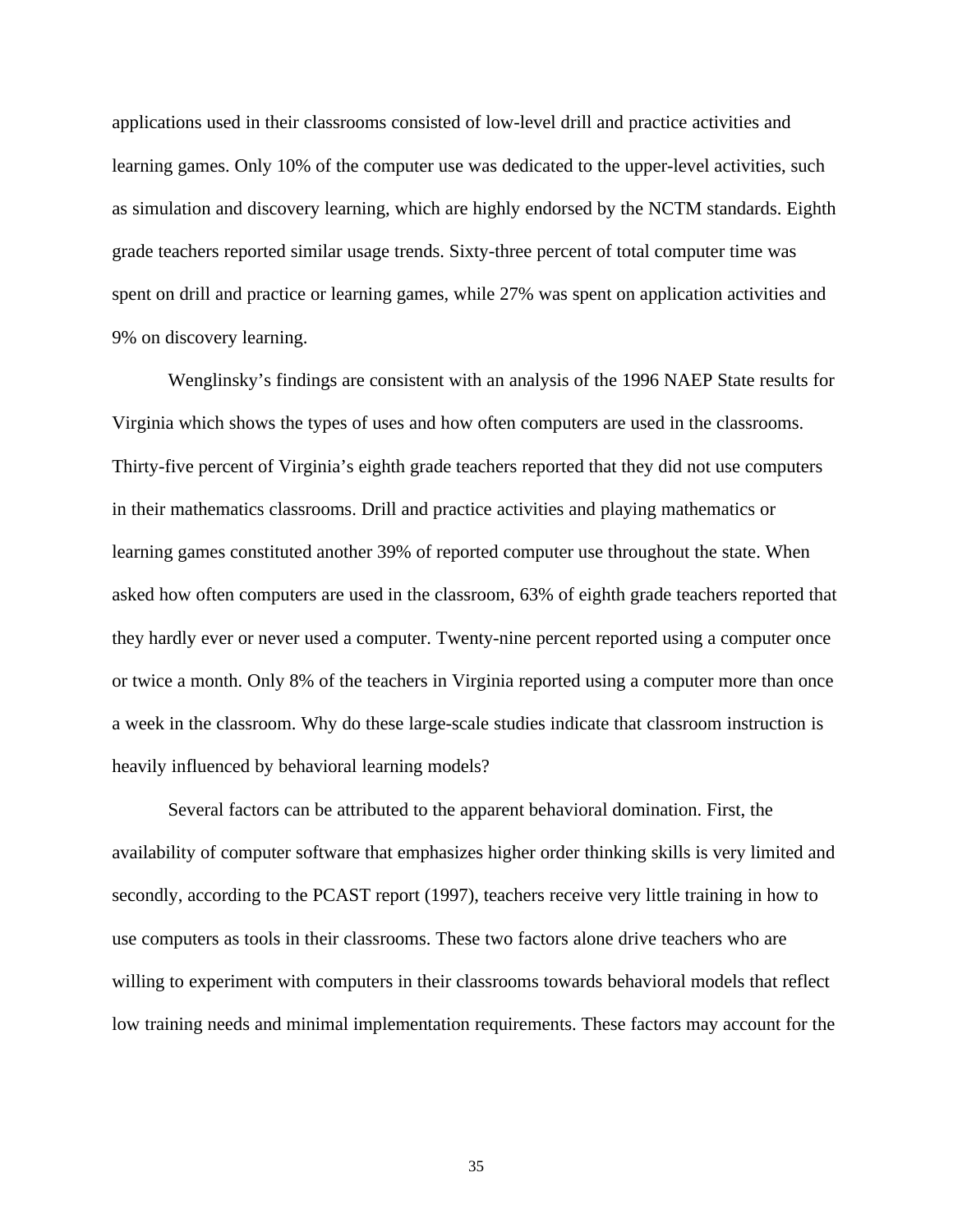apparent resistance to integrating computer technology into the classroom as well as resistance to making curricula changes put forth by the NCTM as indicated by Wenglinsky's analysis.

## Computers within a Cognitive Framework

As advances in software design allow for more complex applications, studies classified under a cognitive framework are beginning to emerge. Trends previously discussed from the 1996 NAEP reveal that teachers have not made a shift from the traditional teacher-directed model of instruction to a student-directed model of instruction that would typify the constructivist framework. The use of video systems such as the Jasper Woodbury Problem Solving Series developed by the Cognition and Technology Group at Vanderbilt (CTGV, 1993) showed positive results in improving student problem solving and solution development skills. This type of application is being incorporated into computer software programs.

Hypermedia is one type of computer usage that can fall under this category. Using hypermedia, students explore relevant information through the use of electronic links that can include text, graphics, sound, and video (Defrieze, 1998). Liao (1998) performed a meta-analysis on this form of computer usage and reported an overall effect size of .48. Using Cohen's scale (1977), this effect sizes approaches a moderate effect on achievement.

Studies conducted during the late 1950s and early 1960s indicated that individual tutoring produced significant learning gains (Shute & Psotka,1996). A recent trend in educational software is the development of intelligent tutoring software. This software typically contains a database of potential problem solving steps as well as possible errors for each mathematical problem presented to a student. The tutor tracks the students answer, provides assistance as needed based on the students method of solving the problem, and documents the student's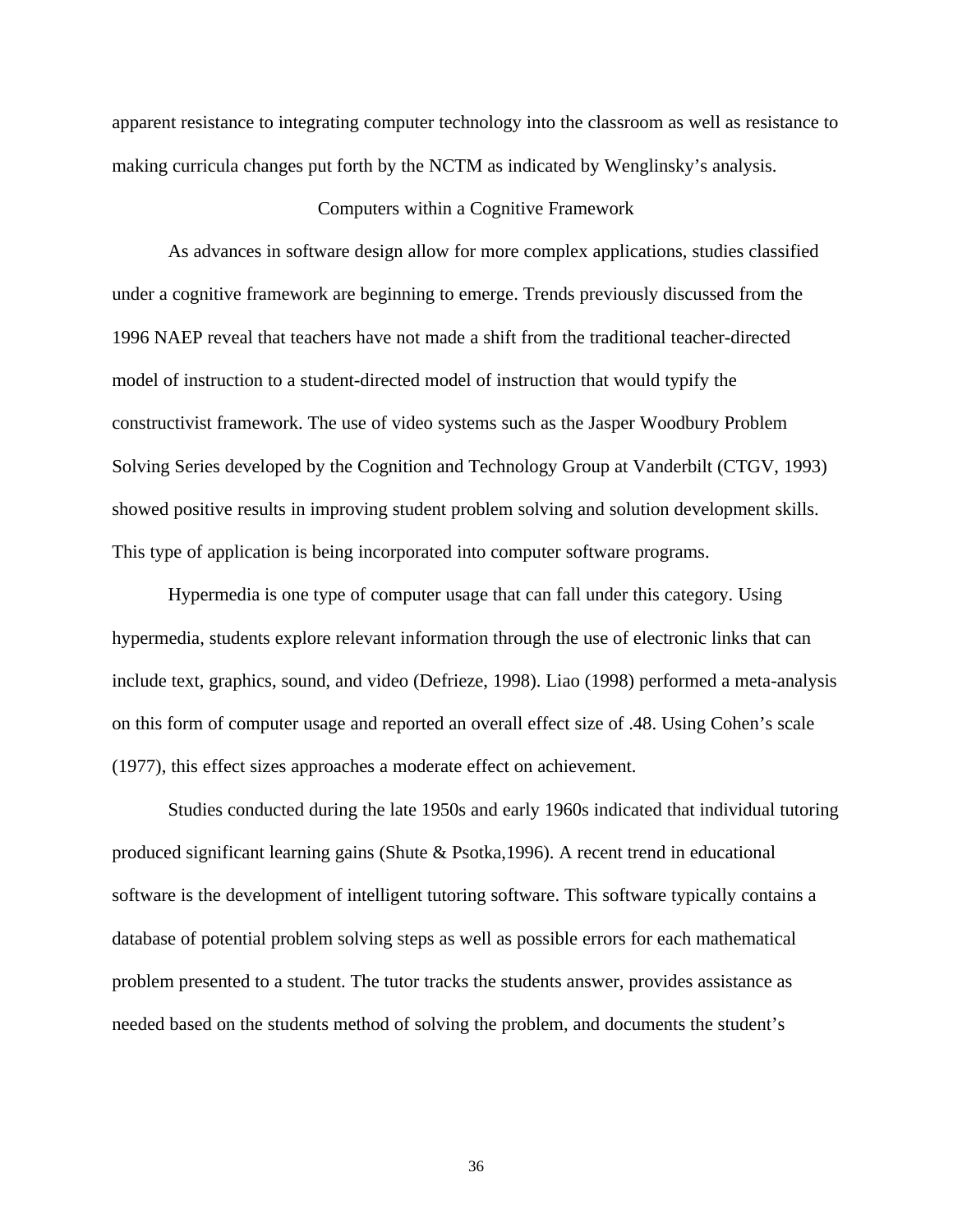mastery of each specified objective. Software tutorial programs of this nature are found to be superior to other types of tutorial programs (Siven-Kachala & Bialo, 2000).

The Carnegie Algebra Tutor was a collaborative effort between researchers from the Carnegie Mellon Institute and mathematics teachers from the Pittsburgh School District that focused on the development of relevant problem solving skills and the development of a curriculum aligned with the NCTM standards. In a study involving 3 Pittsburgh Public High Schools during the 1993-94 school year, Koedinger and Anderson (1995) reported that ninth grade Algebra students using the tutor performed 15% higher on standardized tests than students who did not use the tutor. A quasi-experimental design involving 470 students and 10 teachers in an experimental group was compared to 120 students and 3 teachers in a control group. Students spent 25 of 180 class sessions using the tutoring software. The Iowa Algebra Aptitude test, a Math SAT subset test, and two author-designed tests aligned with NCTM reform objectives were utilized for assessment purposes. Students in the experimental group scored significantly higher on the Iowa Aptitude test  $(SD = .19)$  than those in the control group  $(SD = .17)$ . On the Problem Situation Test, students in the experimental group were able to answer almost twice as many problems (39%) than students in the control group (22%).

A longitudinal study recently completed in West Virginia (Mann, Shakeshaft, Becker, and Kotkamp, 1999) reported significant increases in student achievement on the Stanford 9 TA Achievement test after a statewide implementation of hardware and software acquisition designed to promote problem solving and higher order thinking skills similar to the Carnegie software. This study involved 950  $5<sup>th</sup>$  graders from 18 different schools. Students spent approximately one plus hour per week using either the IBM Basic Skills Courseware or the Jostens Learning System. Mann et al reported that 70% of the variation in student test score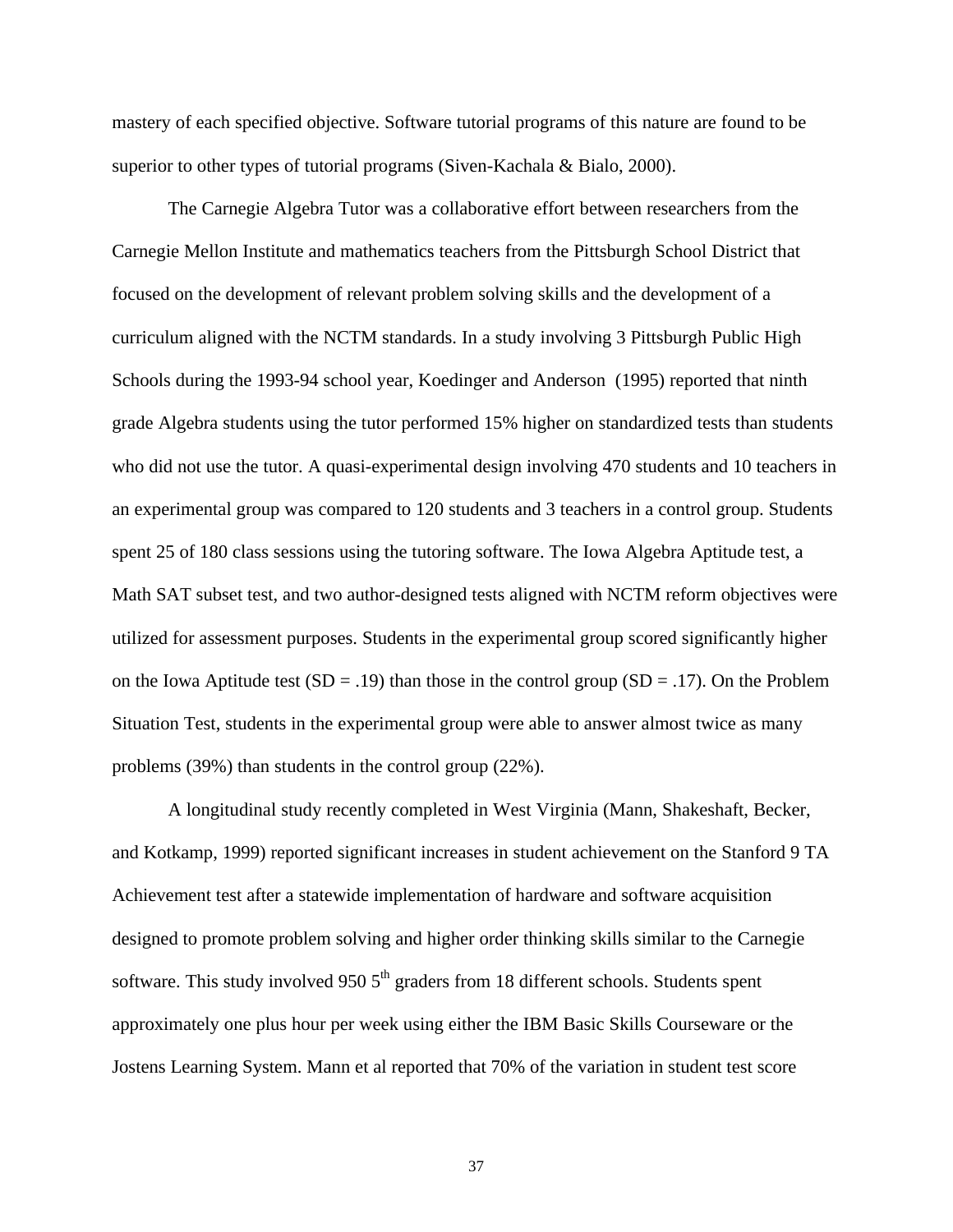performance was explained by factors external to the school. This would mean that a school might impact 30% of the variation in student achievement. Results from the author's regression analysis indicated that the technology initiative accounted for 11% of the variation in student basic skills gain scores. The greatest amount of explained variation was found in the lower achieving students.

The next portion of this literature review will consist of a discussion of studies that present race/ethnicity, gender, and student attitude towards mathematics as significant intervening variables that impact student achievement. They will be discussed within the context of mathematics achievement.

## Other Intervening Variables

An examination of specific intervening variables may help explain differences in achievement in mathematics. Integration of computer technology into an inquiry-based mathematics curriculum is viewed as a means by which differences between these variables and their impact on achievement can be reduced.

## Attitude

The study of student attitudes towards mathematics and the impact that attitude has on achievement has been heavily researched. The number and types of mathematics courses selected by students as well as the likelihood of pursuing mathematics related careers has been linked to positive attitudes towards mathematics (Haladyna, Shaughnessy, & Shaughnessy, 1983). In addition, numerous studies have reported a positive correlation between attitudes towards mathematics and achievement in mathematics (Simonson & Maushak, 1996).

Student attitude towards mathematics is a complex construct that has been measured in a variety of ways throughout the literature. Most research has used the variables measured in a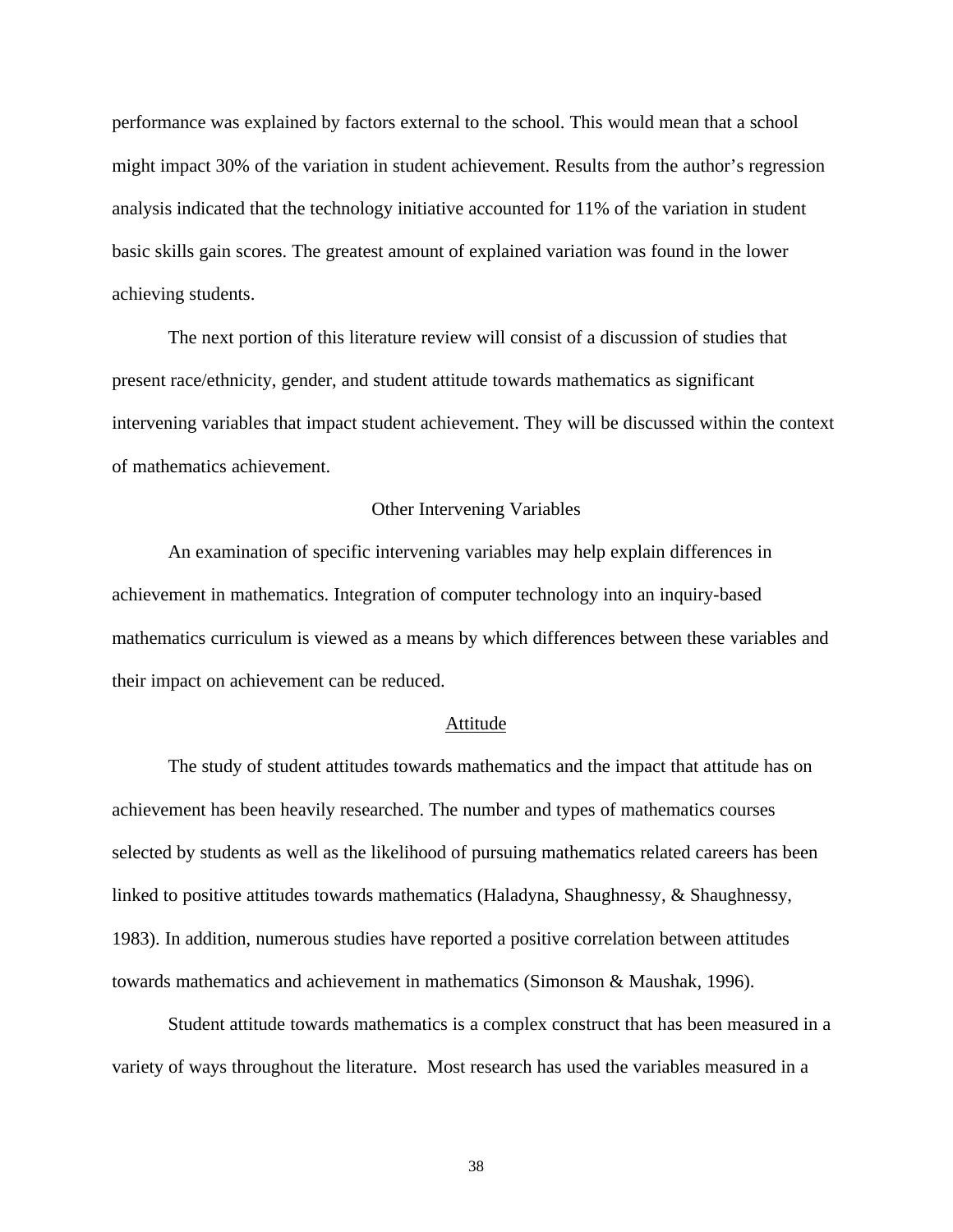study as the basis for defining student attitude towards mathematics. Haladyna et al. (1983) indicate that this construct is actually a complex interaction between various external and internal factors unique to each student. External factors such as gender, social background, and student aptitude are commonly used variables throughout the literature. Internal factors are frequently the subject of experimental manipulation and have traditionally consisted of affective constructs such as student's beliefs and feelings about mathematics. Reyes (1984) identified confidence in learning mathematics, mathematics anxiety, and the perceived usefulness of mathematics as the most frequently studied affective variables associated with student achievement in mathematics. Most research centers around manipulating these affective constructs in an effort to alter a student's attitude towards mathematics as well as achievement in mathematics and then examined results across the various external factors.

A student's confidence in learning mathematics is a construct found throughout the research on attitude towards mathematics. Confidence is linked to an individual's perceived selfconcept and has been shown to have a positive relationship with mathematics achievement (Reyes, 1984). Fennema and Sherman reported a correlation of .40 between achievement and their Confidence Scale. Armstrong reported similar correlations between .42 and .48 in a study of  $12<sup>th</sup>$  graders (Reyes). Meyinsse and Tashakkori (1994) reported that affective variables, including a self-concept component, explained a significant portion of variation ( $r2 = .39$ ) in student mathematics achievement.

Closely related to confidence and self-concept is Bandura's concept of self-efficacy. Defined as the confidence that one has in their own ability (Pajares & Kranzler,1995), selfefficacy studies have become common in affective research. Attitudinal studies containing a confidence construct have produced similar findings to self-efficacy studies. Randhawa, Beamer,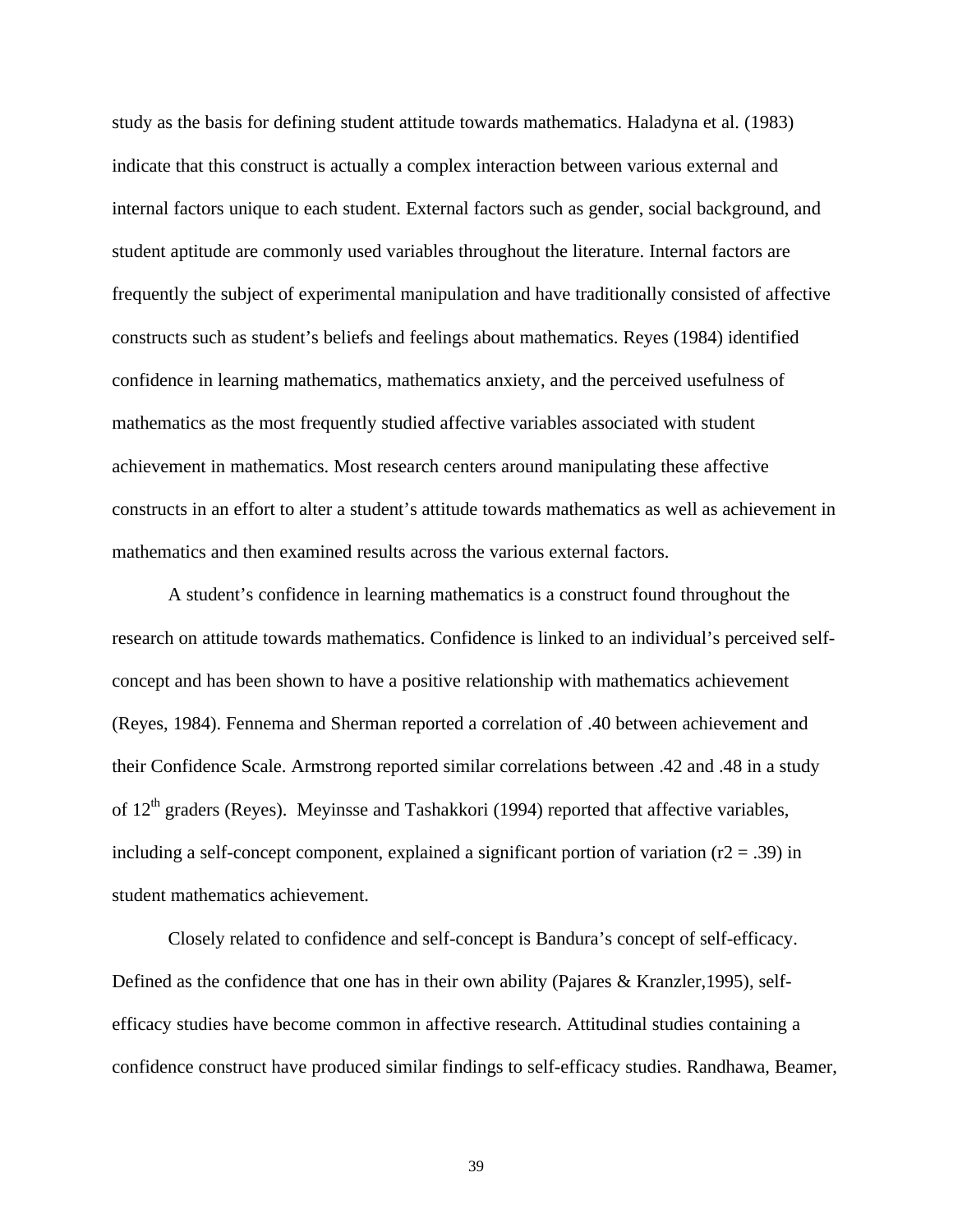and Lundberg (1993) reported that self-efficacy shared 41.6% common variance with mathematics attitude and indicated that self-efficacy and attitude had similar predictive power for mathematics achievement. Pajares and Kranzler also reported a strong correlation(.61) between self-efficacy and measures of self-concept and confidence.

The interrelatedness of self-efficacy and attitude can also be observed when examining the instruments used to measure the two constructs. For example, Pajares and Kranzler utilized the Mathematics Confidence Scale to access 329 secondary students self-efficacy in mathematics. This confidence scale was highly correlated (.57) with the Confidence Scale of the Fennema-Sherman Mathematics Attitudes Scales. Both constructs are important aspects of affective research and can and often are used interchangeably in affective research. It is important, therefore to carefully define the constructs used to measure affective variables in order to compare measures of attitude with student achievement in mathematics.

While positive correlations between attitude towards mathematics and achievement in mathematics have been frequently reported (Reyes, 1984), the strength of that relationship is not clear. A meta-analysis performed by Ma and Kishor (1997) reported correlations from zero to above .40. While most of these effect sizes are small to moderate, Ma and Kishor reported a trend indicating stronger effect sizes between grades 7-9 (ES= .25) than in grades 1-4 (ES=.03) and grades 5-6 (ES= .14). This indicates that the attitude toward mathematics at this grade level may significantly impact student achievement. Since Algebra I is taught predominately in the ninth grade in Virginia, curricula changes that promote a more positive attitude towards mathematics may realize more significant increases in achievement than at other grade levels (Reese, Jerry and Ballator, 1997).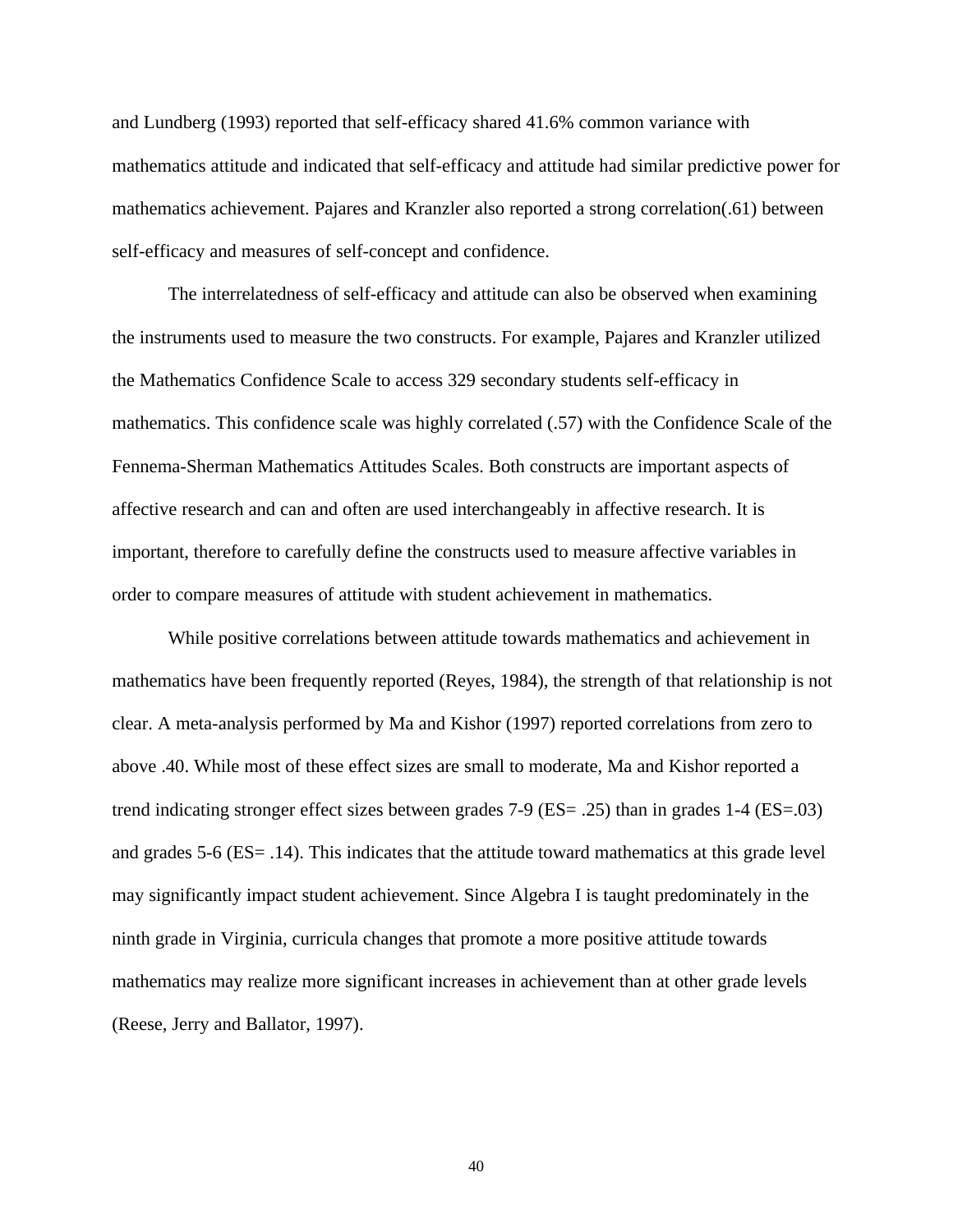#### Race/Ethnicity

Several studies indicate the significance of race/ethnicity on student achievement. In an analysis of 1992 NAEP Trial State Assessment data, Franks, DeVaney, Weerakkody, and Katayama (1996) showed that as the proportion of minorities increased, overall student achievement in a school decreased. He also reported that as computers were made more available, these differences between minorities and non-minorities decreased. Meyinsse and Tashakkori (1994) also reported that student performance was significantly related to ethnicity.

The 1996 NAEP State Results for Virginia revealed significant discrepancies between the performance of White (M=279) and Black students (M=244) and White and Hispanic students (M=258) on the mathematics assessment. White students data from the 1999 Stanford 9 State Assessment Program confirm the NAEP results. White students outperformed Black students in mathematical problem solving (70 to38), mathematical procedures (51 to 27), and total mathematical ability (63 to 33). Similar trends are revealed in the 1999 Virginia Algebra I SOL with White students having a higher pass rate (62% to 36%) than Black students.

The 1996 NAEP also revealed ethnic differences in the usage of computers in the classroom. The data indicated that White students spent 31% of computer time on simulation and application activities compared to 14% for Black students. Similarly, White students spent 30 % of computer time on low-level drill and practice activities compared to 52 % for Black students (Archer, 2000).

Other ethnic disparities exist in factors linked to student achievement. Black students opt out of advanced-level science and mathematics courses at a much higher rate than White students (Brunner, Bennett, & Honey, 2000). Tapscott (2000) believes that society is rapidly segregating along ethnic and information lines. The rate of computer ownership is 36% lower for Black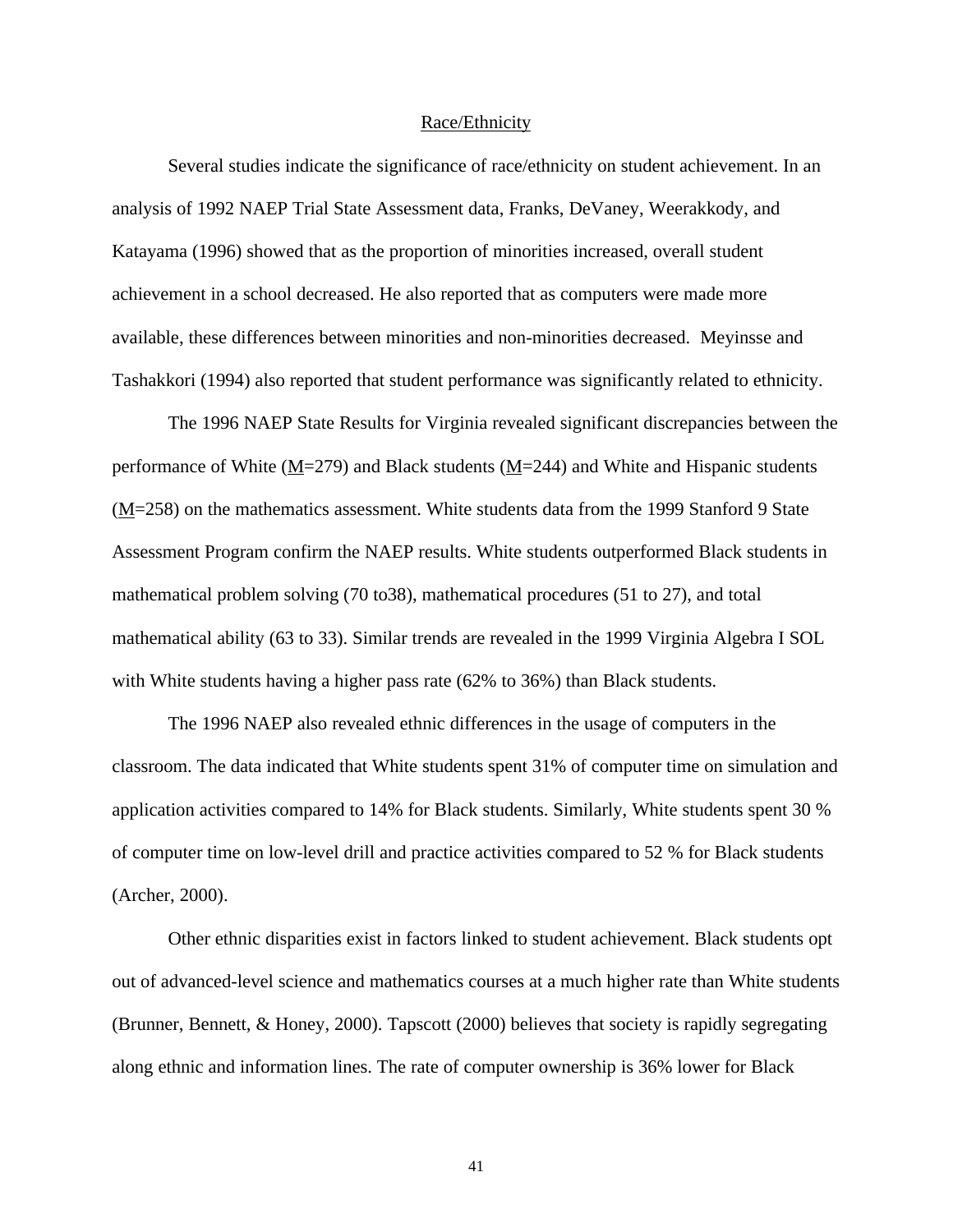students after controlling for family income (PCAST,1997). As technology is infused into the schools and becomes integrated into all curriculum areas, schools will become focal points for reducing the gaps between the "computer haves" and the "have nots".

## Gender

Gender differences across curricula areas have been heavily researched. Meta-analysis by Friedman (1989) and Hyde, Fennema, and Lamon (1990) confirm that any gender differences in mathematics achievement that exist are small and decreasing with time. While overall effect sizes reported in these studies are negligible, gender differences began to appear in high school. Females appear to perform mathematics computation better than males (ES =-.14), while males tend to do better on problem-solving applications (ES=.08). While these effect sizes are small, opportunities exist to close the gender gap between computation and problem solving by utilizing computer technology within the constructivist framework.

While achievement differences appear to be declining, there remain significant differences in the types of mathematics and computer related courses selected as well as significant differences in students' confidence in mathematics. Fennema and Sherman (1986) reported that males in secondary mathematics courses showed greater confidence than females in their ability to learn mathematics. This confidence may be a significant reason for the disproportionate number of females that do not elect to take upper level mathematics courses such as trigonometry, pre-calculus and calculus (Leder, 1990). According to Kirkpatrick and Cuban (2000), the gap in confidence widens with age as females spend less time on computers than males. The infusion of technology into schools may provide a mechanism for increasing the confidence level of females thereby increasing the number that advance into advanced mathematics and computer courses.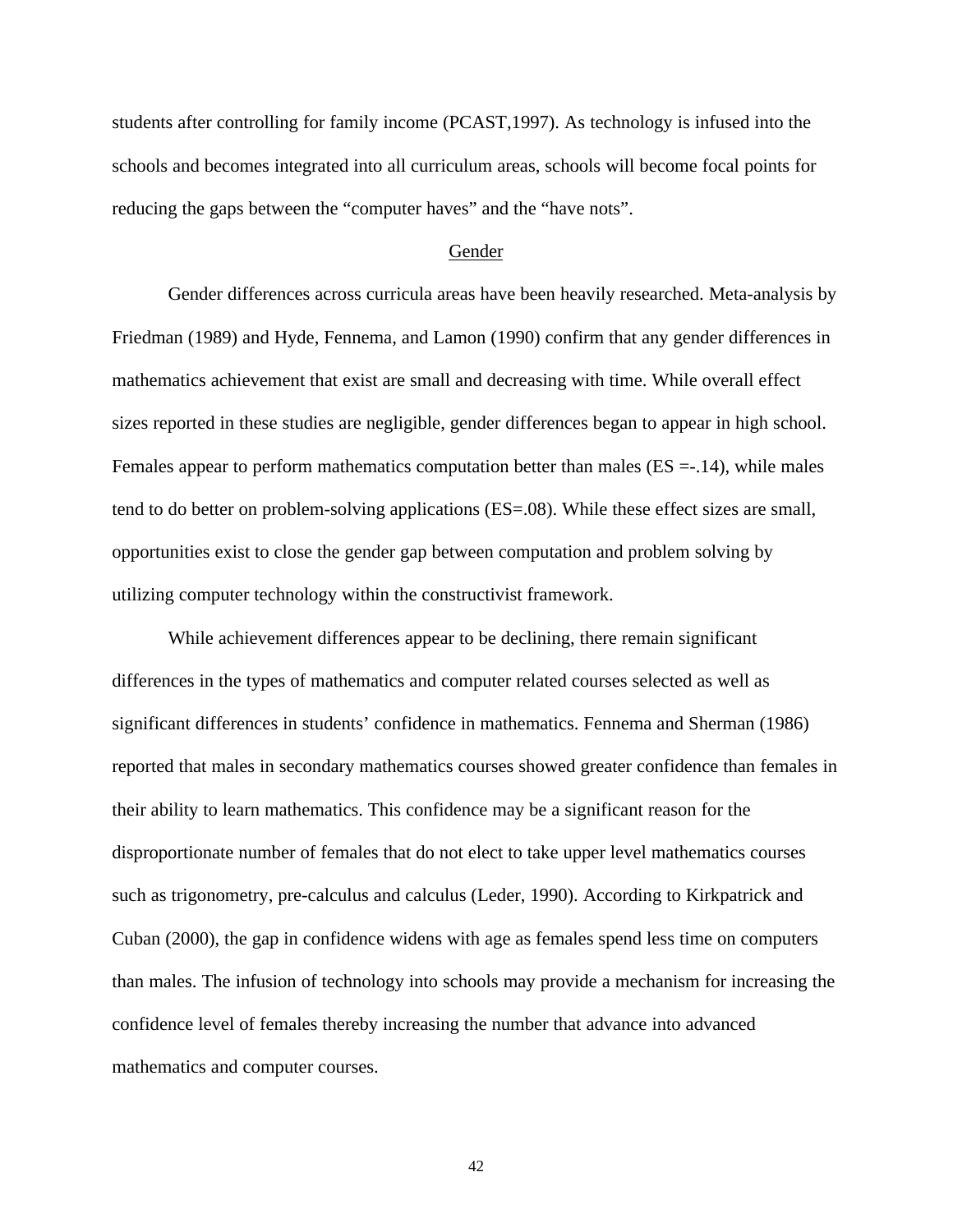## Chapter II Summary

The majority of studies on the effects of computer technology on student achievement in mathematics show very small but positive results indicating that computer technology can improve achievement. Critics of these studies argue that the small or insignificant findings are the result of comparing different mediums of the same message. Data supports the fact that teachers nationwide and in the state of Virginia are not utilizing computer technology to its potential. Computers are not being used at all or are being used mostly within a behavioral instructional framework that stresses rote memorization and the mastery of specific and isolated skills. Few studies exist that examine computer technology implemented within a cognitive framework perhaps because the majority of teachers do not operate their classroom within this framework. Teachers may be uncomfortable within this framework and therefore resist moving from a teacher-centered environment to a student-centered environment.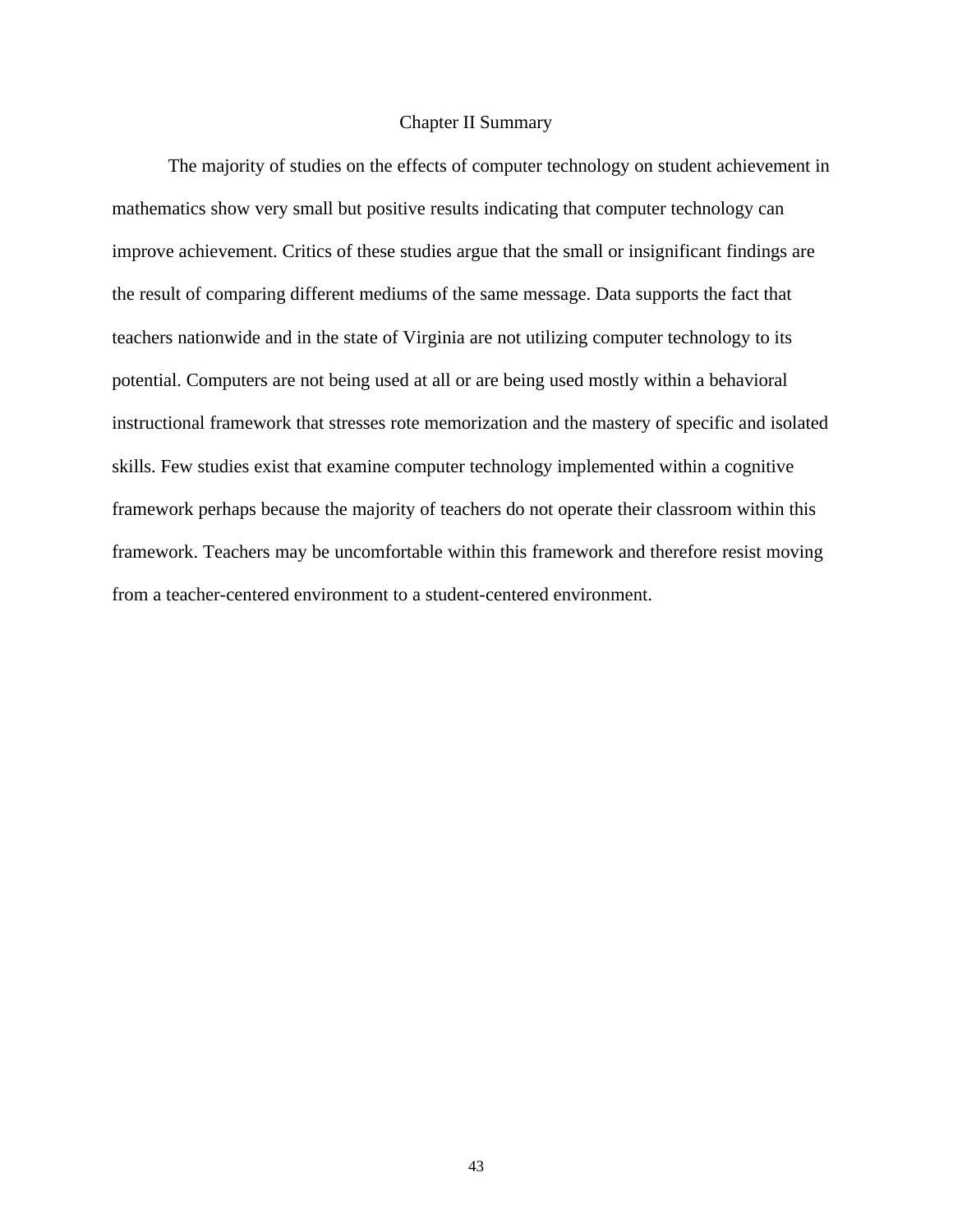#### CHAPTER III

## METHODOLOGY

This chapter includes the methodology used in this study. The first section includes a detailed description of the population that was studied and a description of the research design employed. As this study utilized both a quantitative and a qualitative component, the instrumentation and techniques used for data analysis in each component are presented under separate quantitative and qualitative sections.

#### Population

This study involved seven high schools in a large, urban school system consisting of 77,500 students in grades K-12. There area total of ten high school sites in the district that house approximately 22,000 students. Minority students account for 33.5 % of the total student population. Of that total, 25% are African-American students. Approximately 10% of the students across the division have been identified as gifted and 13% receive special education services. One school opted to not participate in the program and two schools did not keep students in the Carnegie Algebra Tutor program together for all three semesters resulting in contaminated populations. For this reason these three schools were not included in the study. One school declined to participate in the survey and focus group sessions. While attitude data was not obtainable, this school's achievement data was included in the data analysis. The target population included all students who completed Introduction to Algebra during the 1999-2000 school year and then finished their Algebra I requirement by passing Algebra X during the fall 2000 semester. These two courses are part of the district's core curriculum and are a slower paced version of the standard Algebra I course offered within the school district's traditional mathematics sequence (see Appendix A for recommended course sequence). This course uses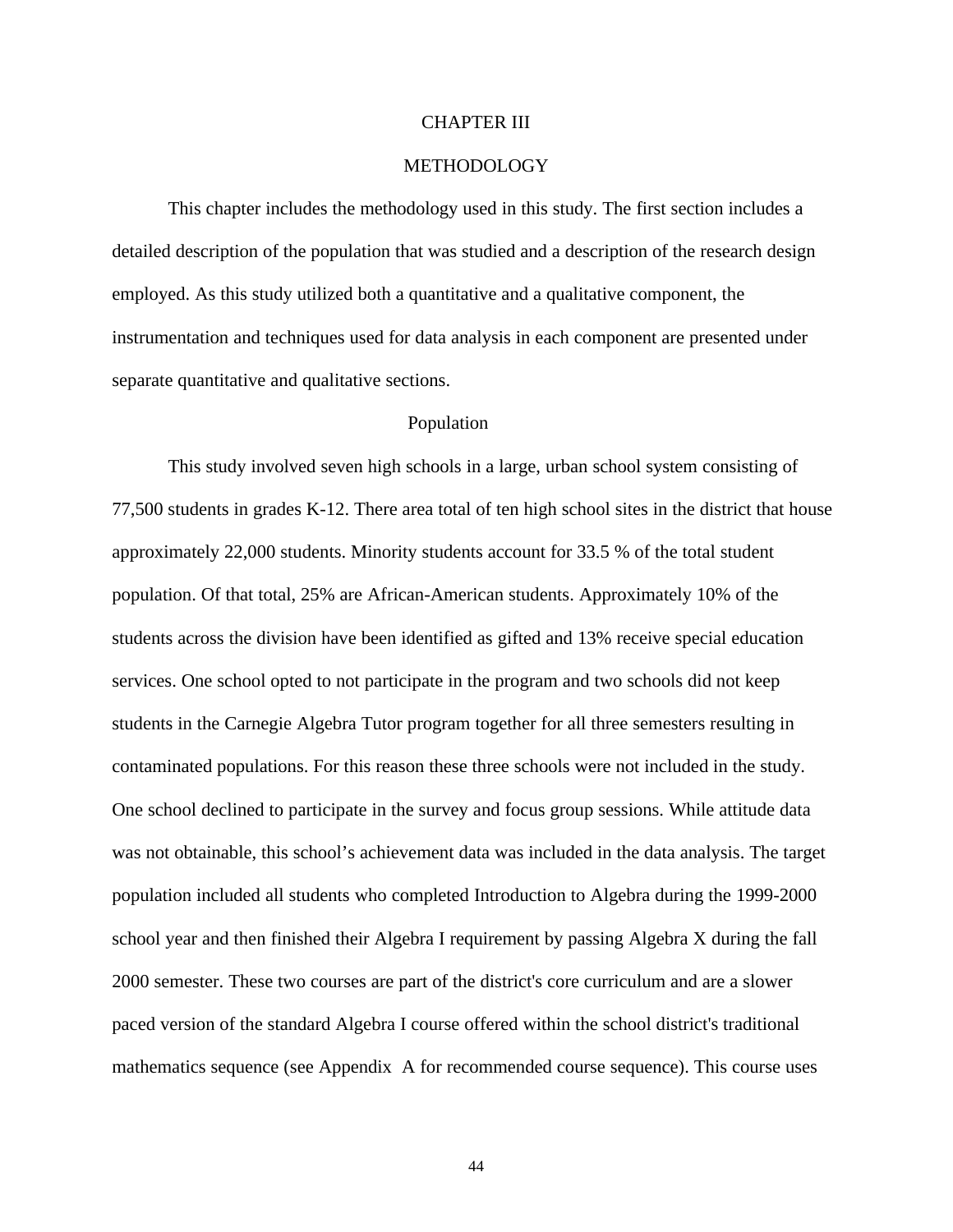the same textbook and follows the same curriculum as Algebra I but students have three semesters rather than two to master the objectives (see Appendix B for pacing guide). Students typically enrolled in this class are those who have struggled at lower levels of mathematics and have been recommended for this course by their previous mathematics teacher.

 Of the 77,500 students in this school division, approximately 5,500 will take Algebra I. There are approximately 2,900 mathematics students who enroll in Introduction to Algebra and then complete their Algebra requirement by taking Algebra X within this school district each year. The sample population consisted of approximately 445 students who enrolled in Introduction to Algebra during the 1999-2000 and then completed Algebra X during the fall of the 2000-2001 school year at the seven schools used in the study. This sample meets the sampling size criteria established by Krejcie and Morgan (1970) needed to generalize experimental results to the larger population.

Students at all seven schools were randomly assigned to available classes through a computer-scheduling program. The subjects used as the sample population for this study consisted of all students who enrolled in and completed the Introduction to Algebra, Algebra X, the Stanford 9 TA and the end-of-course Standard of Learning Test in Algebra I at the seven schools. Intact classes were taught within a 90-minute A/B block schedule format at five of the schools. One school operated on a traditional 50-minute, 7-bell schedule.

Permission to conduct this study in this school district was granted from the district's Office of Accountability (see Appendix C). After reviewing the Application for Approval of Research Involving Human Subjects, approval was also granted by the Virginia Polytechnic Institute and State University Institutional Review Board (see Appendix D).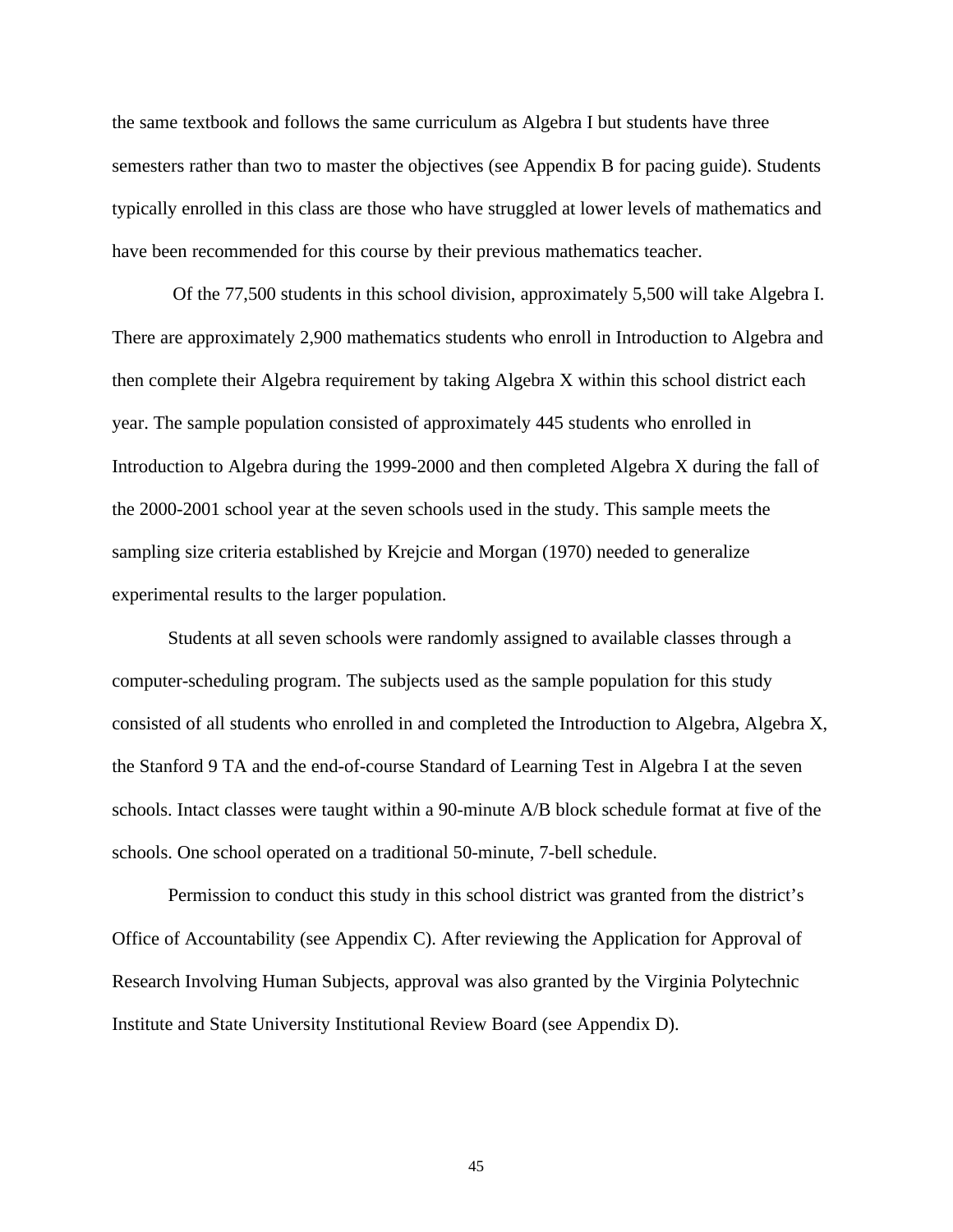Tables 2 compares school passing rates on the Algebra I SOL, average SAT mathematics scores, and percentile ranks on the Stanford 9 TA. Table 3 represents the change in the number of students in the treatment condition for each school. The figures in this table represent students that failed the course at the end of the second semester, left the school division, or otherwise failed to continue with the third semester of the program. Table 4 provides an overview of pertinent demographic data for each school. Stanford 9 TA and Algebra I SOL assessment data as well as other achievement and descriptive data provide a means by which populations involved in the study can be compared with other populations that may be considering employing the Carnegie Algebra program.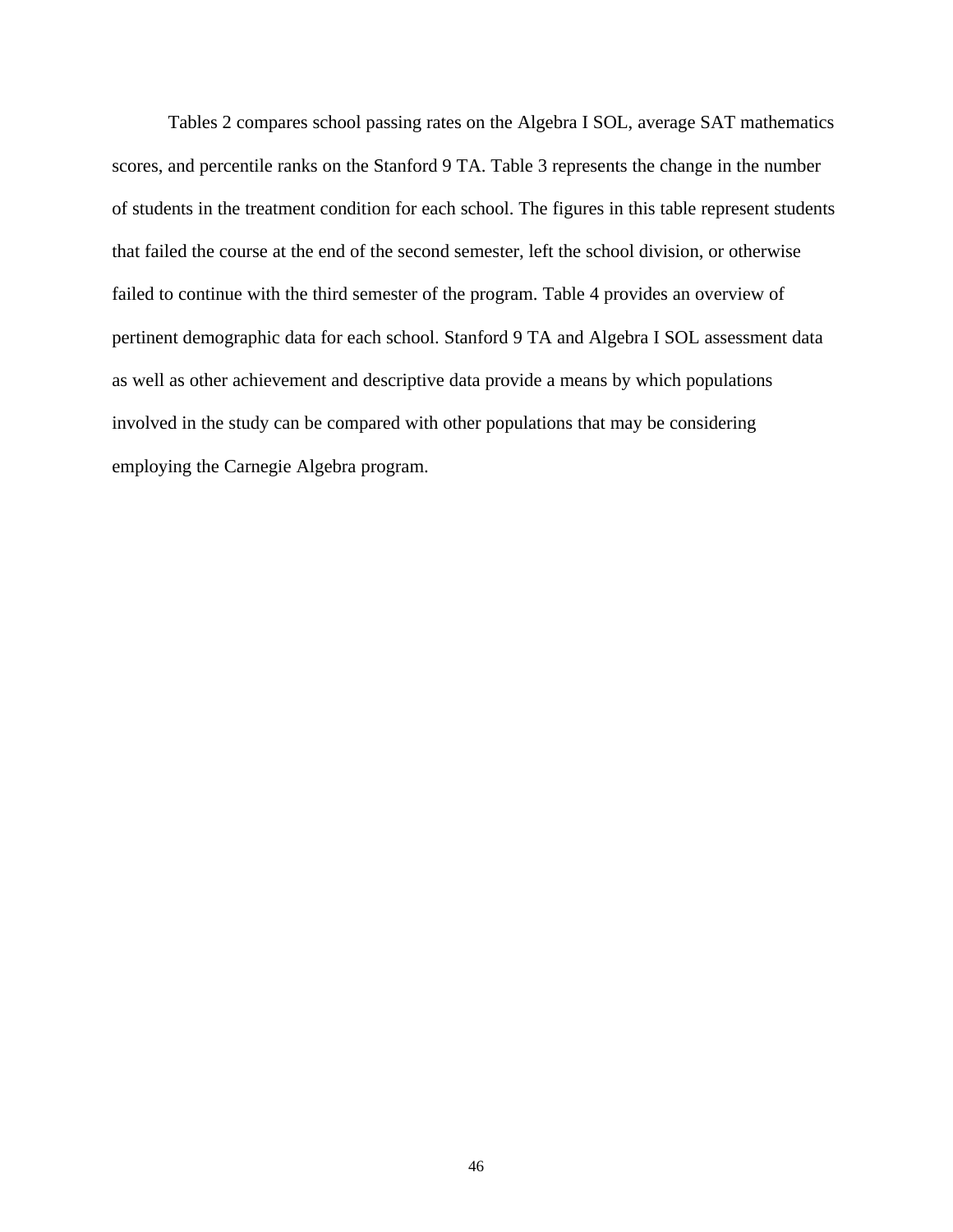## Table 2

| School         | 1998  | Algebra I SOL<br>1999 | 2000  | Stanford 9 TA<br>1999 | # Tested SAT<br>1999 | <b>SAT Math</b><br>1999 |
|----------------|-------|-----------------------|-------|-----------------------|----------------------|-------------------------|
| $\mathbf{1}$   | 34.45 | 60.53                 | 93.88 | 68                    | 325                  | 536                     |
| $\overline{2}$ | 14.70 | 52.84                 | 67.86 | 58                    | 231                  | 525                     |
| 3              | 8.73  | 52.80                 | 59.24 | 47                    | 148                  | 465                     |
| $\overline{4}$ | 10.81 | 31.92                 | 39.88 | 55                    | 300                  | 475                     |
| 5              | 29.87 | 42.07                 | 54.43 | 61                    | 335                  | 517                     |
| 6              | 14.92 | 41.89                 | 52.78 | 62                    | 211                  | 479                     |
| $\tau$         | 18.36 | 38.69                 | 65.17 | 58                    | 241                  | 488                     |
| 8              | 12.95 | 45.03                 | 87.08 | 54                    | 325                  | 468                     |
| 9              | 24.00 | 64.69                 | 91.60 | 56                    | 384                  | 480                     |

Comparison of Schools on Passing Rates for Algebra I SOL, Average Mathematics SAT Scores, and Percentile Ranks on the Stanford 9 TA Assessment

\_\_\_\_\_\_\_\_\_\_\_\_\_\_\_\_\_\_\_\_\_\_\_\_\_\_\_\_\_\_\_\_\_\_\_\_\_\_\_\_\_\_\_\_\_\_\_\_\_\_\_\_\_\_\_\_\_\_\_\_\_\_\_\_\_\_\_\_\_\_\_\_ .Note. Even though six schools participated in all aspects of the study, comparison data for all schools in the district are included in the table.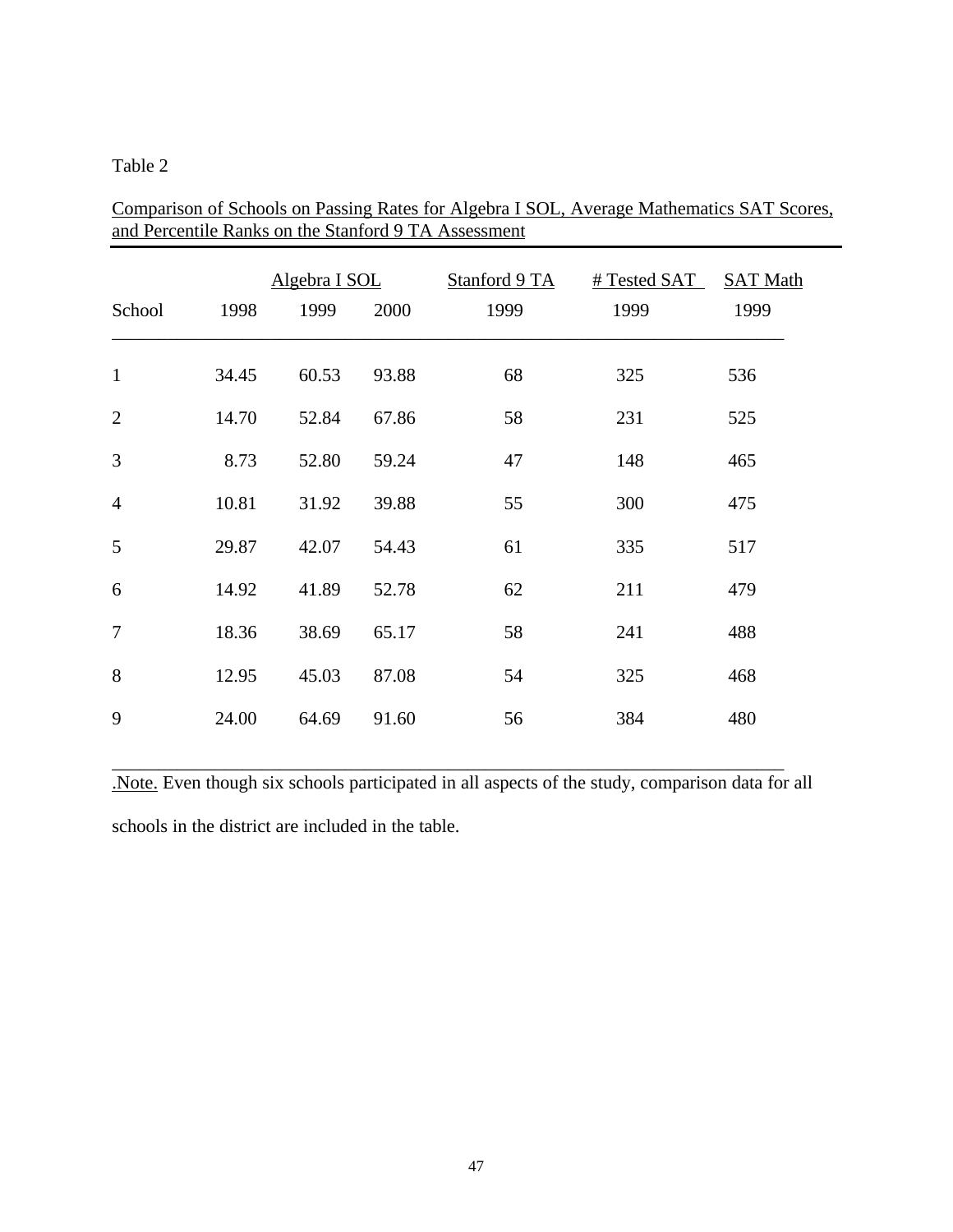## Table 3

| School         | 1999-2000 | Number of Carnegie Students <sup>a</sup><br>2000-2001 | Difference | Mortality<br>(% ) |
|----------------|-----------|-------------------------------------------------------|------------|-------------------|
|                |           |                                                       |            |                   |
|                | 41        | 14                                                    | 27         | 66                |
| $\overline{2}$ | 54        | 49                                                    | 5          | 9                 |
| 3              | 59        | 31                                                    | 28         | 47                |
| $\overline{4}$ | 97        | 54                                                    | 43         | 44                |
| 5              | 100       | 50                                                    | 50         | 50                |
| 6              | 68        | 28                                                    | 40         | 59                |
| $\tau$         | 43        | 35                                                    | 8          | 19                |
| <b>TOTAL</b>   | 462       | 261                                                   | 201        | 44                |

Change in Number of Students in Carnegie Sections in Each School.

Note. Comparison data for the school that did not participate in the survey and focus group portion of the study is included in this table.

<sup>a</sup> The values describing the change in number of students in the Carnegie sections in each school from the 1999-2000 school year to the 2000-2001 school year include students that failed the first two semesters and had to subsequently repeat the Introduction to Algebra course, moved from the school, transferred to another class, or otherwise left the treatment group. The failure rate at the end of the first two semesters across the entire school division for the treatment group was 31.5% compared to 38.0% for all traditional Introduction to Algebra classes.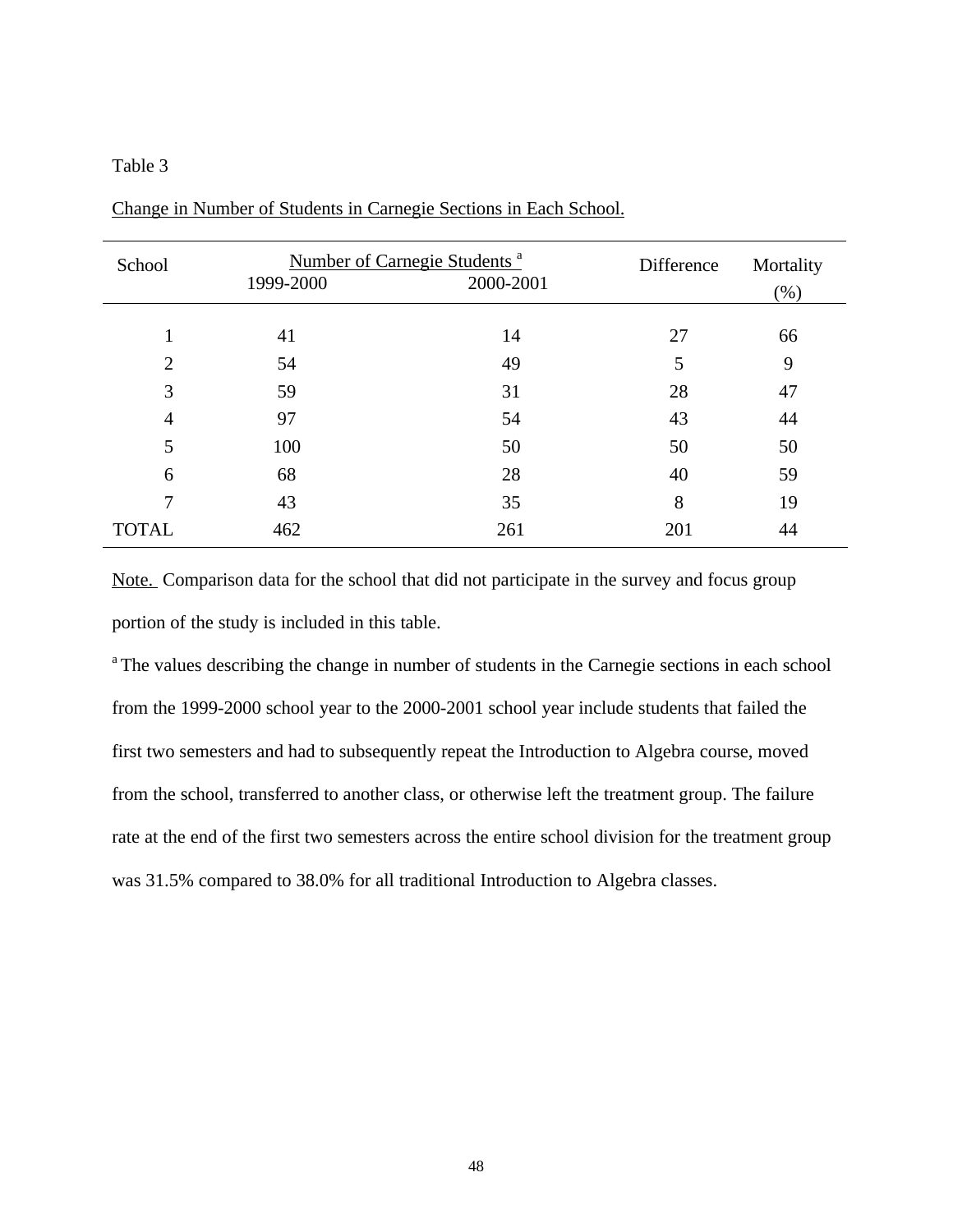| School         | Size<br>(n) | White<br>(% ) | Black<br>(% ) | Other<br>(% )  | Free or Reduced<br>Lunch<br>$(\%)$ | Special<br>Education<br>$(\%)$ | Gifted<br>(% ) | Advanced<br>Diploma<br>$(\% )$ |
|----------------|-------------|---------------|---------------|----------------|------------------------------------|--------------------------------|----------------|--------------------------------|
| $\mathbf{1}$   | 2,150       | 83            | 12            | 5              | 12                                 | 6                              | 17             | 58                             |
| $\overline{2}$ | 1,800       | $77\,$        | 19            | $\overline{4}$ | 16                                 | 11                             | 15             | 51                             |
| $\mathfrak{Z}$ | 1,780       | 46            | 39            | 15             | 27                                 | 12                             | 7              | 37                             |
| $\overline{4}$ | 2,000       | 81            | 13            | 6              | 5                                  | $\boldsymbol{7}$               | 11             | 57                             |
| 5              | 2,300       | 76            | 14            | $\overline{7}$ | $\overline{7}$                     | 9                              | 14             | 66                             |
| 6              | 2,130       | 67            | 23            | 10             | 18                                 | 11                             | 15             | 56                             |
| $\tau$         | 2,270       | 71            | 21            | 8              | 11                                 | 14                             | 19             | 52                             |
| $8\,$          | 2,520       | 54            | 29            | 17             | 13                                 | 9                              | 9              | 60                             |
| 9              | 2,250       | 56            | 29            | 15             | 11                                 | 11                             | 13             | 65                             |

Table 4 Comparison of the Schools Demographic Student Variables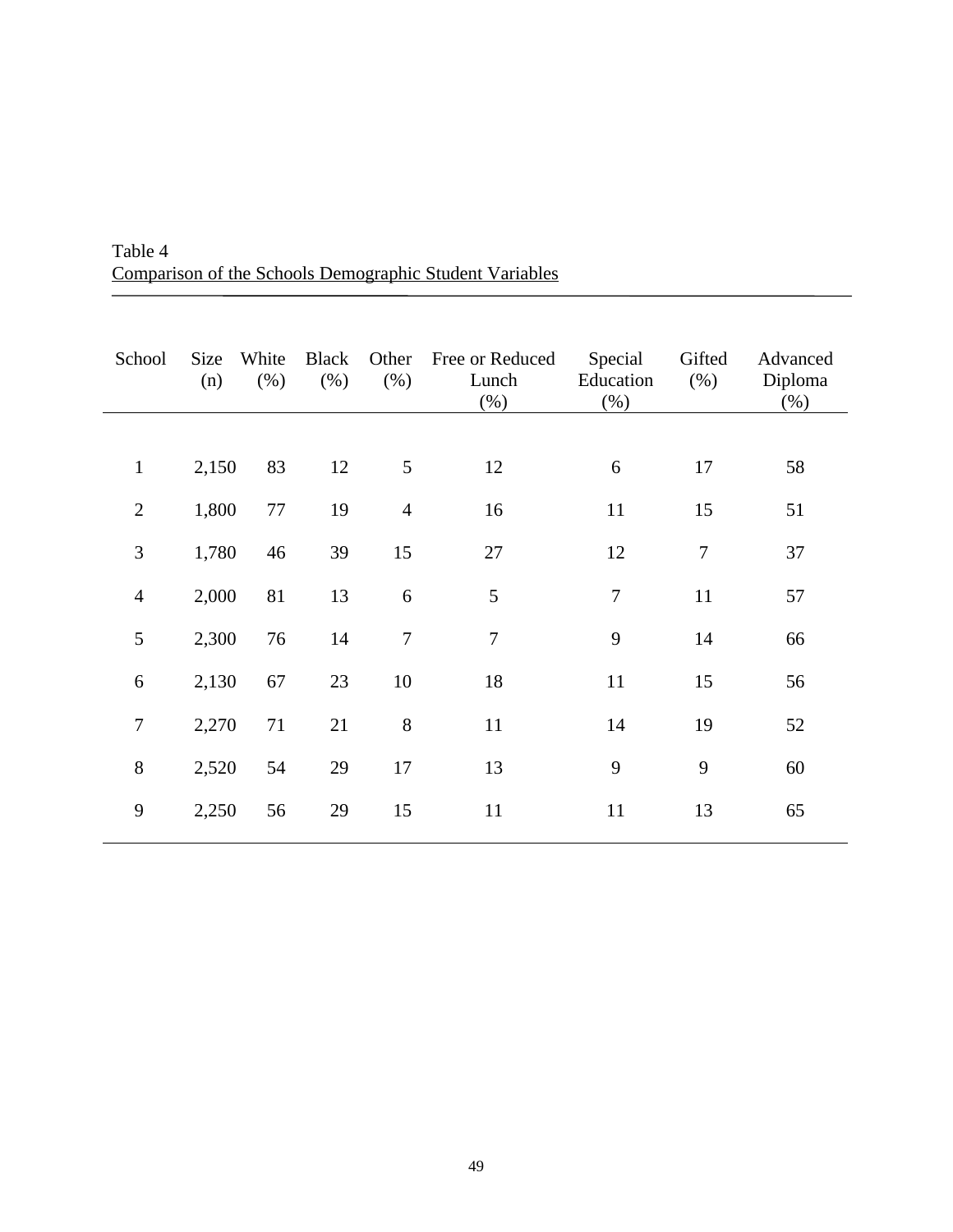#### Research Design

This study utilized Campbell and Stanley's (1963) nonequivalent control group design. According to Stanley and Campbell this is "one of the most widespread experimental designs in educational research" and is an effective design when the "control and experimental groups do not have pre-experimental sampling equivalence" (p. 47). Stanley and Campbell indicate that this condition exists in school classrooms, as they are "naturally assembled collectives" (p.47). For the purpose of this study, intact classes utilizing the Carnegie Algebra Tutor from each of the six schools  $(n = 229)$  were used as the experimental group while randomly selected intact classes not utilizing the Carnegie Algebra Tutor ( $n = 216$ ) served as the control group. Students at all six schools were randomly assigned to these classes using a computer-scheduling program. Use of the nonequivalent control group design adequately controls for the effects of history, testing, instrumentation, and maturation on internal validity (Stanley and Campbell, 1963). Since students were randomly assigned to classrooms rather than placed in these classrooms based on pretest scores, the effects of statistical regression should also have been minimized.

#### Treatment

The focus of the experimental treatment centered on the Carnegie Algebra Tutor and it's impact on student mathematics achievement and attitude. This curriculum and accompanying software is a technology-based approach by which students utilized an intelligent-tutoring system to solve real world problems using their knowledge of algebraic concepts in a self-paced, learn-on-your own environment.

Each high school in the district secured a volunteer mathematics teacher who was willing to forego the traditional curriculum and fully implement the Carnegie program. Each teacher participated in an intensive three-day training program on how to implement the curriculum and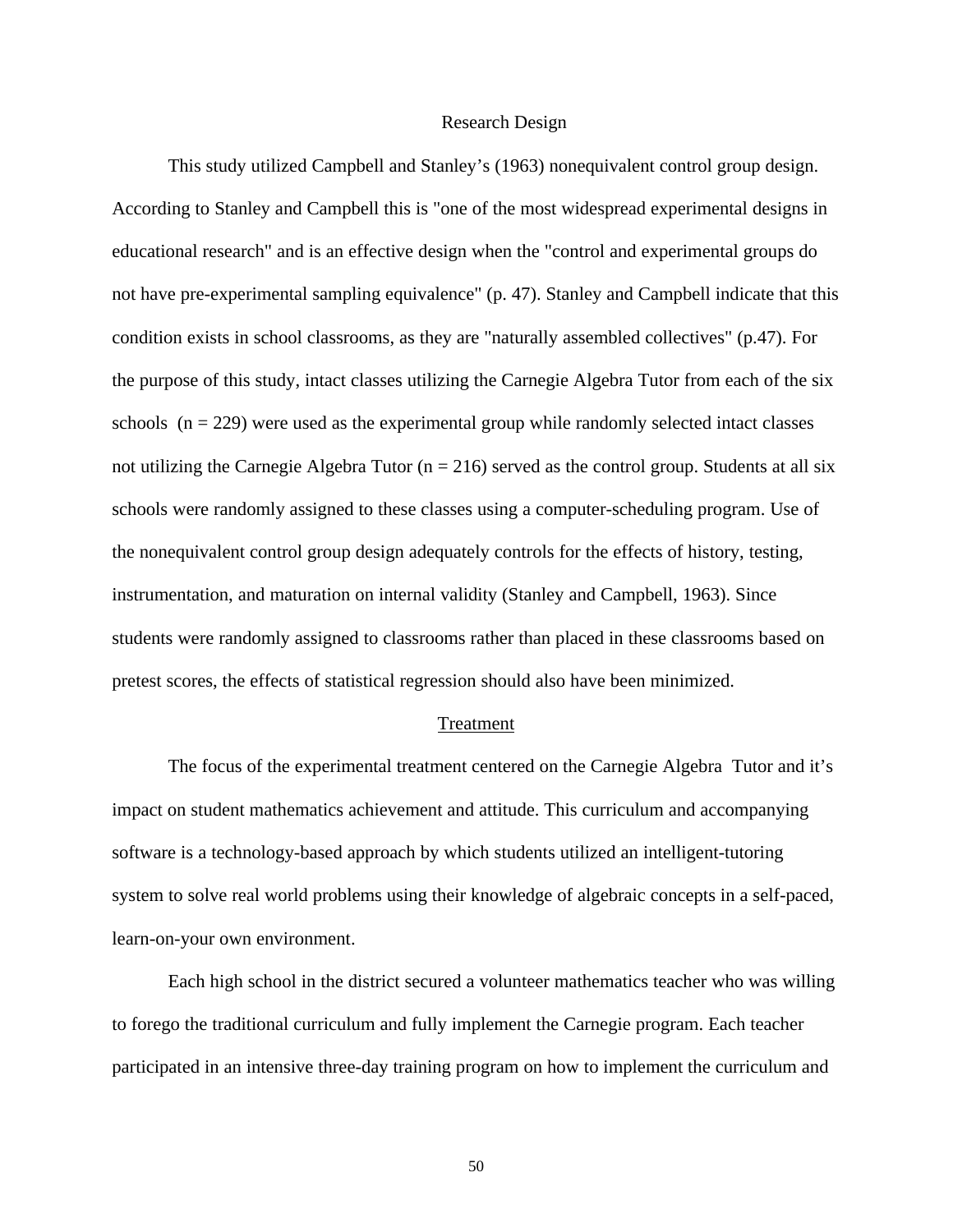operate the computer tutor. Teachers agreed to spend 40% of class time on the computer and 60% of class time receiving instruction outside the computer lab. The school district's mathematics coordinator was responsible for monitoring each schools participation and implementation.

Classes that incorporated the Carnegie Algebra Tutor were considered the experimental group. These classes received instruction following only the Carnegie curriculum; however, teachers monitored progress towards the SOLs as the Carnegie Algebra Tutor had been aligned with the Virginia Algebra SOLs (see Appendix E for alignment matrix). Duration of the treatment was three academic semesters beginning in the fall of 1999 and concluding at the end of the fall 2000 semester. Classes that did not utilize the Carnegie Algebra Tutor were referred to as the control group. These classes did not utilize computers or the tutoring software and received traditional instruction guided only by the textbook and city curriculum.

#### Quantitative Data Collection

There were three data collection components to the quantitative design. First, all students were administered the Stanford 9 TA during the first week of October as part of the state testing program. This test served as a proxy pretest (Cooke and Campbell, 1979). Raw scores from the Total Mathematics portion of this test were used to control for initial differences between the control and experimental groups. Second, students took the Virginia Standard of Learning Assessment for Algebra I at the conclusion of the Algebra X course. Students' scale scores from this test were used to determine if there were differences between experimental and control groups' level of achievement after controlling for initial differences on the Total Mathematics portion of the Stanford 9 TA. Third, four scales of the Fennema-Sherman Mathematics Attitude Scales were administered to both control and experimental schools at the conclusion of the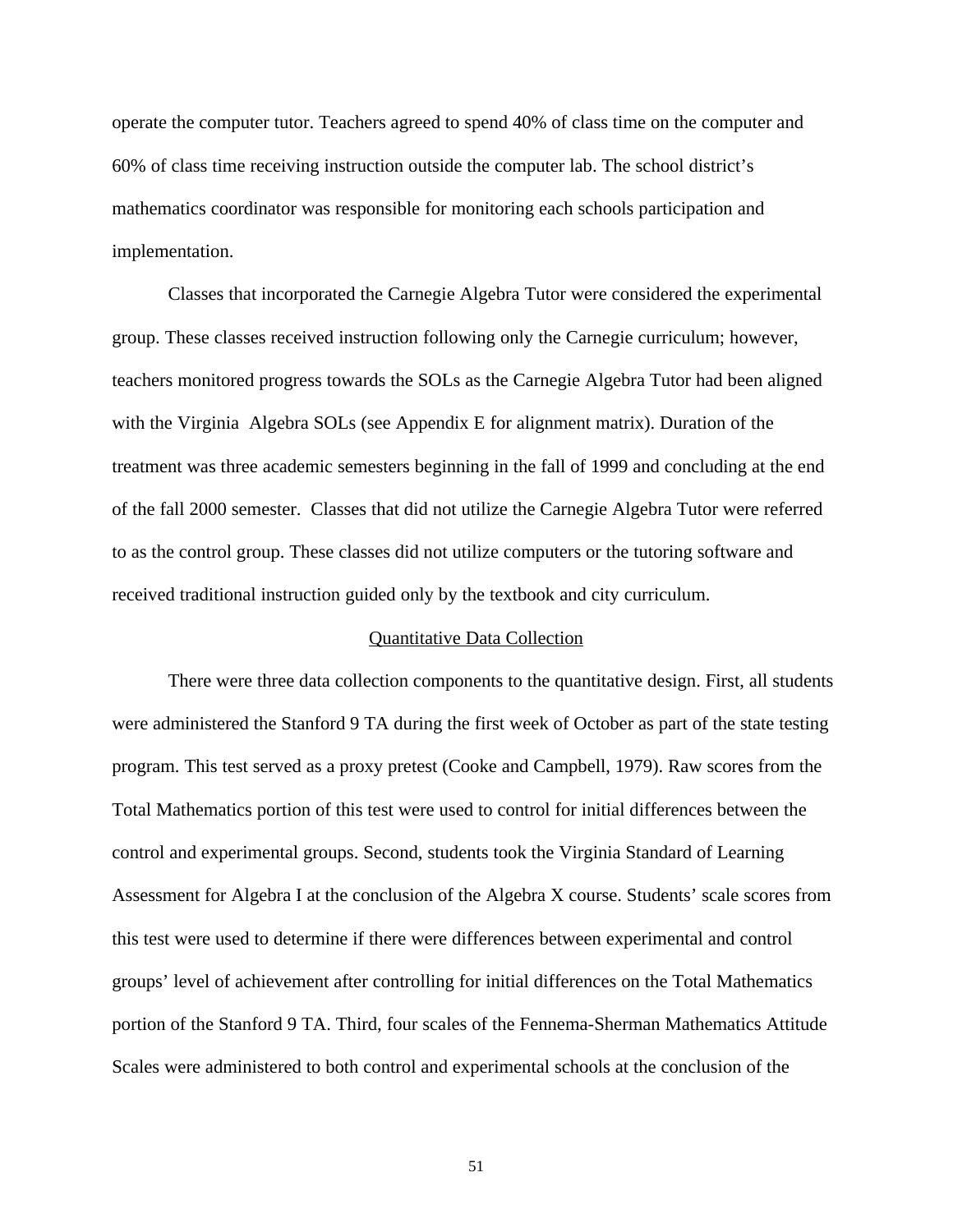course to determine if students that underwent the treatment had more positive attitudes towards mathematics. A numerical score for each student was calculated by totaling the survey responses for each scale and dividing by the number of questions. The total score for each student indicated the student's attitude towards mathematics with higher scores indicating a more positive attitude towards mathematics.

#### Instrumentation

The Stanford 9 TA . Berk's review (Impara & Plake, 1998) described the Stanford Achievement battery as one of the most widely used measures of student achievement. The test was originally developed in 1923 and this latest version was updated based on a 1995 random stratified samples of 250,000 students in an effort to align the test with national standards proposed by organizations such as the National Council of Teachers of Mathematics. It is a timed test that consists of 30 questions in the area of problem-solving and 20 questions in the area of mathematics procedures. Students have 29 minutes to complete the problem-solving portion and 20 minutes to complete the procedure portion.

Content validity was established by a panel of content experts, editors, measurement specialists, and teachers. A test question bias analysis was conducted by a panel of minoritygroup educators as well as an analysis using Mantel-Haenszel statistics. Construct validity was established by calculating correlations between the Stanford 9 TA and the Otis-Lennon School Ability Test but as mentioned in Berk's review, correlations with other major achievement test are absent. Berk states in his summary that "schools searching for an up-to-date achievement assessment series should give the Stanford 9 TA serious consideration" (p.928).

Haldyna's review of the Stanford 9 TA is in agreement with Berk's as he reports that this version "provides high quality information about student achievement" (Impara & Plake, 1998,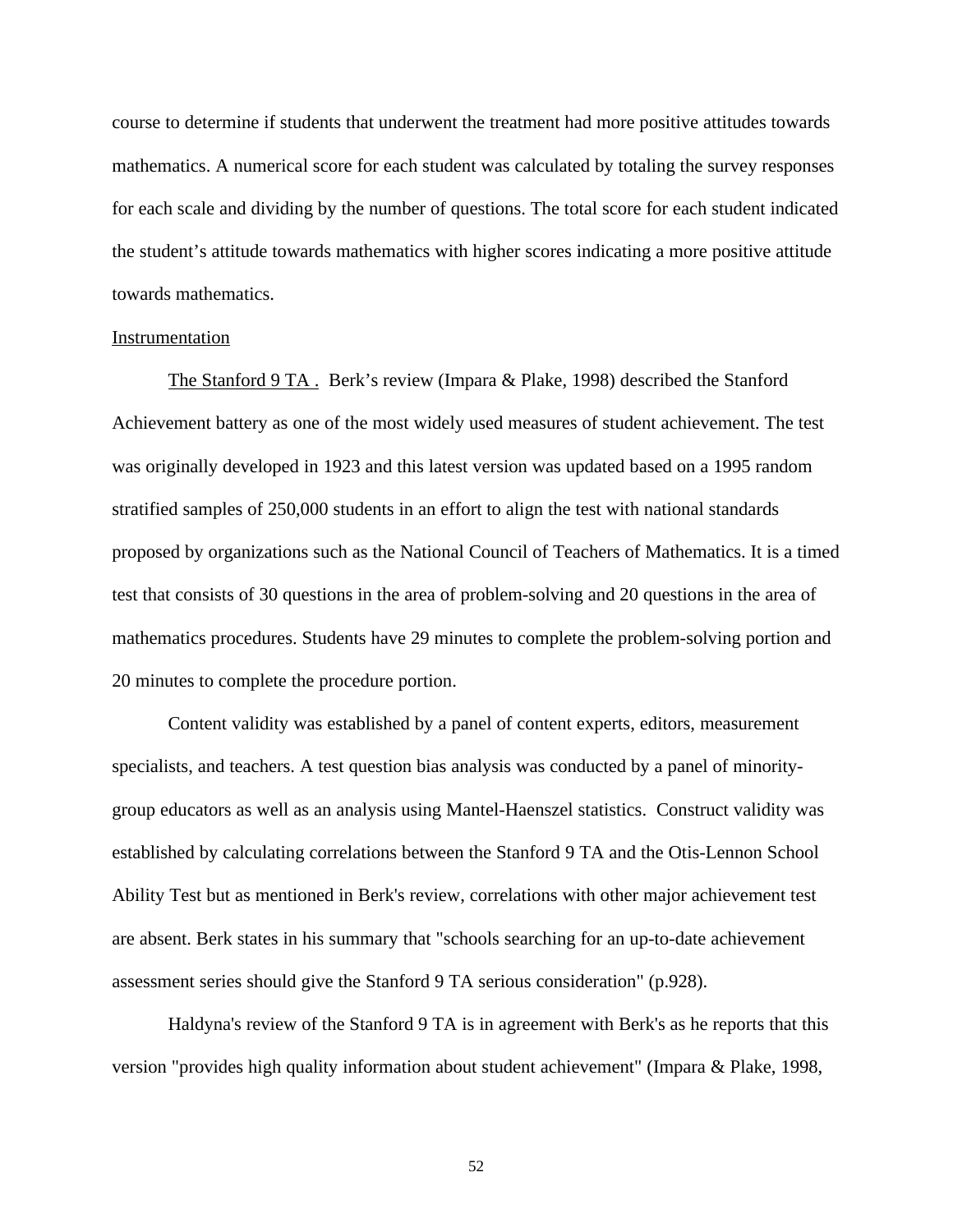p.928). He indicates that reliability coefficients for the multiple-choice parts of the test are consistently high with Kuder-Richardson Formula 20 (KR-20) coefficients ranging from .61 to .88. A specific coefficient for the mathematics portion was not reported.

To further establish concurrent validity with respect to this study, this researcher performed a correlation analysis between the Stanford 9 TA and the Virginia Algebra I SOL assessment taken by Algebra X students during the fall of 1999. This population consisted of students that had taken the same course prior to the beginning of the study. The Total Mathematics portion of the Stanford 9 TA had a significant correlation of .38 with the Algebra I SOL while the Mathematics Problem Solving portion of the Stanford 9 TA had a significant correlation of .43 with the Algebra I SOL. The population that completed Algebra X and the Algebra SOL in the fall of 2000 had a similar correlation of .36 for the Total Mathematics and .41 for the Mathematics Problem Solving portion of the Stanford 9 TA. As a result of this validation, it was determined that the Total Mathematics portion of the Stanford 9 TA would be used in this study.

The Algebra I SOL. The quantitative portion of the study utilized the Virginia Standards of Learning Assessment in Algebra I to measure student achievement. The Algebra I SOL assessment consists of sixty questions. Ten of the 60 questions are field-test items that are not part of the students score. There are 12 questions in the areas of expressions and operations, 12 questions dealing with relations and functions, 18 questions on equations and inequalities, and eight questions concerning statistics. The test is not timed and all questions are in a multiplechoice format (see Appendix F).

 A Content Review Committee composed of Virginia teachers with expertise in that subject area judged content validity. Questions that survived the scrutiny of the Content Review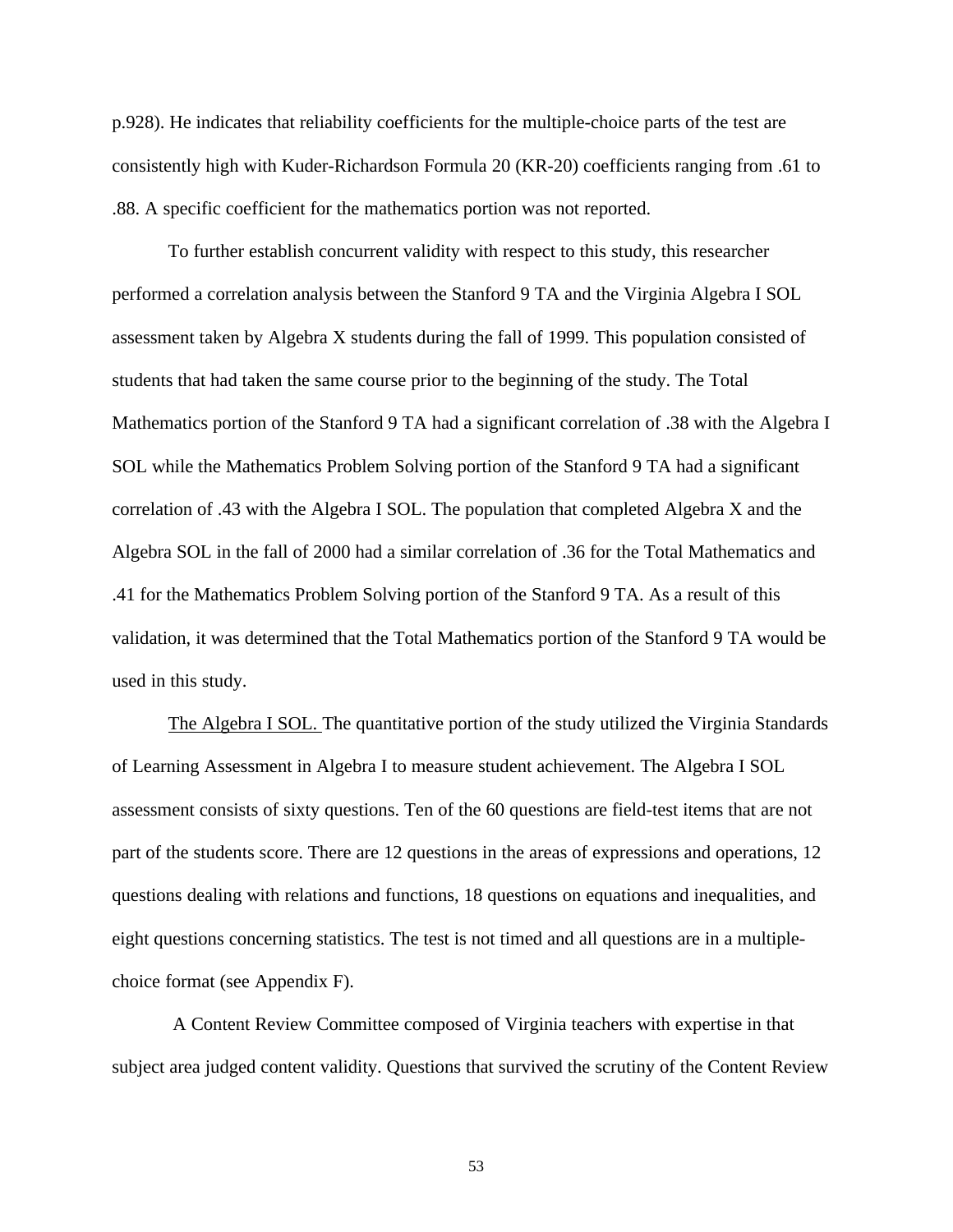Committee were field tested in the subsequent test administration. Questions from the field test were analyzed through a variety of traditional item statistics including frequency distributions, and item difficulty and item discrimination statistics (Virginia Department of Education, 2000). Question bias was measured using the Mantel-Haenszel Alpha. A Bias Review Committee provided an additional review of each item.

Concurrent validity was examined by comparing SOL tests to the Stanford 9 TA and the Literacy Passport Tests through Spearman Rank Order Correlation Coefficients. The Spearman Coefficient between the Grade 11 Stanford 9 TA and the Algebra 1 SOL was .53. Test reliability was measured using the Kudar-Richardson Formula #20 (KR-20). KR-20 values range from 0 to .99. The higher the value the greater the reliability with a minimum score of .85 serving as a baseline (SOL Validity and Reliability Information, 1999). The KR-20 coefficient for the Algebra I SOL was .88.

The Fennema-Sherman Mathematics Attitude Scale. This attitude scale is one of the most frequently used instruments for measuring affective variables in mathematics (Mayer & Koeler, 1990). Mulhern and Rae (1998) refer to it as one of the most prominent tools for measuring attitude and affect. It was developed in1976 and consists of nine, Likert-type scales that measure various attitudes related to the learning of mathematics. Items are placed into one of the following scales (a) confidence in learning mathematics, (b) perception of mother's attitude toward one as a learner of mathematics, (c) perception of father's attitude toward one as a learner of mathematics, (d) students perception of teacher's attitude toward one as a learner of mathematics, (e) usefulness of mathematics, (f) effectance motivation, (g) attitude toward success in mathematics, (h) mathematics as a male domain, and (i) mathematics anxiety (Broadbooks, Elmore, Pederson, & Bleyer, 1981).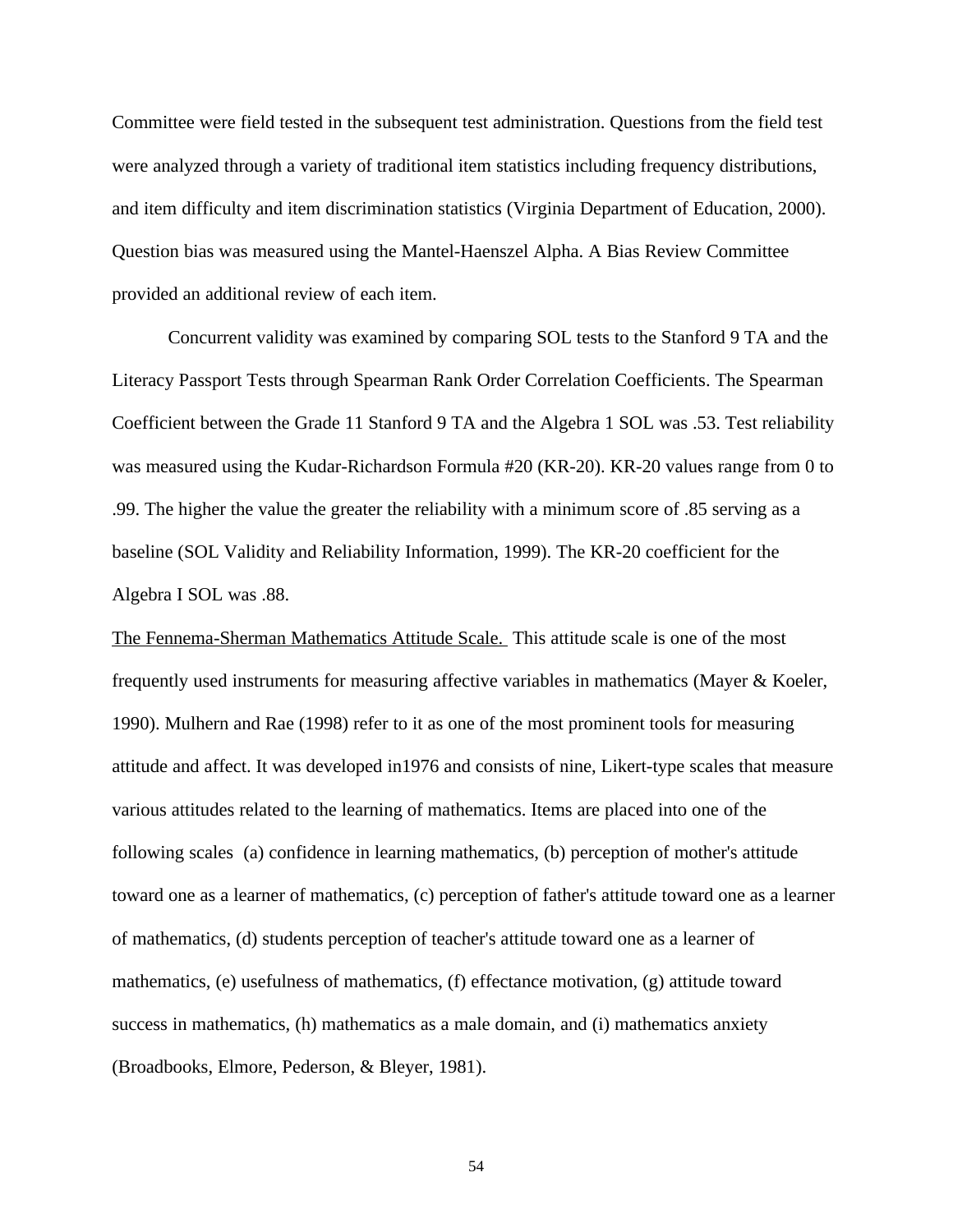The authors established content validity by independently developing questions and then judging the validity of the other's items. A total of 173 items were selected for the initial instrument. This instrument was administered to 367 mathematics students in grades 9-12 in a middle class, suburban high school (Fennema and Sherman, 1986). The instrument was reduced to 12 items per scale with six items stated positively and six stated negatively. A revised version was administered to four Madison, Wisconsin high schools. Split-half reliabilities were calculated for each scale. The coefficients ranged from a low of .86 to a high of .93.

Broadbooks et al. (1981) conducted a construct validation study of these scales to determine the extent to which the scales assessed student attitudes toward mathematics. A factor analysis was conducted on responses from 1,541 junior high students on eight scales. The mathematics anxiety scale was not used as it was highly correlated with the confidence scale (.89). The analysis revealed two factors, which accounted for 68.7% of total variance in student attitudes toward mathematics. Broadbooks et al. indicated that the first factor focused on the perceptions of others, while the second factor focused on aspects related to individual feelings. The authors concluded that there was "evidence to support the theoretical structure of the Fennema-Sherman Mathematics Attitudes Scales" (p.556).

Mulhern and Rae (1998) conducted a validity analysis of the nine scales on 196 secondary students in the Republic of Ireland. They reported almost identical Cronbach alpha coefficients as those reported in the original Fennema and Sherman study in 1978. Coefficients for each scale in this study ranged from a low of .83 to a high of .91. The authors also attempted to create a shortened version of the attitude scales. There was no difference between alpha coefficients of the nine scale version and that of the shortened version. This version utilized the Attitude Towards Success Scale, Confidence in Learning Scale, Usefulness of Mathematics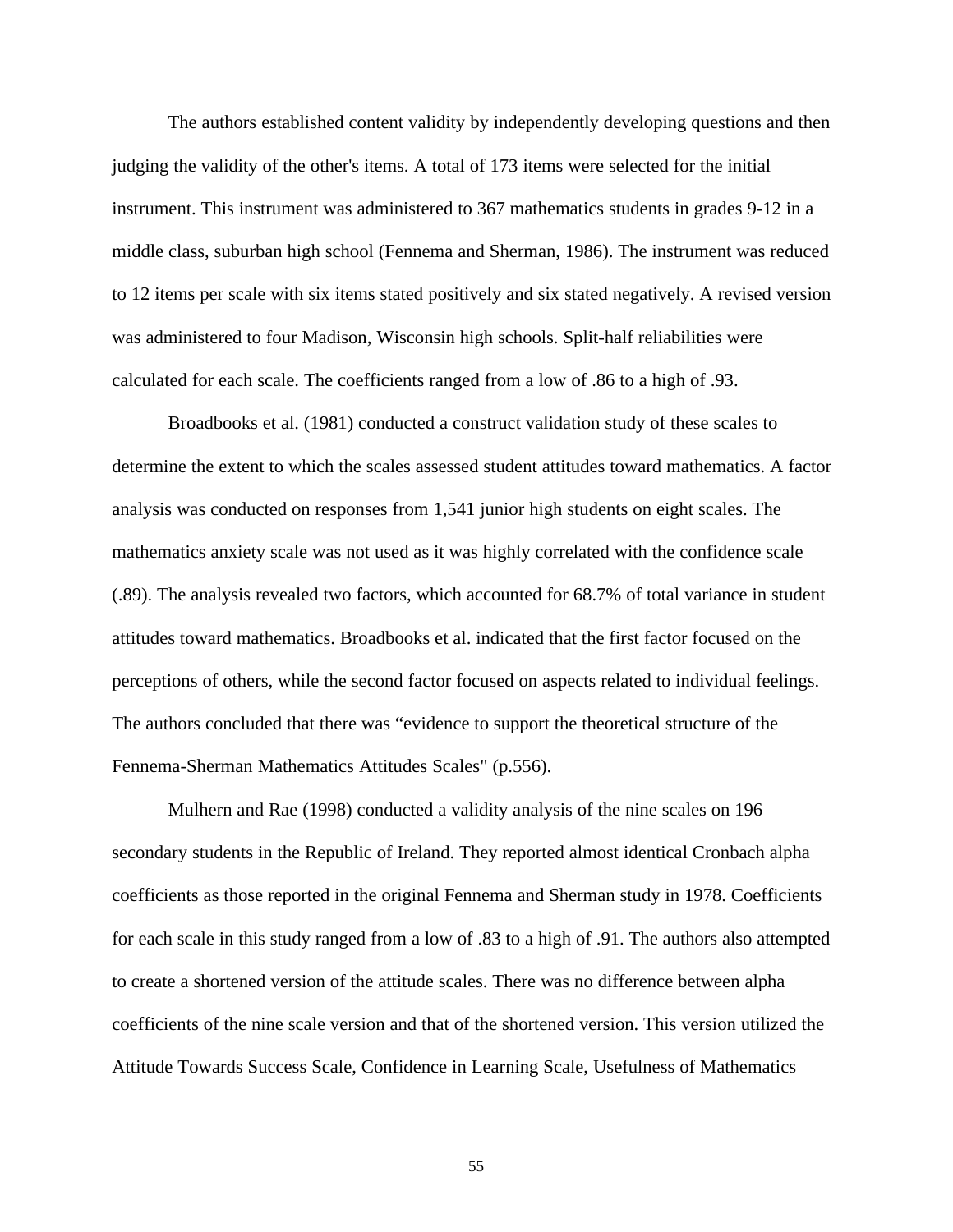Scale, and Effectance Motivation Scale (see Appendix G). The alpha coefficient was .96 for the full nine scale version and .93 for the shortened version indicating that use of fewer scales should not lower reliability of the instrument. Table 5 presents a summary of internal consistency coefficients between the original Fennema-Sherman study in 1976 and the study conducted by Mulhern and Rae in 1998.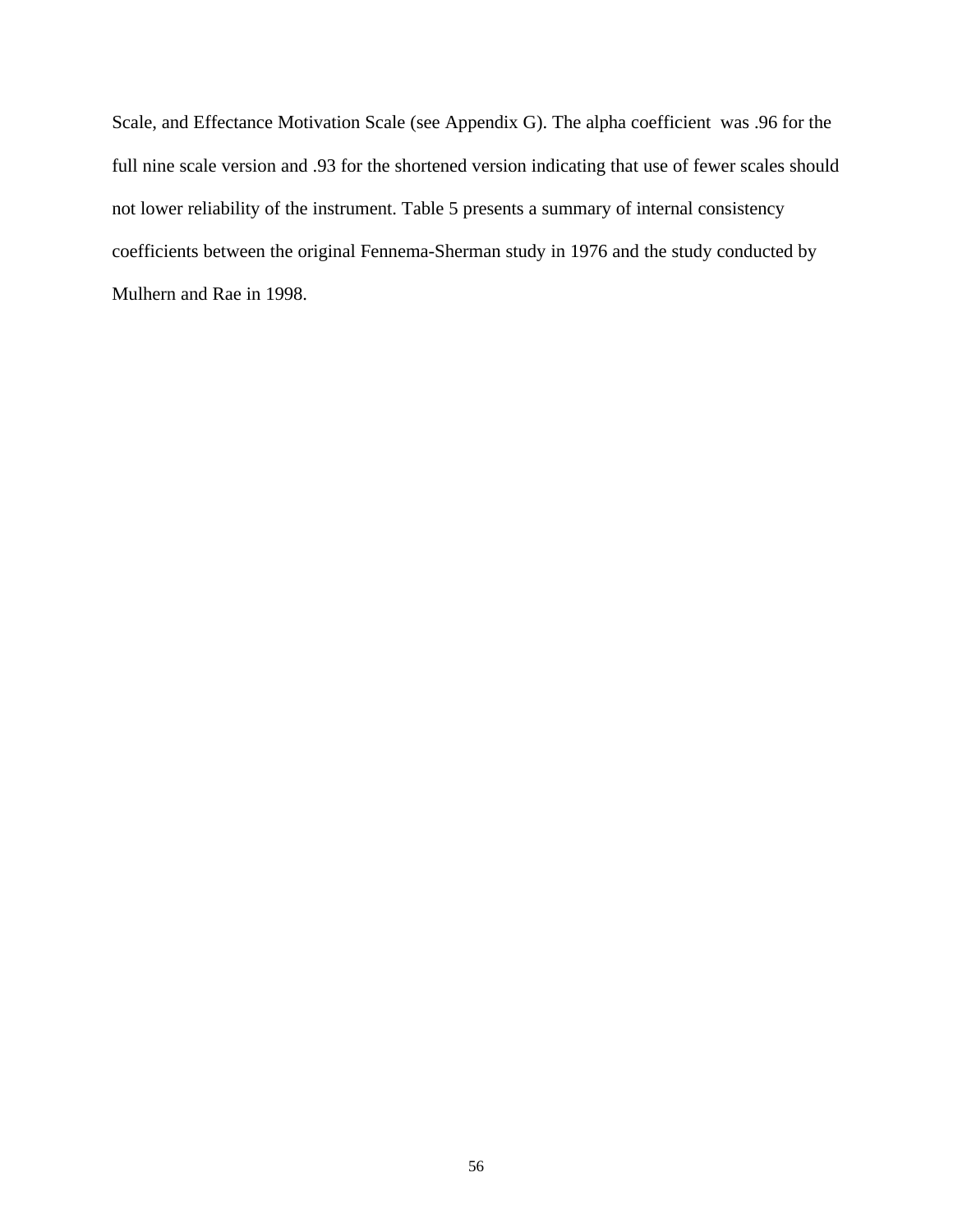# Table 5

Internal Consistency Coefficients for the Fennema-Sherman Mathematics Attitudes Scale.\*

| Scale                                             | Fennema-Sherman<br>$(1996)$ Split-half<br>Reliability<br>Coefficients | Mulhern and Rae<br>(1998) Cronbach<br>Alpha-Coefficients | Mulhern and Rae<br>(1998) Shortened<br>version Cronbach<br>Alpha-coefficients |
|---------------------------------------------------|-----------------------------------------------------------------------|----------------------------------------------------------|-------------------------------------------------------------------------------|
|                                                   |                                                                       |                                                          |                                                                               |
| Attitudes toward success in<br><b>Mathematics</b> | .87                                                                   | .84                                                      | .87                                                                           |
| Confidence in Learning<br><b>Mathematics</b>      | .93                                                                   | .91                                                      | .93                                                                           |
| <b>Effectiveness Motivation</b>                   | .87                                                                   | .86                                                      | .88                                                                           |
| <b>Usefullness of Mathematics</b>                 | .88                                                                   | .88                                                      | .88                                                                           |
| <b>Total Scale</b>                                | Not Reported                                                          | .96                                                      | .93                                                                           |

\*This table has been copied and delivered electronically by permission; no further copying

permitted without the written permission of the publisher (Sage Publications @

www.sagepub.com)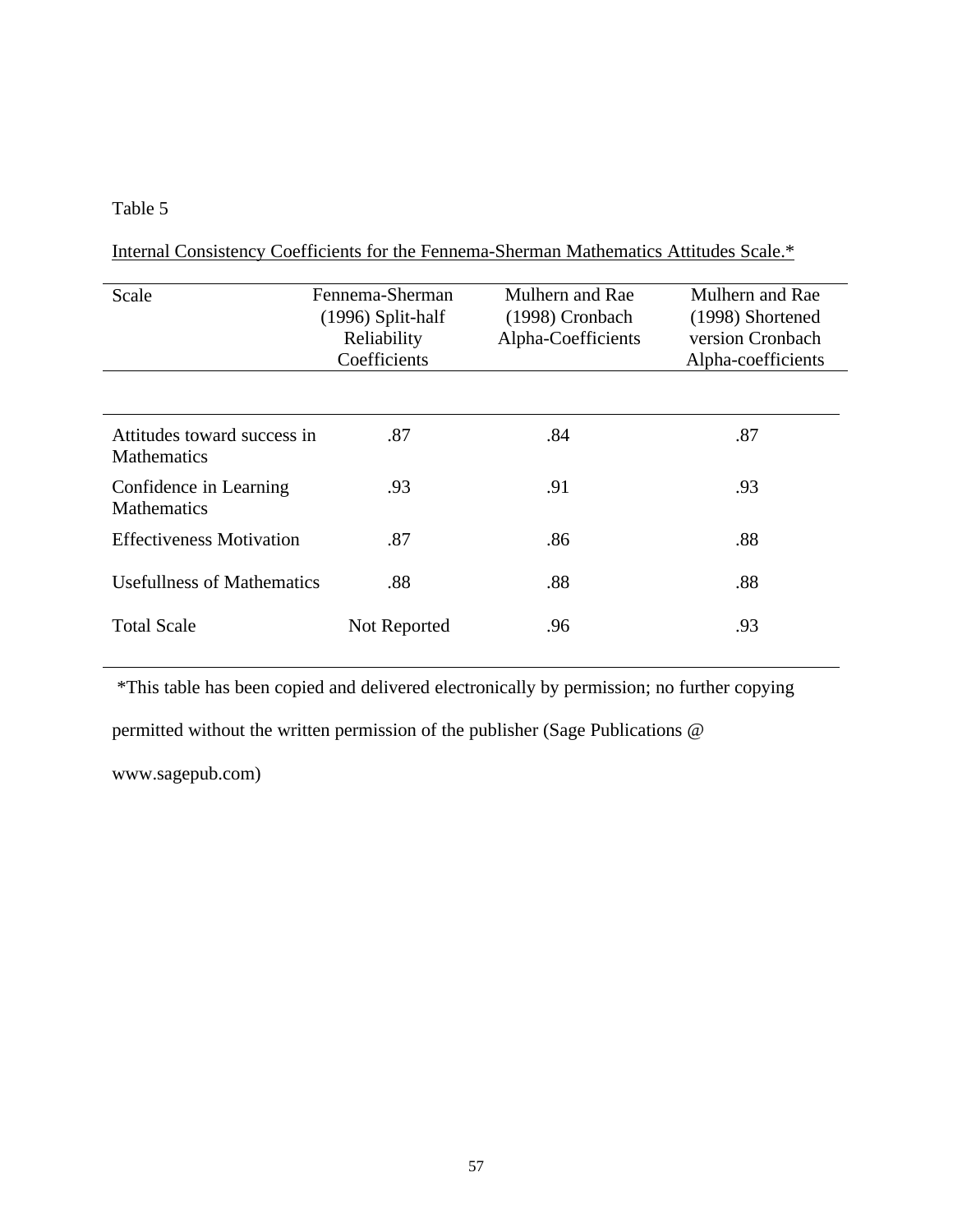A numerical score for each student was calculated by totaling the student's response points from all 48 items. Each item may have a low value of 1 and a high value of 5 resulting in a range of possible scores from a low of 48 to a high of 192. There were four total scales utilized in the study. Each scale contained 12 items for a total of 48 items. The total score for each student indicated the student's attitude towards mathematics at the conclusion of the course. The higher the score the more positive the student's attitude towards mathematics. Total scores for the nine schools were be compared to determine if there is a difference between students in the experimental group and those in the control group.

## Qualitative Data Collection

The quantitative portion of this study was designed to determine whether or not the Carnegie Algebra Tutor had a statistically significant effect on student achievement as measured by the Virginia Algebra I SOL Assessment. While the quantitative methodology used attempted to minimize a large portion of the intervening variables that can confuse the results of the study, it is impossible to completely control all variation in a complex environment such as a classroom. In an effort to explore some of these intervening variables and their effect on the study, the qualitative portion of the study incorporated which consisted of focus group interviews. Morgan (1988) stated that focus groups are an effective tool for interpreting quantitative research outcomes.

#### Methodology

The focus group interviews consisted of five student focus groups and one teacher focus group. Each group consisted of six to ten participants. The purpose of these focus groups was to generate a list of emerging themes, strategies, and recommendations from both a student and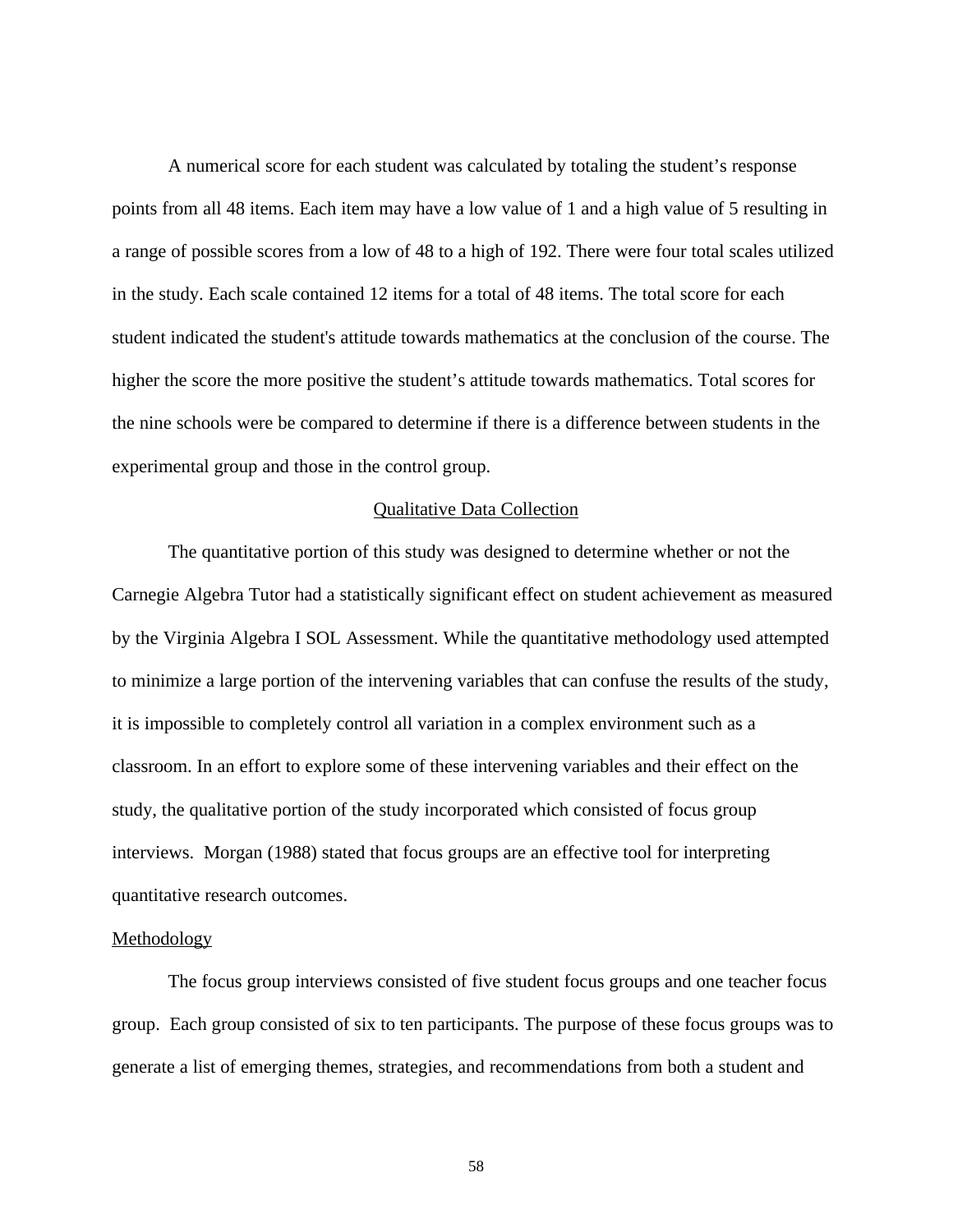teacher perspective for the effective integration of the Carnegie Algebra Tutor into the mathematics curriculum. Questions addressed in both focus groups could be classified into one of three domains: (a) implementation, (b) cognitive, and (c) affective.

A preliminary focus group was conducted at one school in order to field test and modify questions as needed prior to conducting the actual focus groups. Separate student focus groups were conducted five of the schools participating in the study. A total of 47 students participated in the focus group sessions. A convenient sampling process was used to select students that were part of the experimental group. This sampling technique is common for focus groups (Shandasani & Stewart, 1990). Classroom teachers assisted in selecting and scheduling students from their classes willing to participate in the interview process.

The nominal group process was used to conduct the student focus groups. Van de Ven (1974) reported that this process produces more unique ideas and a higher quantity of items than the Delphi process or interacting group process. He also reported that groups using the nominal process expressed a higher level of satisfaction with this process than with the Delphi process. Shandasani and Stewart (1990) also point to the nominal group process as an effective and structured process that avoids the influence of group opinion commonly associated with the use of students in a group interview.

Research Questions for the student focus groups. The following questions and prompts were used to obtain student perceptions of the Carnegie curriculum and software:

- Describe typical weekly activities in your mathematics class.
- Describe the strengths of the Carnegie Algebra Tutor as a tool for teaching you mathematics?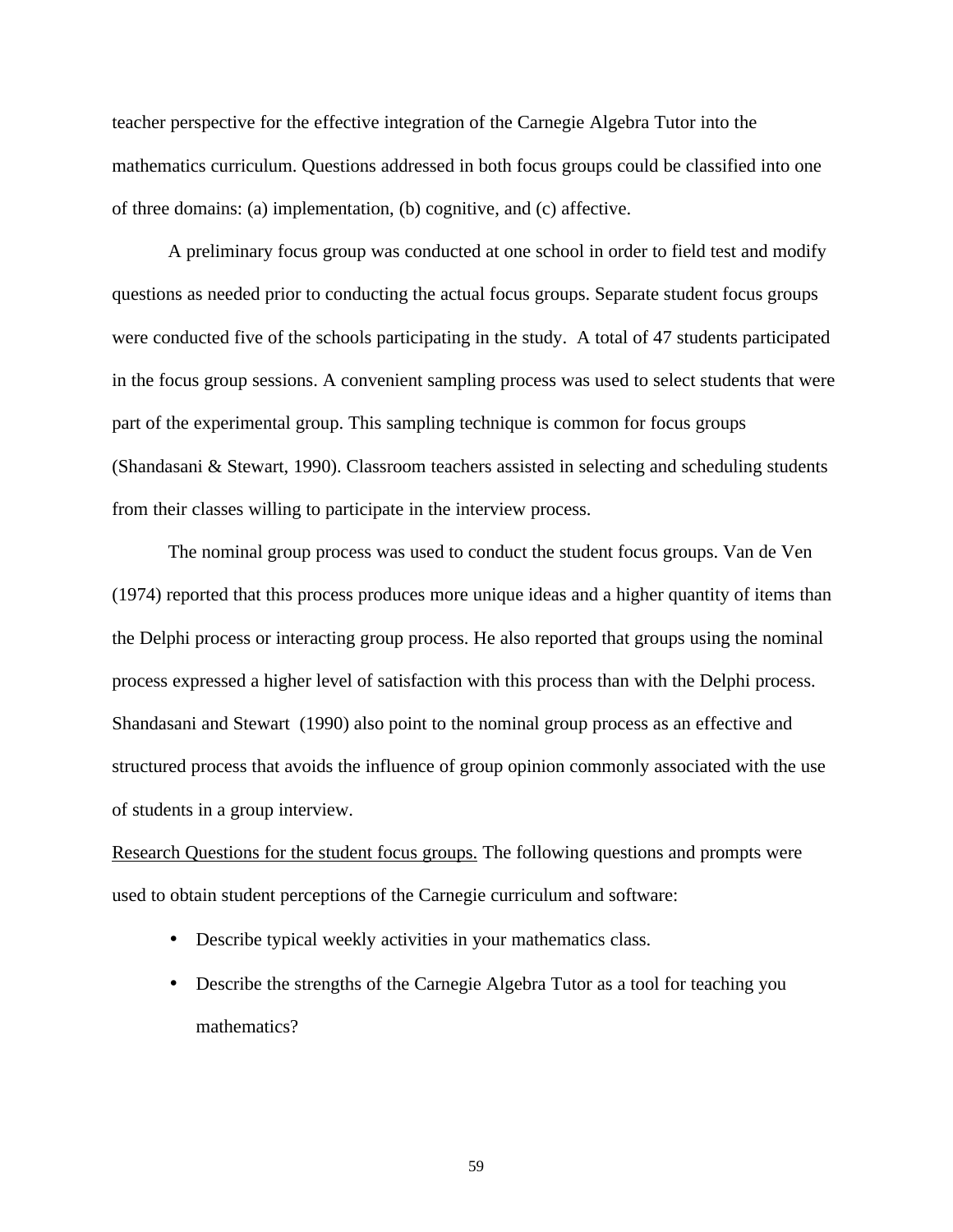- Describe the weaknesses of the Carnegie Algebra Tutor as a tool for teaching you mathematics.
- Lets discuss how you feel about the Carnegie curriculum and tutor. Was it a positive or negative experience? Why?
- How would you compare the last three semesters of mathematics with your previous mathematics classes?
- How would you change your Algebra experience to make it more effective?
- Is there anything else about your experience with the Carnegie program that you would like to share that we have not yet touched upon?

Data collection and analysis for student focus group. Participants in the study were asked specific questions concerning the Carnegie Algebra Tutor program. Students were given an opportunity to record their responses to each question. Using a round-robin format, each participant was asked to list one response. This response was recorded on a flip chart. Each participant was asked to state a different response. If a student did not have a response, they passed their turn to the next participant. This procedure was followed until all participants had exhausted their lists. An identical process was followed for each question. The end product of this portion of the focus groups was a list of student generated perceptions of the Carnegie Algebra program as they related to the three identified domains.

The second phase of the student focus group involved prioritizing student responses. Students were asked to take the generated lists from the first phase and prioritize the top four items from each question. Each participant was asked to rank the importance of each response with number one being the top choice and number four being the lowest. Each participant submitted this list to the researcher. Each response earned a point. A ranking of responses was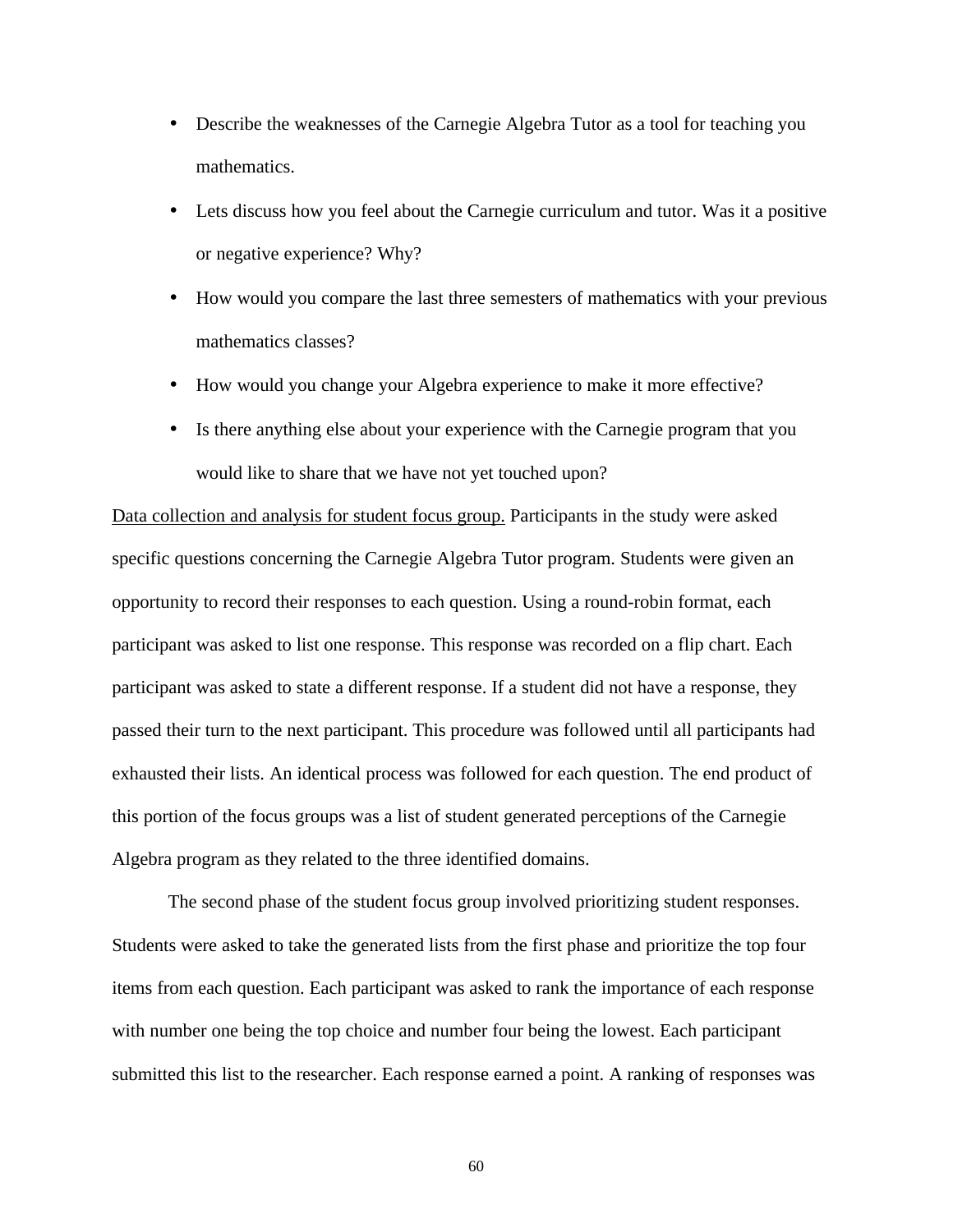generated based upon the accumulation of points. Results of these focus groups were used to explain findings from this study.

Research Questions for the teacher focus group. A teacher focus group was conducted at one high school at a specified date. The teacher focus group had an unstructured interview response format. This was because teachers with a vested interest in the achievement outcomes of their students would likely be less swayed by the opinion of dominant participants. By allowing a freer interaction than the nominal group process used with students, there would be a greater likelihood that deeper and more significant issues important to the teachers would emerge (Shandasani & Stewart, 1990).

The following domains and prompts were used to obtain teacher perceptions of the Carnegie curriculum and software:

- Tell me about a typical week in your mathematics classes. Probe: Implementation, Time per week on computer, NCTM alignment, SOL alignment, student attitudes, student achievement
- Contrast how your Carnegie classes differed from your other classes taught this year or in the past.

Probe: Why do you think these differences were significant?

• Tell me how you feel about the Carnegie curriculum and tutor. Was it a positive or negative experience?

Probe: What factors were most important in making the experience positive or negative?

• How would you describe the tutor's ability to assist with the learning of complex problem solving skills?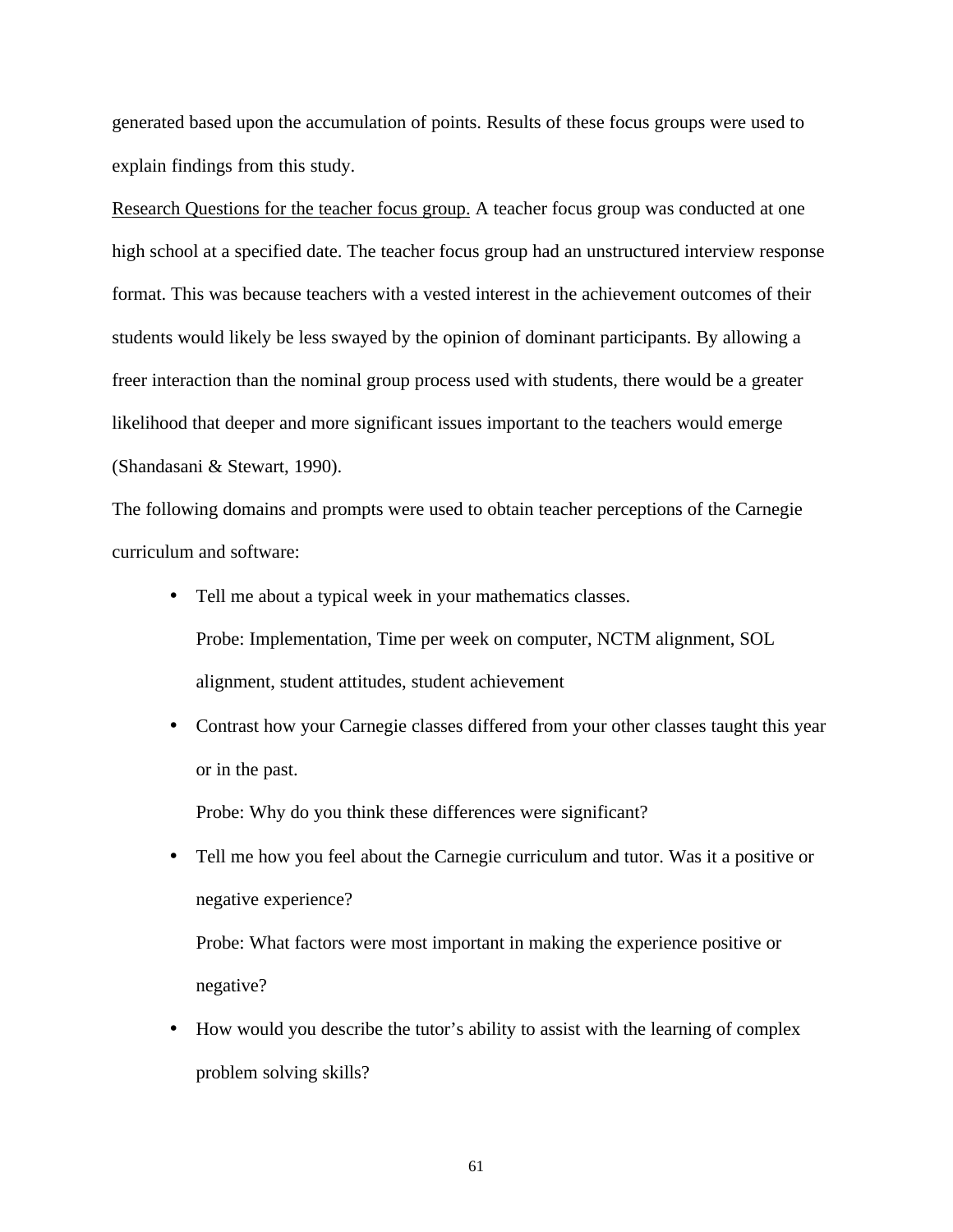Probe: relevance to students, depth of questions

- If you could change your Algebra teaching experience in any way, what would you change?
- Is there anything else about your experience with Carnegie that you would like to share that we have not yet touched upon?

Data collection and analysis for teacher focus group. All teachers that participated in the Carnegie program were invited to participate in the teacher focus group. This number of teachers allowed for the six to eight participants recommended by Shandasani and Stewart (1990) for the effective operation of a focus group session. This focus group was given preplanned questions that were asked of the entire group but the response process was not as controlled as with the nominal group process utilized in the student focus group. This process allowed for deeper understanding and discussion of issues important to the teachers.

A questioning guide was used to cover questions of specific concern to this researcher. An audio recording was used to develop a transcript of the interview session (see Appendix H). This transcript data was coded and chunked utilizing the Constant Comparative method (Maycut & Morehouse (1994). Miles and Huberman's (1994) raw data matrix was used to partition and present the data. Direct quotes were placed into cells according to their relevance to the three domains as well as any emerging themes that arose from the interview process.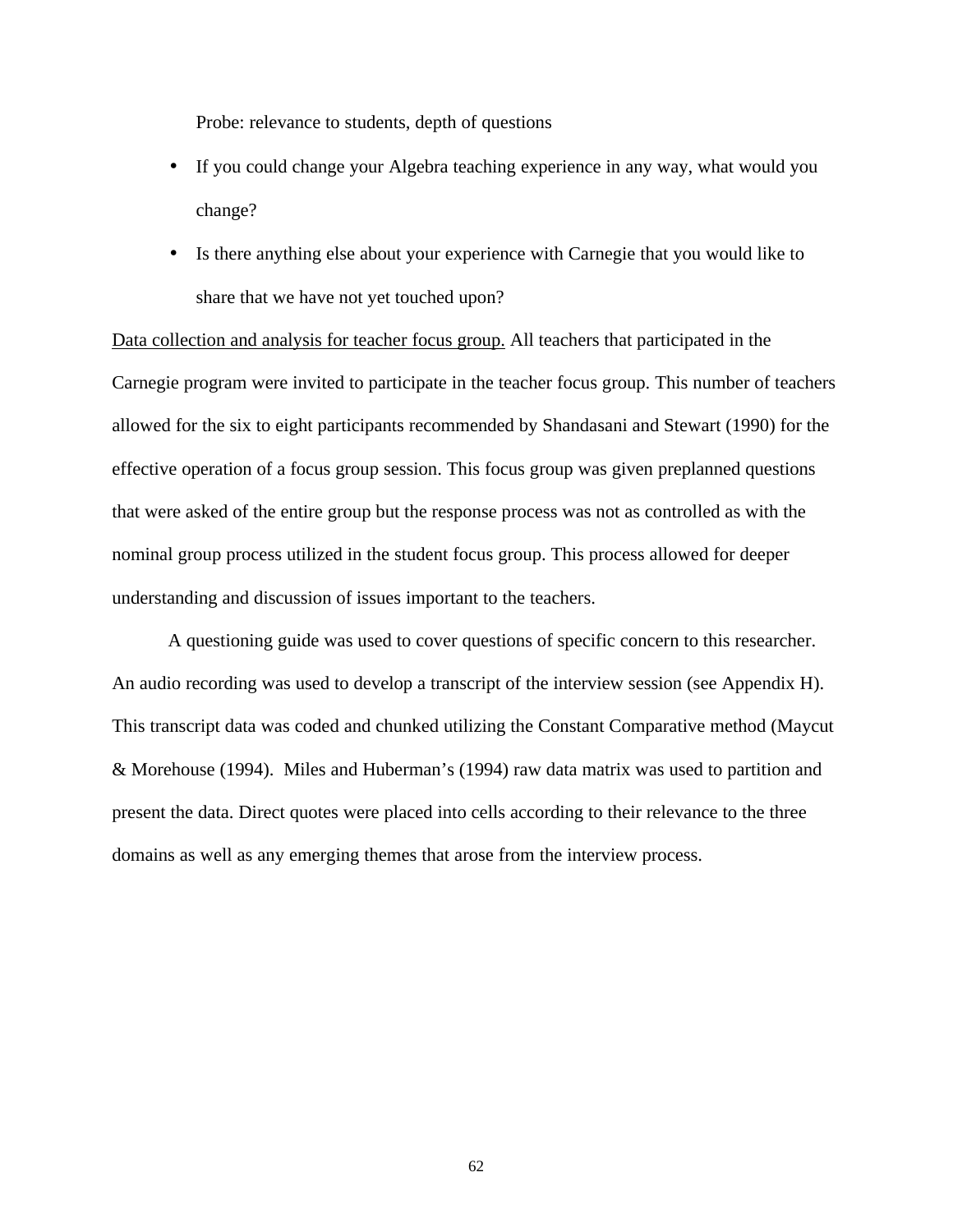### CHAPTER IV

### RESULTS OF THE STUDY

Research questions used to guide the study were divided into three categories: (a) achievement, (b) attitude, and (c) explanatory. Within this chapter, results of this study are presented using the same organization. Descriptive and inferential statistics are presented for the achievement and attitude categories. A series of raw data matrixes developed from student and teacher focus group questions is presented for the explanatory category. Presentation of this data is used to answer each research question from the respective category.

### Achievement

A 2 X 2 X 2 (Treatment Condition X Race/Etnicity X Gender) Analysis of Covariance (ANCOVA) was used on pretest Stanford 9 TA Total Mathematics scale scores and posttest Algebra I SOL scale scores to answer each of the research questions within the achievement category. Mean substitution was used to maximize the amount of usable data. Twenty-seven of the 445 records had missing Algebra I SOL values. There were 51 missing values for the Total Mathematics portion of the Stanford 9 TA. Table six presents a summary of descriptive statistics for the independent variables for the pre-test Total Mathematics portion of the Stanford 9 TA and the Algebra I SOL.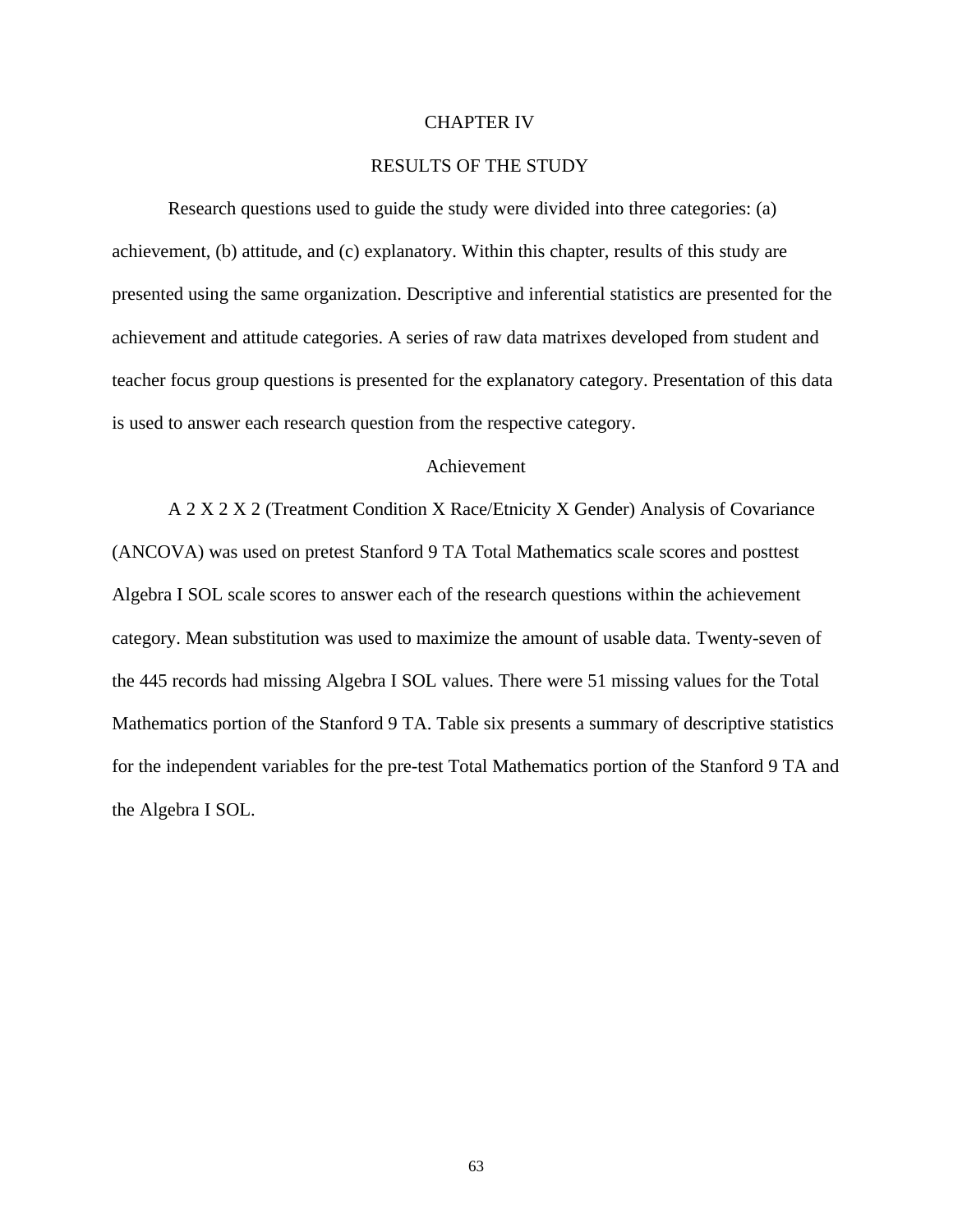# Pre- and Posttest Descriptive Statistics as a Function of Treatment Condition, Race/Ethnicity,

# and Gender

|                               | Pretest<br>(Stanford 9 TA) |                          | <b>Adjusted Posttest</b><br>(Algebra I SOL) |                          |                          |                           |
|-------------------------------|----------------------------|--------------------------|---------------------------------------------|--------------------------|--------------------------|---------------------------|
| Source                        | $\underline{\mathbf{n}}$   | $\underline{\mathbf{M}}$ | $\underline{\mathrm{SD}}$                   | $\underline{\mathbf{n}}$ | $\underline{\mathbf{M}}$ | $\underline{\mathrm{SD}}$ |
|                               |                            |                          |                                             |                          |                          |                           |
| <b>Treatment Condition</b>    |                            |                          |                                             |                          |                          |                           |
| Carnegie Algebra Tutor        | 229                        | 674.8                    | 24.4                                        | 229                      | 397.9                    | 32.9                      |
| <b>Traditional Curriculum</b> | 216                        | 673.6                    | 21.9                                        | 216                      | 400.0                    | 29.1                      |
| Race/Ethnicity                |                            |                          |                                             |                          |                          |                           |
| White                         | 309                        | 677.3                    | 24.1                                        | 309                      | 395.7                    | 31.0                      |
| <b>Black</b>                  | 136                        | 667.4                    | 19.3                                        | 136                      | 402.2                    | 31.3                      |
| Gender                        |                            |                          |                                             |                          |                          |                           |
| Male                          | 230                        | 674.7                    | 25.6                                        | 230                      | 397.4                    | 32.5                      |
| Female                        | 215                        | 673.7                    | 20.4                                        | 215                      | 400.5                    | 29.5                      |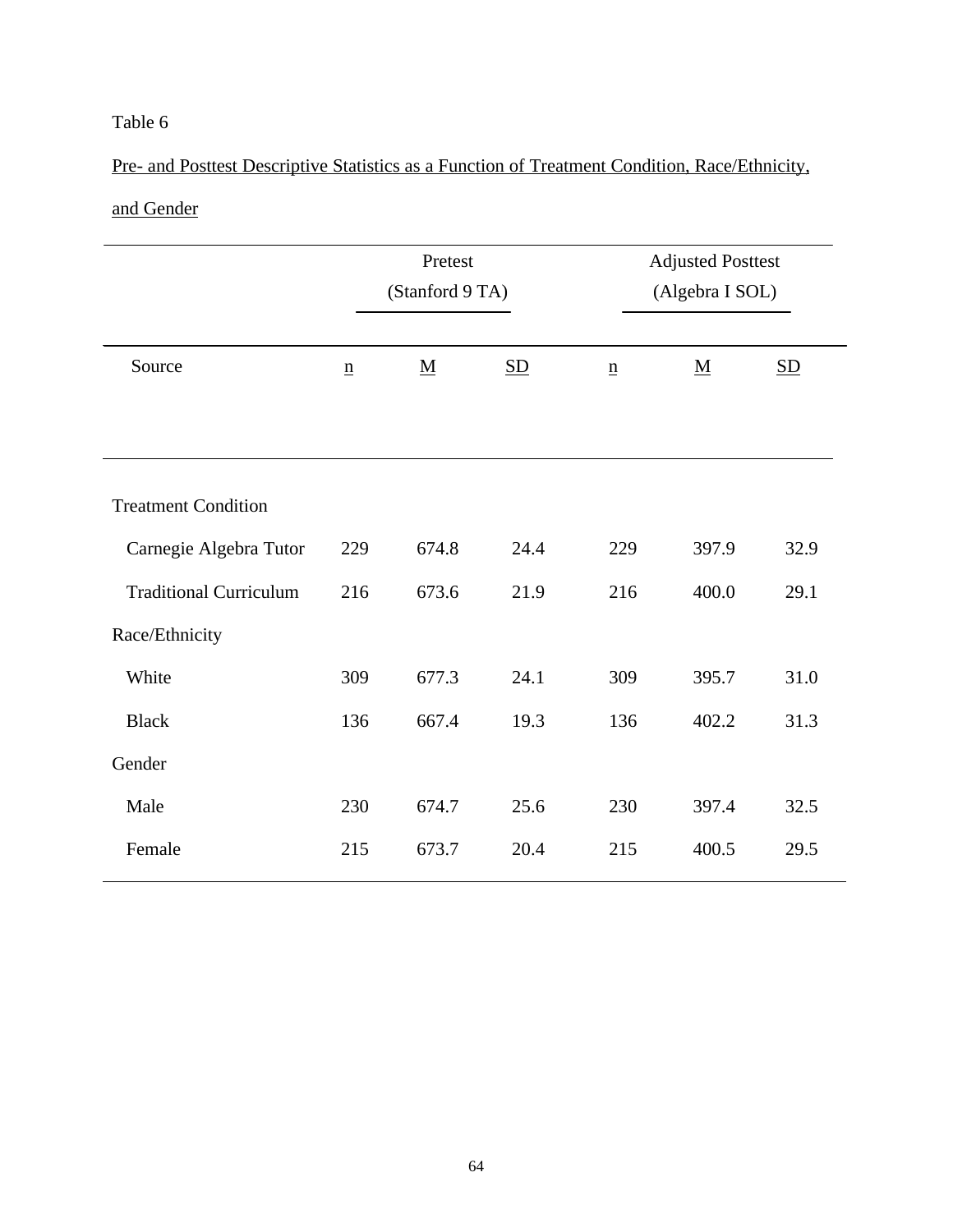The main research question driving the achievement portion of the study involved the second-order interaction among the independent variables (treatment condition, race/ethnicity, and gender ) as they related to the dependent variable (mean scale scores on the Algebra I SOL assessment) after controlling for initial differences on the Total Mathematics portion of the Stanford 9 TA. An analysis of first-order interactions was also conducted between the treatment condition and race/ethnicity, the treatment condition and gender, and race/ethnicity and gender utilizing the same dependent variable and covariate relationship. The ANCOVA revealed no significant first- or second-order interactions with the independent and dependent variables.

A main effects analysis indicated that the mean scale scores on the Algebra I SOL after controlling for initial differences on the Total Mathematics portion of the Stanford 9 TA for the treatment group ( $M = 397.9$ ,  $SD = 32.9$ ) and the control group ( $M = 400.0$ ,  $SD = 29.1$ ) were not significantly different. Mean scale scores on the Algebra I SOL for male students ( $M$ = 397.4,  $SD= 32.5$ ) and female students ( $M= 402.2$ ,  $SD= 29.5$ ) were also not statistically different. However, mean scale scores on the Algebra I SOL for White students  $(\underline{M} = 395.7, \underline{SD} = 31.0)$  and Black students ( $\underline{M}$ =402.2,  $\underline{SD}$ = 31.3) were significantly different,  $\underline{F}(1,436)$  = 4.79,  $\underline{p}$  < .05.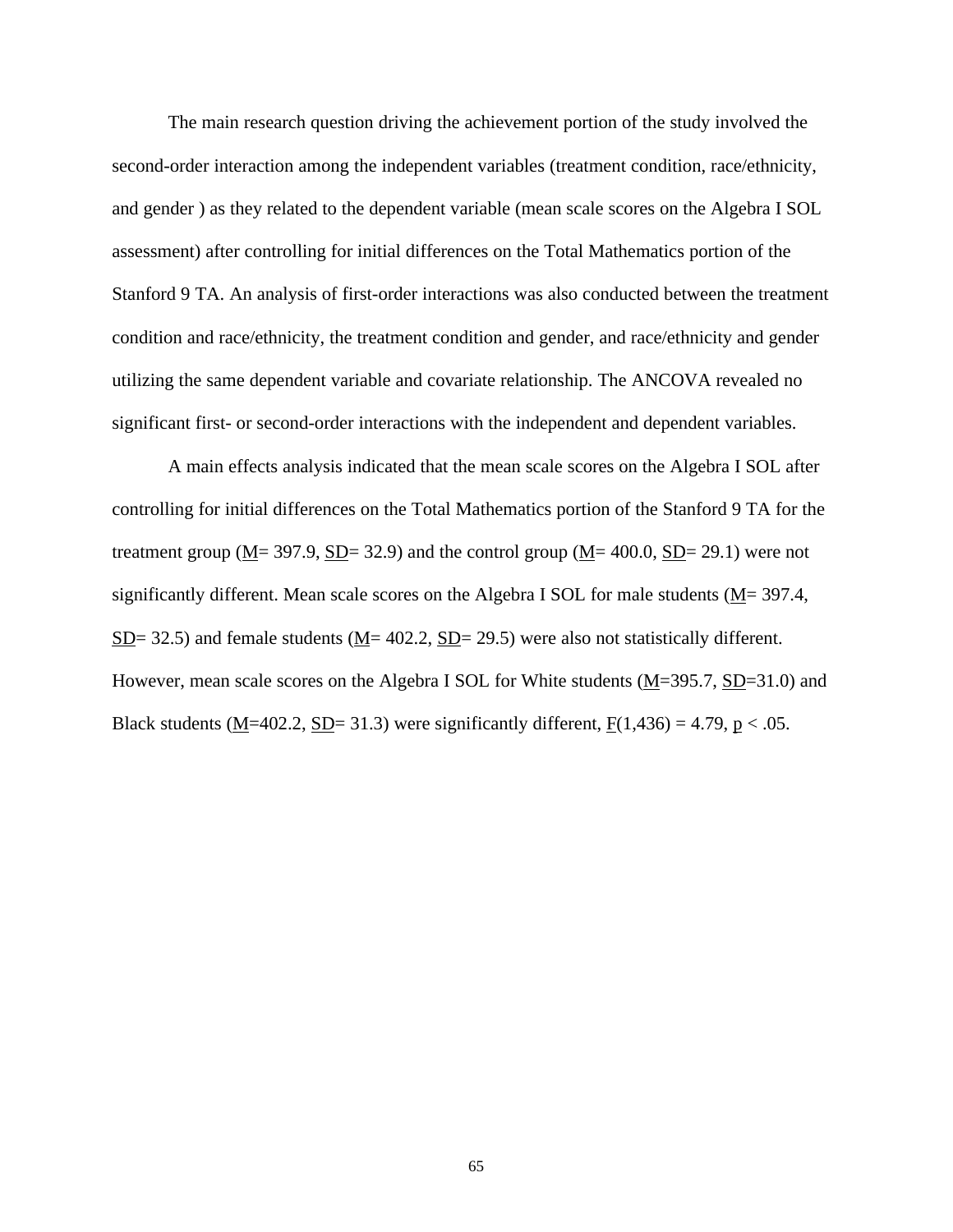Analysis of Covariance of Posttest Algebra I SOL Scores as a Function of Treatment Condition, Race/Ethnicity, and Gender, with Pretest Stanford 9 TA Scores as Covariate

| Source                   | df           | <b>Ss</b>     | $\overline{\text{MS}}$ | $\mathbf{F}$ | $\mathbf{p}$ |  |
|--------------------------|--------------|---------------|------------------------|--------------|--------------|--|
| Covariate                | $\mathbf{1}$ | 72263.3       | 72263.3                | 89.400       | $.001*$      |  |
| Treatment Condition (TC) | $\mathbf{1}$ | 439.3         | 439.3                  | .543         | .461         |  |
| Race/Ethnicity (R)       | $\mathbf{1}$ | 3871.1        | 3871.1                 | 4.790        | $.029*$      |  |
| Gender $(G)$             | $\mathbf{1}$ | 868.6         | 868.6                  | 1.070        | .301         |  |
| TC x R                   | $\mathbf{1}$ | 565.6         | 565.6                  | .700         | .403         |  |
| TC x G                   | $\mathbf{1}$ | 5.4 $E^{-03}$ | 5.4 $E^{-03}$          | .001         | .998         |  |
| $R \times G$             | $\mathbf{1}$ | $1.2 E^{-02}$ | $1.2 E^{-02}$          | .001         | .997         |  |
| $TC \times R \times G$   | $\mathbf{1}$ | 1976.6        | 1976.6                 | 2.450        | .119         |  |
| Within                   | 436          | 352479.1      | 808.4                  |              |              |  |
| Total                    | 445          | 70797235.3    |                        |              |              |  |

Note.  $*p < .05$ .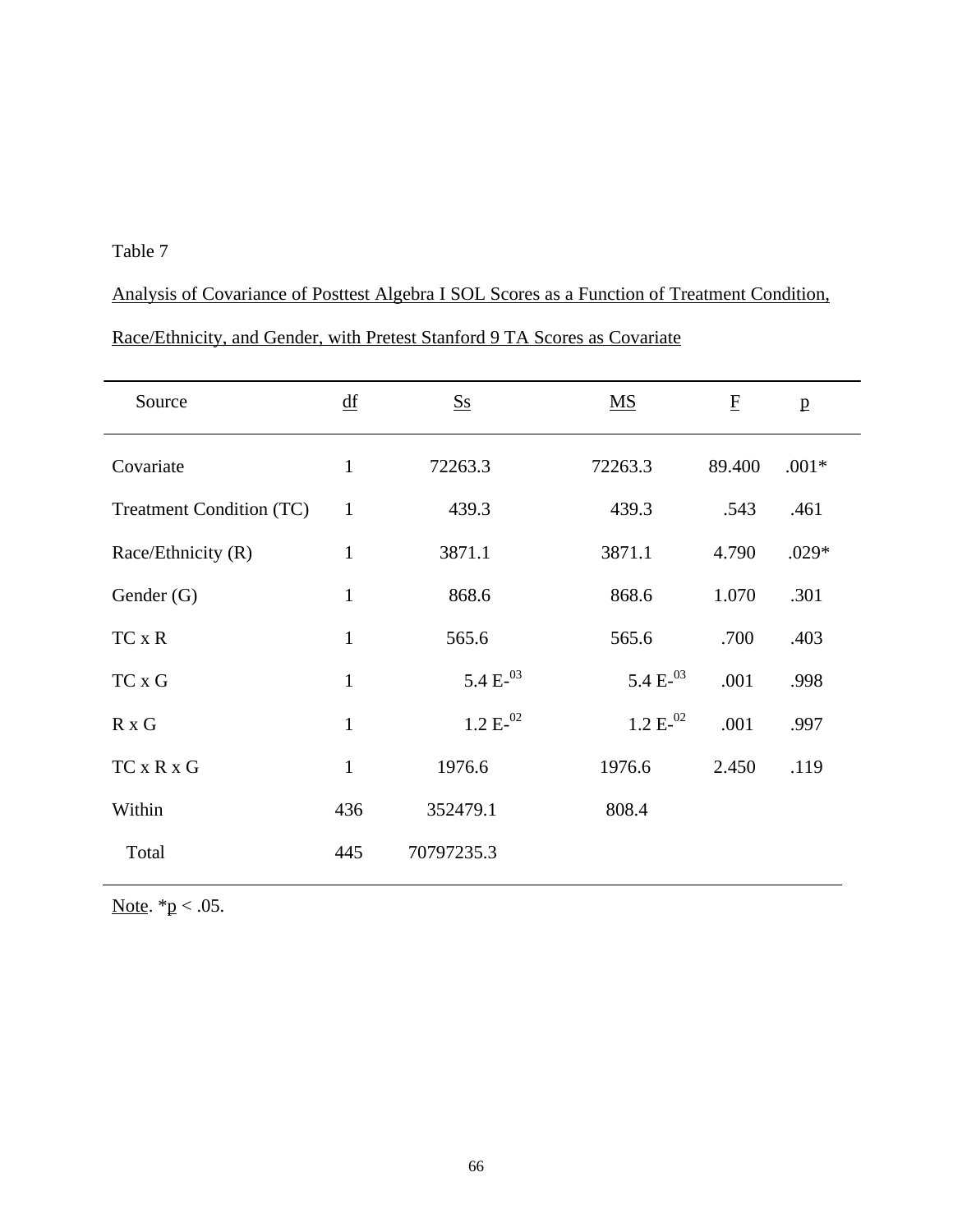While no statistically significant interactions among the independent variables on the dependent variable (Algebra I SOL) were revealed, differences did exist within the sample population. Table 8 provides a summary of descriptive statistics describing differences between the experimental and control groups for both the dependent and independent variables. The most apparent differences are found between White  $(\underline{M} = 393.4, \underline{SD} = 32.5)$  and Black students  $(\underline{M}$ =402.4, <u>SD</u>= 33.9) in the experimental group, female students in the experimental group ( $\underline{M}$ = 396.2,  $SD = 32.5$ ) and in the control group ( $M = 401.4$ ,  $SD = 26.2$ ), and between total mean scores in the experimental group ( $M$  = 396.3,  $SD$  = 32.9) and in the control group ( $M$  = 399.1,  $SD$  = 29.1).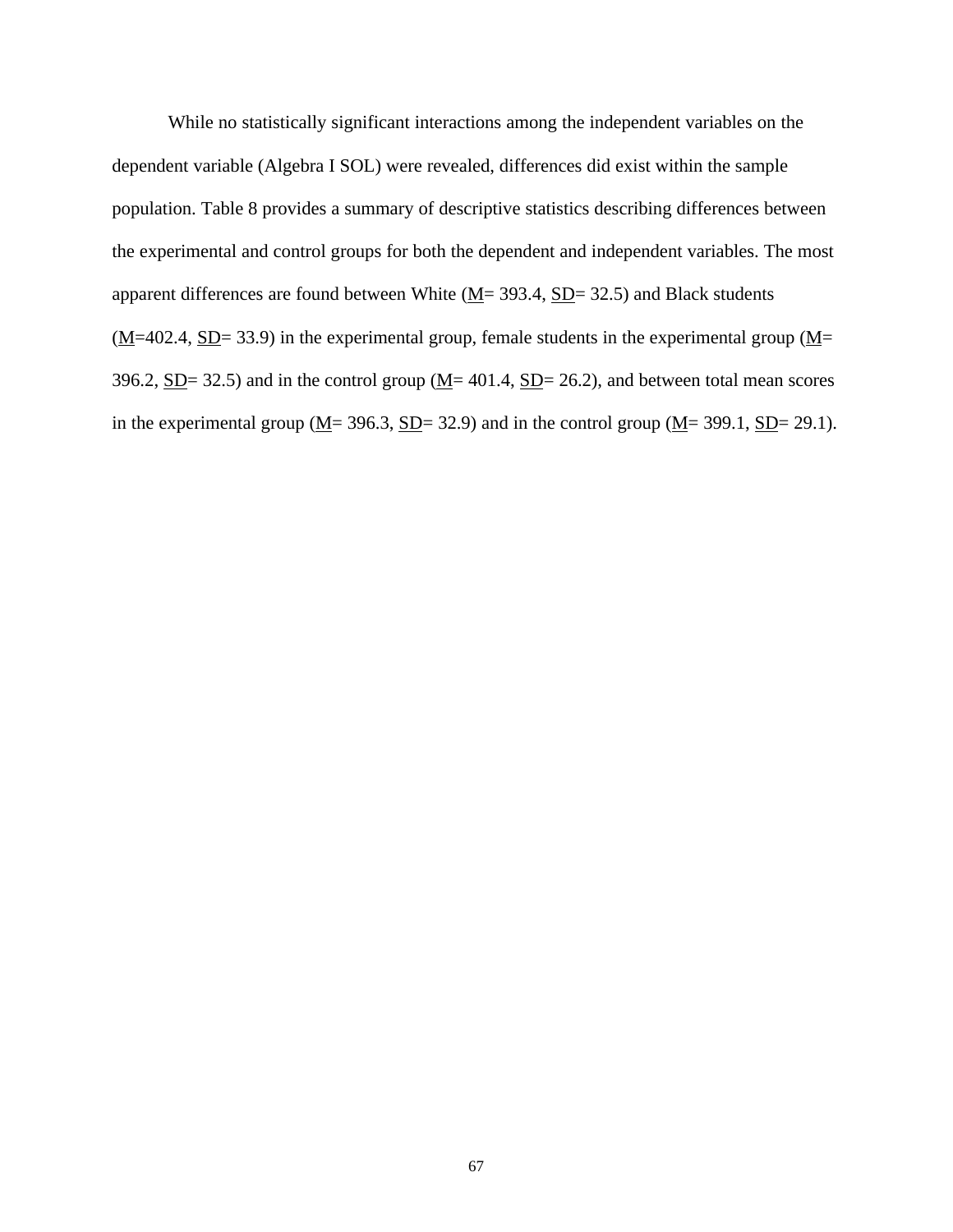|                |                          | <b>Experimental Group</b> |                           |                 | <b>Control Group</b>     |                           |  |
|----------------|--------------------------|---------------------------|---------------------------|-----------------|--------------------------|---------------------------|--|
| Source         | $\underline{\mathbf{n}}$ | $\underline{\mathbf{M}}$  | $\underline{\mathrm{SD}}$ | $\underline{n}$ | $\underline{\mathbf{M}}$ | $\underline{\mathrm{SD}}$ |  |
| Stanford 9 TA  | 204                      | 674.9                     | 25.8                      | 190             | 673.6                    | 23.3                      |  |
| Algebra I SOL  | 229                      | 397.9 (396.3)             | 32.9                      | 216             | 400.0 (399.1)            | 29.1                      |  |
| Attitude       | 150                      | 138.9                     | 16.2                      | 151             | 138.6                    | 15.6                      |  |
| Gender         |                          |                           |                           |                 |                          |                           |  |
| Male           | 124                      | 396.3 (396.4)             | 32.3                      | 106             | 398.5 (396.6)            | 31.9                      |  |
| Female         | 105                      | 399.4 (396.2)             | 32.5                      | 110             | 401.5 (401.4)            | 26.2                      |  |
| Race/Ethnicity |                          |                           |                           |                 |                          |                           |  |
| White          | 160                      | 393.4 (395.4)             | 32.5                      | 149             | 398.0 (399.5)            | 29.4                      |  |
| <b>Black</b>   | 69                       | 402.4 (398.2)             | 33.9                      | 67              | 402.1 (398.2)            | 28.7                      |  |

Descriptive Statistics for the Experimental and Control Groups

Note. Mean substitution was used for missing data. Values in parenthesis represent unadjusted means.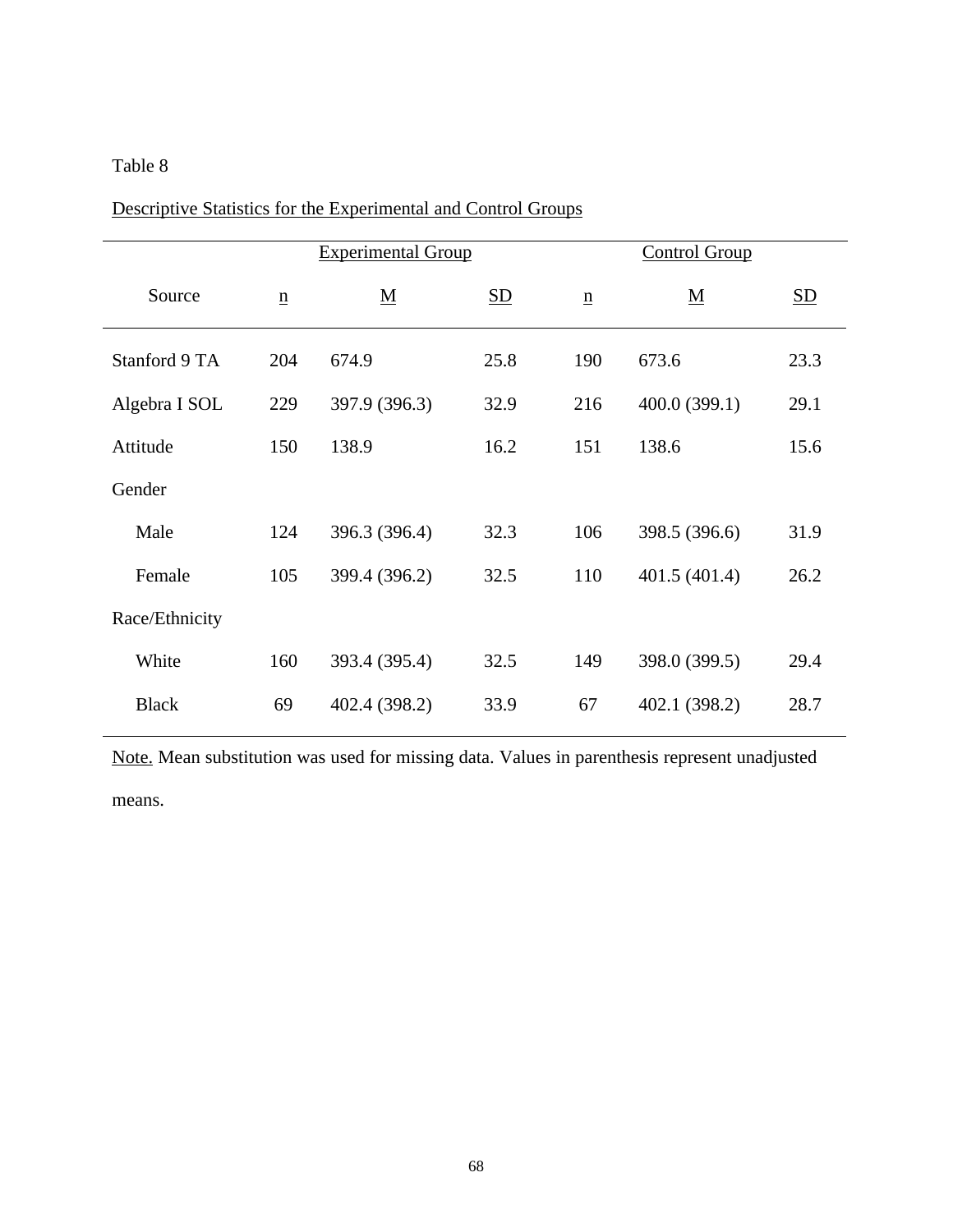### Attitude

At the conclusion of the course, students were asked to complete a shortened version of the Fennema-Sherman Mathematics Attitude Survey. One school chose not to participate in this portion of the study, which accounts for the difference in sample size between attitude and achievement variables. A 2 X 2 x 2 (Treatment Condition X Race/Ethnicity X Gender) Analysis of Variance (ANOVA) was used to determine differences between the independent variables on the Fennema-Sherman Mathematics Attitude Survey. Table nine presents descriptive data from the attitude portion of the analysis.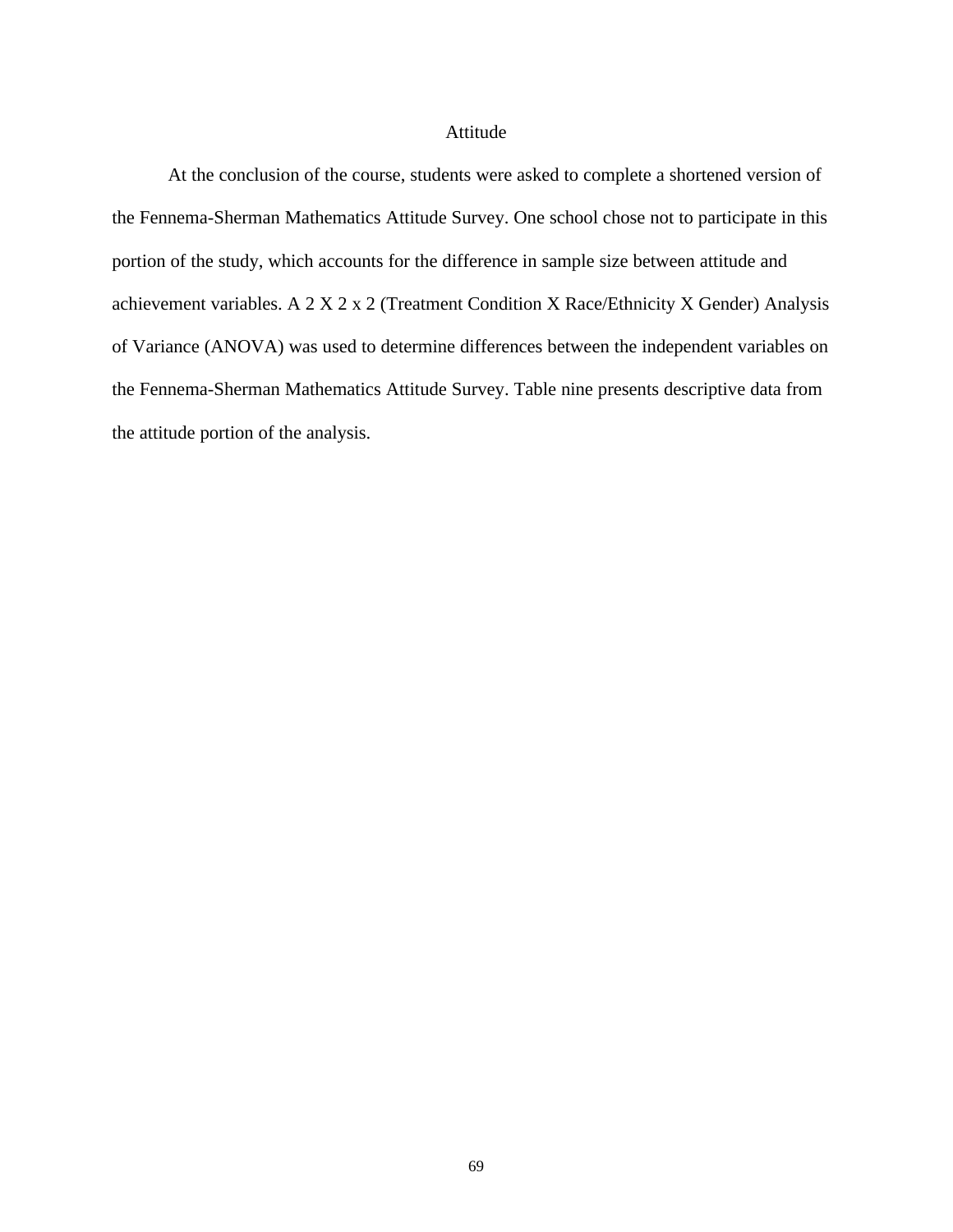# Fennema-Sherman Mathematics Attitude Survey Descriptive Statistics as a Function of

| $\underline{\mathbf{n}}$ | $\underline{\mathbf{M}}$ | $\underline{\mathrm{SD}}$ |
|--------------------------|--------------------------|---------------------------|
|                          |                          |                           |
| 150                      | 138.9                    | 16.2                      |
| 151                      | 138.6                    | 15.8                      |
|                          |                          |                           |
| 193                      | 138.5                    | 14.9                      |
| 108                      | 139.2                    | 17.7                      |
|                          |                          |                           |
| 152                      | 139.4                    | 17.9                      |
| 149                      | 138.0                    | 13.7                      |
|                          |                          |                           |

Treatment Condition, Race/Ethnicity, and Gender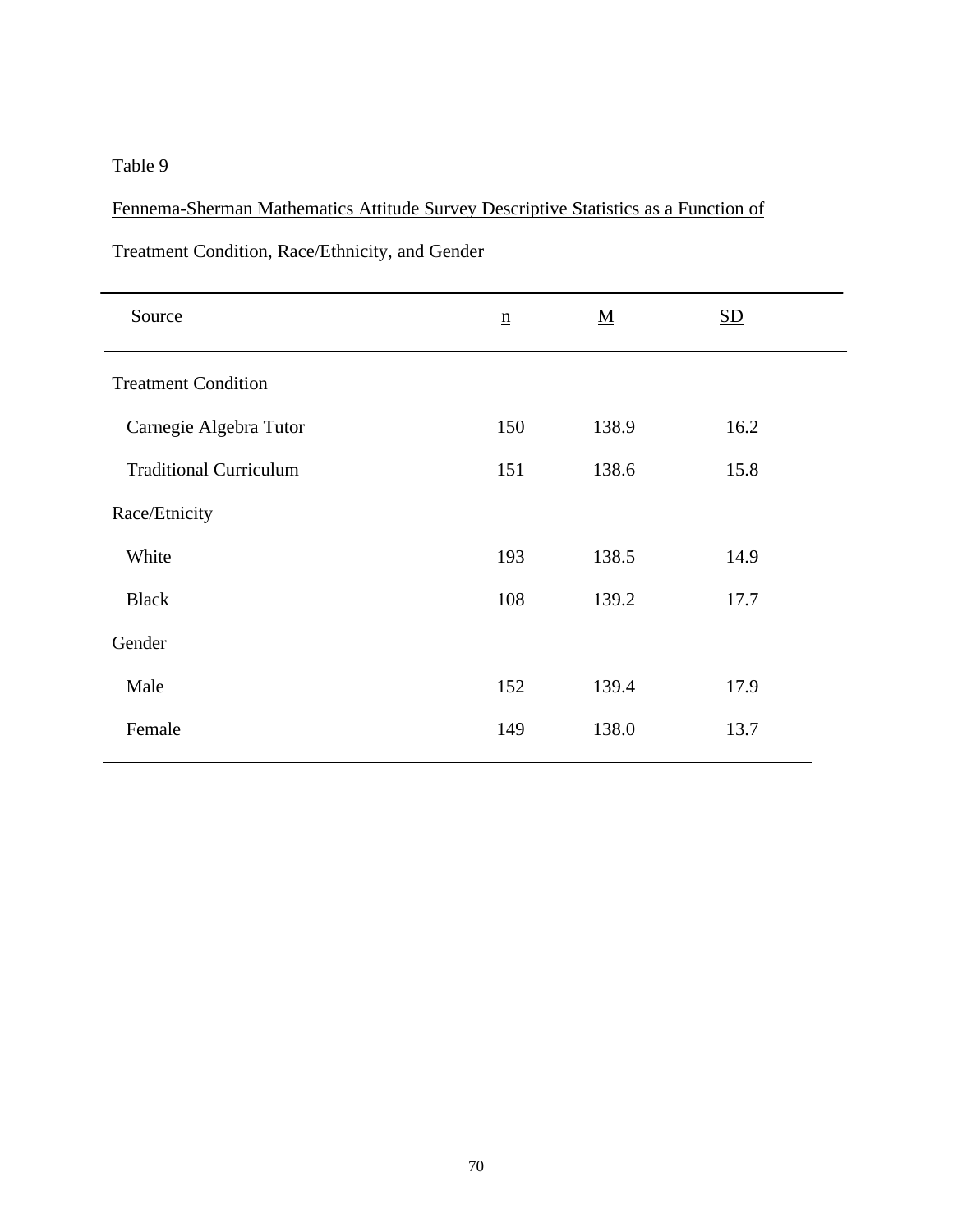Three levels of analysis were examined using the ANOVA. Second-order interactions, first-order interactions, and main effect relationships among the independent variables (Treatment Condition, Race/Ethnicity, and Gender) on the dependent variable (mean scores on the Fennema-Sherman mathematics Attitude Survey) were explored for statistical significance. The analysis revealed no statistically significant interactions or main effect differences among the variables indicating that the Carnegie Algebra Tutor did not make a difference in student attitudes as measured by the Fennema-Sherman Mathematics Attitude Survey.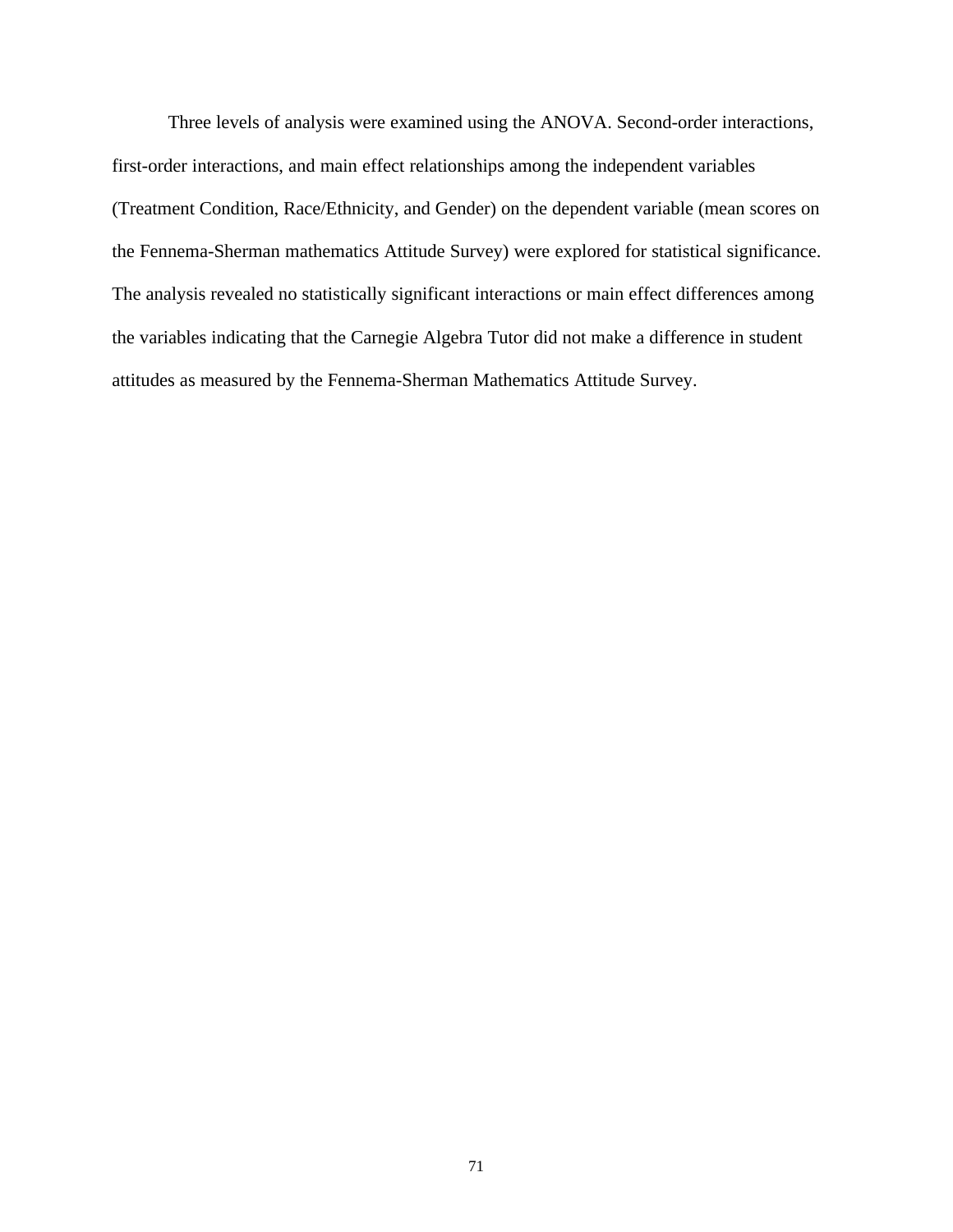Analysis of Variance of Fennema-Sherman Mathematics Attitude Survey Scores as a Function of Treatment Condition, Race/Ethnicity, and Gender

| Source                   | $\underline{\mathrm{df}}$ | <b>SS</b>  | $\underline{\mathbf{M}}\underline{\mathbf{S}}$ | $\overline{\mathrm{E}}$ | $\mathbf{p}$ |
|--------------------------|---------------------------|------------|------------------------------------------------|-------------------------|--------------|
| Treatment Condition (TC) | $\mathbf{1}$              | 1.479      | 1.479                                          | .006                    | .939         |
| Race/Ethnicity (R)       | $\mathbf{1}$              | 65.438     | 65.438                                         | .256                    | .613         |
| Gender (G)               | $\mathbf{1}$              | 187.052    | 187.052                                        | .732                    | .393         |
| $TC \times R$            | $\mathbf{1}$              | 122.416    | 122.416                                        | .479                    | .489         |
| TC x G                   | $\mathbf{1}$              | 57.892     | 57.892                                         | .227                    | .634         |
| $R \times G$             | $\mathbf{1}$              | 33.052     | 33.052                                         | .129                    | .719         |
| $TC \times R \times G$   | $\mathbf{1}$              | 872.115    | 872.115                                        | 3.413                   | .066         |
| Within                   | 293                       | 74869.425  | 255.527                                        |                         |              |
| Total                    | 301                       | 5868646.00 |                                                |                         |              |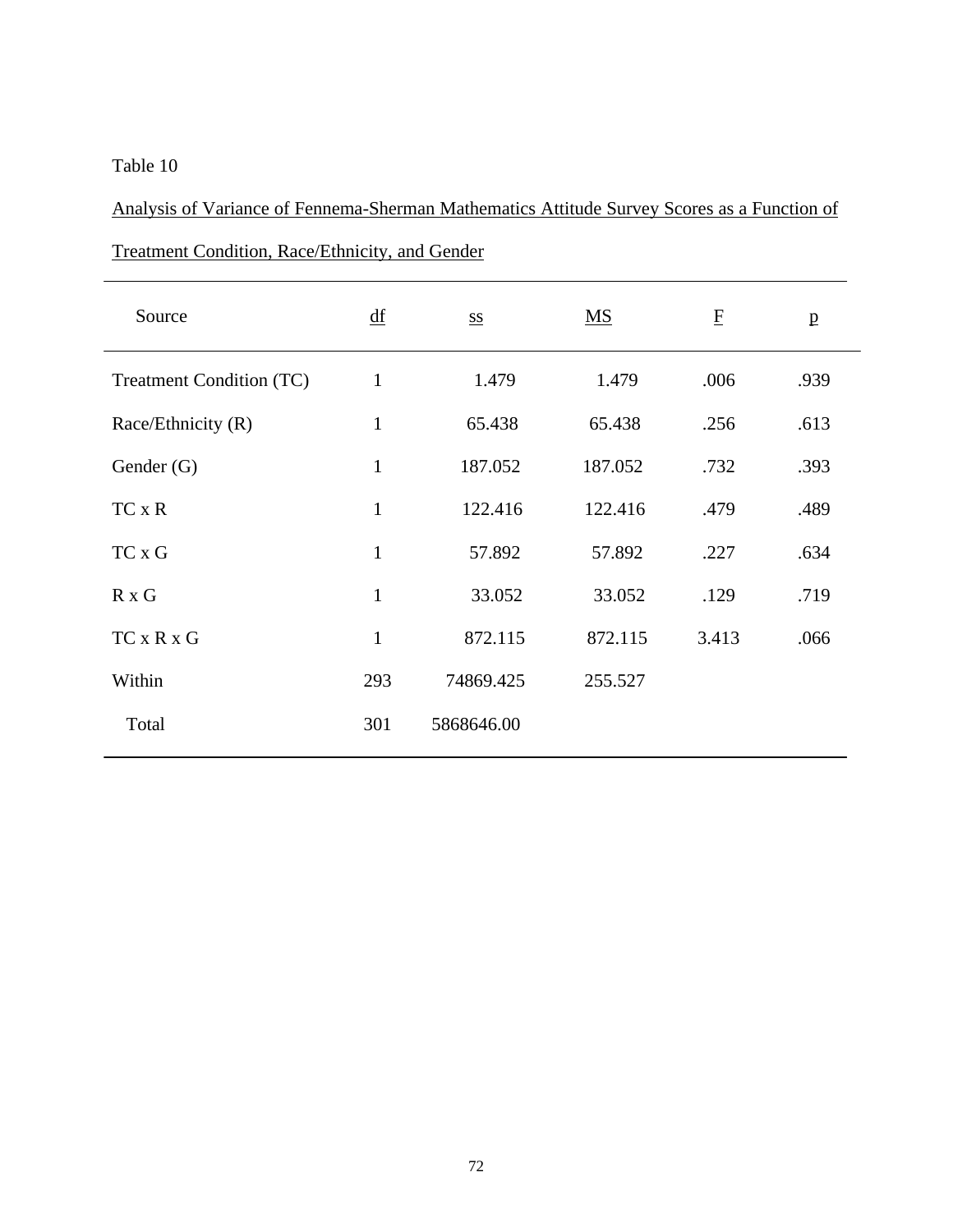### Explanatory

Data from both student and teacher focus groups was tabulated to help explain quantitative findings. Tables  $11 - 17$  include the top responses from each question presented during the student focus groups. Forty-seven students from five different schools participated in separate student focus groups. It was the intent of the researcher to use all high schools in the focus groups, however responses and emerging themes became repetitive after the third school. After emerging themes and responses became repetitive, two additional schools were included in the focus groups to add to the reliability of the data. The following tables show the responses that were listed as the most significant as well as the number of accumulated points for each question. The statements with the most points would indicate the highest rated response for each question. Each table therefore represents a ranked list of responses that students felt were the most significant.

 Table 11 indicates student responses to the question asking them to describe a typical week in their mathematics class. This question was designed to explore consistency in the implementation of the Carnegie Algebra Tutor. Traditional activities, such as class work and the explanation of problems, received the majority of the student points. Carnegie Algebra Tutor activities must have accounted for a large portion of class time as indicated by the second highest point total.

73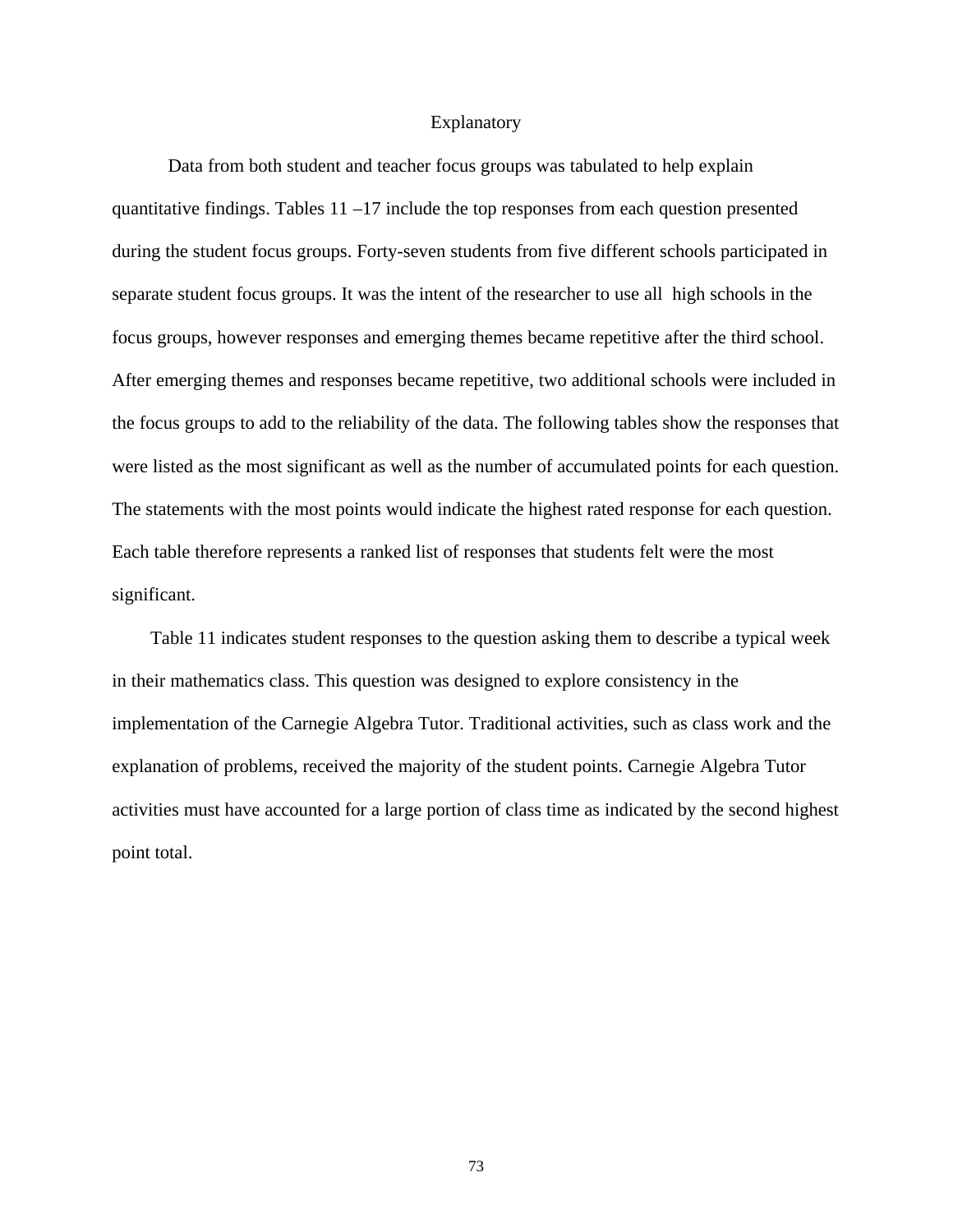## Most Frequent Responses to Student Perception of Typical Weekly Activities in Mathematics

| Response                                                                                                                       | Accumulated | Frequency |
|--------------------------------------------------------------------------------------------------------------------------------|-------------|-----------|
|                                                                                                                                | Points      | %         |
| 1. Class work related activities<br><b>Individual Practice Worksheets</b><br>Reviewing problems<br>Working on warm-up problems | 61          | 44.2      |
| Group work<br>2. Carnegie Computer activities                                                                                  | 34          | 24.6      |
| 3. Homework                                                                                                                    | 22          | 15.9      |
| 4. New lesson/instruction<br>Lecture on an objective<br>Taking notes<br>Copy examples                                          | 15          | 10.9      |
| 5. Graphing calculator activities                                                                                              | 6           | 4.4       |

Table 12 contains the data for student responses to the strengths of the Carnegie Algebra Tutor. All of the responses concerning strengths of the program centered on the assistance and reward system provided by the tutor as well as the fact that students worked individually and at their own pace to solve problems.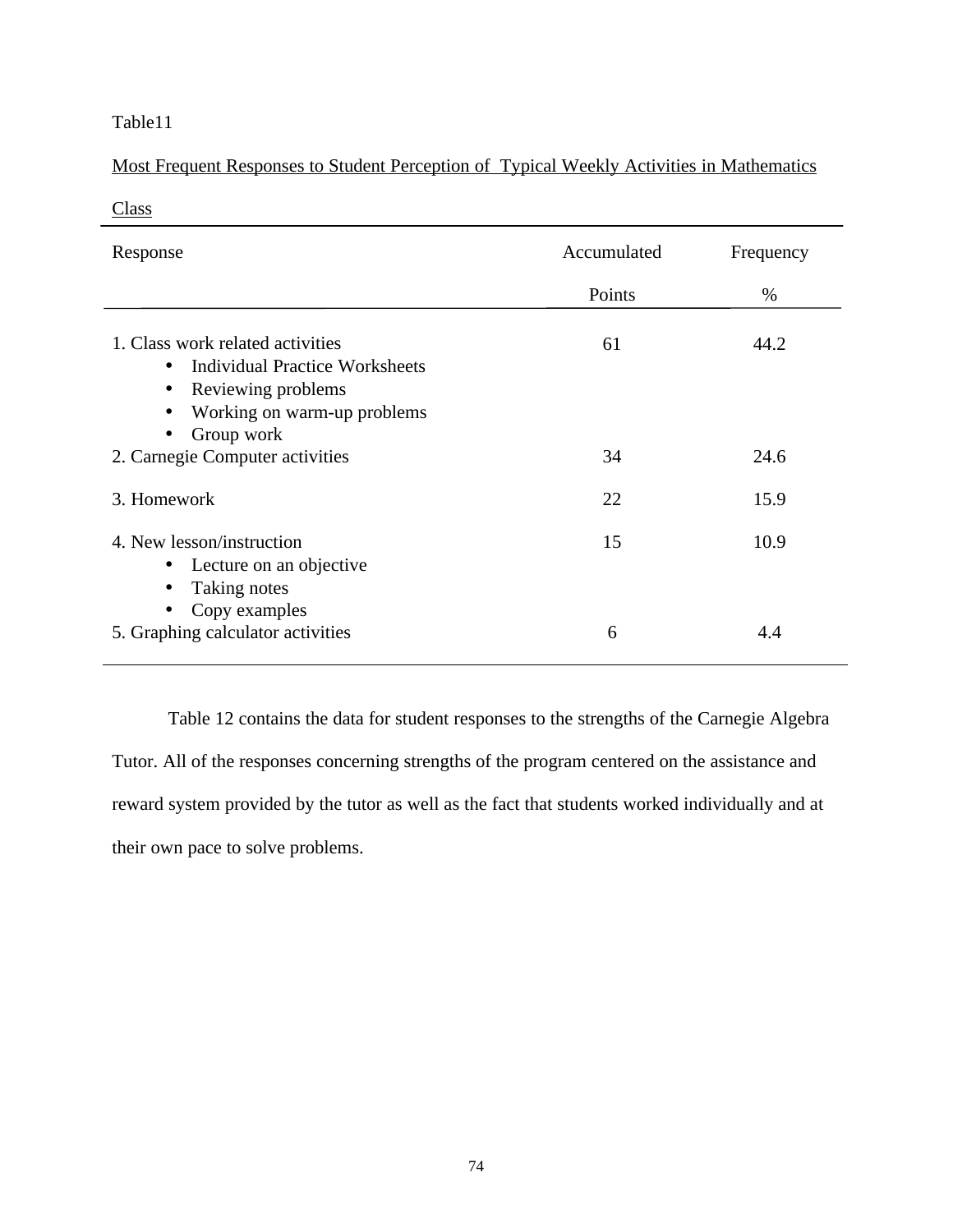| Most Frequent Responses to Student Perception of Strengths of the Carnegie Algebra Tutor as a |  |  |
|-----------------------------------------------------------------------------------------------|--|--|
|                                                                                               |  |  |

| <u>Tool for Teaching Mathematics</u>               |                           |           |
|----------------------------------------------------|---------------------------|-----------|
| Response                                           | <b>Accumulated Points</b> | Frequency |
|                                                    |                           | $\%$      |
|                                                    |                           |           |
| The Help feature<br>1.                             | 24                        | 19.7      |
| The program makes you solve problems on your<br>2. | 19                        | 15.6      |
| own                                                |                           |           |
| The reward bar/skill meter<br>3.                   | 12                        | 9.8       |
| The program leads you through each step of a<br>4. | 11                        | 9.0       |
| problem                                            |                           |           |
| The graphing activities<br>5.                      | 11                        | 9.0       |
| The solver<br>6.                                   | 8                         | 6.6       |
| It is easier to learn on the computer<br>7.        | 7                         | 5.7       |
| It is challenging<br>8.                            | 6                         | 4.9       |
| It stops you when you make a mistake<br>9.         | 6                         | 4.9       |
| 10. It shows you how to do formulas                | 5                         | 4.1       |
| 11. You can visualize it                           | $\overline{4}$            | 3.3       |
| 12. It allows for group work                       | 4                         | 3.3       |
| 13. You can't skip a problem                       | 3                         | 2.5       |
| 14. You can go at your own pace                    | $\mathbf{2}$              | 1.6       |

Tool for Teaching Mathematics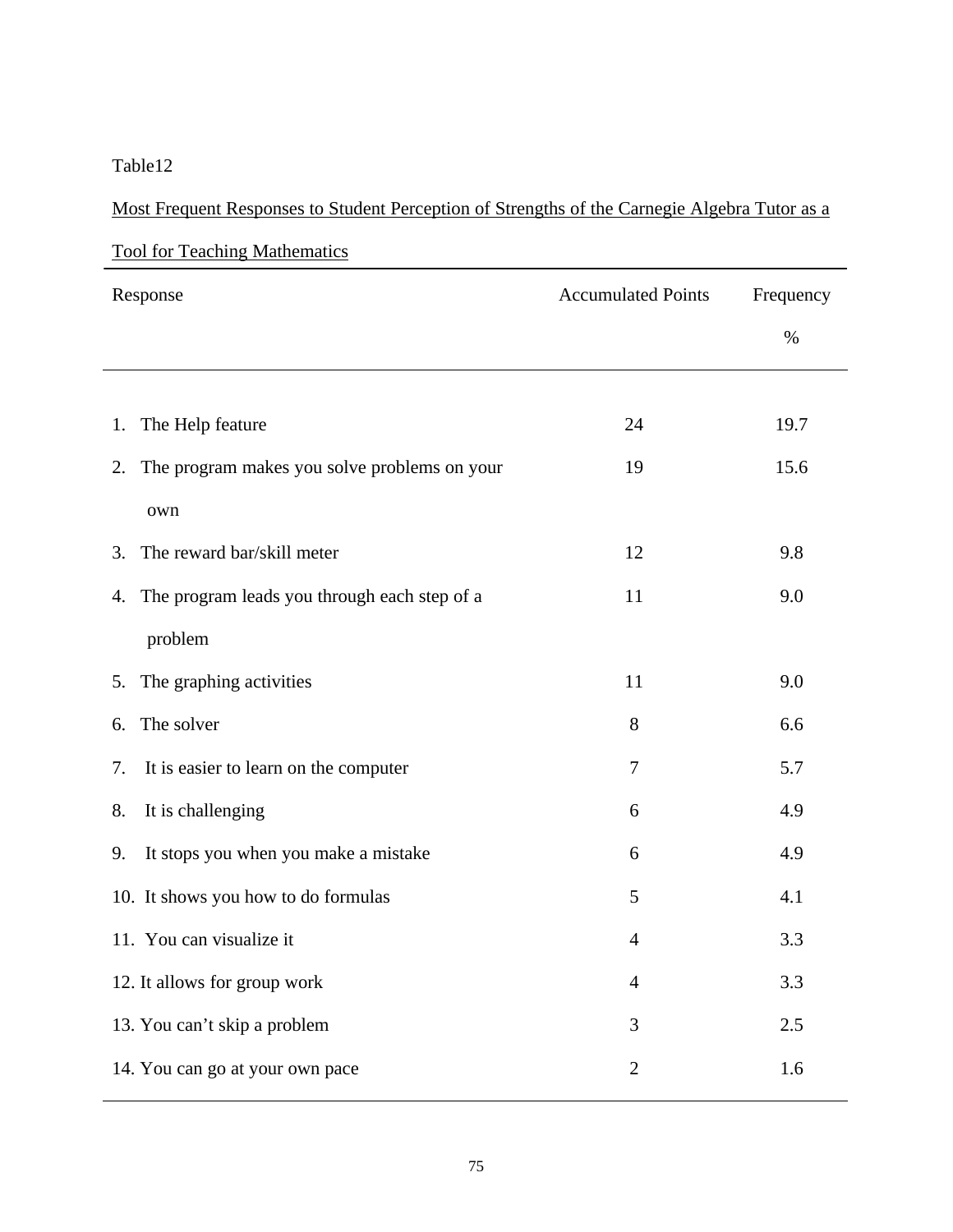Table 13 presents the weaknesses of the Carnegie Algebra Tutor from the student perspective. The main response centered on students dislike for loosing reward points for using the Help feature, providing wrong answers, or taking too long to complete a question. The second highest total was from the number of questions and levels students had to work through to prove their mastery of a concept. One response of interest was the students perception that the format for Carnegie questions was not similar to the format for questions on the Algebra I SOL assessment.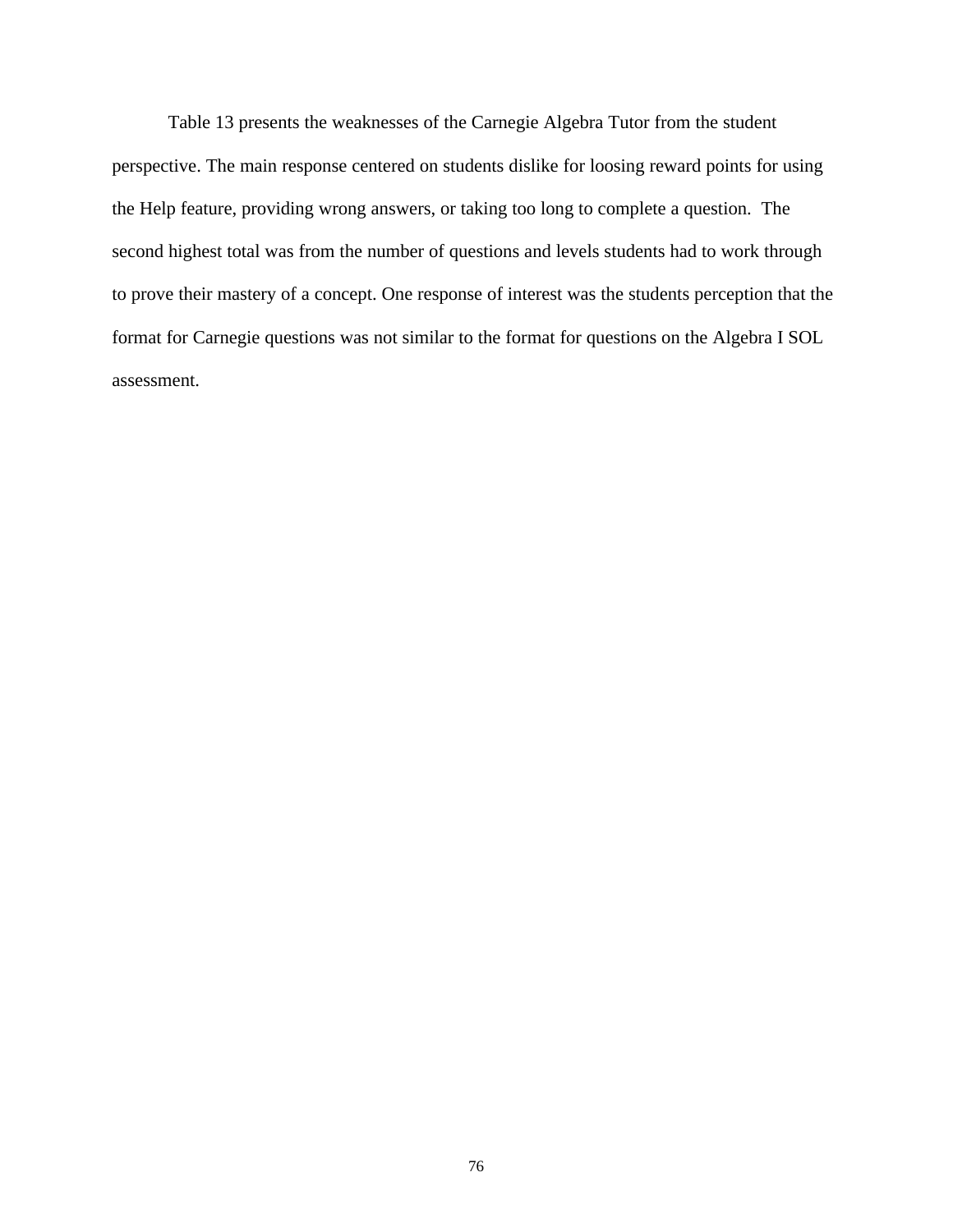# Most Frequent Responses to Student Perception of the Weaknesses of the Carnegie Algebra

# Tutor as a Tool for Teaching Mathematics.

| Response                                          | Accumulated    | Frequency |
|---------------------------------------------------|----------------|-----------|
|                                                   | Points         | $\%$      |
| 1. Lose reward for wrong answers, using help, or  | 21             | 17.1      |
| taking too long                                   |                |           |
| 2. To many problems and levels                    | 18             | 14.6      |
| 3. Explanations can be confusing or difficult     | 15             | 12.2      |
| 4. Answers have to be too specific                | 12             | 9.8       |
| 5. The program sometimes rejects correct answers  | 11             | 8.9       |
| It is boring<br>6.                                | 9              | 7.3       |
| It is hard on the eyes<br>7.                      | 8              | 6.5       |
| 8. It won't always give help when you need it     | 8              | 6.5       |
| Material was not on the SOL test<br>9.            | 7              | 5.7       |
| 10. I get tired of reading                        | 6              | 4.9       |
| 11. The problems are too difficult                | 6              | 4.9       |
| 12. You have to got through too many steps for an | $\overline{2}$ | 1.6       |
| obvious answer                                    |                |           |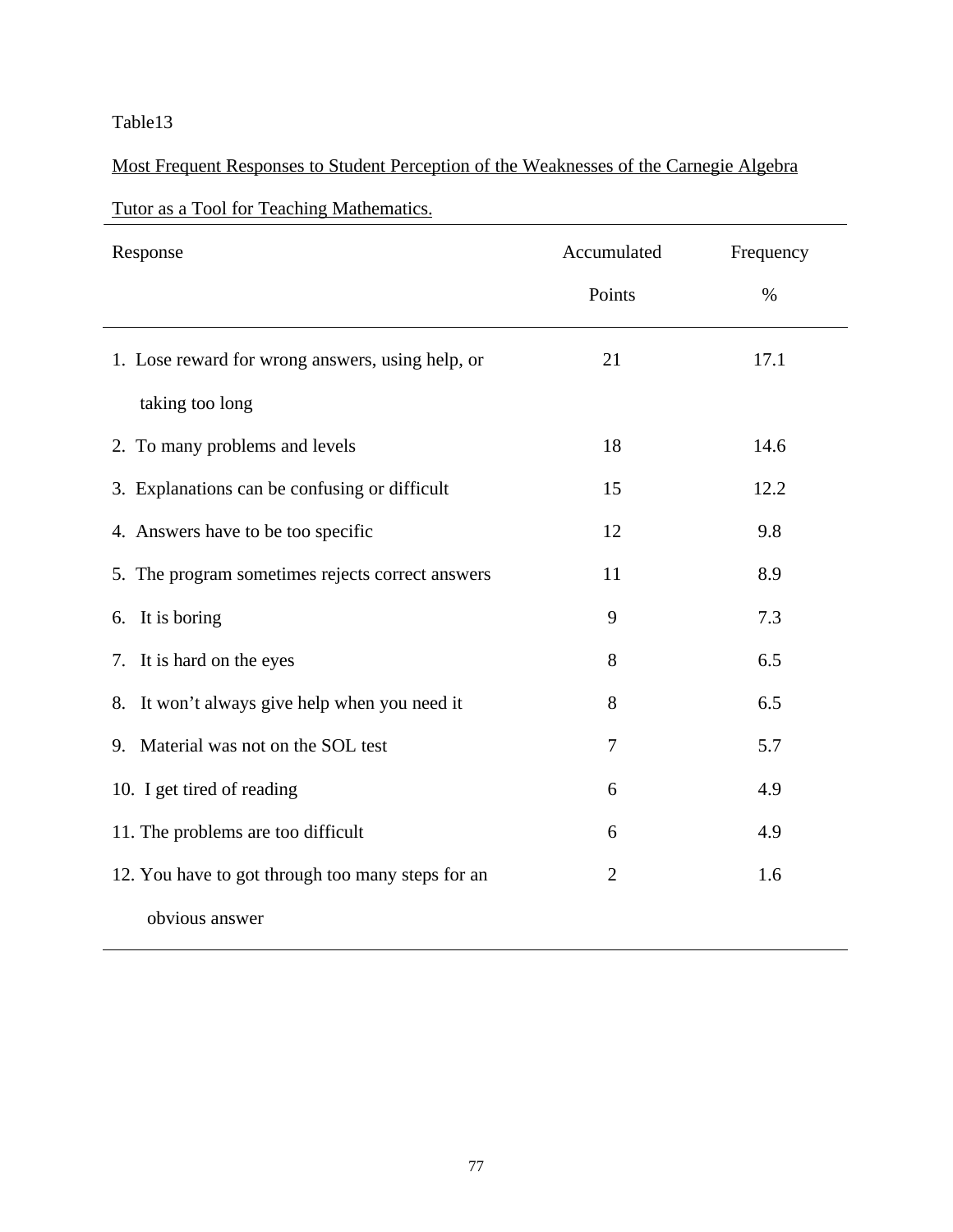Students were asked to rate their experience over the three semesters spent learning

Algebra with the Carnegie Algebra Tutor as either positive or negative and then provide a reason for their response. Students overwhelmingly rated their experience as positive and included reasons ranging from the individualized instruction provided by the tutor to not having to carry a textbook.

Table14

|  | Most Frequent Responses to Student Perception of the Carnegie Algebra Tutor Experience |  |
|--|----------------------------------------------------------------------------------------|--|
|  |                                                                                        |  |
|  |                                                                                        |  |

| Response                                             | Accumulated | Frequency |
|------------------------------------------------------|-------------|-----------|
|                                                      | Points      | $\%$      |
| 1. You solve problems on your own and at your own    | $26 (+)$    | 23.1      |
| pace                                                 |             |           |
| 2. There is no textbook to carry                     | $25 (+)$    | 22.1      |
| 3. The program made math easier                      | $19 (+)$    | 16.8      |
| 4. Breaking down word problems helped me             | $16 (+)$    | 14.2      |
| understand them better                               |             |           |
| 5. Using the computer was a fun way of learning      | $11 (+)$    | 9.7       |
| 6. It helped me with my weak points                  | $6 (+)$     | 5.3       |
| 7. Not enough explanation on mistakes                | $6(-)$      | 5.3       |
| 8. Didn't like going back and forth between computer | $4( - )$    | 3.5       |
| and class                                            |             |           |

Note. Students were asked to classify their Carnegie experience as positive (+) or negative (-) and the reasons they gave it  $a (+)$  or  $a (-)$ .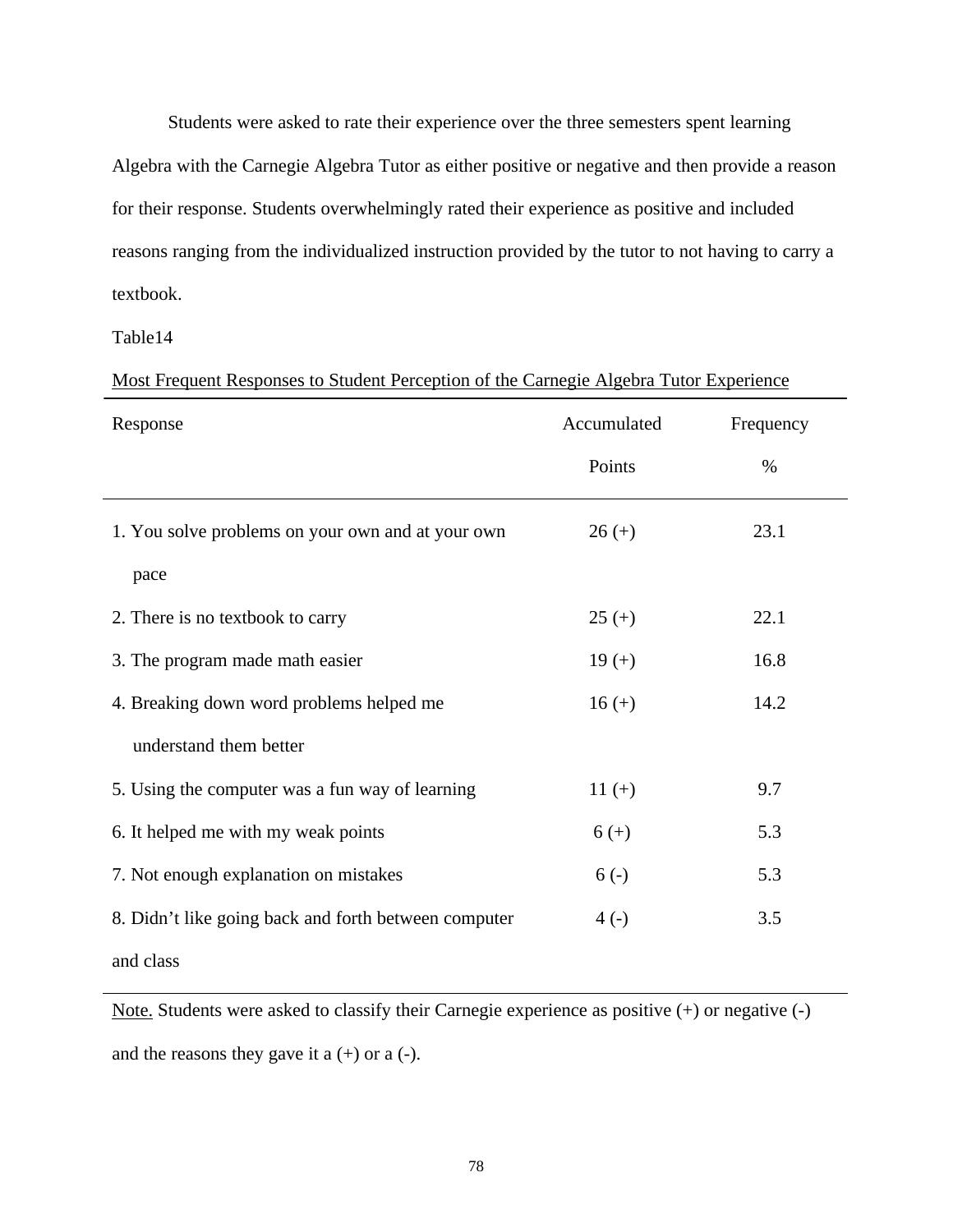Data in Table 15 represents a comparison between student perceptions of previous mathematics classes and their Carnegie mathematics class. Students' recognized that the mathematical concepts at this grade level were more difficult to master than earlier grade levels but also felt that the Carnegie Tutor program provided a positive learning environment and was an effective method for learning algebra. One significant category of student response was the idea that enrollment in this course carried a stigma with it that made students feel uncomfortable or inadequate. Students' felt that being forced into this perceived special class showed the rest of the school that they were poor mathematics students and needed a special program to make them successful.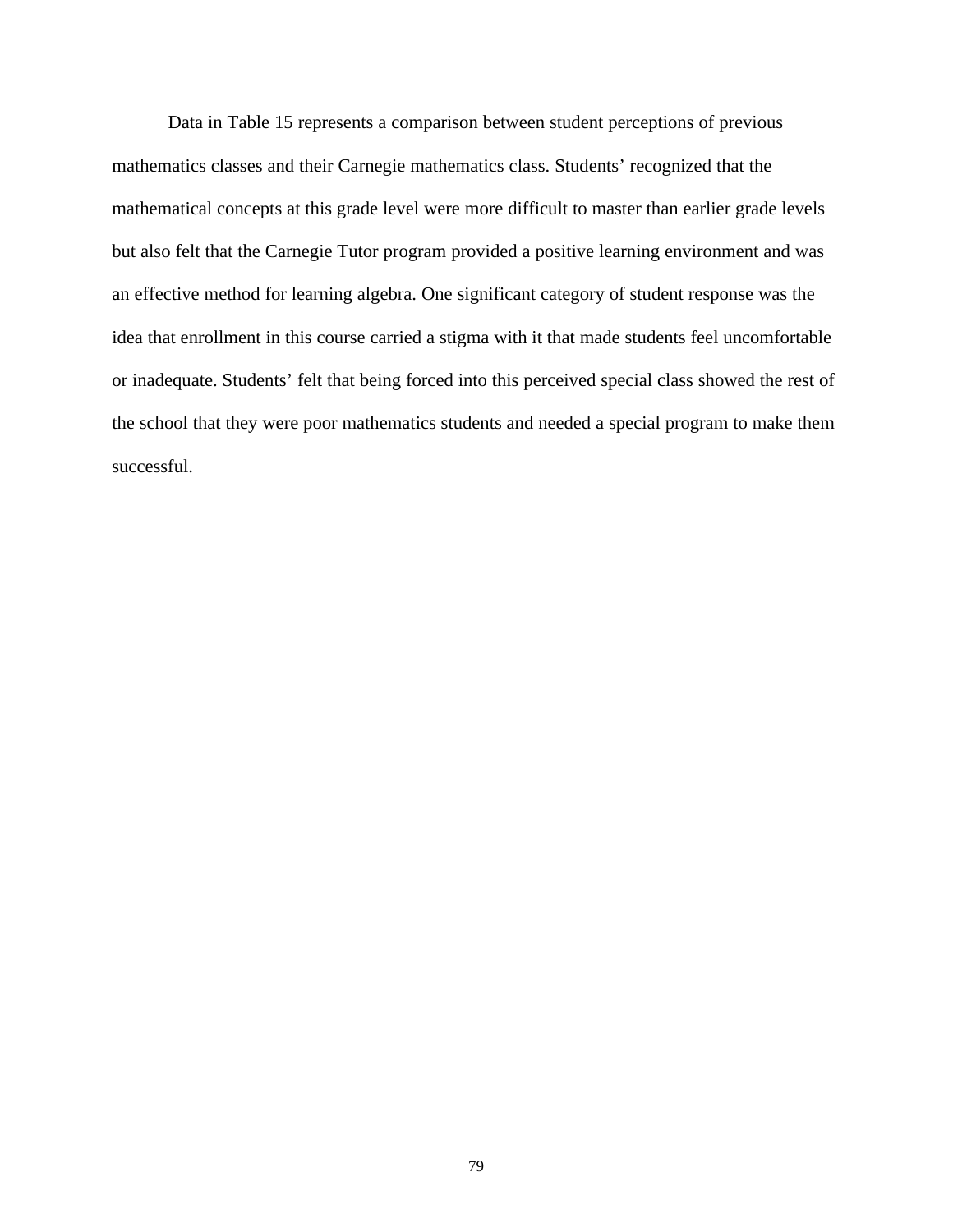## Most Frequent Responses to Student Comparison of Last Three Semesters with Prior

## Mathematics Classes

| Response                                              | Accumulated | Frequency |
|-------------------------------------------------------|-------------|-----------|
|                                                       | Points      | $\%$      |
| 1. This math class is easier and more fun             | 22          | 21.8      |
| 2. We have a lot more work to do                      | 19          | 18.8      |
| 3. This class is harder                               | 14          | 13.8      |
| I learn more and grasp the material better<br>4.      | 11          | 10.9      |
| It is more hands-on<br>5.                             | 8           | 7.9       |
| It is something different from using textbooks<br>6.  | 6           | 5.9       |
| 7. It was embarrassing to be in this class because it | 6           | 5.9       |
| has a stigma to it                                    |             |           |
| I wish we had the computer in earlier grades<br>8.    | 5           | 5.0       |
| The pace is too slow<br>4.0<br>$\overline{4}$<br>9.   |             |           |
| 10. The computer gives you more answers to choose     | 3           | 3.0       |
| from                                                  |             |           |
| 11. It is better than taking notes                    | 3           | 3.0       |

Students were asked to describe changes needed in their Algebra experience to make it more effective. Table 16 shows that students felt the need for more time and help in order to master the concepts.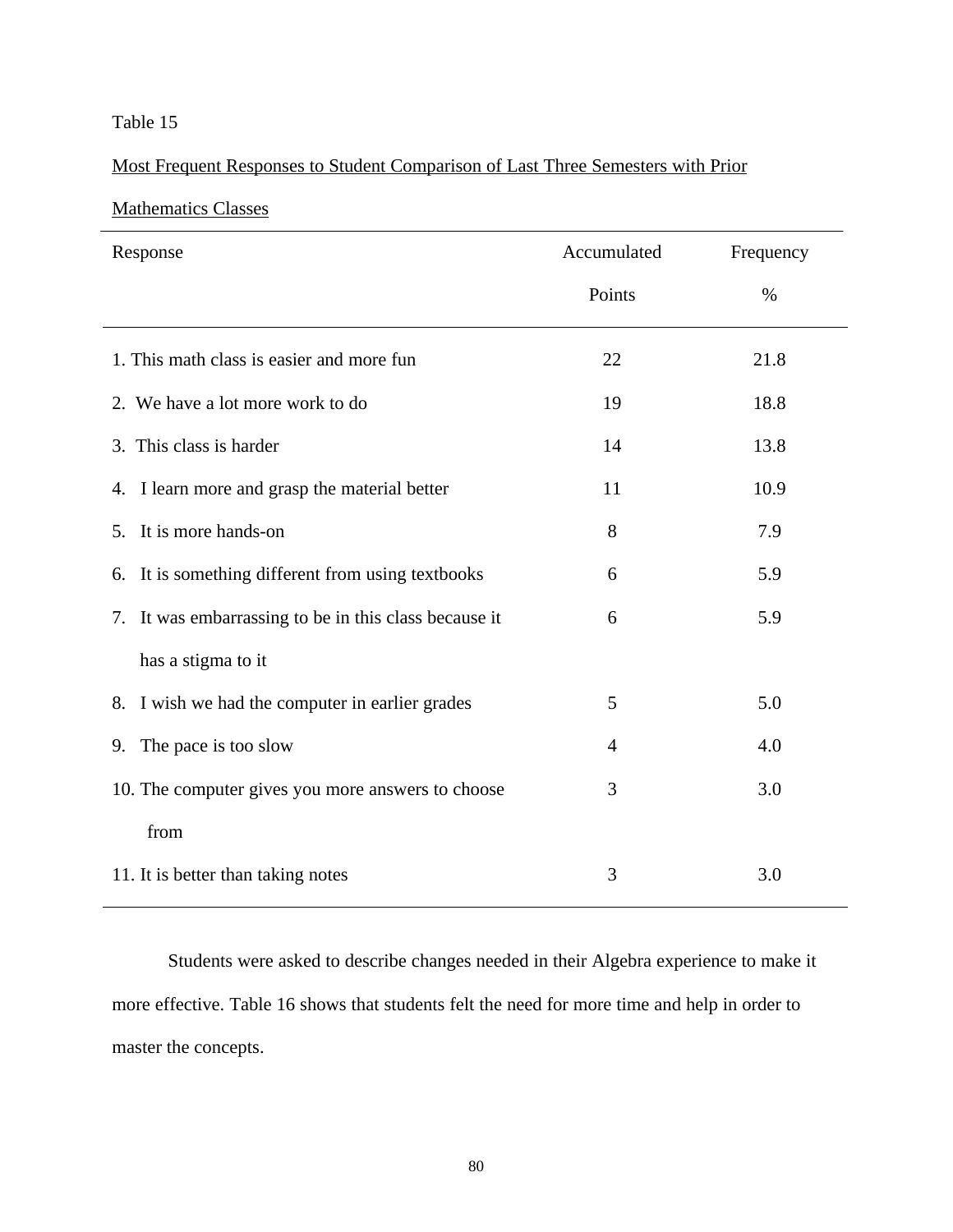### Most Frequent Responses to Student Perception of Needed Changes in their Algebra I

**Experience** 

| Response                                        | Accumulated    | Frequency |
|-------------------------------------------------|----------------|-----------|
|                                                 | Points         | %         |
| 1. Slow down and give more time to advance      | 18             | 22.3      |
| 2. Need more explanation and/or review          | 16             | 19.8      |
| 3. Give less homework                           | 11             | 13.6      |
| 4. Give fewer quizzes                           | 8              | 9.9       |
| 5. Be able to study for tests on the computer   | 7              | 8.6       |
| 5. Do regular class or Carnegie the whole block | 7              | 8.6       |
| 6. Have more interaction with other students    | $\overline{4}$ | 4.9       |
| 7. Have personal practice workbooks             | $\overline{4}$ | 4.9       |
| 8. Be able to take computer work home           | 3              | 3.7       |
| 9. Do more related activities                   | 3              | 3.7       |

The final question asked in the student focus group was one designed to give students the opportunity to put forth any issues they wanted to discuss that were not covered by the focus group scripted questions. Table 17 contains the summary of these responses. The highest point totals were those stating the positive role the Carnegie Algebra tutor played in their mathematics class. A significant point is the reappearance of the students' perception that a stronger link needs to be made between the Carnegie program and the type of questions students are presented on the Algebra I SOL.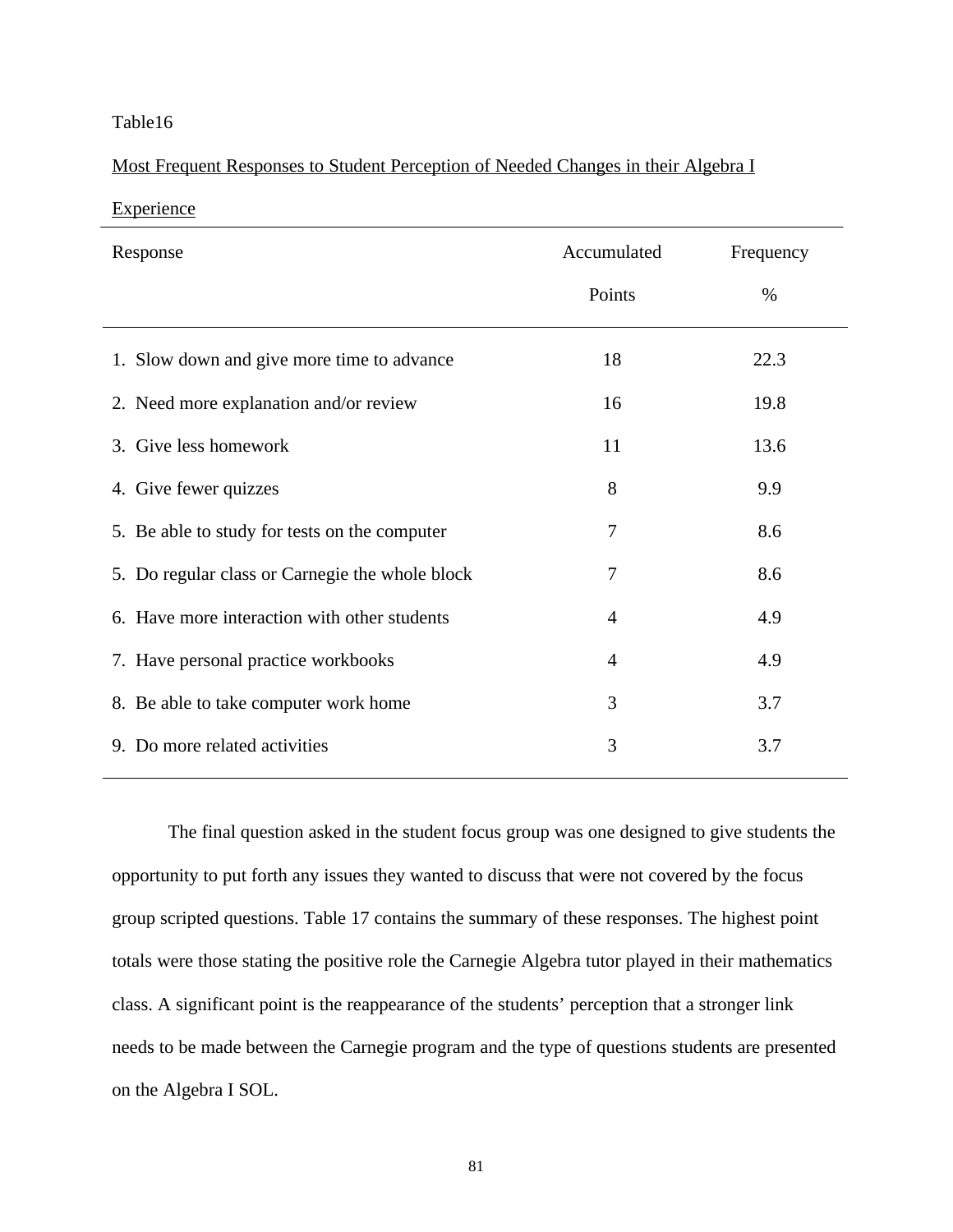Most Frequent Responses to Student's Unshared Experiences

| Response                                                | Accumulated | Frequency |
|---------------------------------------------------------|-------------|-----------|
|                                                         | Points      | $\%$      |
| 1. I like it and think it is pretty good                | 23          | 39.6      |
| 2. It's fun and a new way of learning                   | 11          | 19.0      |
| 3. Shorten the number of sections in each level         | 9           | 15.5      |
| 4. It should be taught to everybody                     | 8           | 13.8      |
| 5. Types of questions need to be better linked with the | 7           | 12.1      |
| <b>SOL</b>                                              |             |           |

The second portion of the explanatory portion of the study consisted of a teacher focus group. Teachers that taught the Carnegie Algebra Tutor in five of the schools participated in the focus group interview session. Direct quotes taken from the session transcript provide the data found in Tables 18 through 21. These direct quotes comprise the data that was chunked and analyzed for emerging themes. Four main emerging themes became apparent through this process. These themes were: (a) the relationship between the Carnegie Algebra Tutor and the Virginia Algebra I SOL; (b) implementation issues; (c) the impact of the Carnegie Algebra Tutor on student achievement; and (d) software issues. The four main categories were subdivided by significant themes that emerged within each category to form a matrix. Each matrix is presented as a separate table.

Table 18 presents data on teachers' perception of the Carnegie Algebra Tutor as it relates to the Virginia Standards of Learning assessment for Algebra I. Overall, teachers felt that they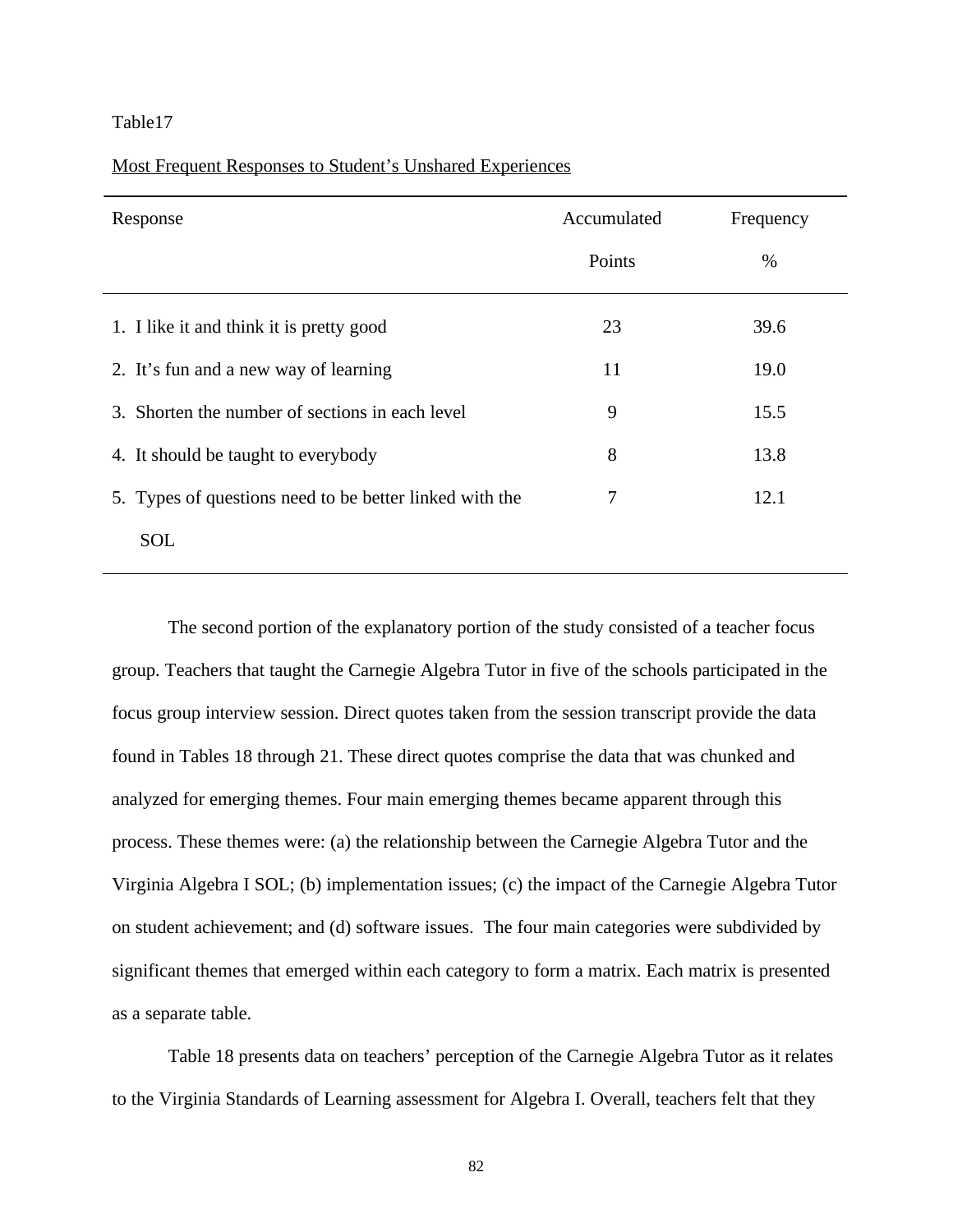had to spend a great deal of class time providing students with SOL- style instruction which took away from the amount of time students were able to utilize the program. Feeling that the Carnegie Algebra Tutor would not adequately prepare students for this high-stakes SOL tests, all teachers involved in the focus group deviated away from the program to reach a comfort level with the amount of preparation for the SOL assessment provided to the students.

Table 18

Teacher Perceptions of the Carnegie Algebra Tutor as it Relates to the Algebra SOL Assessment

| 1. Carnegie format as<br>it relates to the<br>Algebra SOL                       | You spend so much time re-teaching<br>You have to give the students SOL-style questions<br>My students did not understand traditional style worksheets<br>$\bullet$<br>My students know a lot of algebra, but they were not prepared<br>to pass the SOL<br>I would like to see more of an integration between traditional<br>format and Carnegie<br>I was told that this course would prepare students for the SOL,<br>$\bullet$<br>but it doesn't. If I had known that, I would have started<br>reviewing for the SOL in September<br>I think my kids were prepared, but I didn't do a lot of Carnegie<br>$\bullet$<br>this semester<br>I ended up doing two to three weeks of drill and we did warm-<br>$\bullet$<br>up problems every single day<br>There is no traditional multiple choice format<br>$\bullet$<br>There is no way you can just do Carnegie alone because there<br>$\bullet$<br>are no multiple choice types of questions |
|---------------------------------------------------------------------------------|----------------------------------------------------------------------------------------------------------------------------------------------------------------------------------------------------------------------------------------------------------------------------------------------------------------------------------------------------------------------------------------------------------------------------------------------------------------------------------------------------------------------------------------------------------------------------------------------------------------------------------------------------------------------------------------------------------------------------------------------------------------------------------------------------------------------------------------------------------------------------------------------------------------------------------------------|
| 2. Carnegie alignment<br>as it relates to the<br>Virginia Algebra<br><b>SOL</b> | They say it's there and it's mentioned once but it's not really<br>covered in a way that I would say it's covered, so I'd say it's<br>misleading<br>There are some standards that are not in the program<br>$\bullet$<br>You get better with any resource over time; a lot of the<br>$\bullet$<br>problems are so repetitive that you pick out what you need and<br>skip the others<br>I used my SOL blueprint as a bible. You have to know what is<br>in there and what is not                                                                                                                                                                                                                                                                                                                                                                                                                                                              |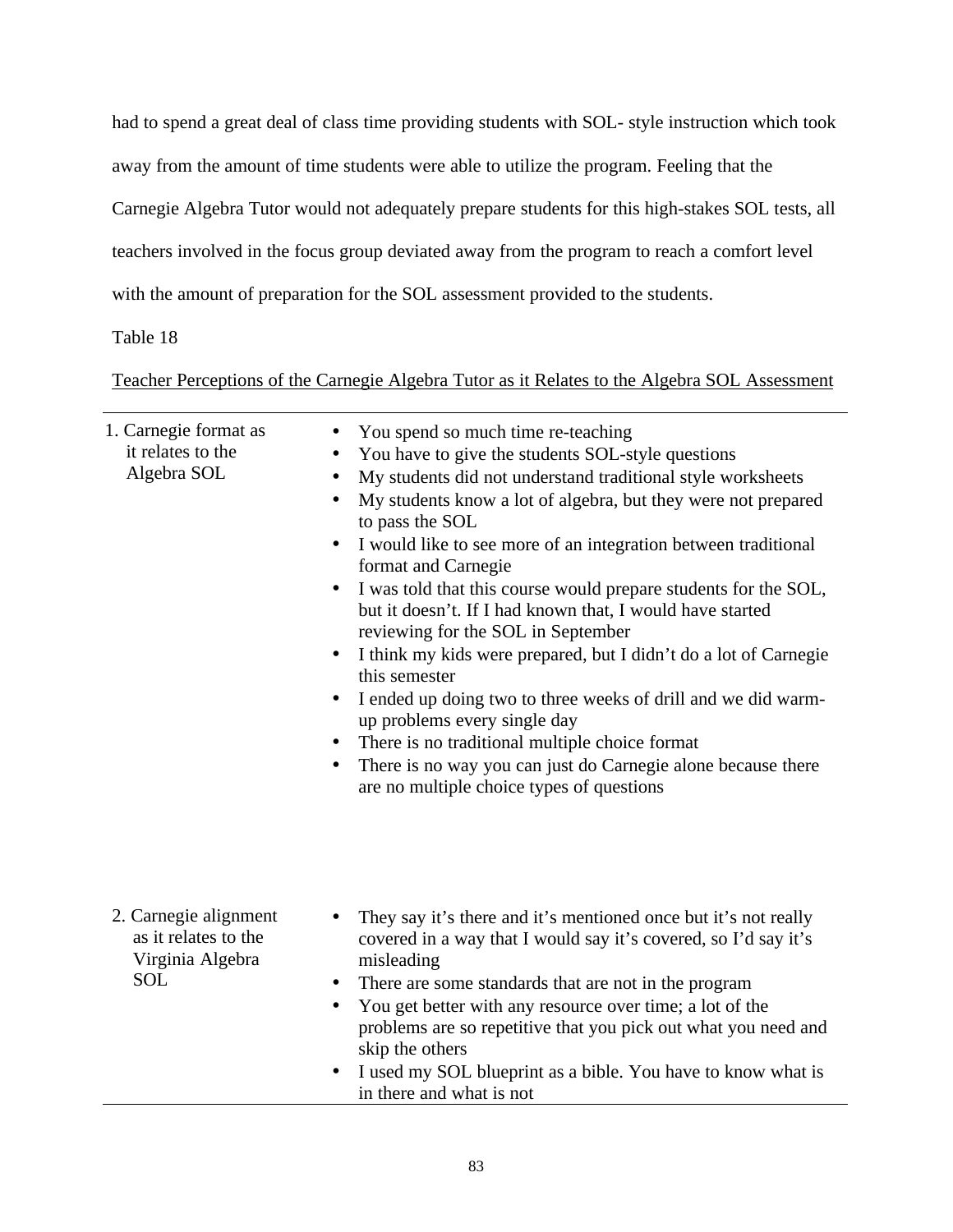| $\bullet$ | Carnegie should be on optional class, it's not fair for the<br>students to be in this format and yet have to pass a traditional<br>standardized test                                                                                                                           |
|-----------|--------------------------------------------------------------------------------------------------------------------------------------------------------------------------------------------------------------------------------------------------------------------------------|
| $\bullet$ | It would be great if this class were offered without SOLs<br>attached to it                                                                                                                                                                                                    |
| $\bullet$ | I would try and cram much more into the first two-thirds than I<br>did so that I would have more time for review this semester                                                                                                                                                 |
| $\bullet$ | I thought the test we viewed was geared towards the Carnegie<br>stuff with all the word problems                                                                                                                                                                               |
| $\bullet$ | I looked and said "oh my gosh look at all the word problems"                                                                                                                                                                                                                   |
| $\bullet$ | I don't think it prepares them for the test like it should have, and<br>I didn't know I needed to put as much in as what I should have<br>done, so I think they would have been more prepared if I would<br>have known that I needed to put a whole lot in before I go into it |
| $\bullet$ | I took 60 multiple choice questions from each reporting<br>category with every SOL and just went over them; a lot of the<br>students were lost and tuned me out                                                                                                                |
| $\bullet$ | I got terrified when it got to be like a month from the SOLs                                                                                                                                                                                                                   |
| $\bullet$ | A sheet comparing the Carnegie and SOLs was sent out and                                                                                                                                                                                                                       |
|           | there were a lot of blanks, now they are putting in the missing<br>stuff with the appendix                                                                                                                                                                                     |

Table 19 presents data categorized as implementation issues concerning the Carnegie Algebra Tutor. Teachers were consistent with the amount of time they allocated to the program, which recommends that students spend approximately 40% of class time on the computer interacting with the tutor program. All teachers made the effort to reach this level with the exception of the time taken to devote to SOL preparation towards the close of the third semester. Teacher selection for participation in this program was a major area of contention. Teacher volunteers were initially asked to participate in the training and implementation of the program. In four schools the original teacher did not continue with the program, which forced another teacher to come in midway through the program. It was obvious that different levels of computer expertise and comfort with the software were evident across the teacher group.

The method by which students were put into the program was another area of teacher concern. As previously mentioned, teachers volunteered to implement the program. Whichever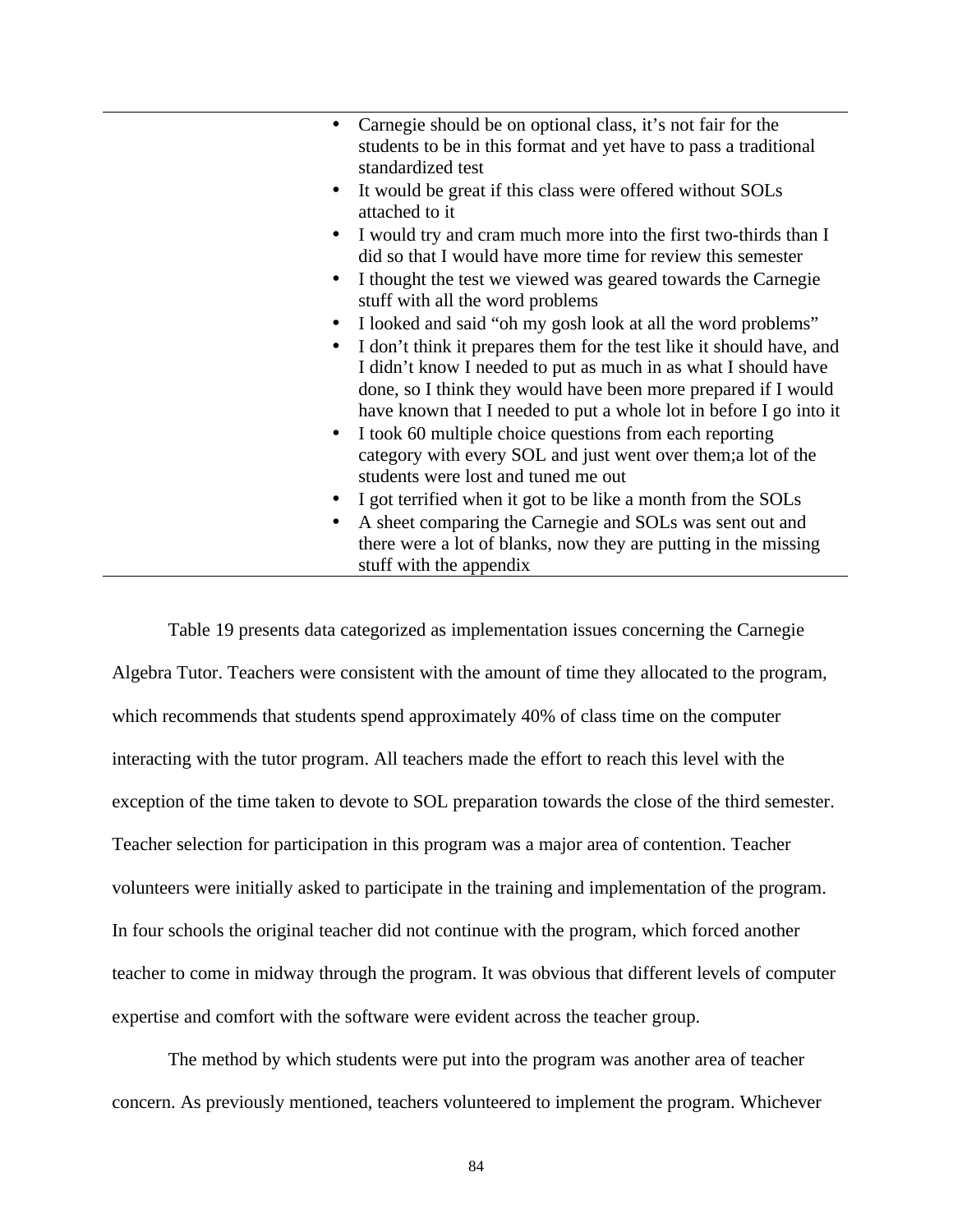students were randomly assigned to that teacher were the ones put into the program. Teachers felt that students should have been able to volunteer for the class in order to cut down on the student feelings of resentment that were mentioned in both the teacher and student focus groups. An area of discussion closely related was room scheduling. Teachers felt that this course should be scheduled into a room with adequate resources so that the computers could be integrated into the daily routine without having to move the class to another room.

The selection of this level of Algebra as the course that would implement the program versus the traditional Algebra I was also discussed. This course is taught in a three-semester format. Teachers felt that the third semester was spent preparing for the Algebra SOL assessment and failed to move students forward with new algebraic topics. Another concern was the fact that many students (n=23) registered for this course were also receiving special education services. It was pointed out that some of these students came with reading deficiencies that created an additional hurdle for these students based on the heavy influence of word problems contained in this program. It was noted that several students had to be removed from the program as their reading level deficiency caused them to fall further behind other classmates.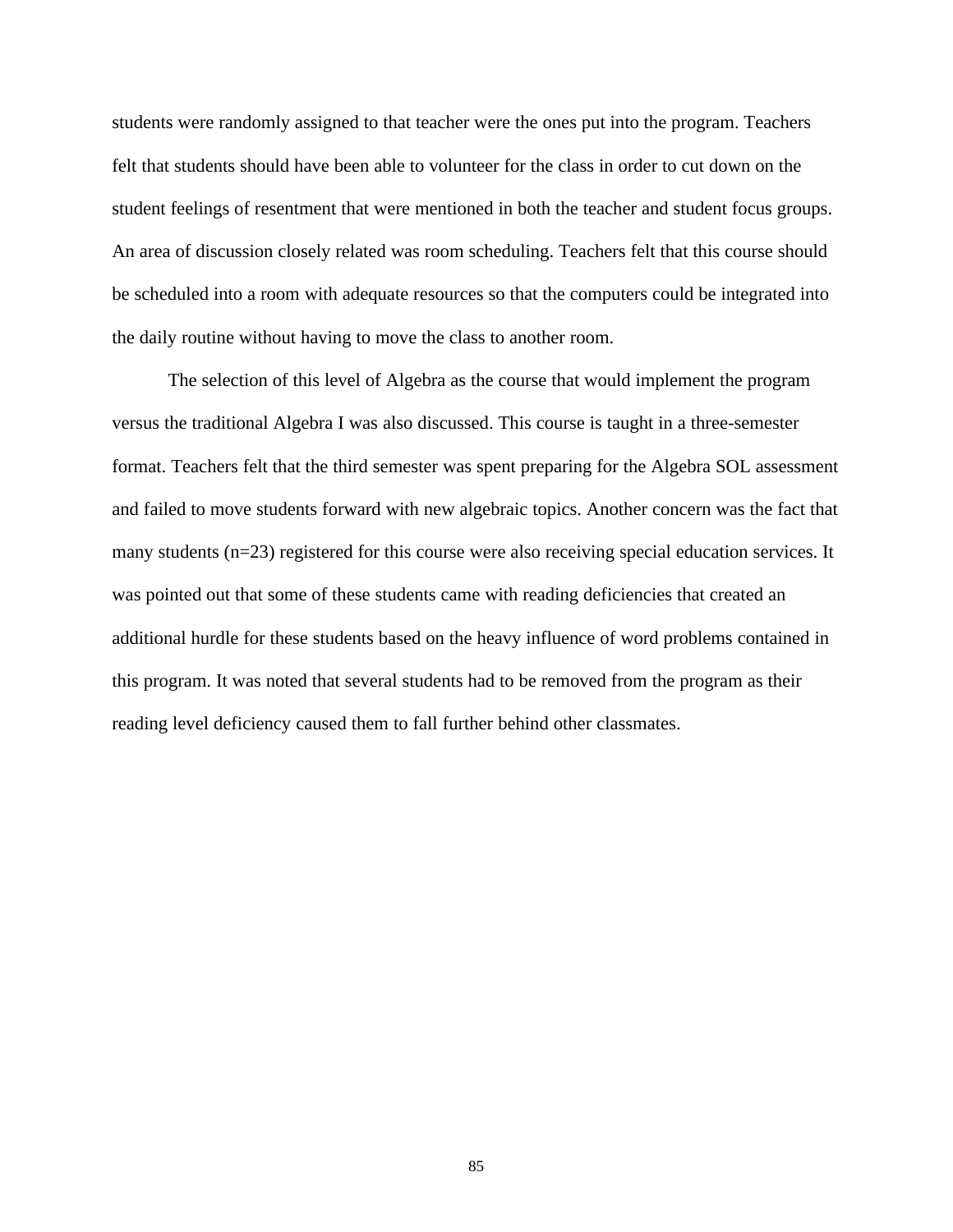Implementation Issues from the Teacher Focus Group

| 1. Time spent on<br>Maybe 20 to 30% that they actually worked on the computer<br>$\bullet$          |  |
|-----------------------------------------------------------------------------------------------------|--|
|                                                                                                     |  |
| computer<br>Even when the computers went down I tried to make up the time<br>$\bullet$              |  |
| some other time so I pretty much think we got our 20%                                               |  |
| Mine pretty much got 40%<br>$\bullet$                                                               |  |
| I was consistent with how often, but it wasn't 40%                                                  |  |
| I gave 40% of time to get in there, but the kids did not get 40% time                               |  |
| on the computer; our computers are really messed up and the                                         |  |
| computer itself is just down or broken. We've had monitors go out                                   |  |
| and all kinds of crazy things have happened<br>2. Teacher selection                                 |  |
| I think its wholly unfair to give this program to a new teacher<br>$\bullet$<br>and training issues |  |
| You have to be like dancing with your tap shoes on the whole day<br>$\bullet$                       |  |
| You'll probably work harder in the computer lab than what you do<br>$\bullet$<br>in the classroom   |  |
| I came in a level 15 at the beginning of the year not really knowing<br>$\bullet$                   |  |
| what I'm doing in the first place                                                                   |  |
| I'm not that good with computers first of all; I'm one of those                                     |  |
| people who was afraid of a computer until a couple of years ago,                                    |  |
| so its just been a real challenge for me                                                            |  |
| I took over this class from somebody else so I took all the problems<br>$\bullet$                   |  |
| that she had and all the attitudes that the kids had for her and the                                |  |
| whole thing so I haven't had a very good experience this year                                       |  |
| I think it needs two teachers<br>$\bullet$                                                          |  |
| I started working through those problems on the computer in the<br>$\bullet$                        |  |
| time that I had because it was really frustrating me                                                |  |
| I'm telling you I was ready to leave; at the beginning of the year I<br>$\bullet$                   |  |
| was really frustrated and my kids were frustrated, too                                              |  |
| It should be someone that has a little more experience                                              |  |
| I think it takes a very strong teacher who has a good sense of their<br>$\bullet$                   |  |
| teaching self to teach Carnegie, because you have to adjust and                                     |  |
| modify so much than when you are in a traditional curriculum                                        |  |
| It really does kind of force you to think about how you teach and its                               |  |
| hard to step back from that traditional model when that's what                                      |  |
| you've been practicing for years                                                                    |  |
| 3. Room selection and<br>We actually have a Carnegie lab. We don't go to the main computer          |  |
| scheduling<br>lab used by the entire school                                                         |  |
| Last year it took us five minutes at least to get from the portable to<br>$\bullet$                 |  |
| the computer lab<br>Every teacher that teaches this ought to be allowed to teach it in the          |  |
| computer lab                                                                                        |  |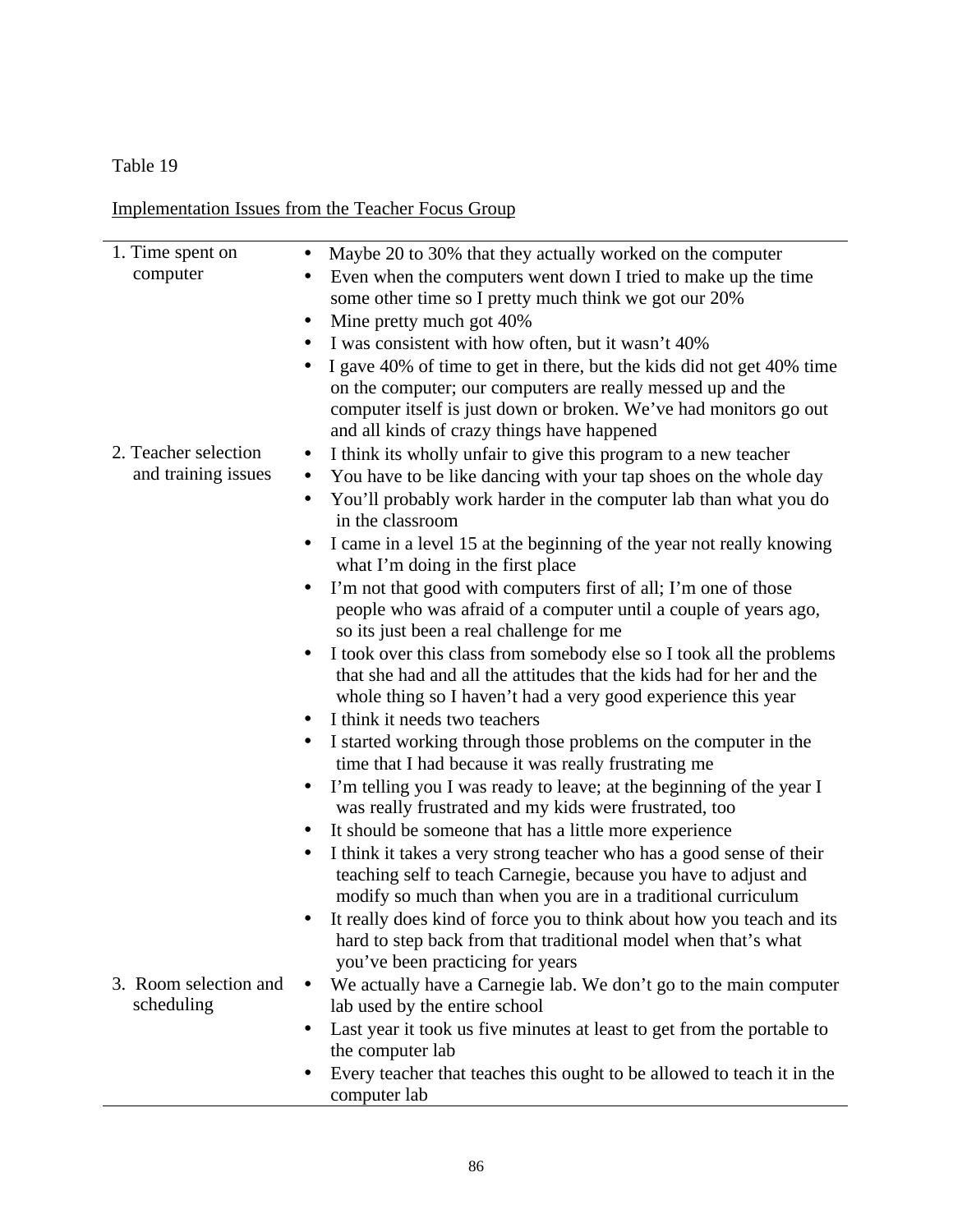| 4. Student scheduling                                  | Some of them are on the computer really fast and some of them get<br>$\bullet$<br>no computer time at all during class<br>Some of them tell you I didn't want to be in this class and I don't<br>$\bullet$<br>like the computer<br>I think we should explain to the kids what they are going to be<br>$\bullet$<br>doing and say, do you think you would like to do something like<br>this<br>Because of the level of kids you get in Introduction to Algebra and<br>$\bullet$<br>Algebra X, you've got a special education class, whether you want |
|--------------------------------------------------------|-----------------------------------------------------------------------------------------------------------------------------------------------------------------------------------------------------------------------------------------------------------------------------------------------------------------------------------------------------------------------------------------------------------------------------------------------------------------------------------------------------------------------------------------------------|
|                                                        | it or not<br>A lot of the Carnegie kids were misplaced, and some of those kids<br>$\bullet$<br>pitched a screaming fit because they had to go back to Carnegie<br>I don't think we should make them<br>$\bullet$<br>The parents were concerned about the geometry SOL. They said if<br>there was not a geometry Carnegie then they wanted their son out<br>of the class                                                                                                                                                                             |
| 5. 3- Semester Intro<br>versus 2- Semester<br>Alg. $I$ | The Algebra taught over three semesters, I think has to go<br>$\bullet$<br>Algebra X is like re-teaching Algebra I so they can work on SOLs<br>$\bullet$<br>Its too hard for Introduction to Algebra<br>$\bullet$<br>I like it with Introduction to Algebra, but I think it should be more<br>$\bullet$<br>of an average Intro<br>I have been doing inclusionand I have a major population of<br>$\bullet$<br>special education kids                                                                                                                |
|                                                        | A couple of kids had to be taken out because they had a third grade<br>$\bullet$<br>reading level<br>We really enjoy each other. Its funny because they are going on and<br>$\bullet$<br>they don't want to<br>You also build a bond with a kid, especially if you have them the<br>$\bullet$<br>second year                                                                                                                                                                                                                                        |

 The data in Table 20 represents the teacher's perceptions of the impact that the Carnegie Algebra Tutor had on the students. Several significant points came to the forefront. First was the over-reliance on the help feature. Teachers felt students repeatedly used this feature rather than find a solution on their own. This phenomenon may explain why students in the student focus group felt that too many problems were required before they could advance to another level. The program acknowledged that the request for help indicated the student had not mastered the concept and therefore required additional problems of the student. The student wanted the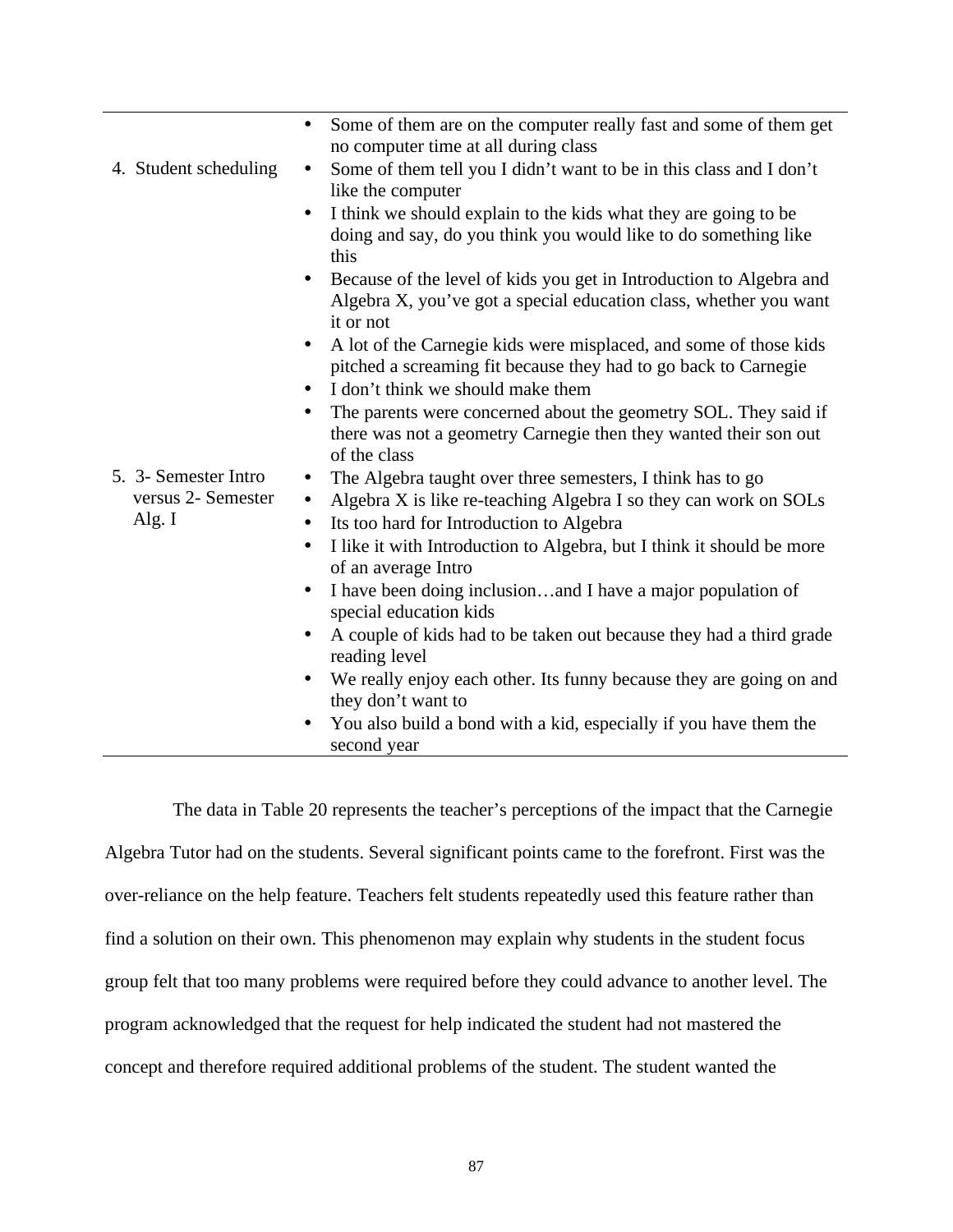program to solve the problem for them and move them forward to the next level. The second point discussed was the work ethic of the student population. Teachers felt that students were not putting the effort into the problems that it took to master them and wanted the answers given to them. While the teachers felt that students did not put forth the effort that they wanted to see, they did feel that their students became better problem-solvers using the software than they would have in a traditional classroom.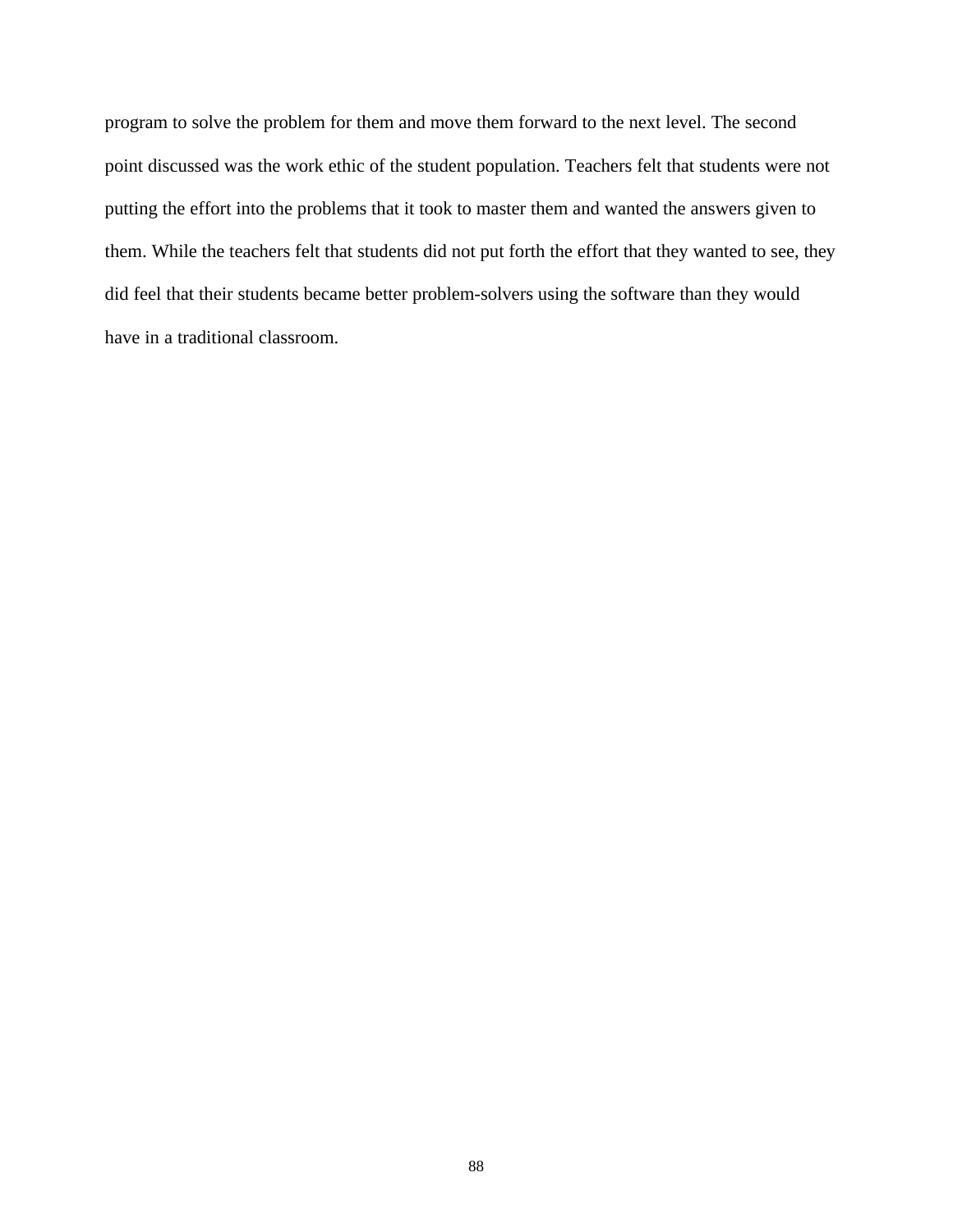Teacher Perceptions of the Carnegie Algebra Tutor's Impact on Students

| 1. Work ethic      | I have one kid he pressed the Help button 284 times on one                             |
|--------------------|----------------------------------------------------------------------------------------|
|                    | problem                                                                                |
|                    |                                                                                        |
|                    | I started the semester by telling them that if you press Help your                     |
|                    | gold bars are going to start to disappear; and that was good and they                  |
|                    | didn't press Help, but I was going insane                                              |
|                    | And then you have those that don't want to press help they'll just                     |
|                    | sit there until you come around                                                        |
|                    | They get help 84 times in one problem because all they do is go in                     |
|                    | and hit the Help button until it gives them all the answers and they                   |
|                    | put it in and they go on; they have no clue what they did.                             |
|                    |                                                                                        |
|                    | At some point they have to do the work                                                 |
|                    | This year I have X and I have Carnegie X. They don't do                                |
|                    | workThese kids we need to motivate them in some other way.                             |
|                    | The computers are not working because I think on the evaluation it                     |
|                    | says has it worn off?, the novelty of it? Yes! It wore off in                          |
|                    | September.                                                                             |
|                    | I'm finding that I believe these kids would get the same grades if<br>$\bullet$        |
|                    | they were in Carnegie or in regular                                                    |
|                    | The other strength that I think is good for this level of kid is that the<br>$\bullet$ |
|                    | homework is short                                                                      |
|                    | I have a bunch of failures because they won't do the work<br>$\bullet$                 |
|                    |                                                                                        |
|                    | It has helped them mathematically think more traditional stuff is                      |
|                    | easy but I'm worried about them in geometry, sitting there an hour                     |
|                    | and a half                                                                             |
| 2. Problem solving | It definitely gives them a lot of problem solving. I'm just finding                    |
|                    | that they can problem solve on the computer but they still can't do it                 |
|                    | in the classroom                                                                       |
|                    | I did give a quiz in which the kids did better on the word problem<br>$\bullet$        |
|                    | section than the just basic computation                                                |
|                    | The students get to problem solve and they just pick it up so much                     |
|                    | easier now                                                                             |
|                    | I like the problem solving and I also like the fact I'm on block, so                   |
|                    | every class period, the last half I go to the computer lab and it gives                |
|                    | the kids a breakkind of gives somewhat of a change of pace;                            |
|                    |                                                                                        |
|                    | something new to focus on                                                              |
|                    | I think the program expects the students to have a certain level of<br>$\bullet$       |
|                    | insight and it won't let them proceed without that level of insight                    |
| 3. Group work      | We tried to jump into group work from day one and we had to back                       |
|                    | off of it and not do group work for awhile                                             |
|                    | I have trouble with group work                                                         |
|                    | I jumped right into group work the first day like we were told to and                  |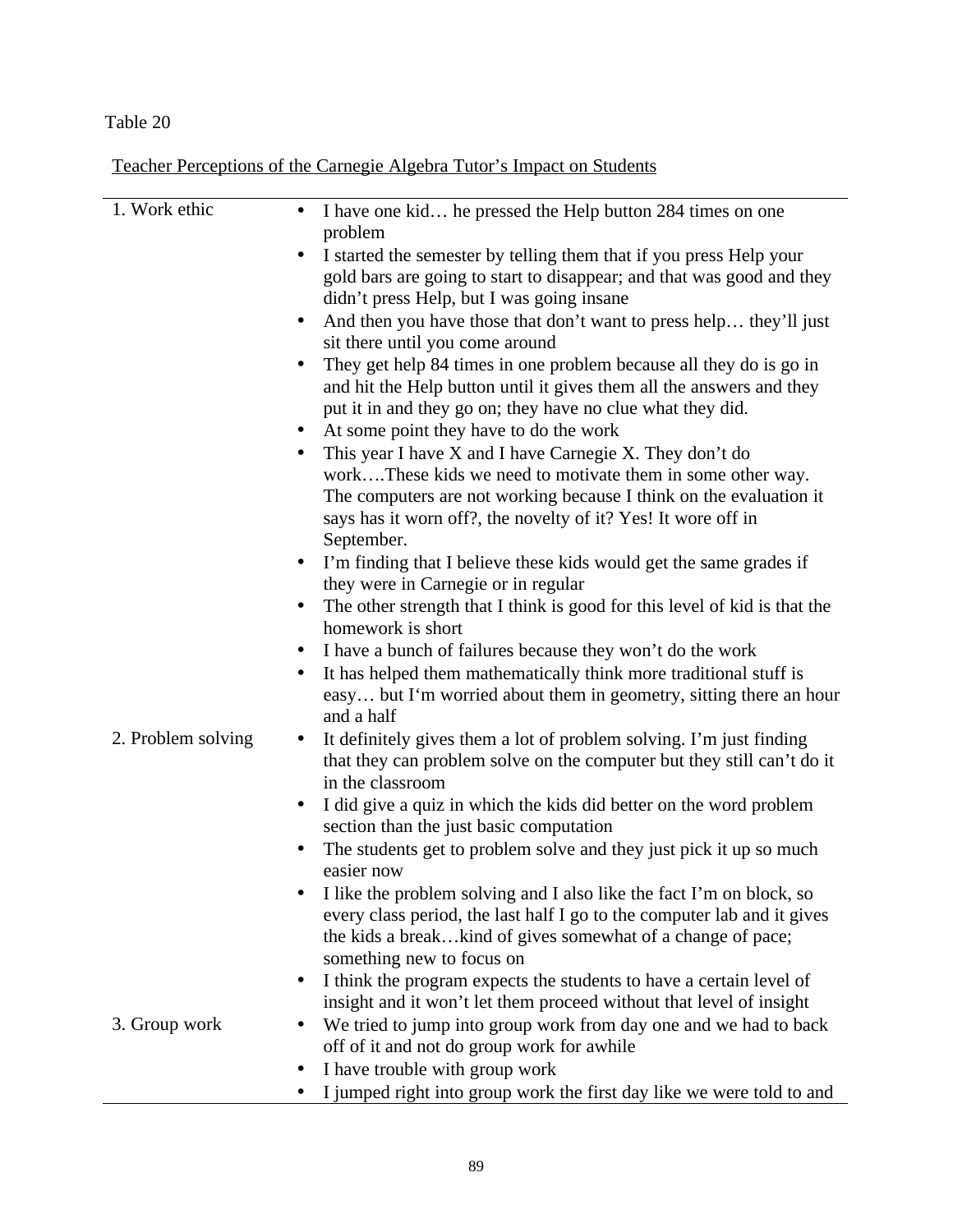|                 | unfortunatelyI ended up not doing it                                                                                                                                                                                                                            |
|-----------------|-----------------------------------------------------------------------------------------------------------------------------------------------------------------------------------------------------------------------------------------------------------------|
|                 | • I don't even do pairs because you have some who just like the Help                                                                                                                                                                                            |
|                 | button. They know how to play the game                                                                                                                                                                                                                          |
| 4. Other        | • I think a really major strength is the total integration because you're<br>not doing just things in isolation                                                                                                                                                 |
| characteristics | • I had a high failure rate, but I think I would have had a higher failure<br>rate had I been teaching a traditional class and I would have lost a lot<br>more earlier, that would have just totally zoned out on me and just<br>sat there the rest of the year |
|                 | • I don't have as many problems with the kids as I have in a traditional<br>classroom on block                                                                                                                                                                  |

 Table 21 identifies several issues that teachers had with the actual software. An upgrade in the program was blamed for creating some problems for the teachers. A sense of frustration and loss of confidence in the program was evident from the discussion. The word "bugs" was commonly mentioned. Several examples are mentioned in the matrix and reflect tensions that these bugs created.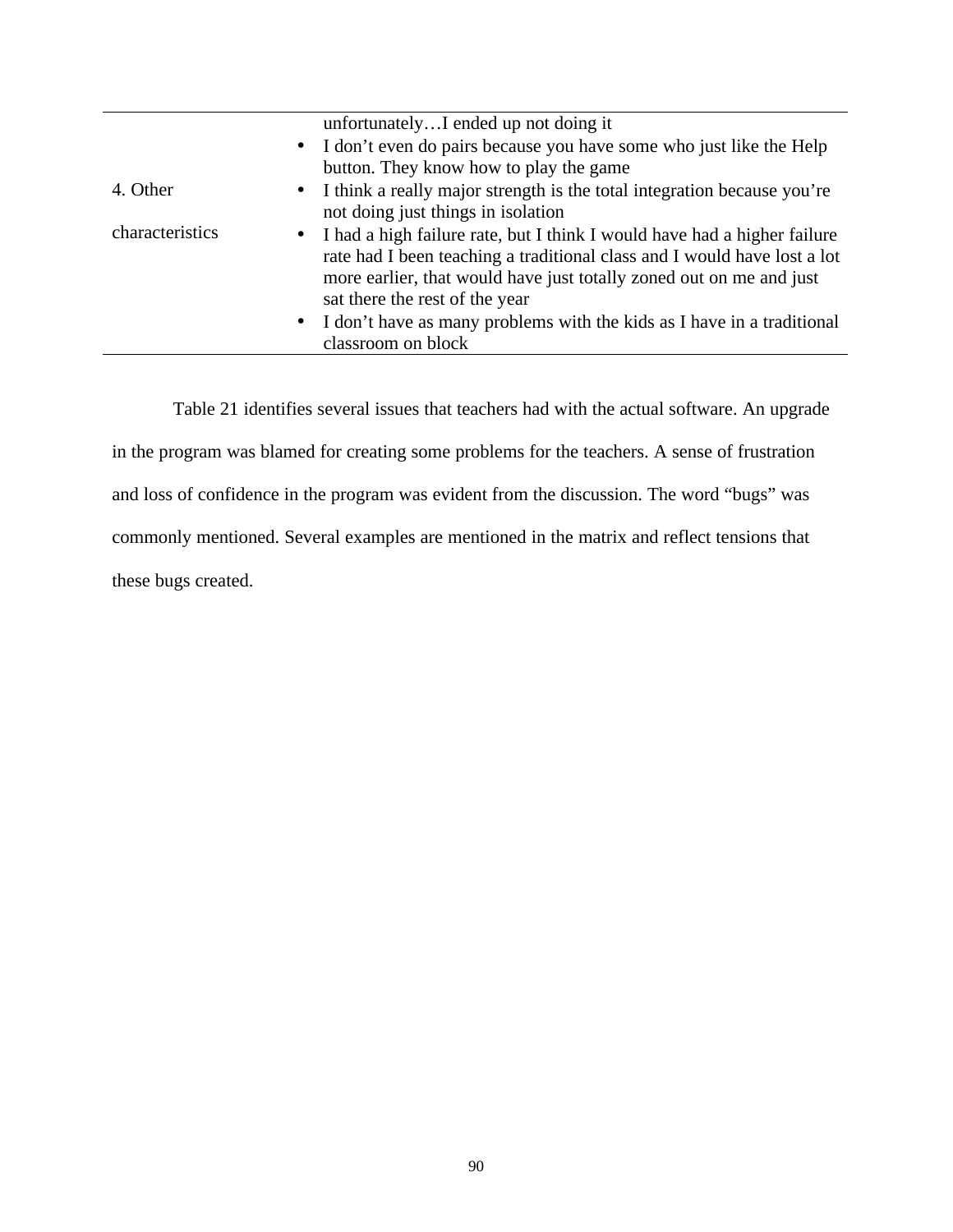Teacher Perceptions of Software Issues

| 1. Bugs                        | They had to re-write the language it was in and when they did that I<br>think they screwed up a lot; there were bugs last year, but this new<br>version has a whole lot more bugs<br>The program has a lot of bugs<br>$\bullet$<br>The software drives me crazythere's one where the help is wrong<br>$\bullet$<br>You are used to something being wrong so you immediately go<br>$\bullet$<br>something's wrong with the program and then you realize the kid is<br>doing the problem wrong |
|--------------------------------|----------------------------------------------------------------------------------------------------------------------------------------------------------------------------------------------------------------------------------------------------------------------------------------------------------------------------------------------------------------------------------------------------------------------------------------------------------------------------------------------|
|                                | My teacher tool kit freezes and it loses names into cyber space<br>$\bullet$                                                                                                                                                                                                                                                                                                                                                                                                                 |
| 2. Difficulty with<br>problems | I get the kids saying "if the teacher don't know what to do, how are<br>$\bullet$<br>we supposed to know what to do"?                                                                                                                                                                                                                                                                                                                                                                        |
|                                | The upper levels in the quadratics we're at a point now I can't even<br>$\bullet$<br>figure out the answer and they're not in the solution books                                                                                                                                                                                                                                                                                                                                             |
|                                | If it doesn't like the equation you are putting in, even if it's correct,<br>$\bullet$<br>it doesn't let you put in the equation. It says it's not appropriate or<br>it's inefficient                                                                                                                                                                                                                                                                                                        |
|                                | I was telling the kids that the computer was wrong so I was<br>$\bullet$<br>advancing them                                                                                                                                                                                                                                                                                                                                                                                                   |

### Chapter IV Summary

The first section of this chapter presented quantitative findings on the effects of the independent variables race/ethnicity, gender, and treatment on the dependent variables (Algebra I SOL assessment and a shortened version of the Fennema-Sherman Mathematics Attitude Scales). ANCOVA revealed statistically significant differences between White and Black students on the Algebra I SOL assessment after adjusting for initial differences on the Total Mathematics portion of the Stanford 9 TA. ANOVA revealed no statistically significant differences in student attitudes towards mathematics as measured by the Fennema- Sherman Mathematics Attitude Scales.

The second portion of this chapter presented results from the five student focus groups as well as the teacher focus group. Findings from the student focus groups revealed an overall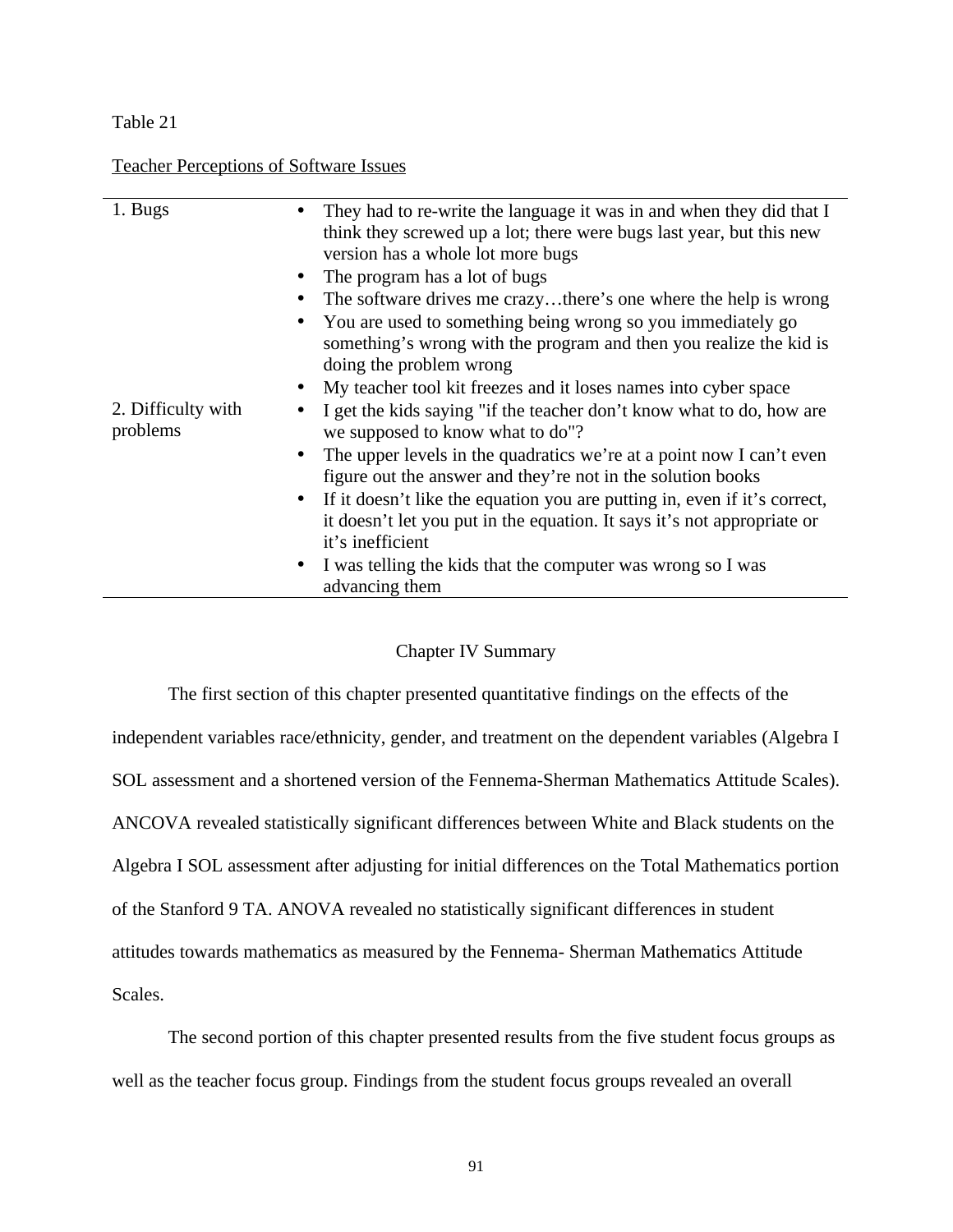satisfaction with the Carnegie Algebra Tutor. Individualized assistance and self-paced instruction were strong points of the tutor. Student concerns focused on the reward system and the amount of work required to advance to higher levels. The teacher focus group revealed major themes in the areas of Algebra I SOL alignment, implementation, impact on students, and software issues. Sub themes revealed included student time on the computer, teacher selection and training, scheduling, student work ethic, problem solving, and software bugs.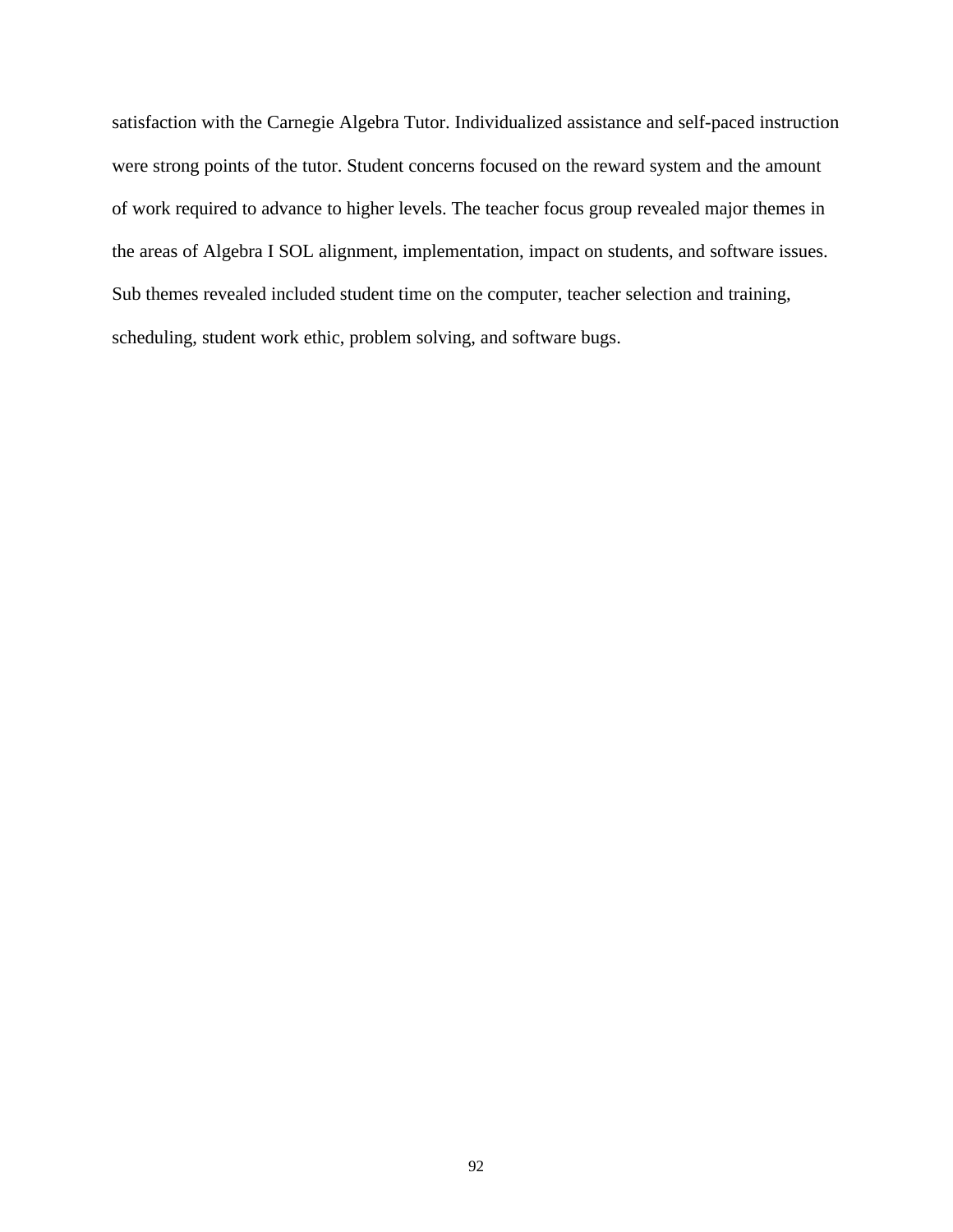### CHAPTER V

### SUMMARY AND CONCLUSIONS

The purpose of this study was to explore the effect of the Carnegie Algebra Tutor on student achievement and attitude towards mathematics with an emphasis on Algebra. Metaanalysis on the effectiveness of computer technology by Kulik and Kulik (1991) and Christmann, Badgett, and Lucking (1997) revealed moderate gains in student achievement. Studies utilized in these analyses were dominated by traditional instructional practices common in Behavioral Learning Theory. Recent research ( Anderson & Koedinger, 1995, Mann, Shakeshaft, Becker, & Kotkamp, 1999), into constructivist instructional practices common in Cognitive Learning Theory, has reported significant increases in student achievement through the use of intelligent tutoring software such as the Carnegie Algebra Tutor. The theoretical model used as the foundation for this study followed the beliefs of Tennyson (1990) who stated that 30% of learning should be spent on the acquisition of basic skills while 70% should be spent on developing cognitive processes. This model consisted of both a behavioral and cognitive framework based upon Anderson's ACT theory.

 The research design utilized a mixed methods format in that both quantitative and qualitative designs were used to address the research questions. The dependent variables used in the quantitative portion of the study were student scale scores on the Algebra I SOL assessment and student raw scores on a shortened version of the Fennema-Sherman Mathematics Attitude Scale. Independent variables included the treatment condition, race/ethnicity, and gender. Student scale scores on the Total Mathematics portion of the Stanford 9 TA were used as a covariate. Focus groups with student representatives from several different schools and a teacher focus group comprised the qualitative portion of the study. The subsequent sections within this

93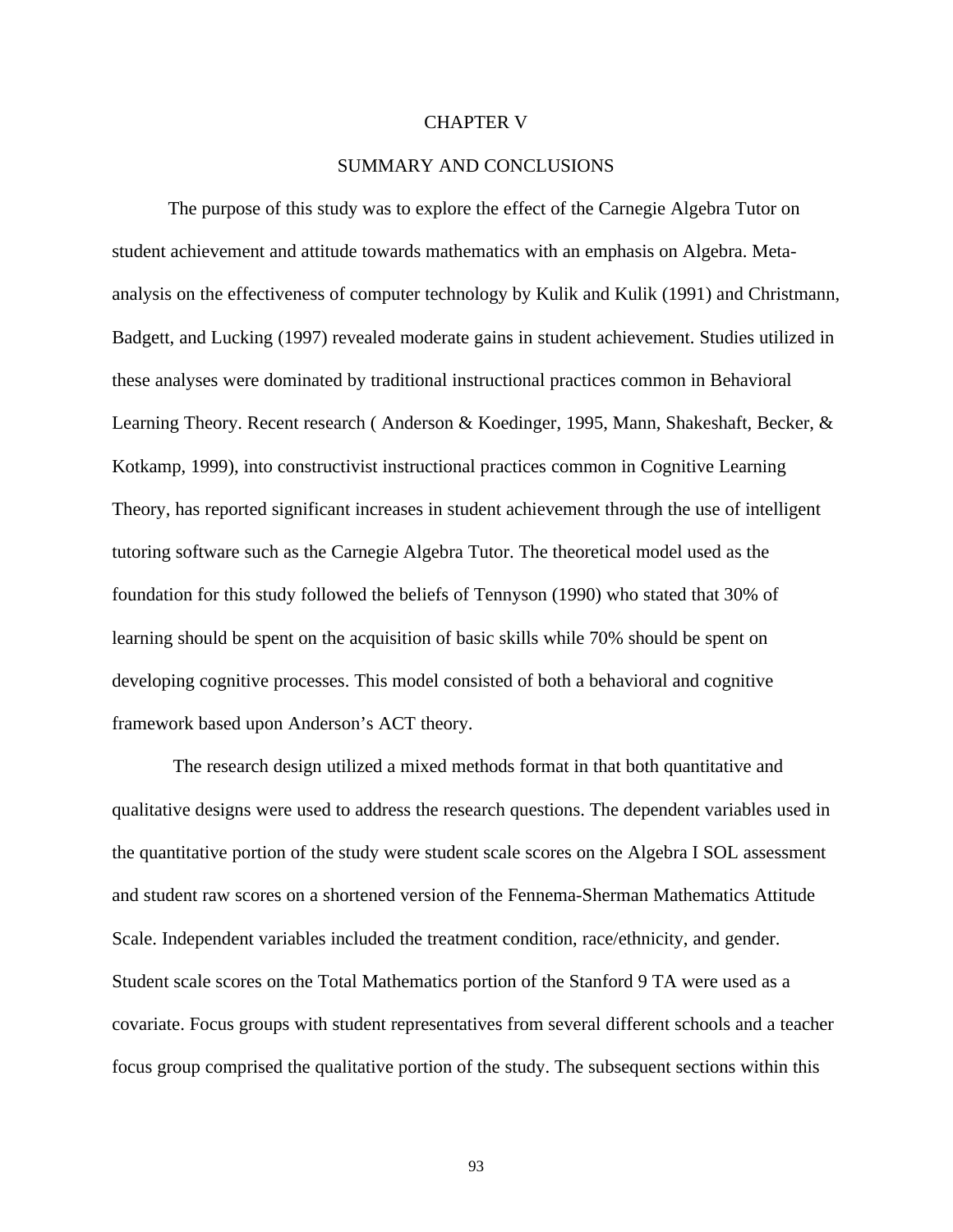chapter will provide a summary of the methodology utilized, a summary of findings, a discussion of conclusions based on limitations and delimitations of the study, and areas for future research.

#### Methodology Summary

Prior to the start of the 1999-2000 school year students who registered for Introduction to Algebra were randomly assigned to classes by a computer-scheduling program. At the beginning of the 2000-2001 school year students participated in the administration of the Stanford 9 TA as part of the Commonwealth of Virginia's assessment program. It was also at this point in time that the school division in which this study was conducted purchased the Carnegie Algebra Tutor in an effort to improve student performance on the Algebra I SOL assessment. One teacher volunteer was secured from each high school to participate in the training and implementation of the Carnegie program. As part of the program requirements, students spent 40% of class time interacting with the computer-tutoring program. Students spent three semesters in this program culminating at the end of the2000-20001 fall semester with the administration of the Algebra I SOL assessment.

A non-equivalent control group design was utilized as the structural framework for the quantitative portion of the research. The number of students participating in the Carnegie Algebra Tutor varied at each high school. For every class utilizing the program, a class of similar size from the same school was selected as a control group. Using this pairing format, 229 students formed the experimental group while the control group consisted of 216 students. Stanford 9 TA Total Mathematics scale scores were obtained for each student and used as a covariate on student's Algebra I SOL scale scores. A 2 X 2 X 2 ANCOVA was conducted on the Algebra I scores to determine whether there was a statistically significant difference between experimental and control groups. Gender differences as well as race/ethnicity differences were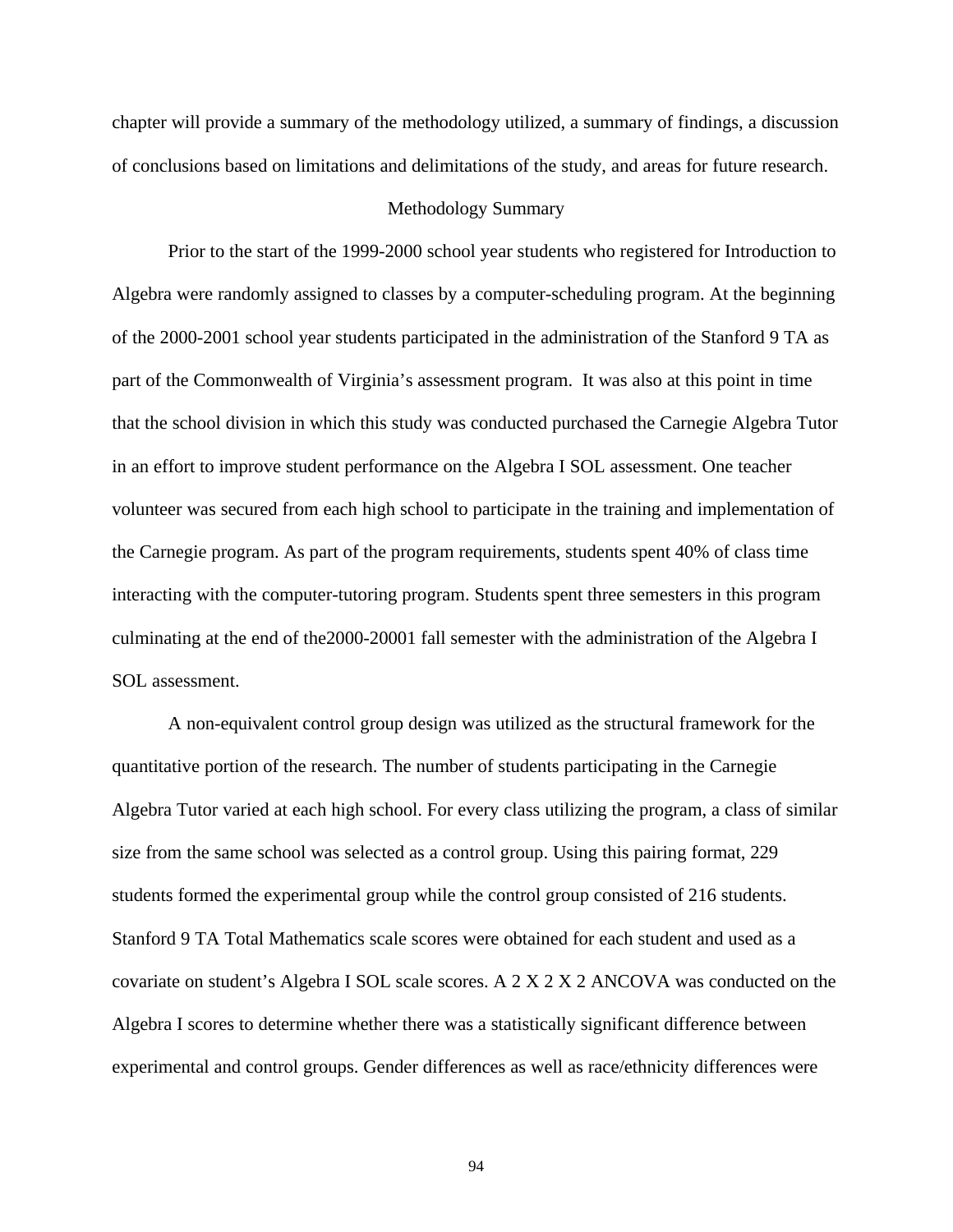also examined. In an effort to determine the impact of the Carnegie Algebra Tutor on student attitude towards mathematics, each student was also asked to complete a shortened version of the Fennema-Sherman Mathematics Attitude Survey. A total of 301 students, 150 in the experimental group and 151 in the control group, returned the survey. A 2 X 2 X 2 ANOVA was conducted on survey total scores to determine if there was a statistically significant difference between the attitudes of students in the experimental group and those of the control group. Gender as well as race/ethnicity differences were also examined.

To complete the qualitative component, student and teacher focus groups were conducted. Forty-seven students from five different schools were asked to record and to prioritize responses to preset questions pertaining to their Carnegie Algebra experience. Each response that was classified as a high priority response earned a point. A data matrix presented each question's priority responses and the number of points each response accumulated. The teacher focus group was conducted at the conclusion of the study. Teachers were given a similar set of questions pertaining to their experience with the Carnegie Algebra Tutor. The constant comparative method was used to chunk and code the transcript data from this focus group session. Emerging themes were presented in a series of raw data matrixes.

#### Results Summary

The main research question examined in the achievement portion of the study involved the second-order interaction between the independent variables (treatment condition, race/ethnicity, and gender) as they related to the dependent variable (mean scale scores on the Algebra I SOL assessment) after controlling for initial differences on the Total Mathematics portion of the Stanford 9. A 2 X 2 X 2 ANCOVA revealed no significant second-order interactions. Similarly, the analysis also revealed no significant first-order interactions between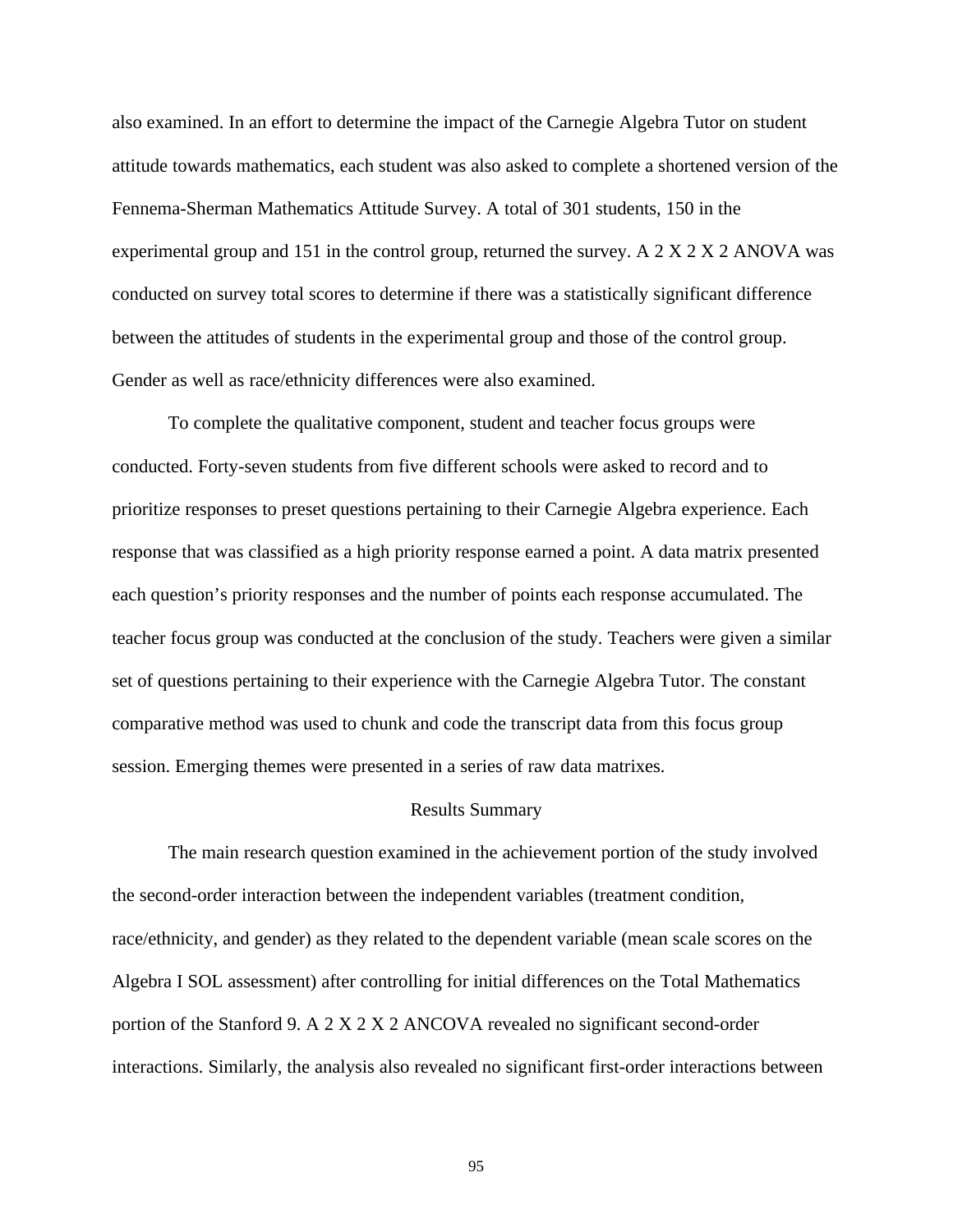the independent and dependent variables. A main effect analysis indicated no significant differences between the treatment and control groups or between male and female students on the Algebra I SOL assessment. The analysis did reveal significant main effect differences between Black students (M=402.2) and White students (M=395.7). Non-significant mean differences also existed between Black students (M=402.4) and White students (M=393.4) in the experimental group. Female students (M=401.4) outperformed male students (M=398.5) in the control group as well as in the experimental group  $(M=399.4$  and 396.3, respectively). Overall female students (M=400.5) outperformed male students (M=397.4) on the Algebra I SOL assessment.

Second-order and first-order interactions as well as main effect relationships between the independent variables (Treatment Condition, Race/Ethnicity, and Gender) and the dependent variable (mean scores on the Fennema-Sherman Mathematics Attitude Survey) were examined in a 2 X 2 X 2 ANOVA. The analysis revealed no statistically significant interactions or main effect differences between the independent variables and student scores on the Fennema-Sherman Mathematics Attitude Survey.

Student focus group data indicated that students considered the Carnegie Algebra Tutor a positive experience. Rationale for the positive experience centered on the Carnegie Algebra Tutor's ability to provide individualized instruction and present mathematics in a way that students could understand. The Help and reward bar were features strongly endorsed by the students; in fact, the most commonly mentioned weakness of the program was students' dislike for losing rewards for wrong answers or using the Help feature. Even with the strong endorsement for the Carnegie Algebra Tutor, students still felt the need for more explanations and slower paced-instruction.

96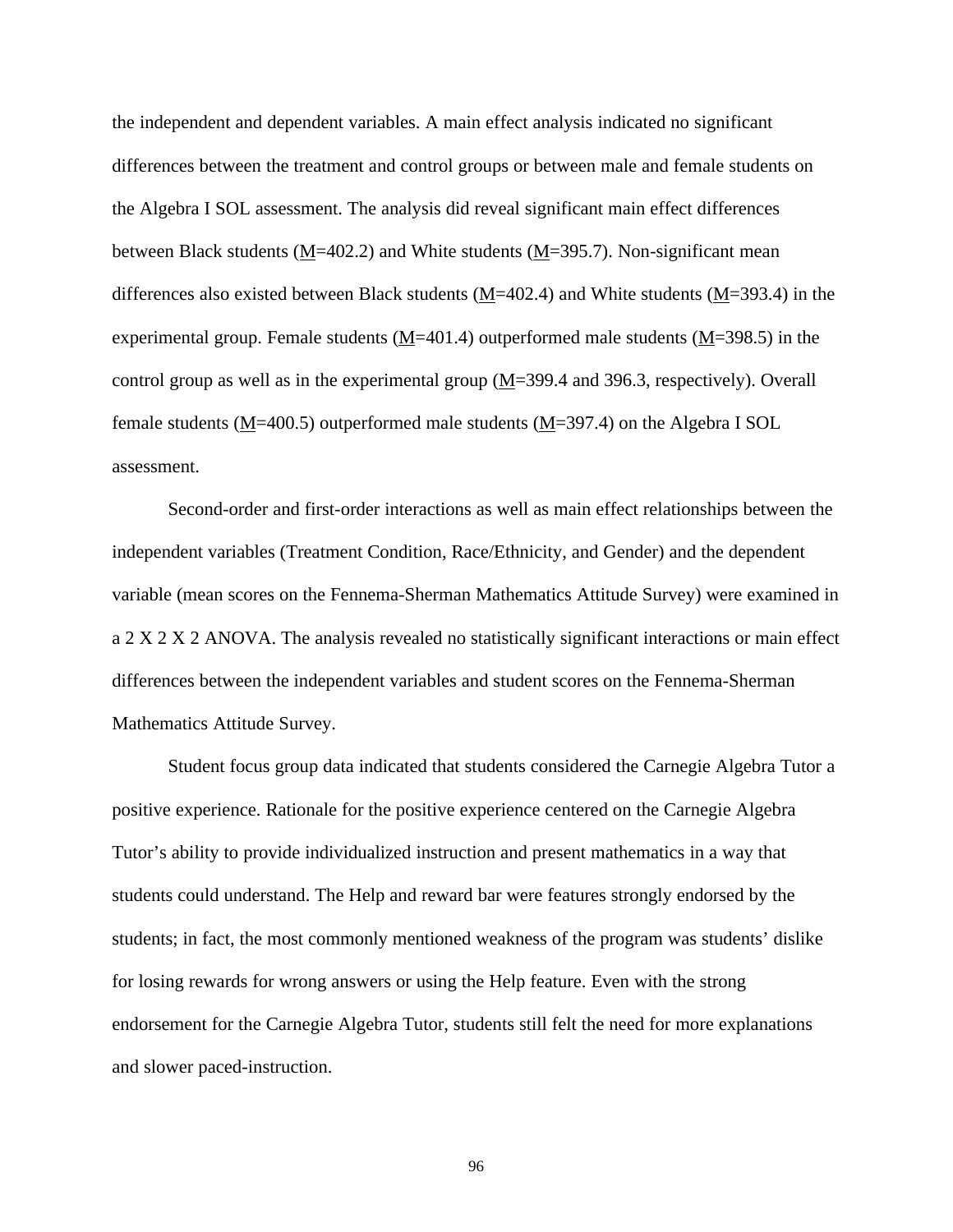Emerging themes from the teacher focus group revealed four main categories. These themes were: (a) the relationship between the Carnegie Algebra Tutor and the Algebra I SOL assessment; (b) implementation issues; (c) the Carnegie Algebra Tutor's impact on student achievement; and (d) software issues. Regarding the relationship between the Carnegie Algebra Tutor and the Algebra I SOL, teachers responsible for implementing the Carnegie Algebra Tutor expressed a lack of confidence in the alignment of the tutor's curriculum with that of the Algebra I SOL assessment. Another significant concern was the difference between the curriculum question format of the tutor and that of the Algebra I SOL assessment. These two major concerns were evident in the amount of time teachers spent planning and delivering SOL-based lessons outside the Carnegie curriculum for fear of students' lack of preparation for the Algebra I SOL assessment.

Several themes emerged in the area of the program implementation. It was evident that the recommended amount of time was spent on the tutoring program by most of the teachers. Major concerns centered on teacher selection and training. Securing a teacher volunteer from each school did not necessarily guarantee the strongest teacher. Teachers expressed that the requirements of blending the Carnegie Algebra Tutor with the Algebra I SOL assessment required an experienced teacher. The fact that four teachers did not continue with the Carnegie Algebra Tutor after the first year indicates that the volunteer process was not effective in securing this caliber teacher. Teacher training became a major issue as four schools had to bring in new teachers for the final semester. These teachers felt that they were not properly prepared to enter the program that far into the curriculum.

Another concern emerging in the area of implementation was the selection of students. As students were randomly assigned to classes and teachers by a computer- scheduling program

97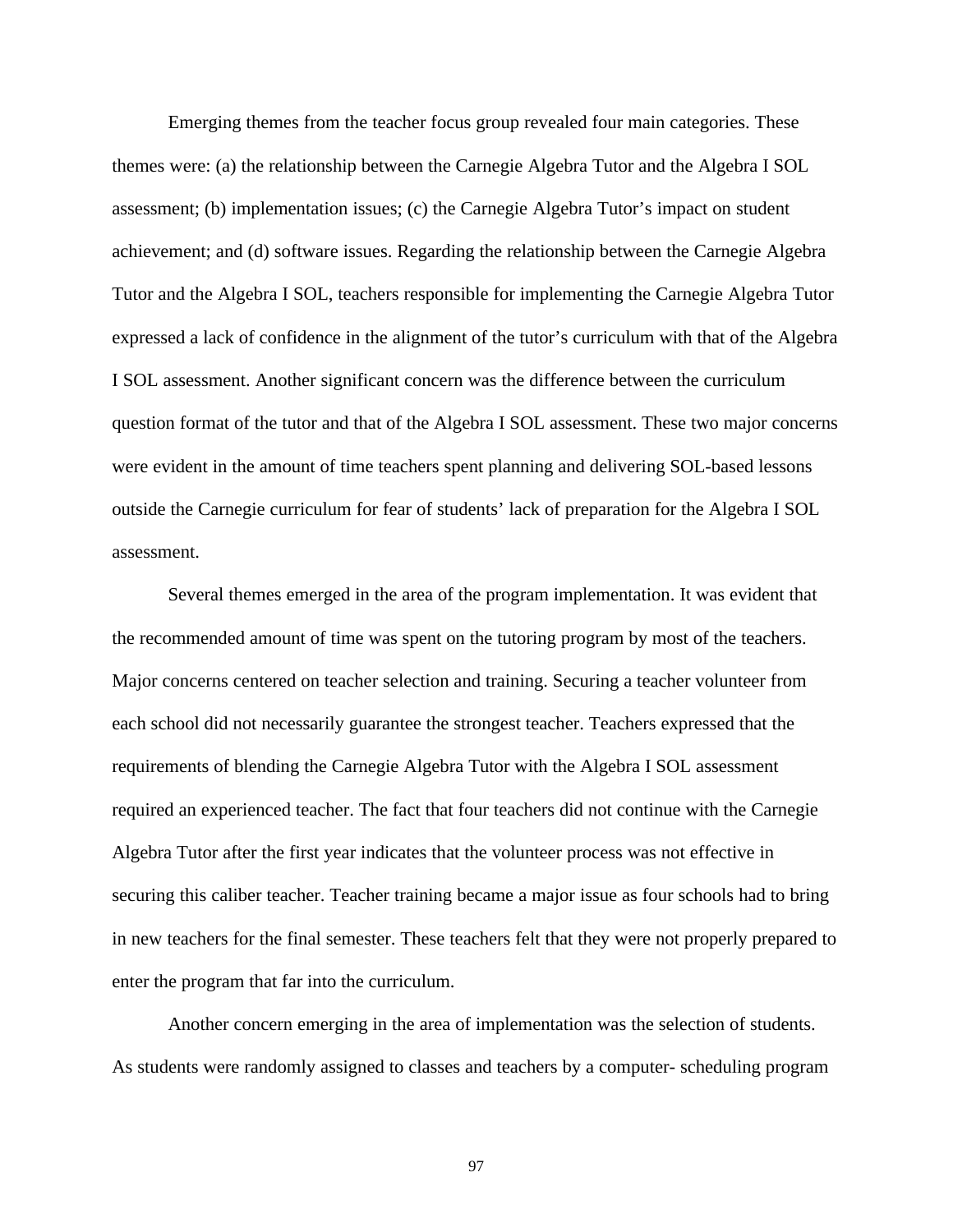prior to the start of the first semester of implementation, a student scheduled into the implementing teachers class became part of the Carnegie Algebra Tutor cohort. Students were not permitted to move out of the program. This practice resulted in resentment from some students and higher levels of frustration for teachers. The decision to use the lower level class of Algebra I (referred to as Introduction to Algebra) versus the traditional two-semester Algebra was also an area of concern for the teachers. An issue was raised concerning the reading levels of several students placed in a program in which the curriculum was based predominantly on students learning math through real-life scenarios and having to read these scenarios and pull out the mathematics concepts necessary to solve the problems. This problem was highlighted by several of the teachers who had a high number of special education students placed in their classes. In one school the Carnegie classes also served as the inclusion classes for special education students and contained approximately 25 special education students. The decision to include the special education students in the Carnegie class was an individual school decision. Approximately 30 special education students were included in the treatment group of the study. These students were hand-scheduled into these classes and were not accounted for in the initial design of the study.

The impact of the Carnegie Algebra Tutor on student achievement was another theme that materialized from the teacher focus group. While most teachers felt that the program effectively improved the student's ability to solve mathematical problems, concerns were raised on the apparent lack of motivation and work ethic displayed by many of the students. An overreliance on the Help feature or on the teacher's individual assistance was the basis for this belief. Teachers felt that many of the students at this level did not push themselves to solve the problems and relied on the above-mentioned items to solve the problem for them. The use of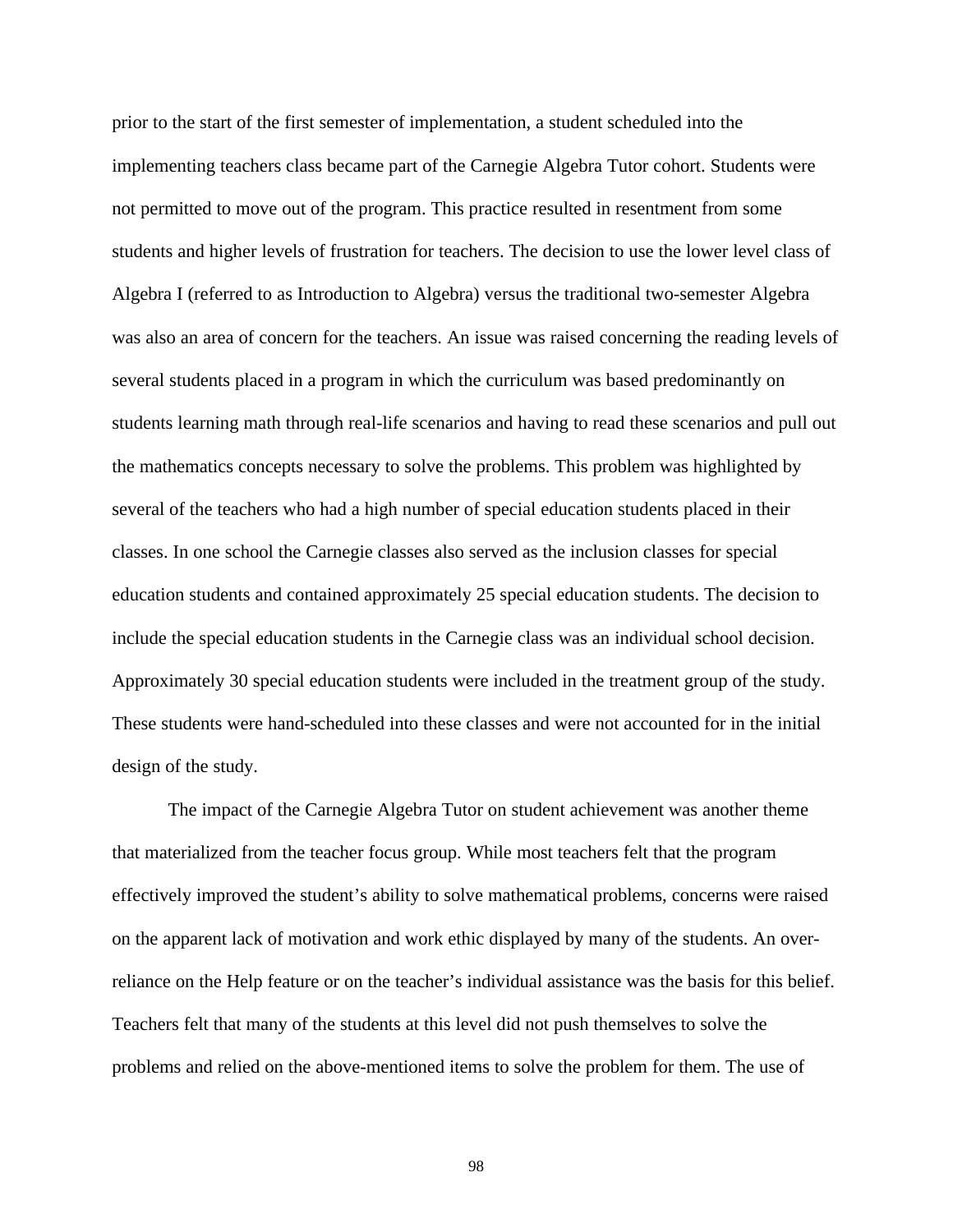group work was also an area of concern. Group work was to play a significant part of the Carnegie Algebra Tutor. Teachers expressed that they had a great deal of difficulty implementing effective group work into the daily class structure, indicating that training in this area may be as important as that for the tutoring software itself.

The final emerging theme from the teacher focus group centered on software concerns. Problems with the software created a high level of frustration for both teachers and students. While a great deal of time was not spent discussing this theme within the focus group sessions, the intensity of this topic was evident. Lost data and incorrect responses from the Carnegie Algebra Tutor created an atmosphere of uncertainty in the classroom and resulted in a lack of confidence in the Tutor with both teachers and students.

#### **Conclusion**

The validity of any conclusion as to the effectiveness of the Carnegie Algebra Tutor and its impact on student achievement and attitude in an introductory high school algebra course must be linked to the limitations and delimitations of the research design. The choice of instrumentation utilized in the study was the most significant delimitation in the research design. While the use of the Algebra I SOL assessment was justified due to the high-stakes placed on it by the Virginia Board of Education and its role in determining school accreditation and student graduation, serious concerns as to the Carnegie Algebra Tutor's alignment and question format with this assessment tool exist. Significant achievement gains made by students using the Carnegie program may have been masked by a lack of alignment between the program and the Algebra I SOL assessment. While this misalignment may exist, it is important to note that significant gains were made in closing achievement gaps between Black and White students utilizing the Carnegie program. Black students had lower mean scores on the Stanford 9 pre test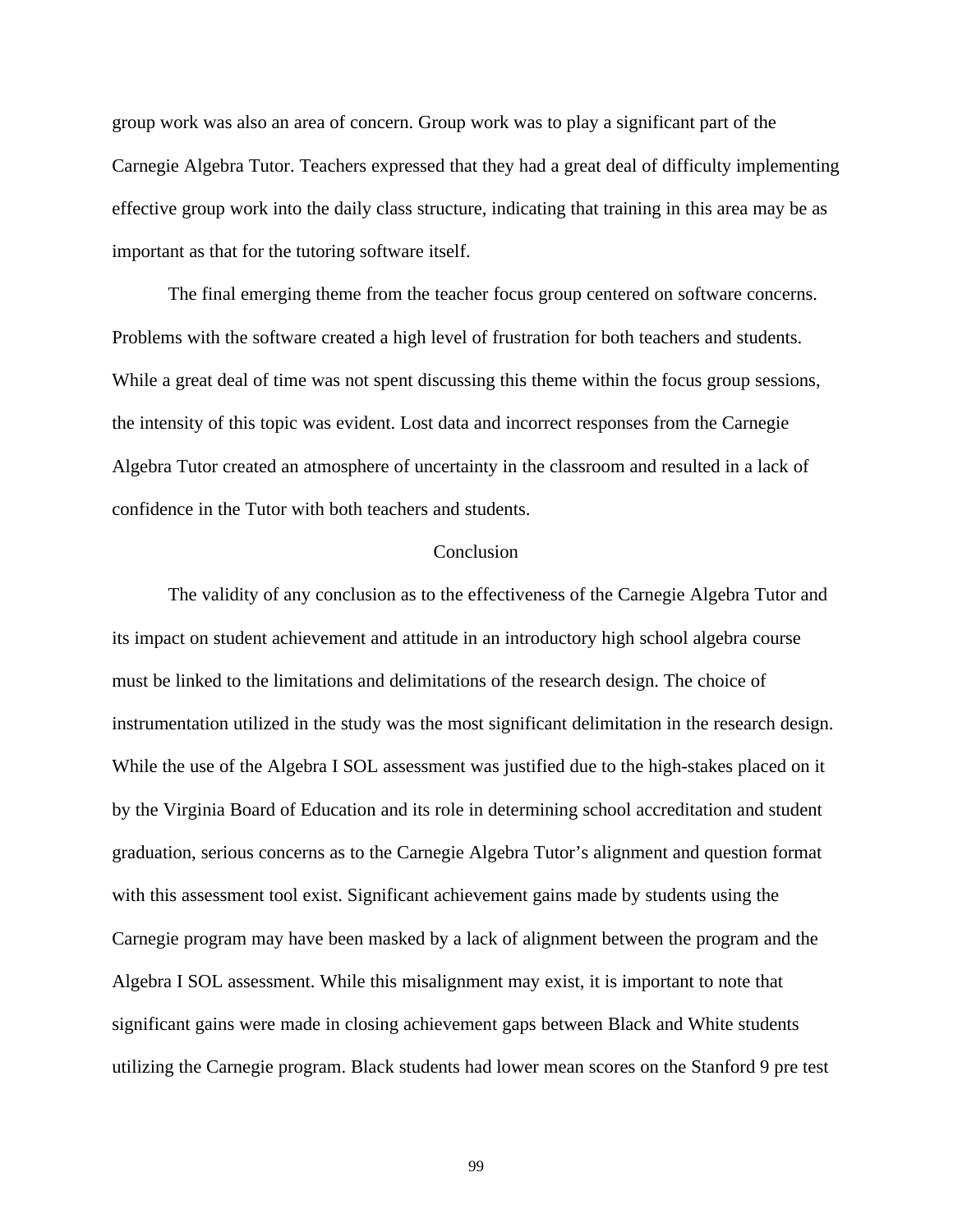(M=667.4) than did White students ( $M$ =677.3). Posttest Algebra I SOL scores showed a different trend. Black student had higher adjusted mean scores  $(M=402.2)$  than did White students (M=395.7). This finding alone is significant due to the achievement gaps reported between White and Black students on the 1996 NAEP and the 1999 SOL assessment. These results are important to educators faced with raising achievement standards for all students when different student groups with different innate ability exist within the same school.

The Fennema-Sherman Mathematics Attitude Survey has a strong history of effectively measuring student attitudes towards mathematics. The lack of statistically significant or nonsignificant findings using this instrument may have been more of a reflection of the student population than of the instrument itself. The absence of student choice for participation in this program as well as the theme of feeling stigmatized by being forced to be in the program that was mentioned in the student focus groups may have masked attitude changes toward mathematics that may have occurred in those students that truly enjoyed participating in the Carnegie mathematics curriculum.

Many external factors that cannot be directly controlled by the research design pose limitations on the validity of a study. Two of these significant factors were accounted for in this design by measuring the effect of gender and race/ethnicity on students' achievement and attitude towards mathematics. Differences in students' innate ability are another significant factor threatening the internal validity of the study. Student's innate ability in mathematics was controlled by using students' scale scores on the Total Mathematics portion of Stanford 9 TA as a covariate on students' scale scores on the Algebra I SOL assessment. The most significant limitation impacting the validity of this design was the teachers' effects on student outcomes. As evidenced in the teacher turnover as well as other data from the focus group data matrixes,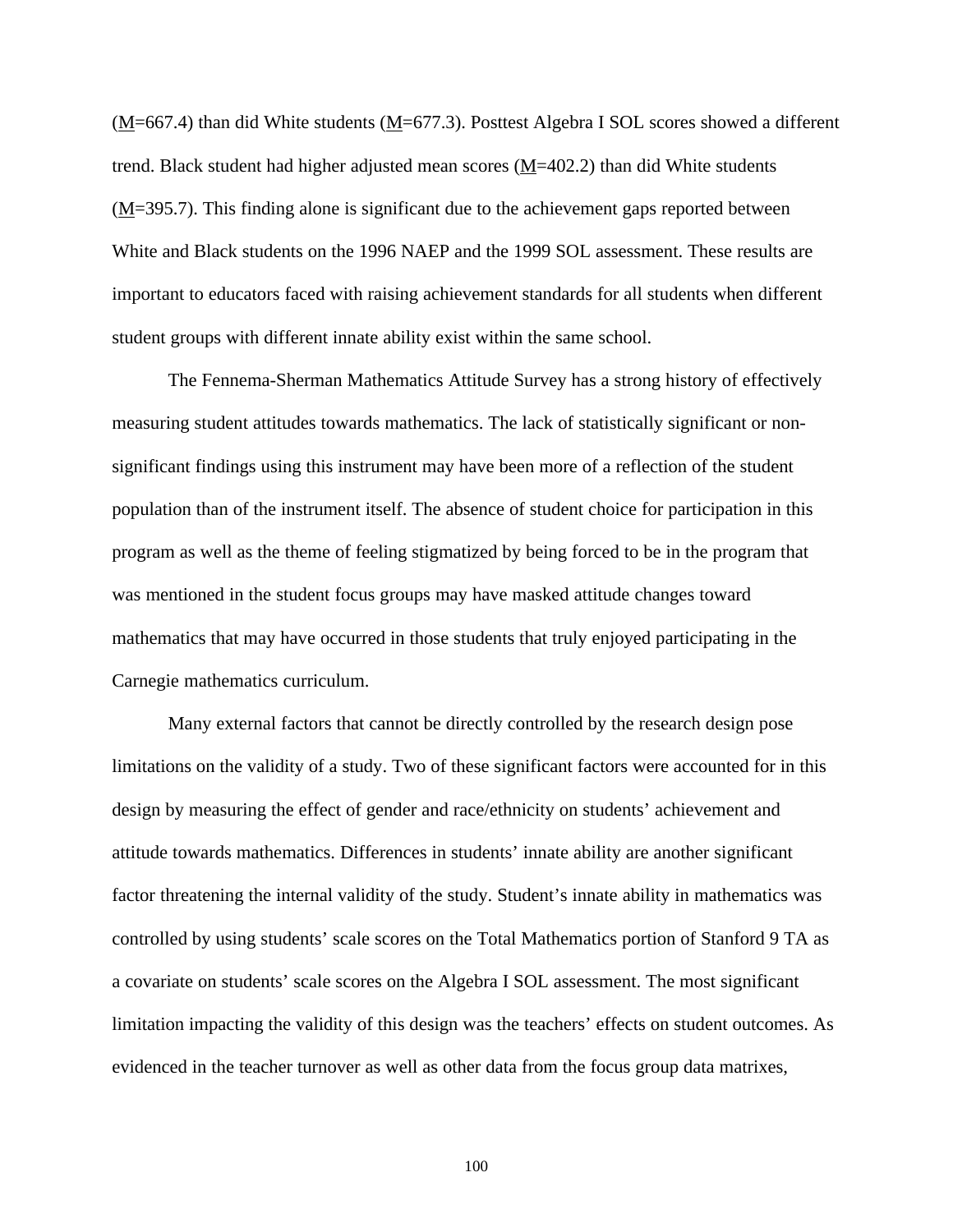inconsistencies appeared in how teachers were selected and trained. Teacher's content knowledge, quality of delivery, or overall strength compared to other teachers was not accounted for during the implementation phase of the Carnegie program. While these teacher effects were not controllable with this research design, the use of focus groups did reveal whether many of these effects did exist within the study. Enough data was obtained from the focus groups to determine that some of these effects did exist and could have interacted to mask results of the study.

In summary, there were important achievement gains that materialized from this study. Black students outperformed White students on the Algebra I SOL assessment after controlling for initial differences on the Stanford 9 TA. In light of national trends in achievement levels of minority students this finding alone is significant. Several limitations and delimitations of the study were discussed. Controlling for these limitations and delimitations, further achievement and attitude gains may be revealed.

#### Implications for the School System

The Virginia Beach City Public School system in conjunction with the City of Virginia Beach has embraced an aggressive plan for integrating technology into existing curriculums. Fiscal resources have been dedicated to the wiring and networking of all schools, as well as for the purchasing and replacement of computers and related technology on a five-year cycle. Each teacher has a computer in the classroom as well as access to a computer lab. The Virginia Beach City Public School system has made a commitment to purchase software that can be effectively integrated into the classroom in an effort to improve student achievement. Additional fiscal resources have been allocated for technical support to implement, organize, and maintain this plan.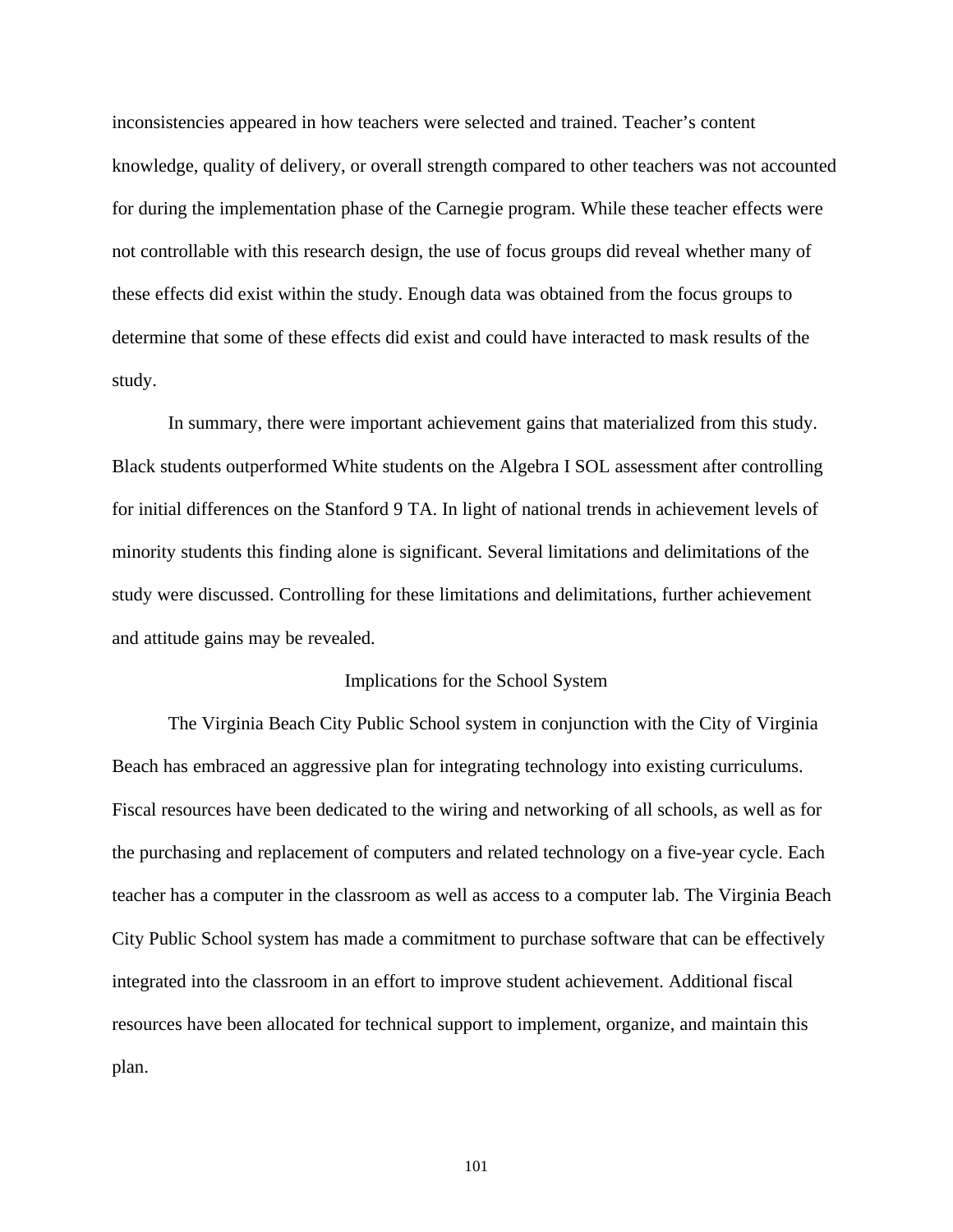This study found that implementation of the Carnegie Algebra Tutor in the Introduction to Algebra and Algebra X classes produced some positive achievement outcomes. In addition, training and implementation issues revealed in the student and teacher focus groups may have produced classroom situations that hindered or masked other possible achievement and attitudinal outcomes. The teacher turnover and frustration could have been a direct result of selection and training. This study suggests that the current philosophy of Virginia Beach City Public Schools concerning the training and implementation of computer related technologies might not meet the needs of the teachers responsible for the successful integration of computer technology into the classroom.

 This study reveals that the successful integration of computer technology into the classroom may require a reevaluation of the school division's commitment to the technology initiative in several areas. First, ongoing training and support is critical. A pre-implementation in-service program alone is not sufficient. Classroom teachers need ongoing technical support as well as the opportunity for collaboration with fellow teachers using the same program to discuss common issues, problems, and solutions. Secondly, the selection of experienced teachers is critical. This may necessitate financial incentives to entice the strongest teachers to attempt these new programs. Third, the school division must commit to the hardware requirements and technical support necessary to integrate technology into the classroom. Virginia Beach City Public Schools has rapidly moved forward in this area however, the recently created computer resource teacher position must become more involved in the selection, training, and integration of new computer technologies. Finally, with the large fiscal impact that technology initiatives have on the school division's budget, Virginia Beach City Public Schools needs to make the commitment to ongoing research into the effectiveness of all implemented programs. This may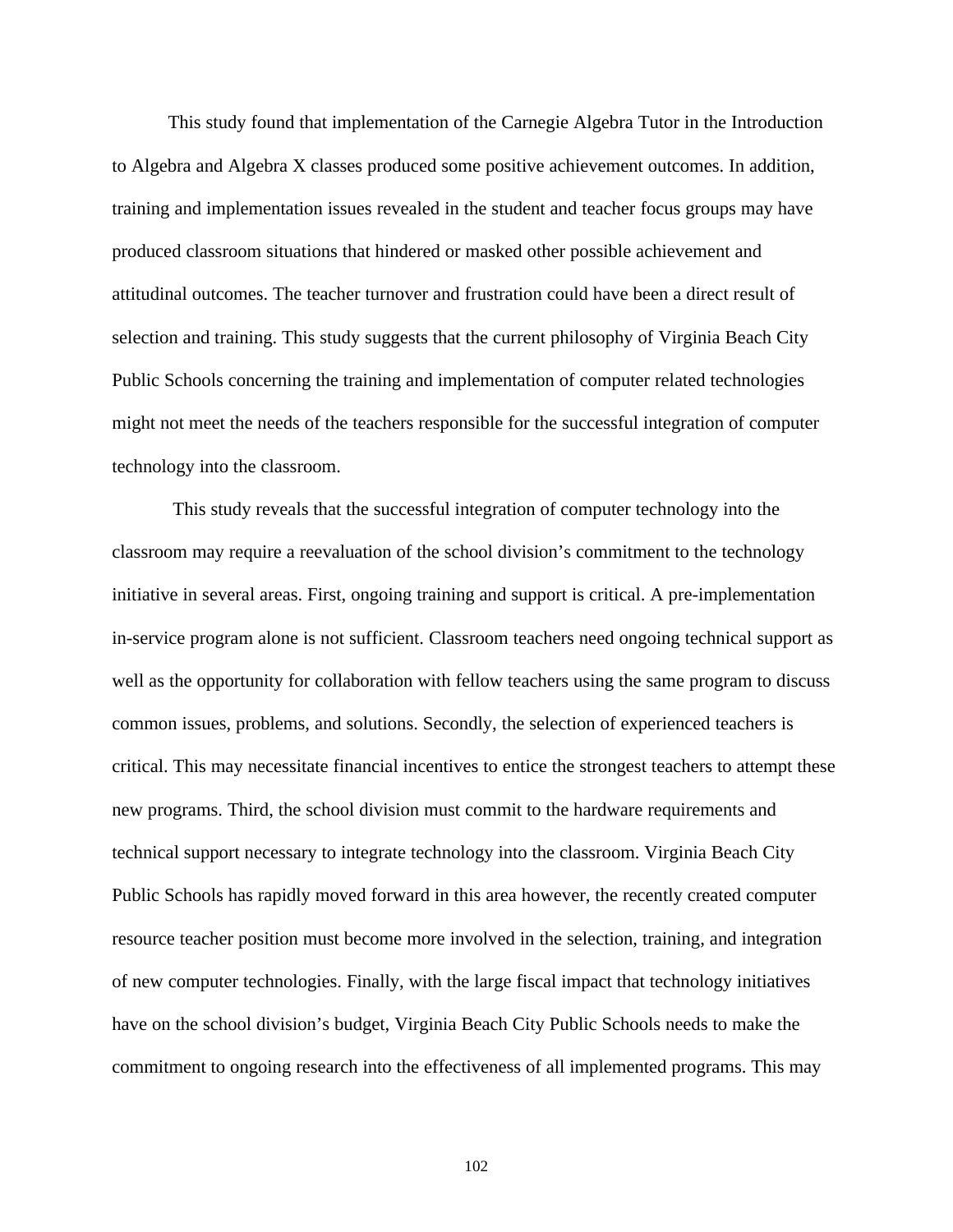include additional staff needed to conduct field studies that evaluate multiple factors related to all technology integration initiatives.

### Areas of Future Research

One area of future research would be to conduct a follow-up study using the same instrumentation but correcting initial implementation problems revealed in the focus group sessions. Addressing the teacher and student selection concerns would provide the greatest opportunity for adequately evaluating the effectiveness of the Carnegie Algebra Tutor. Correcting software issues and reevaluating the training in light of the software problems, as well as addressing the concern of implementing the group work component of the program may also provide a more accurate evaluation. The use of classroom observations would further strengthen the qualitative aspect of a follow-up study.

Given the significant findings concerning achievement gains made by Black students, a detailed study involving schools with high numbers of minority students could further validate the reported findings. These high minority schools could implement the program to involve more teachers and a greater number of students. Teachers using the Carnegie Algebra Tutor in all four or five classes they teach would create a situation in which the only preparation the teacher had would be the Carnegie classes. Given average class sizes of 20 to 25, this would give a teacher a total of 100-125 students from which to obtain data. Teacher effects would be more controlled under this type of study as teacher differences could be compared within the same school versus comparison with all schools as was done in this study.

The impact of this program on special education students also deserves further study. Special education students were included in the population of this study. Using a students' special education status as an independent variable and performing a separate analysis of the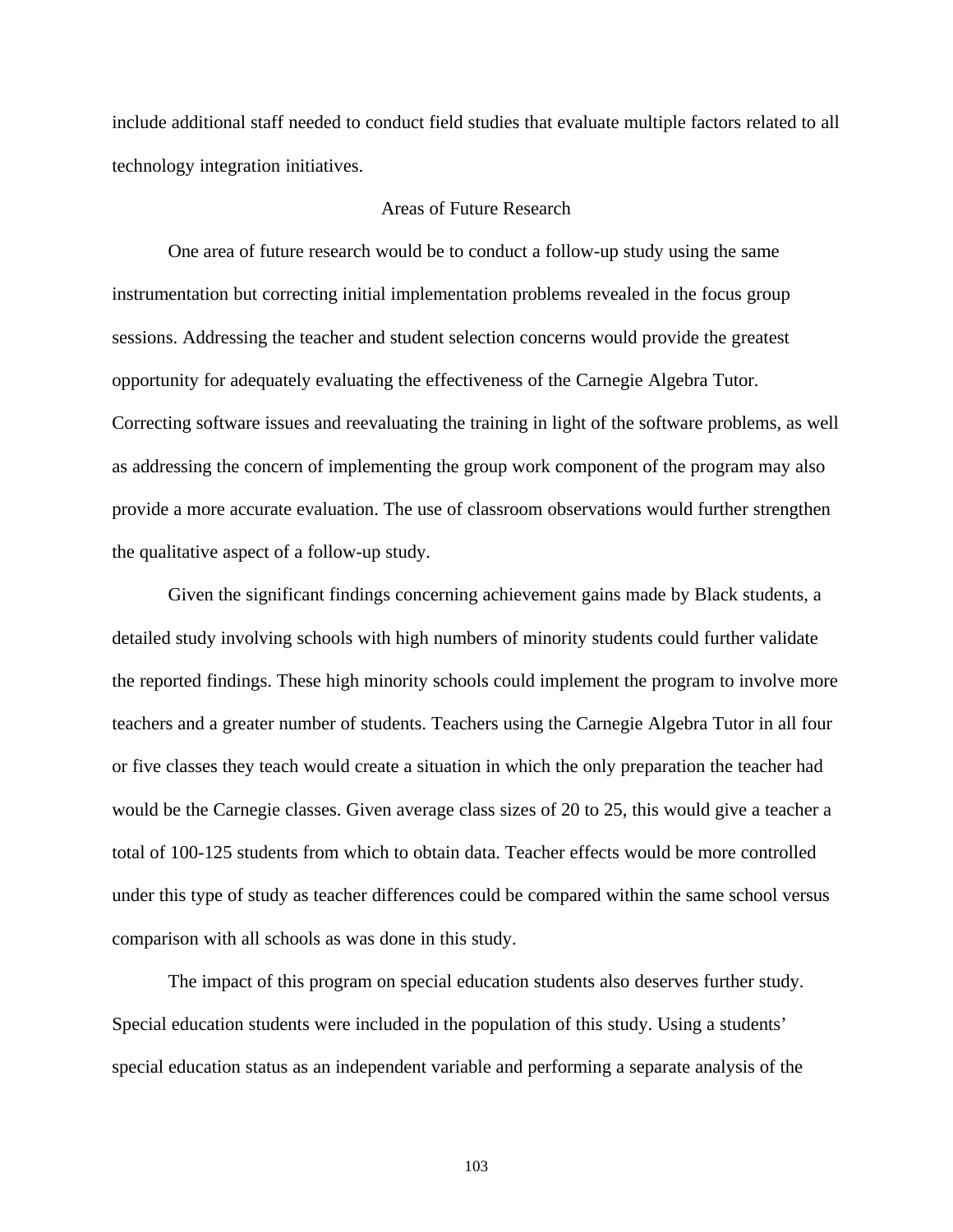impact of using the Carnegie program as part of an inclusion model and comparing achievement data with special education students that do not use the Carnegie program would allow for analysis of a student sub-group similar to the analysis conducted within this design to determine the impact of the Carnegie program on student achievement and attitude with gender and race/ethnicity as independent variables.

The teacher focus group revealed a lack of confidence in the alignment of the Carnegie Algebra Tutor with the Algebra I SOL assessment. A study that examined the relationship between the Carnegie Algebra Tutor and the Algebra I SOL assessment would provide strong data for examining any cause and effect relationship that might exist. This type of study combined with a follow-up study would provide a more objective evaluation of the effectiveness of the Carnegie Algebra Tutor.

The final area of future research would be to replicate this study using traditional Algebra classes and comparing results between a regular Algebra class and those of the introductory level Algebra class. Implementation issues would still need to be addressed prior to conducting the study however, differential effects may be revealed between the levels of Algebra that are taught using the Carnegie tutor.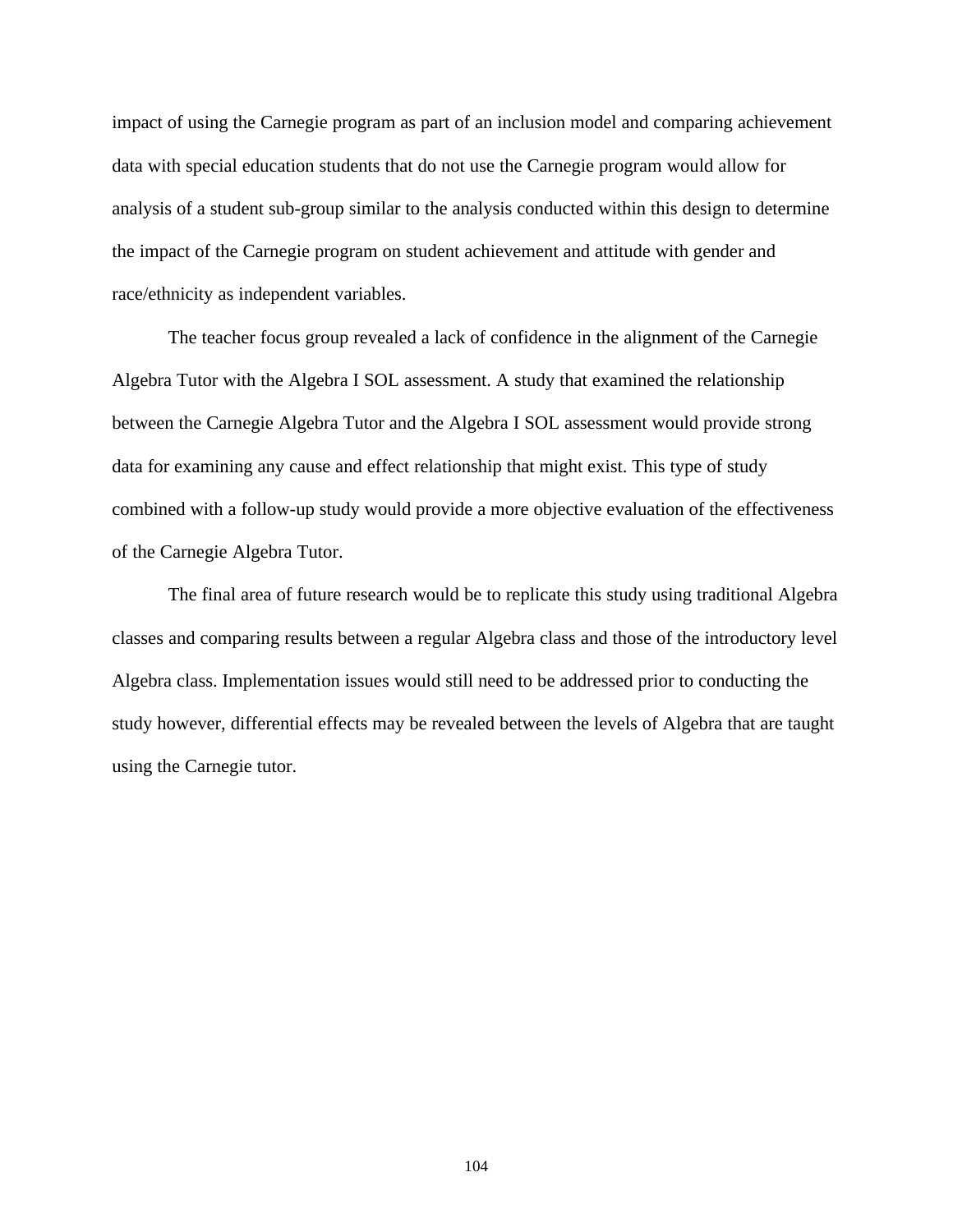#### REFERENCES

Anderson, J., Corbett, A., Koedinger, K., & Pelletier, R. [Online]. Cognitive tutors:

Lessons learned. Available: http://act.psy.cmu.edu/ACT/papers/Lessons\_Learned.html. [ 1999, Sep. 3 ].

Archer, J. (2000). The link to higher scores. In The Jossey-Bass reader on technology and learning (pp. 112-126). San Francisco: Jossey-Bass.

Bagley, C., & Hunter, B. (1992). Restructuring, constructivism, and technology: Forging a new relationship. Educational Technology, July, 22-26.

Ballator, N., Jerry, L., & Reese, C. (1997). NAEP 1996 mathematics state report for

Virginia. National Center for Education Statistics (NCES).

Bangert-Drowns, R., Kulik, J., & Kulik, C. (1985). Effectiveness of computer-based education in secondary schools. Journal of Computer-Based Instruction, 12 (3), 59-68.

Becker, H. (1990). Effects of computer use on mathematics achievement (ERIC Document Reproduction Service No. ED 342 684).

Broadbooks, W., Elmore, P., Pedersen, K., & Bleyer, D. (1981). A construct validation study of the Fennema-Sherman Mathematics Attitudes Scales. Educational and Psychological Measurement, 41, 551-557.

Brunner, C., Bennett, D., & Honey, M. (2000). Girl games and technological desire. In The Jossey-Bass reader on technology and learning (pp. 168-183). San Francisco: Jossey-Bass.

Campbell, D., & Stanley, J. (1963). Experimental and quasi-experimental designs for research. Chicago: Rand McNally.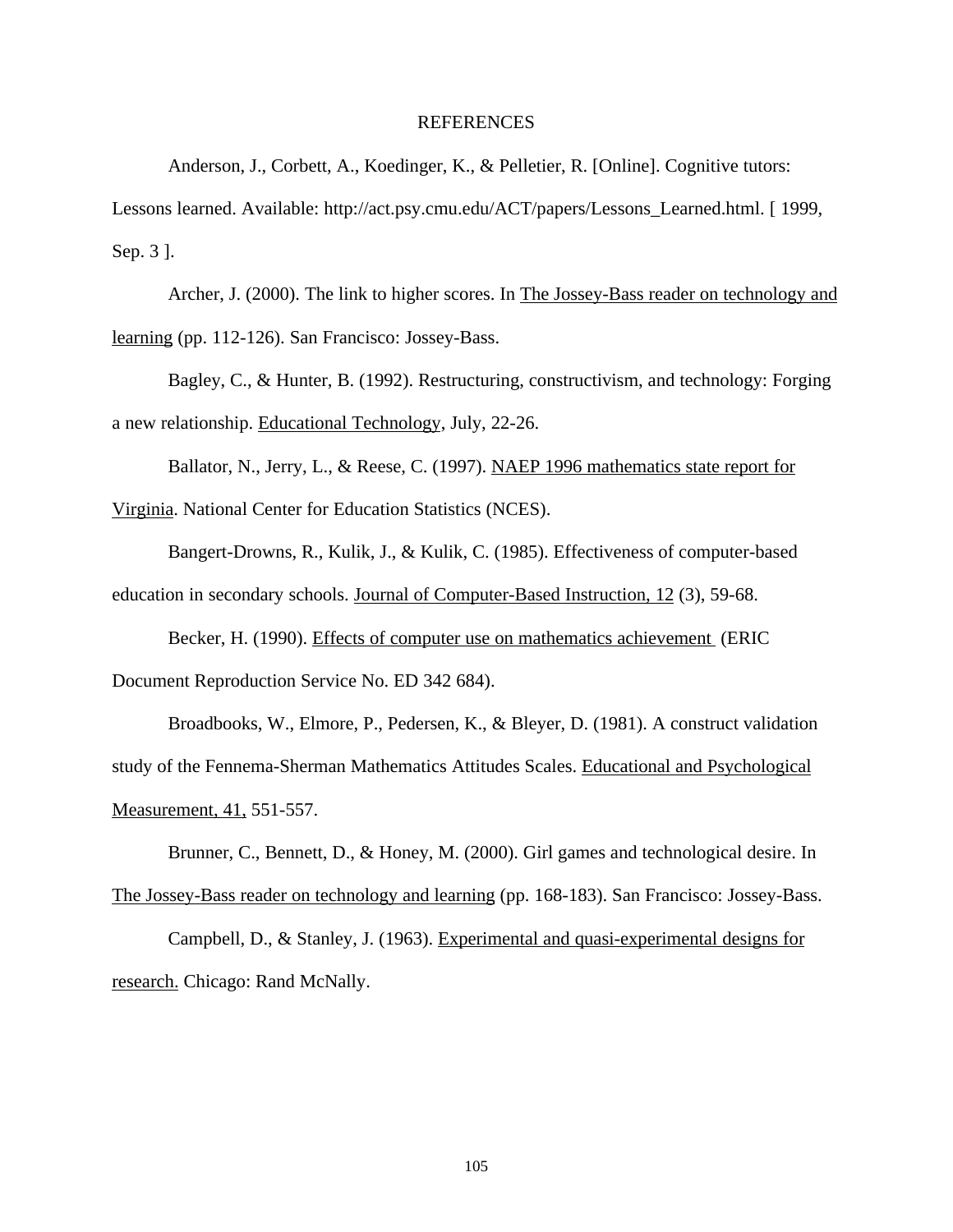Carrigg, F., Honey, M., & McMillan, K. [Online]. Perspectives on technology and education research: Lessons from the past and present. Available:

http://www.edgov/Technology/TechConf/1999/whitepapers/paper1.html. [1999, Dec.12].

Christmann, E., Lucking, R., & Badgett, J. (1977). The effectiveness of computerassisted instruction on the academic achievement of secondary students: A meta-analytic comparison between urban, suburban, and rural educational settings. Computers in the Schools 13 (3/4), 31– 41.

Clariana, R. (1996). Differential achievement gains for mathematics computation, concepts, and applications with an integrated learning system. Journal of Computers in Mathematics and Science Teaching, 15 (3), 203 – 215.

Clark, R. (1983). Reconsidering research on learning from media. Review of Educational Research,  $53(4)$ ,  $445 - 459$ .

Clinton, W. (Mar. 6, 1997). Presidential Directive. [Online]. Available: http://www.ed.gov/pubs/. [1999, July 6].

Cognition and Technology Group at Vanderbilt. (1990). Anchored instruction and its relationship to situated cognition. Educational Researcher,  $19(6)$ ,  $2 - 10$ .

Cognition and Technology Group at Vanderbilt. (1993). The Jasper experiment: An exploration of issues in learning and instructional design. Educational Technology Research and Development,  $40(1)$ ,  $65 - 80$ .

Cohen, J. (1977). Statistical power analysis for the behavioral sciences. (Rev. ed.). New York: Academic Press.

Commonwealth of Virginia (1995). Standards of Learning for Virginia public schools: Secondary courses. Richmond, VA: Virginia Board of Education.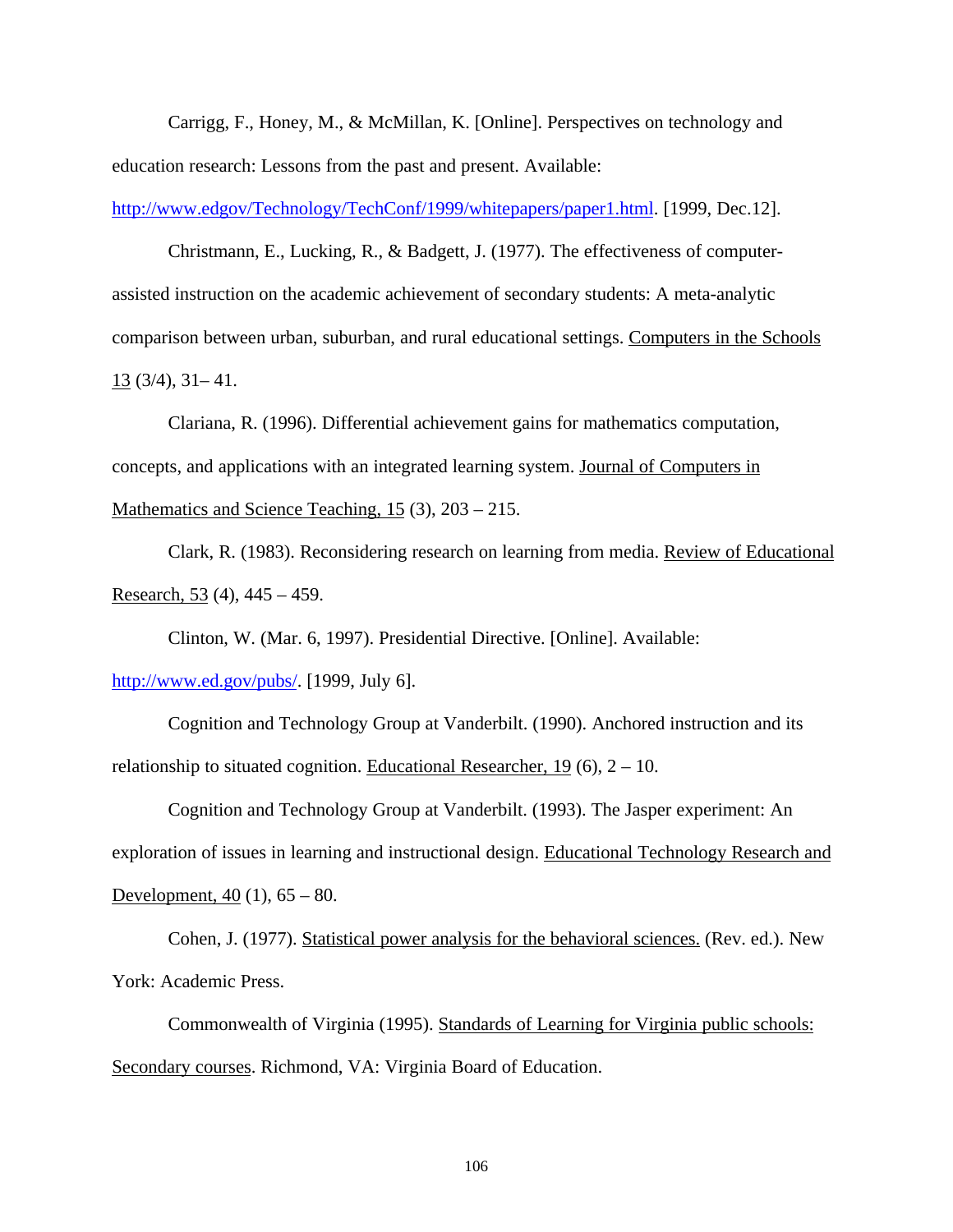Cook, T. D., & Campbell, D. T. (1979). Quasi-experimentation: Design and analysis issues for field settings. Chicago: Rand McNally.

Cooper, P. (1993). Paradigm shifts in designed instruction: From behaviorism to cognitivism to constructivism. Educational Technology, May, 12–18.

DeFrieze, D. (1998). The influence of computer use on student achievement (Doctoral dissertation, University of Georgia, 1998). Dissertation Abstracts International,(59-06A), 1886.

DeMary, J. (2000). Educational objectives to include proficiency in the use of computers and related technology. Avaiable: http://www.k12.va.us/VDOE/suptsmemos/2000/inf158.html [2000, October, 3].

Dossey, J., Mazzeo, J., Miller, K., & Reese, C. (1997). NAEP 1996 mathematics report card for the nation and the states. United States Department of Education, National Center for Education Statistics (NCES).

Fennema, E., & Sherman, J. (1986). Fennema-Sherman Mathematics Attitudes Scales: Instruments designed to measure attitudes toward the learning of mathematics by females and males. JSAS Catalog of Selected Documents in Psychlogy, 1976, 6 (31).

Fletcher-Flinn, C., & Gravatt, B. (1995). The efficacy of computer assisted instruction (CAI): A meta-analysis. Journal of Educational Computing Research, 12 (3), 219-242.

Forgasz, H., & Leder, G. (1999). The Fennema-Sherman Mathematics as a Male Domain Scale reexamined. Journal for Research in Mathematics Education 30, (3), 342-348.

Fletcher, J., Hawley, D., & Piele, P. (1990). Costs, effects, and utility of microcomputer assisted instruction in the classroom. American Educational Research Journal, 27 (4), 783–806.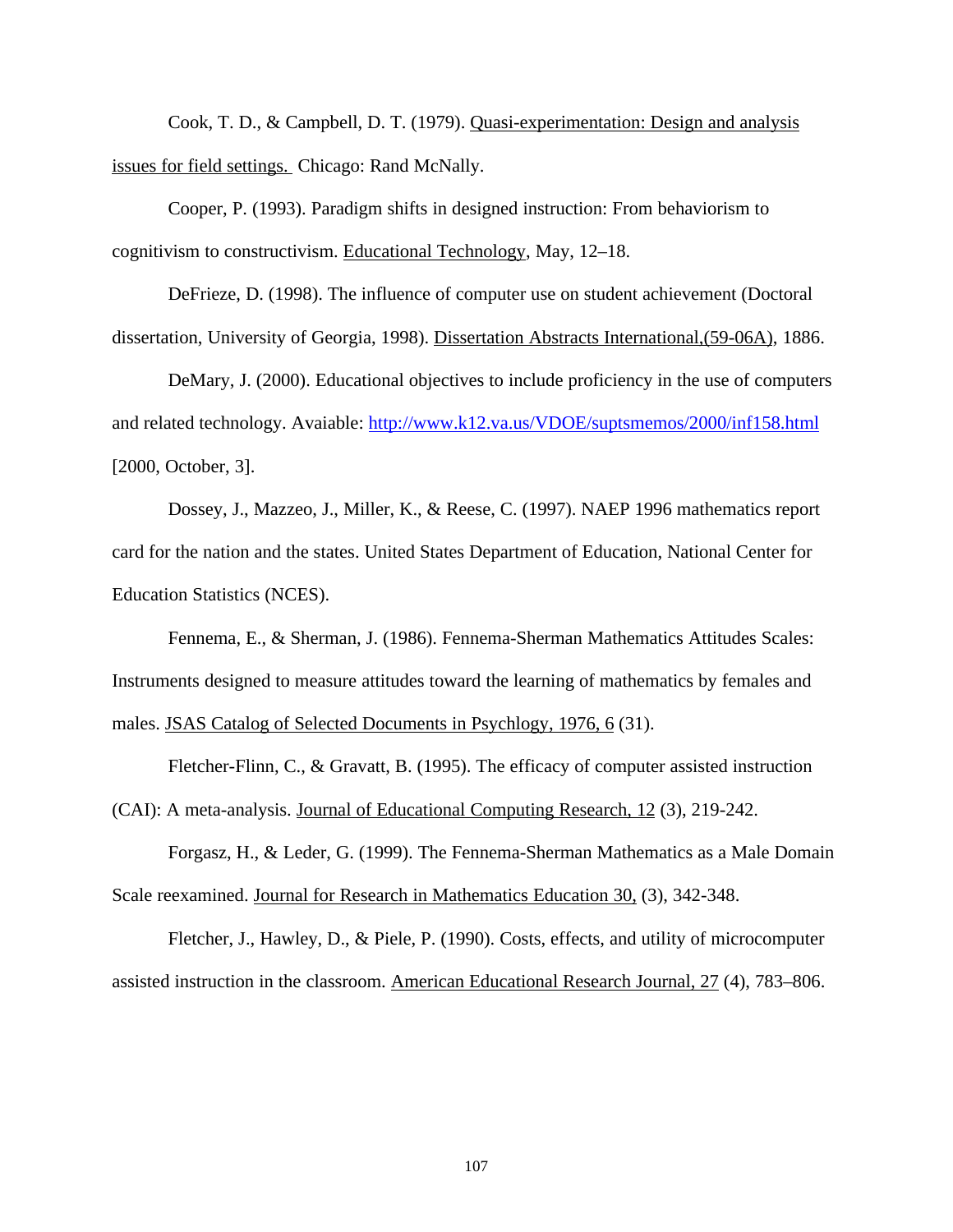Franks, M., DeVaney, T., Weerakkody, G., & Katayama, A. (1996). An analysis of

NAEP trial state assessment data concerning the effects of computers on mathematics achievement (ERIC Document Reproduction Service No. ED 400 310).

Friedman, L. (1989). Mathematics and the gender gap: A meta-analysis of recent studies on sex differences in mathematical tasks. Review of Educational Research, 59 (2), 185–213.

Gagne, R. (1977). The conditions of learning  $3<sup>rd</sup>$  ed.). New York: Holt, Rinehart, and Winston.

Gall, M., Borg, W., & Gall, J. (1996). Educational research: An introduction  $(6^{th}$  ed.) New York: Longman.

Gamoran, A., & Hannigan, E. (2000). Algebra for everyone? Benefits of collegepreparatory mathematics for students with diverse abilities in early secondary school.

Educational Evaluation and Policy Analysis, 22 (3), 241-254.

Glass, G., McGaw, B., & Smith, M. (1981). Meta-analysis in social research. Beverly Hills, CA: Sage.

Hagler, P., & Knowlton, J. (1987). Invalid implicit assumptions in CBI comparison research. Journal of Computer-Based Instruction, 14 (3), 84 – 88.

Haladyna, T., Shaughnessy, J., & Shaughnessy, J. (1983). A causal analysis of attitude toward mathematics. Journal for Research in Mathematics Education, 14 (1), 19-29.

Hiebert, J. (1999). Relationships between research and the NCTM standards. Journal for Research in Mathematics Education, 30 (1), 3-19.

Honey, M., McMillan, K., & Carrigg, F. [Online]. Perspectives on technology and education research: Lessons from past and present. Available:

http://www.ed.gpv/Technology/TechConf/1999/whitepapers/paper1.html. [1999, Dec 28].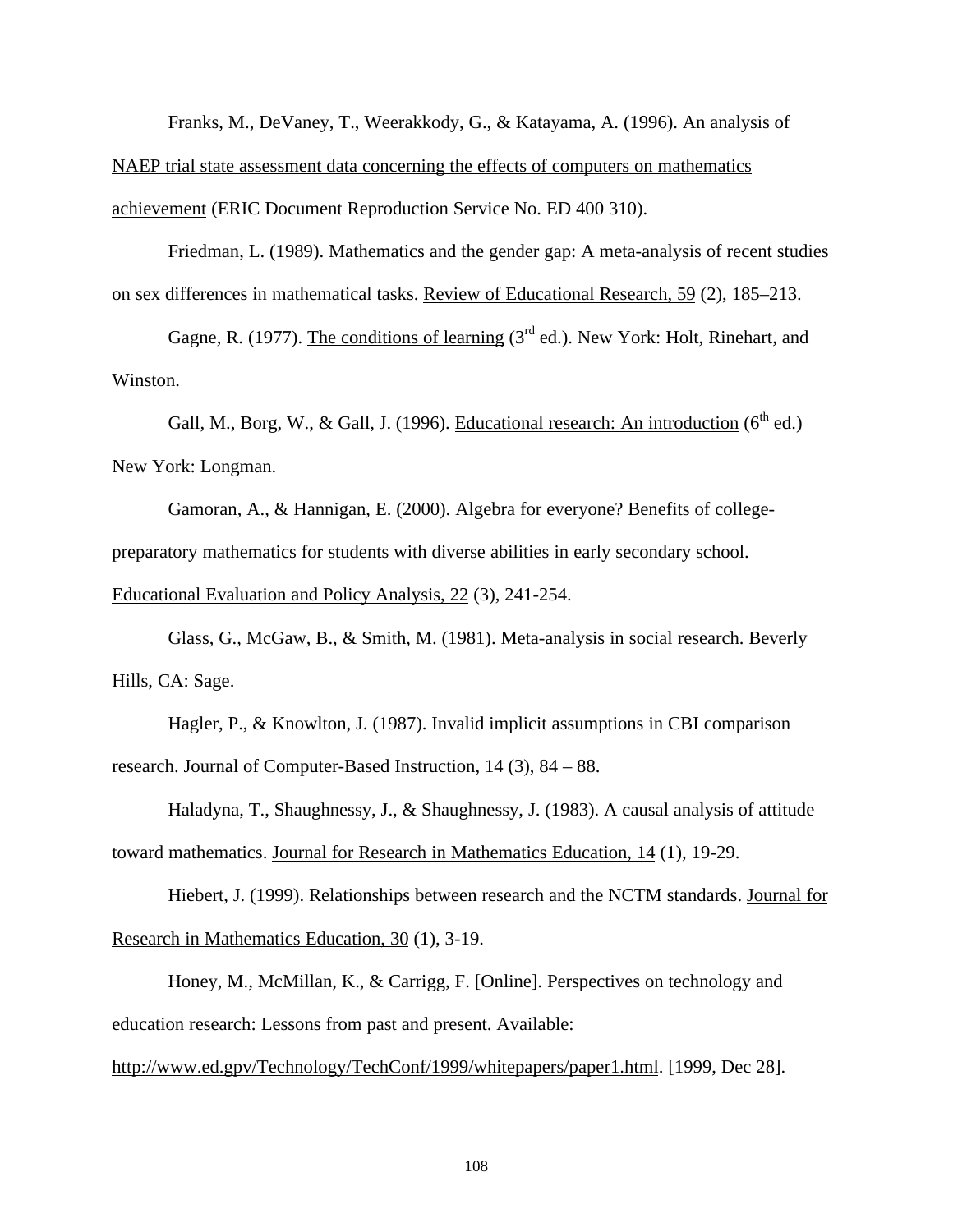Hyde, J., Fennema, E., & Lamon, S. (1990). Gender differences in mathematics performance: A meta-analysis. Psychological Bulletin, 107 (2), 139 – 155.

Impara, J. C., & Plake, B. S. (Eds.). (1998). The thirteenth mental measurements yearbook. Lincoln, NE: University of Nebraska press.

King, H. (1997). Effects of computer-enhanced instruction in college level mathematics as determined by meta-analysis (Doctoral dissertation, University of Tennessee, Knoxville, 1997). Dissertation Abstracts International (59-01A), 0114.

Kirkpatrick, H., & Cuban, L. (2000). Should we be worried? What the research says about gender differences in access, use, attitudes, and achievement with computers. In The Jossey-Bass reader on technology and learning (pp.155-167). San Francisco: Jossey-Bass.

Koedinger, K. [Online]. Intelligent cognitive tutors as modeling tool and instructional model. Available: http://www.CARNEGIELEARNING.COM/nctm2000.html. [1999, Aug 30.]

Koedinger, K., & Anderson, J. (1995). Intelligent tutoring goes to school in the big city.

World Conference on Artificial Intelligence in Education, Charlottesville, VA.

Krejcie, R., & Morgan, D. (1970). Determining sample size for research activities.

Educational and Psychological measurement, 30, 607-610.

Kulik, C., & Kulik, K. (1991). Effectiveness of computer-based instruction: An updated analysis. Computers in Human Behavior, 7, 75–94.

Leder, G. (1990). Gender differences in mathematics: An overview. In E. Fennema & G.

Leder (Eds.), Mathematics and Gender (pp. 10-25). New York: Teachers College Press.

Liao, Y. (1998). Effects of hypermedia versus traditional instruction on students' achievement: A meta-analysis. Journal of Research on Computing in Education, 30 (4), 341–359.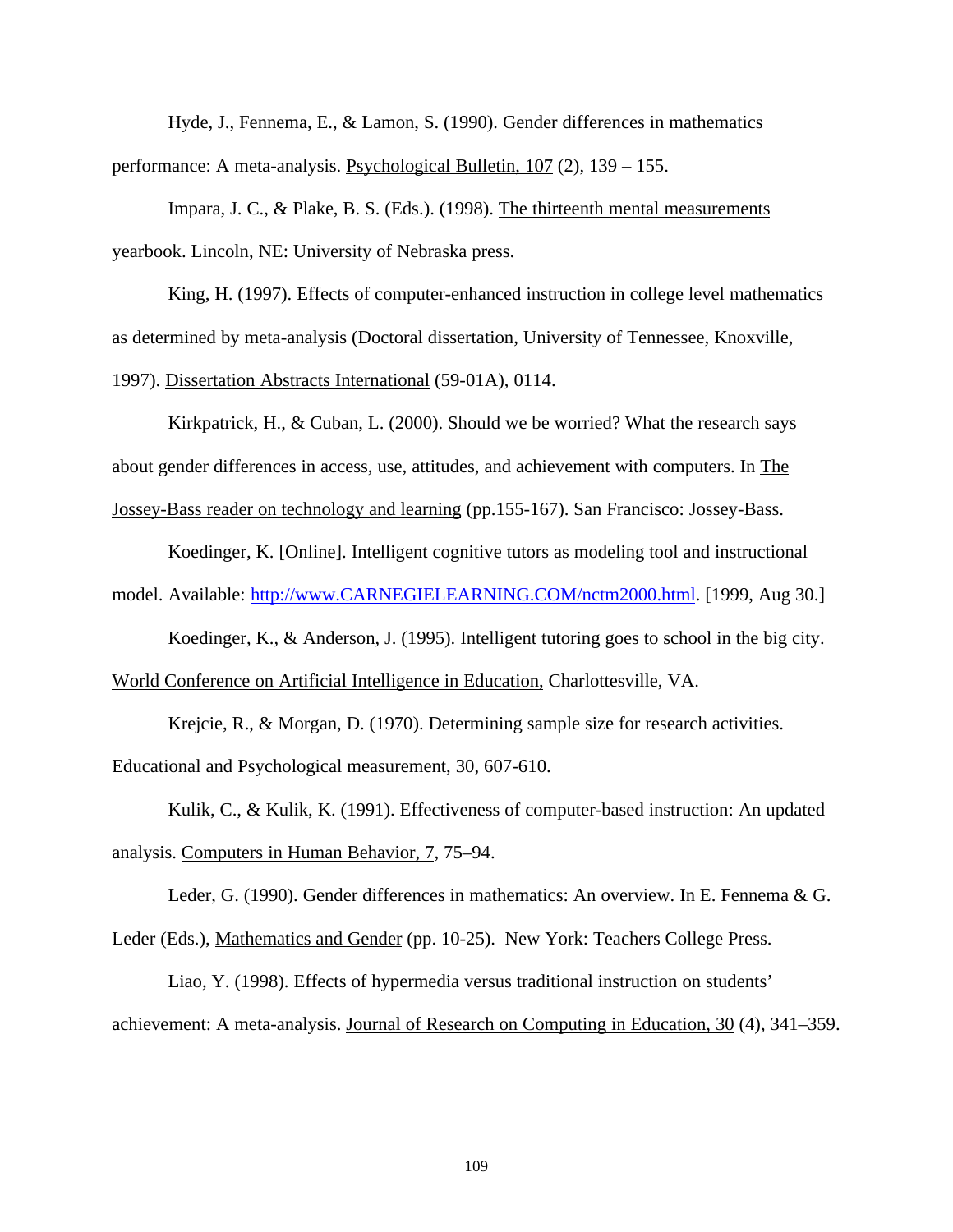Ma, X. (1997). Reciprocal relationships between attitude towards mathematics and achievement in mathematics. Journal of Educational Research, 90 (4), 221-229.

Ma, X., & Kishor, N. (1997). Assessing the relationship between attitude toward mathematics and achievement in mathematics: A meta-analysis. Journal for Research in Mathematics Education,  $28(1)$ ,  $26 - 47$ .

Mann, D., Shakeshaft, C., Becker, J., & Kottkamp, R. [Online]. West Virginia Story: Achievement gains from a statewide comprehensive instructional technology program. Available: http:// www.edgov/Technology/TechConf/1999/whitepapers/html. [1999, Dec. 12].

Marsh, D. (2000). Educational leadership for the twenty-first century: Integrating three essential perspectives. In The Jossey-Bass reader on educational leadership (pp.126-145). San Francisco: Jossey-Bass.

Maycut, P., & Morehouse, R. (1994). Beginning qualitative research: A philosophic and practical guide. Washington, DC: Falmer Press.

Meyer, M., & Koehler, M. (1990). Internal influences on gender differences in mathematics. In E. Fennema & G. Leder (Eds.) Mathematics and Gender (pp. 60-95). New York: Teachers College Press.

Means, B., Blando, J., Olson, K., & Middleton, T. (1993). Using technology to support education reform. (U.S. Department of Education Contract No. RR 91172010). Washington, DC: U.S. Government Printing Office.

Meece, J., Wigfield, A., & Eccles, J. (1990). Predictors of math anxiety and its influence on young adolescents' course enrollment intentions and performance in mathematics. Journal of Educational Psychology, 82 (1), 60-70.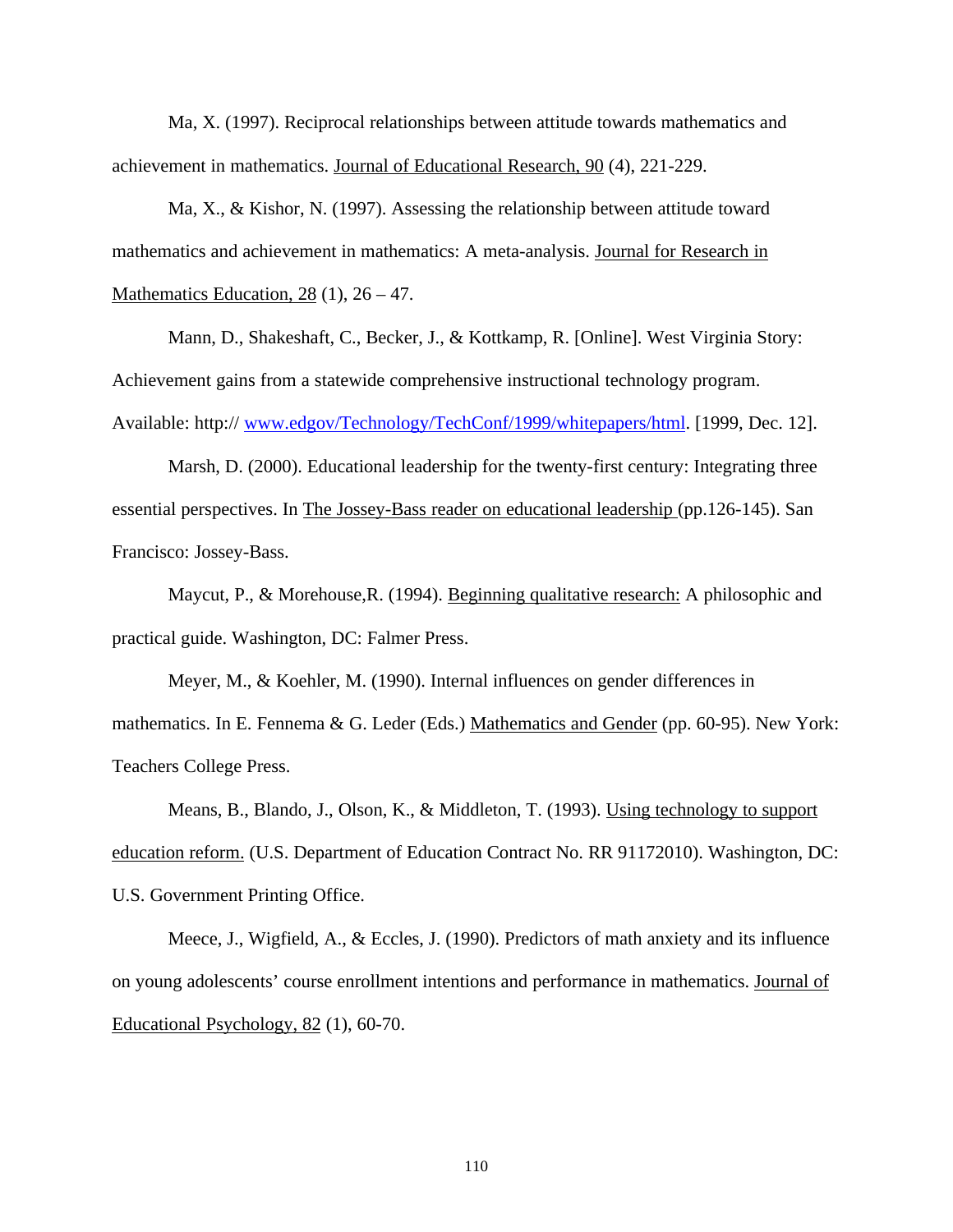Merrill, D. (Nov. 1995). The costs and effectiveness of educational technology: Proceedings of a workshop [Online]. Melmed, A. (ed.). Available:

http://www.ed.gov/Technology/Plan/RAND/Costs/ [1999, July 6].

Meyinsse, J., & Tashakkori, A. (1994). An analysis of eighth graders' performance on standardized mathematics tests (ERIC Document Reproduction Service No. ED 390 676).

Miles, M., & Huberman, A. (1994). Qualitative data analysis ( $2<sup>nd</sup>$  ed.). Thousand Oaks, CA: Sage.

Morgan, D. (1988). Focus groups as qualitative research. Newbury Park, CA: Sage.

Mulhern, F., & Rae, G. (1998). Development of a shortened form of the Fennema-

Sherman Mathematics Attitudes Scales. Educational and Psychological Measurement, 58 (2), 295-306.

National Center for Education Statistics.[Online]. Pursuing excellence: A study of U.S. eighth-grade mathematics and science teaching, learning, curricula, and achievement in international context. Available: http://nces.ed.gov/timss [1999, Dec. 08].

National Council of Teachers of Mathematics. NCTM Standards. [Online]. NCTM. Available: http://www.enc.org/reform/ [1999, July 6].

National Education Goals Panel. (Modified Dec. 9, 1998). National Education Goals:

Building a Nation of Learners. [Online]. Available: http://www.negp.gov/ [1999, July 6].

Pajares, F., & Kranzler, J. (1995). Role of self-efficacy and general mental ability in mathematical problem-solving: A path analysis. (ERIC Document reproduction Service No. ED 387-342)

Pea, R. (2000). Introduction. In The Jossey-Bass reader on technology and learning. San Francisco: Jossey-Bass.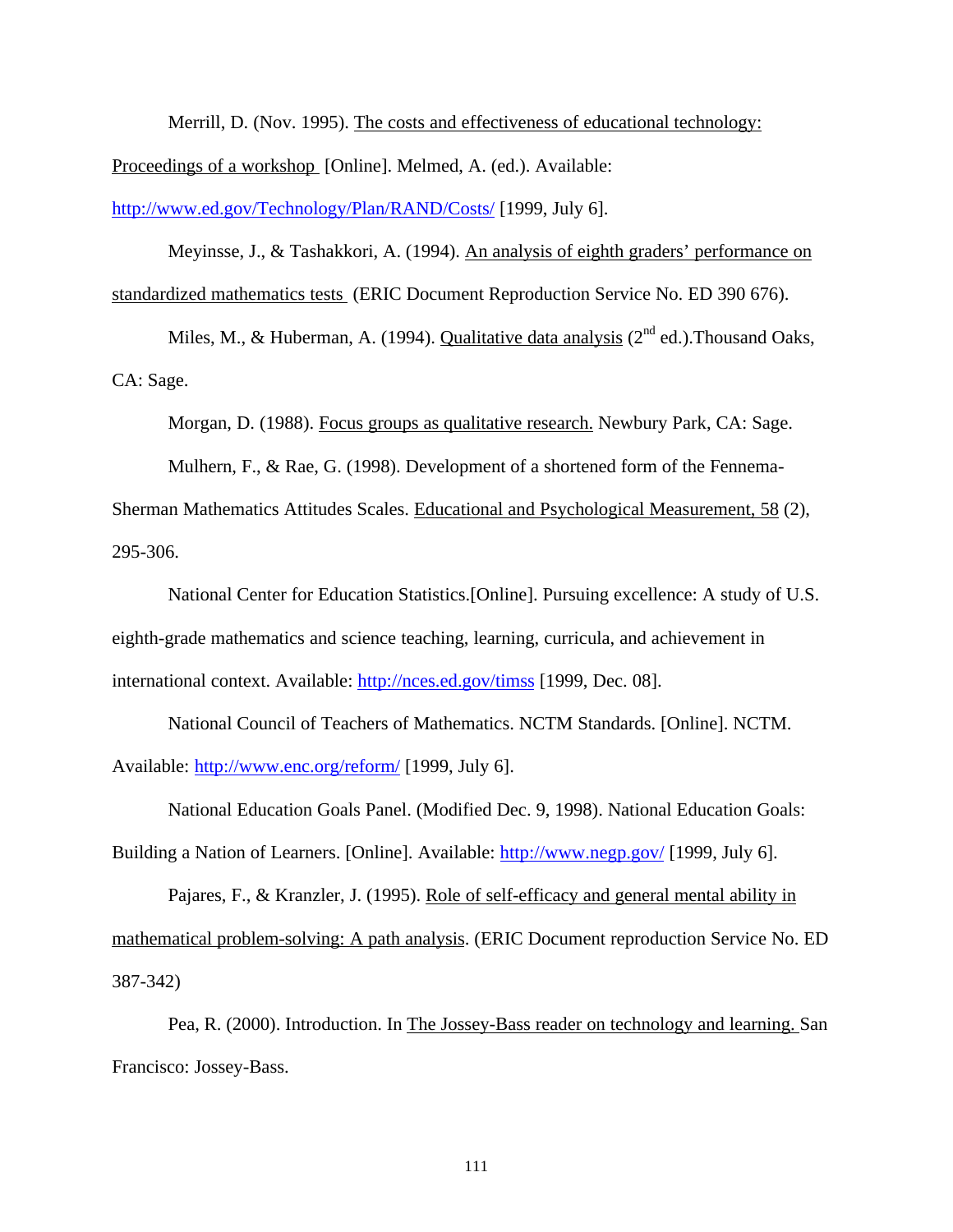Picciotto, H., & Wah, A. [Online]. A new algebra:tools, theme, concepts. Available: http://www.picciotto.org/math-ed/new-algebra/new-algebra.html. [2000, Feb.16].

President's Committee of Advisors on Science and Technology [Online]. Report to the President on the use of technology. Available:

http://www.whitehouse.gov/WH/EOP/OSTP/NSTC/PCAST/k-12ed.html. [2000, Jan. 22].

Randhawa, B., Beamer, J., & Lundberg, J. (1993). Role of mathematics self-efficacy in the structural model of mathematics achievement. Journal of Educational Psychology, 85 (1), 41- 48.

Reese, C., Jerry, L., & Ballator, N. [Online]. NAEP 1996 mathematics state report for Virginia. Available: http://www.ed.gov/NCES/naep.

Reyes, L. (1984). Affective variables and mathematics education. Elementary School Journal, 84 (5), 558-581.

Reigeluth, C. (1991). Reflections on the implications of constructivism for educational technology. Educational Technology, September, 34 – 37.

Roblyer, M., Edwards, J., & Havriluk, M. (1997). Integrating educational technology into teaching. Upper Saddle River, NJ: Merrill.

Romberg, T. (1992). The scholarly basis of the school mathematics reform movement in the United States. International Journal of Educational Research, 17 (5), 419-437.

Romberg, T. (1998). Comments: NCTM's curriculum and evaluation standards. Teachers College Record, 100 (1), 8-21.

Schacter, J., & Fagnano, C. (1999). Does computer technology improve student learning and achievement? How, when, and under what conditions? Journal of Educational Computing Research, 20 (4), 329-343.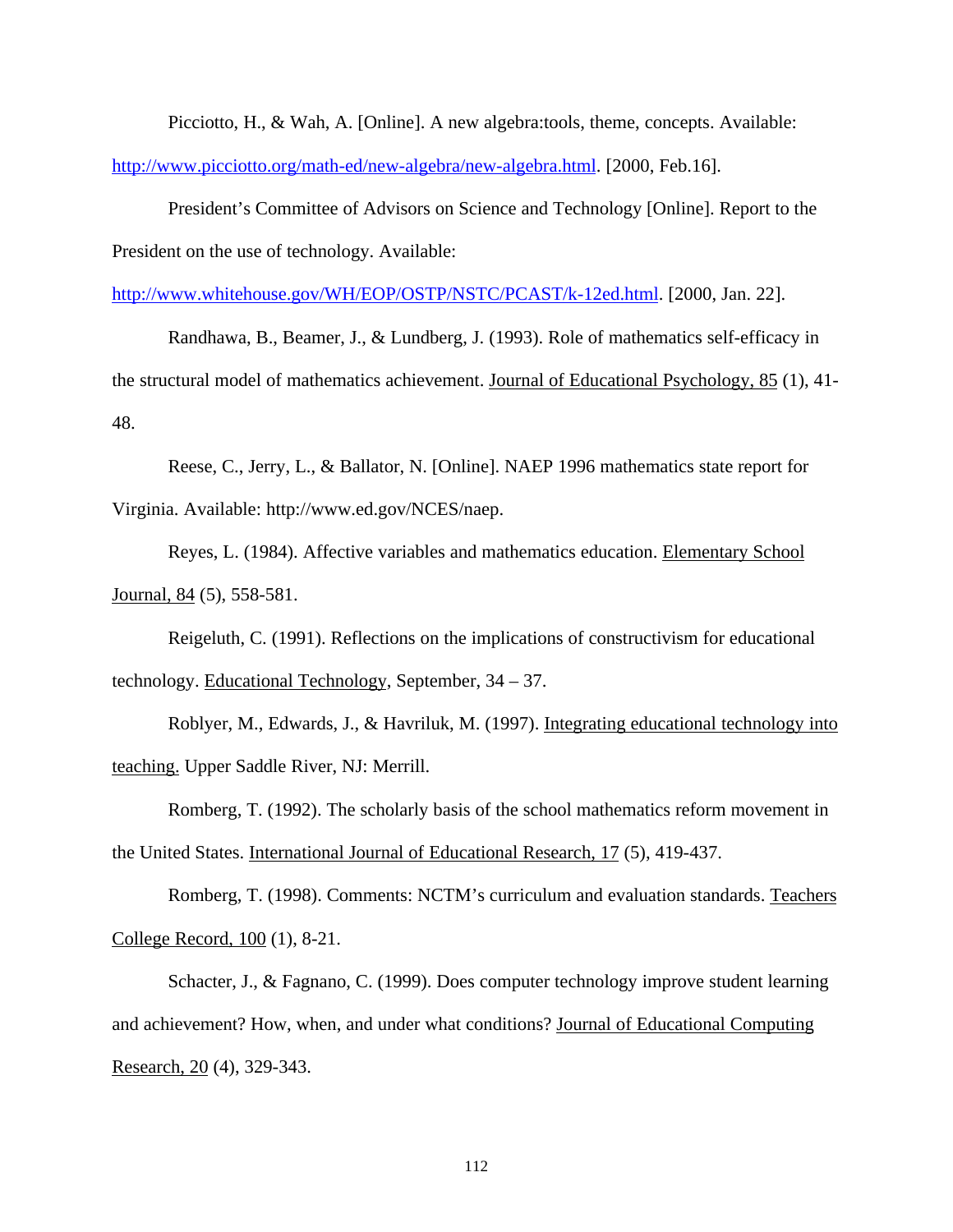Shandasani, P., & Stewart, D. (1990). Focus groups: Theory and practice. Newbury Park, CA: Sage.

Shute, V., & Psotka, J. (1996). Intelligent tutoring systems: Past, present, and future. In

D. Jonassen (Ed), Handbook of research for educational communications and technology

(pp.570-595). New York: Macmillan.

Simonson, M., & Maushak, N. (1996). Instructional technology and attitude change. In Jonassen, H (Ed.), Handbook of research for educational communications and technology (pp.984-1016). NY: Macmillan.

Siven-Kachala, J., & Bialo, E. (2000). 2000 research report on the effectiveness of technology in schools (7<sup>th</sup> ed.). Washington, DC: Software Information Industry Association (SIIA).

Tapscott, D. (2000). The digital divide. In The Jossey-Bass reader on technology and learning (pp.127-154) San Francisco: Jossey-Bass.

Virginia Department of Education. (1996). Six-year educational technology plan for Virginia: Goals, recommendations, and strategies. Available:

http://www.pen.k12.va.us/go/VDOE/Technology/ [1999, July 6].

Virginia Department of Education. (2000). Technology enriched administrators: Modules for guiding the integration of educational technology in education. Available:

http://www.pen.k12.va.us/VDOE/suptsmemos/2000/infl138a.pdf [2000, October 3].

Virginia Department of Education. (2000). Virginia standards of learning assessments technical report. Available: http://www.pen.k12.va.us/VDOE/pdf [2000]

Wenglinsky, H. (1998). Does it compute? The relationship between educational technology and student achievement in mathematics. Princeton, NJ: Educational Testing Service.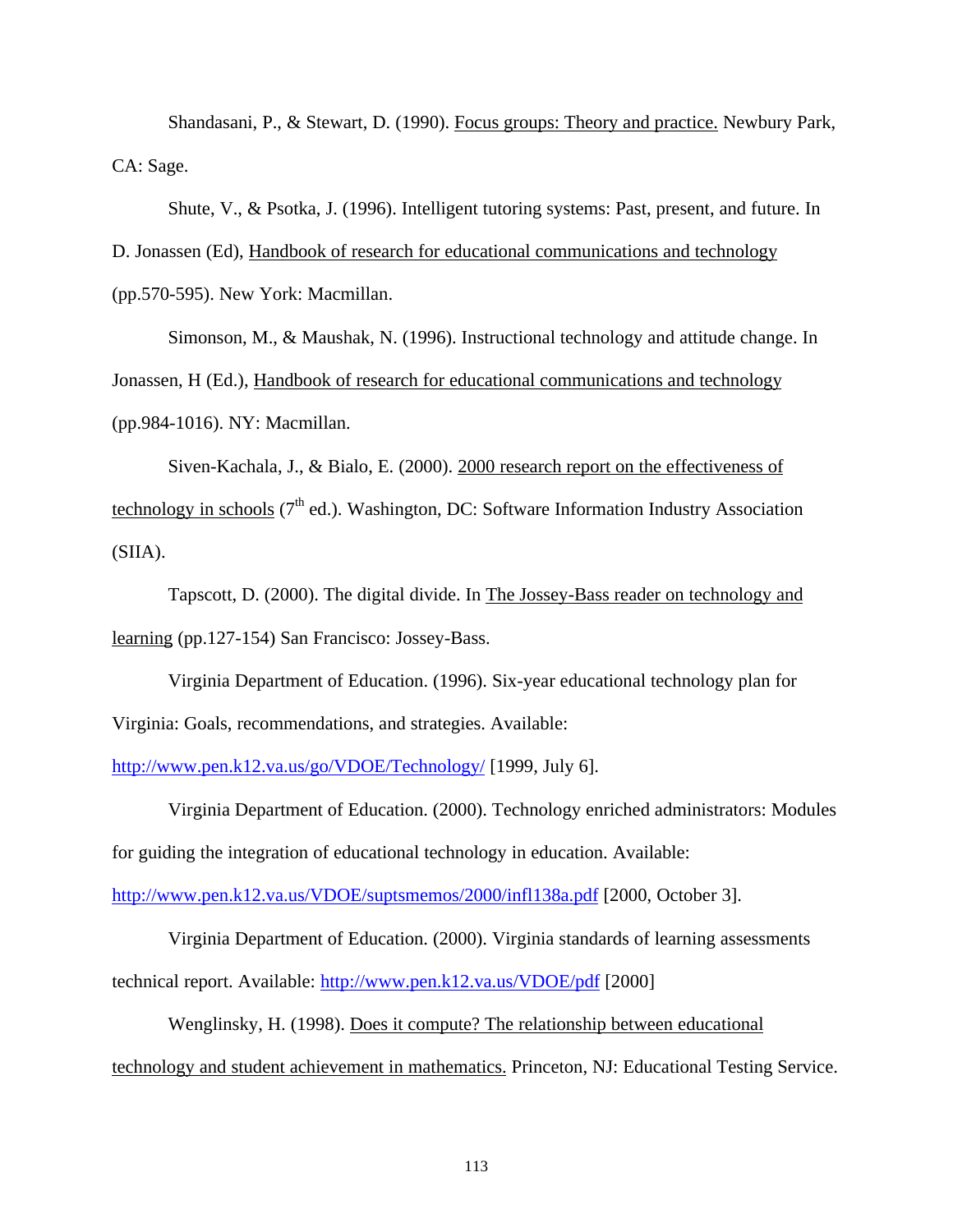Wilson, L., & Blank, R. (1999). Improving mathematics education using results from NAEP and TIMSS. Council of Chief State School Officers. Washington, DC: State Education Assessment Center.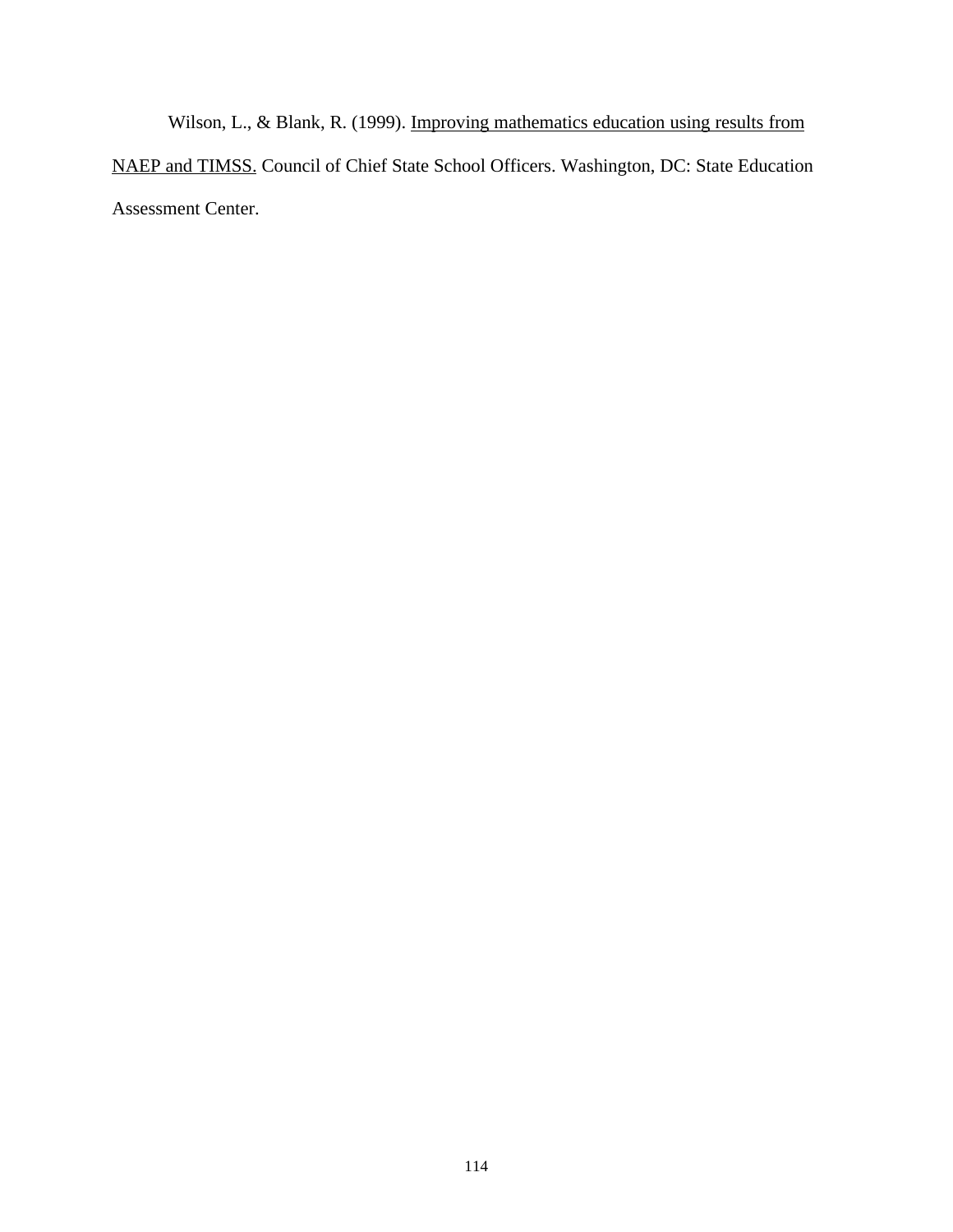## Appendix A

### Mathematics Course Sequence

Permission to reproduce this document granted by the Department of Accountability, Virginia

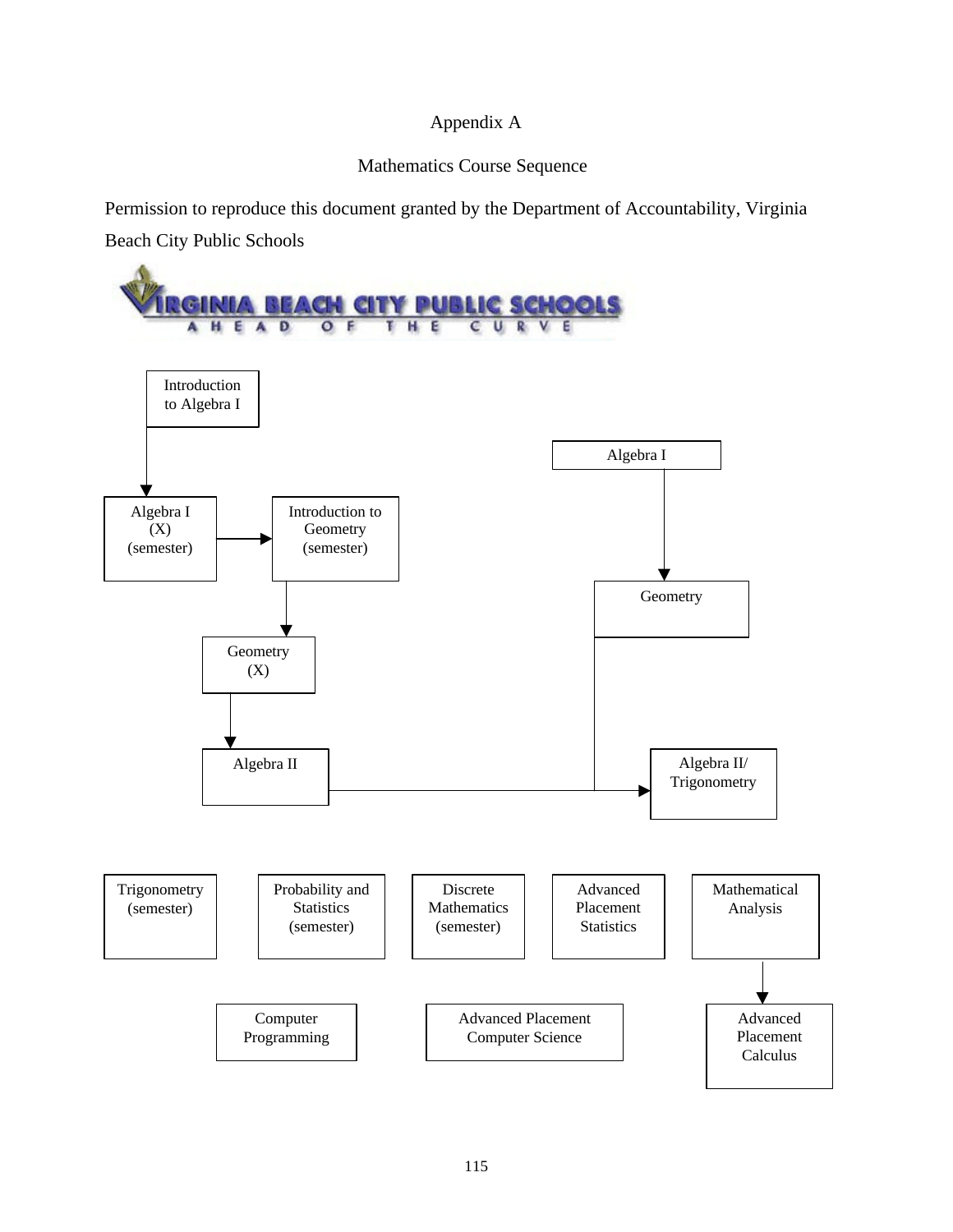## Appendix B

## Algebra I, Introduction to Algebra and

Algebra X Pacing Guide

Permission to reproduce this document granted by the Department of Accountability, Virginia Beach City Public Schools



|              | <b>ALGEBRA I</b>                   |                         |  |  |  |  |  |
|--------------|------------------------------------|-------------------------|--|--|--|--|--|
|              | Teaching Sequence and Pacing Guide |                         |  |  |  |  |  |
| Unit         |                                    | <b>Suggested Pacing</b> |  |  |  |  |  |
| $\mathbf{1}$ | <b>First Degree Equations</b>      | 4 Weeks                 |  |  |  |  |  |
| 2.           | Relations, Functions, and Graphs   | 7 Weeks                 |  |  |  |  |  |
| 3.           | Inequalities in one variable       | 2 Weeks                 |  |  |  |  |  |
| 4.           | <b>Systems of Linear Equations</b> | 3 Weeks                 |  |  |  |  |  |
| 5.           | <b>Operations with Monomials</b>   | 2 Weeks                 |  |  |  |  |  |
| 6.           | Quadratic Equations                | 4 Weeks                 |  |  |  |  |  |
| 7.           | Polynomials                        | 5 Weeks                 |  |  |  |  |  |
| 8.           | <b>Matrices and Statistics</b>     | 2 Weeks                 |  |  |  |  |  |
| 9.           | Rational Expressions and Equations | 3 Weeks                 |  |  |  |  |  |
| 10.          | Linear and Quadratic Inequalities  | 2 Weeks                 |  |  |  |  |  |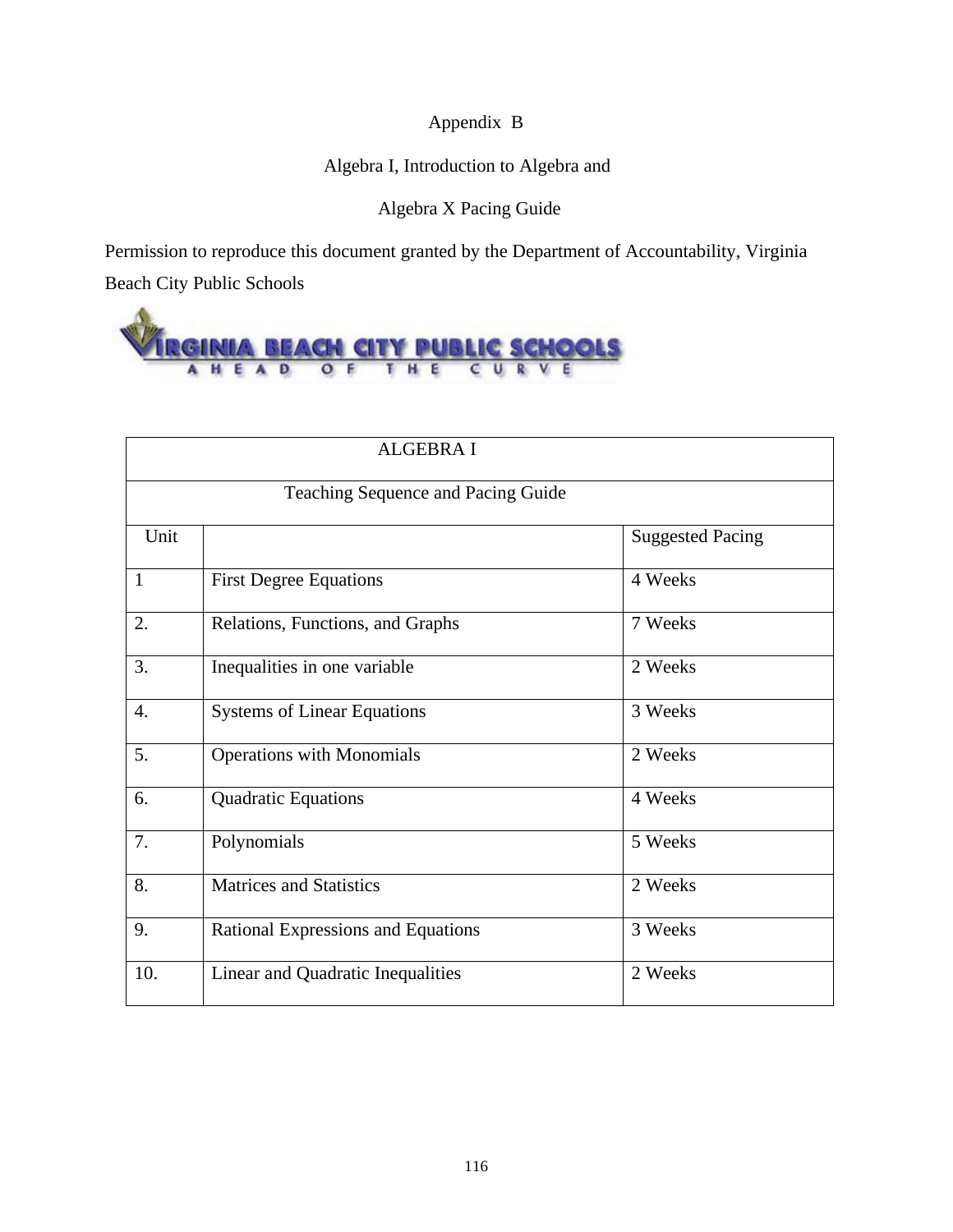|                                    | <b>INTRODUCTION TO ALGEBRA I</b>   |                         |  |  |  |  |
|------------------------------------|------------------------------------|-------------------------|--|--|--|--|
| Teaching Sequence and Pacing Guide |                                    |                         |  |  |  |  |
| Unit                               |                                    | <b>Suggested Pacing</b> |  |  |  |  |
| 1.                                 | <b>First Degree Equations</b>      | 6 Weeks                 |  |  |  |  |
| 2.                                 | Relations, Functions, and Graphs   | 10 Weeks                |  |  |  |  |
| 3.                                 | Inequalities in one variable       | 3 Weeks                 |  |  |  |  |
| 4.                                 | <b>Systems of Linear Equations</b> | 5 Weeks                 |  |  |  |  |
| 5.                                 | <b>Operations with Monomials</b>   | 4 Weeks                 |  |  |  |  |
| 6.                                 | <b>Quadratic Equations</b>         | 6 Weeks                 |  |  |  |  |

|                                    | ALGEBRA I (X)                      |                         |  |  |  |  |
|------------------------------------|------------------------------------|-------------------------|--|--|--|--|
| Teaching Sequence and Pacing Guide |                                    |                         |  |  |  |  |
| Unit                               |                                    | <b>Suggested Pacing</b> |  |  |  |  |
| 7.                                 | Polynomials                        | 7 Weeks                 |  |  |  |  |
| 8.                                 | <b>Matrices and Statistics</b>     | 3 Weeks                 |  |  |  |  |
| 9.                                 | Rational Expressions and Equations | 4 Weeks                 |  |  |  |  |
| 10.                                | Linear and Quadratic Inequalities  | 3 Weeks                 |  |  |  |  |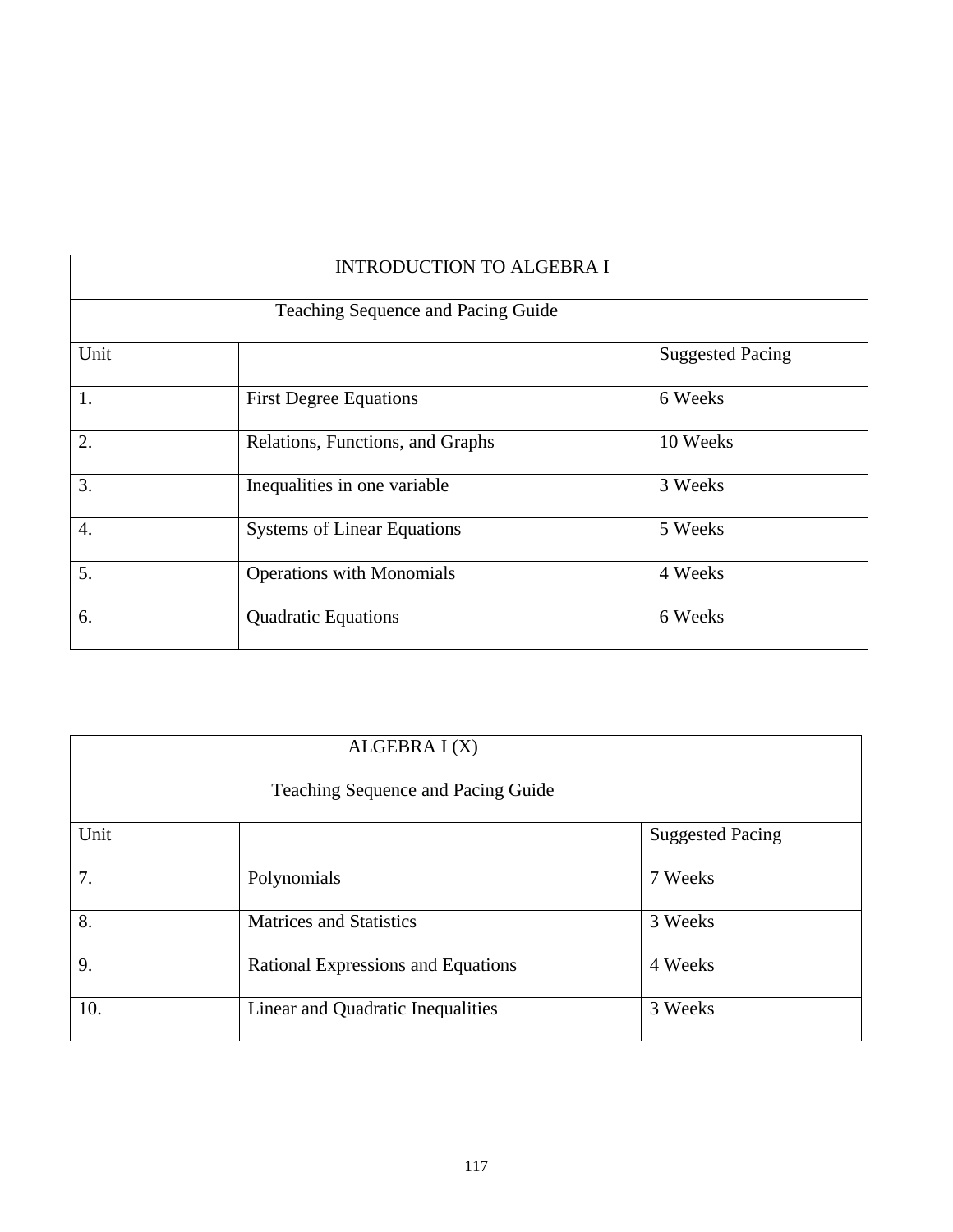Appendix C School Division Permission Letter

January 4, 2000

Mr. John E. Smith Frank W. Cox High School 2425 Shorehaven Drive Virginia Beach, Va 23455

Dear Mr. Smith:

This letter serves as school division approval of your project, "The Effect of the Carnegie Algebra Tutor on Student Achievement and Attitude in Introductory High School Algebra." As always, the final decision to participate rests with the principal. If you have any questions, I can be reached at 427-4381. Good luck with your study.

Sincerely,

E. Sidney Vaughn III, Ed.D. Research Specialist

ESV/mm

Cc: Donald E. Stowers, Assistant Superintendent for High School Education Perry B. Pope, Principal, Frank W. Cox High School Nancy C. McClure, Coordinator for High School Mathematics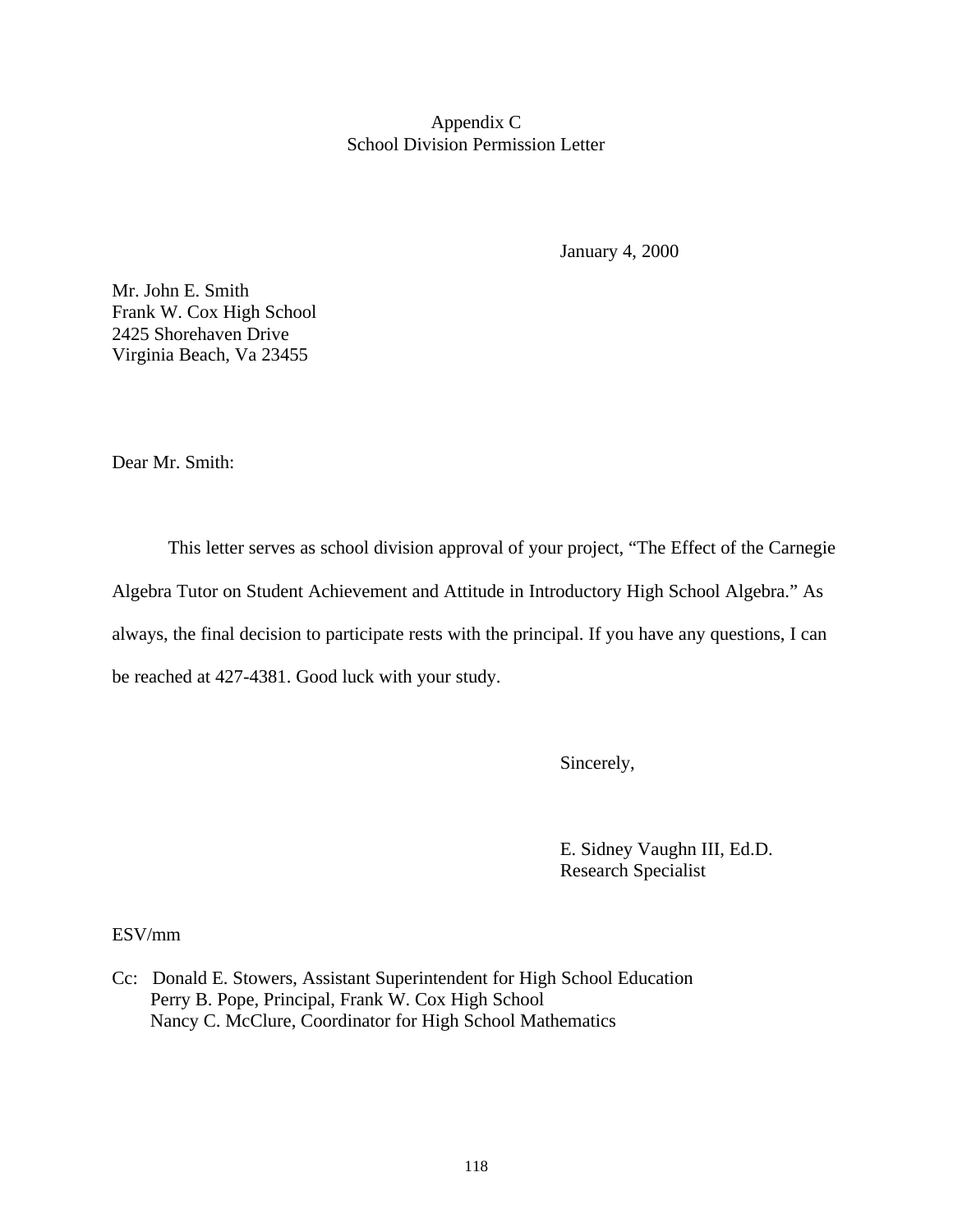### Appendix D Letter of Informed Consent

### MEMORANDUM

TO: John E. Smith 1508 Beaver Dam Rd. Chesapeake, Va.23322

> Stephen Parson ELPS 0302

FROM: David M. Moore

DATE: 20 December, 2000

SUBJECT: Expedited Approval- "The Effect of the Carnegie Algebra Tutor on Student Achievement and Attitude in Introductory High School Algebra." – IRB #00-428

This memo is regarding the above-mentioned protocol. The proposed research is eligible for expedited review according to the specifications authorized by 45 CFR 46.110 and 21 CFR 56.110. As Chair of the Virginia Tech Institutional Review Board, I have granted approval to the study for a period of 12 months, effective today.

Approval of your research by the IRB provides the appropriate review as required by federal and state laws regarding human subject research. It is your responsibility to report to the IRB any adverse reactions that can be attributed to this study.

To continue the project past the 12-month approval period, a continuing review application must be submitted (30) days prior to the anniversary of the original approval date and a summary of the project to date must be provided. My office will send you a reminder of this (60) days prior to the anniversary date.

Cc: file M.D. Alexander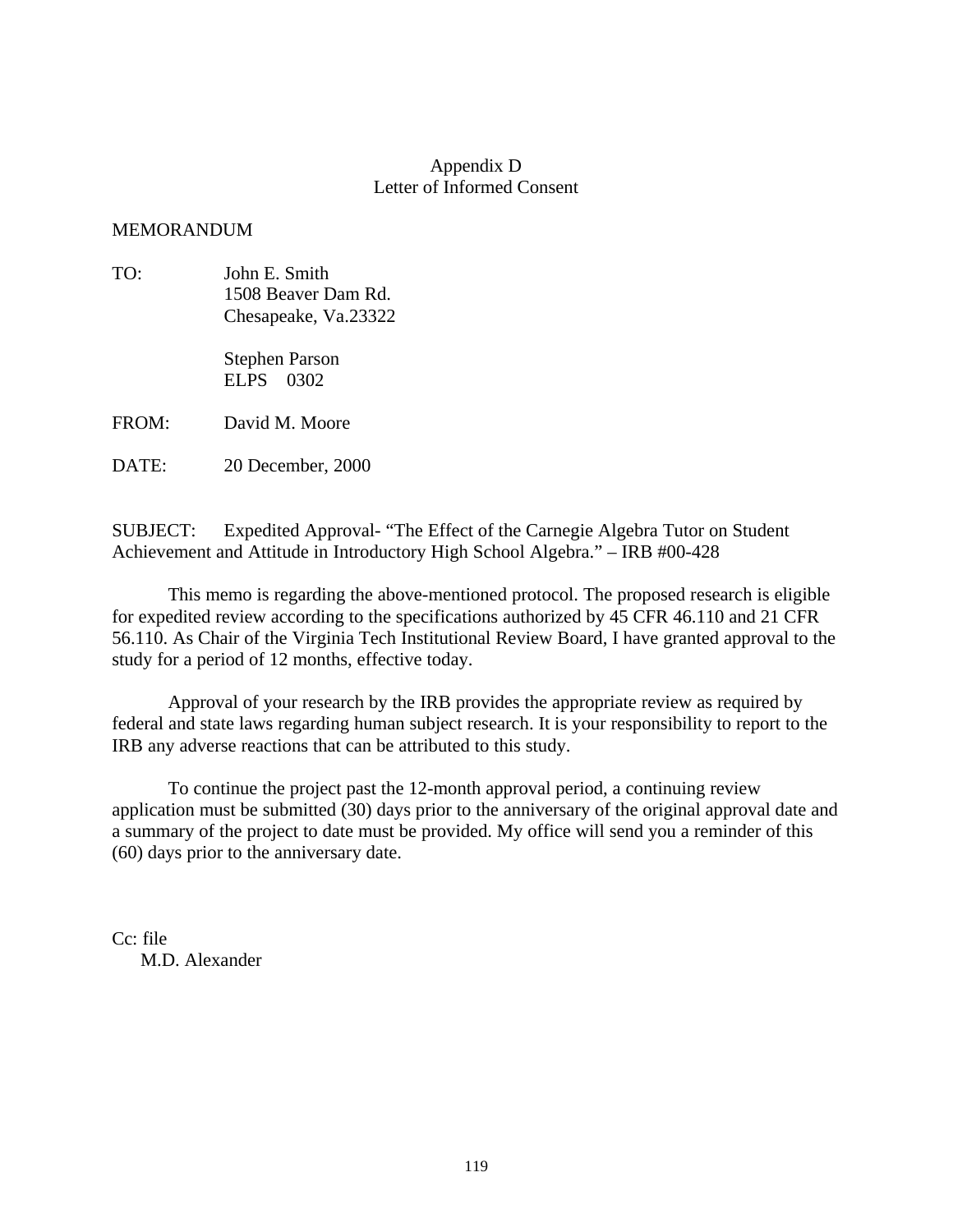## Appendix E Carnegie Algebra Tutor and Virginia Standard of Learning Assessment Algebra I Alignment Matrix

Permission to reproduce this document granted by the Department of Accountability, Virginia Beach City Public Schools



|     | VIRGINIA STANDARDS OF LEARNING (SOL)            | <b>CARNEIE LEARNING'S</b>          |                                   |  |  |  |
|-----|-------------------------------------------------|------------------------------------|-----------------------------------|--|--|--|
|     |                                                 | Cognitive Tutor™ Algebra I         |                                   |  |  |  |
|     | <b>ALGEBRA I</b>                                | <b>COGNITIVE TUTOR</b>             | <b>COGNITIVE TUTOR</b>            |  |  |  |
|     | <b>CONTENT STANDARD</b>                         | <b>COMPUTER LESSONS</b>            | <b>CLASSROOM LESSONS</b>          |  |  |  |
| A.1 | The student will solve linear equations and     | Lesson 3, sections 4-6             | Inequalities                      |  |  |  |
|     | inequalities in one variable, solve literal     | Lesson 4, sections 1-4             | Graphing Inequalities             |  |  |  |
|     | equations (formulas) for a given variable and   | Lesson 5, sections 3-5             | Engineer a Highway                |  |  |  |
|     | apply these skills to solve practical problems. | Lesson 7, sections 1-3             | Move a Sand Pile                  |  |  |  |
|     | Graphing calculators will be used to confirm    | Lesson 9, sections 1-6             | Rent a Car from Go-Go             |  |  |  |
|     | algebraic solutions.                            | Lesson 11, sections 1-5            | Rent a Car from Wreckem           |  |  |  |
|     |                                                 | Lesson 23, section 1               | Rent a Car from Good Rents        |  |  |  |
|     |                                                 | Shopping for Widgets and Dumbbells |                                   |  |  |  |
|     |                                                 | Paying Tolls and Renting Computers |                                   |  |  |  |
|     |                                                 | Plumbing and Dumping               |                                   |  |  |  |
|     |                                                 |                                    | Hang a Mathematician on Your Wall |  |  |  |
|     |                                                 |                                    | Sell Balloons for Fun and Profit  |  |  |  |
|     |                                                 |                                    | Videos and Sand Piles             |  |  |  |
|     |                                                 |                                    | Cliffs, Bikes, and Loans          |  |  |  |
|     |                                                 |                                    | <b>Widgets and Discs</b>          |  |  |  |
|     |                                                 |                                    | <b>Literal Equations</b>          |  |  |  |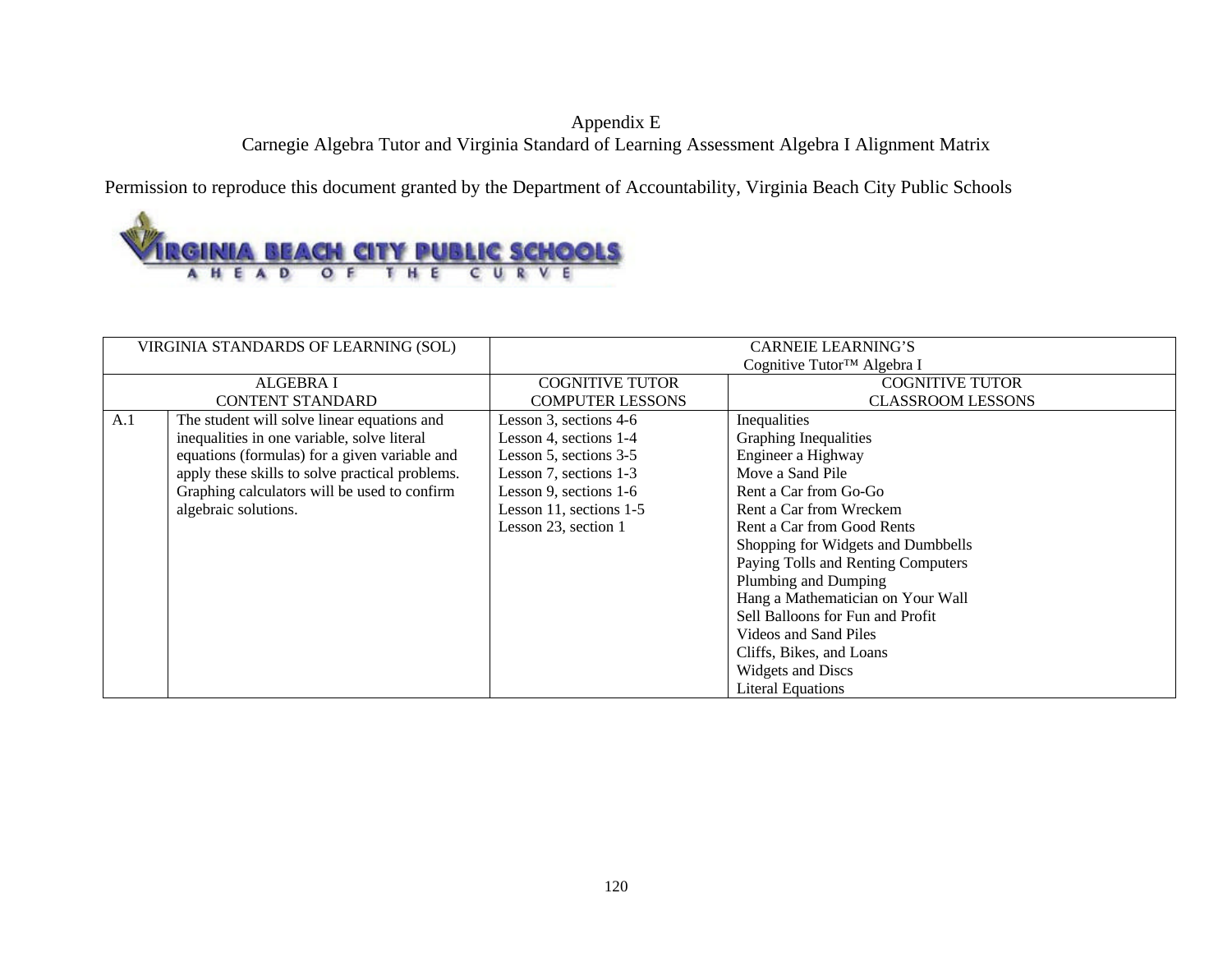| VIRGINIA STANDARDS OF LEARNING (SOL) |                                                      | <b>CARNEIE LEARNING'S</b>              |                                    |  |  |
|--------------------------------------|------------------------------------------------------|----------------------------------------|------------------------------------|--|--|
|                                      |                                                      | Cognitive Tutor <sup>™</sup> Algebra I |                                    |  |  |
|                                      | <b>ALGEBRA I</b>                                     | <b>COGNITIVE TUTOR</b>                 | <b>COGNITIVE TUTOR</b>             |  |  |
|                                      | <b>CONTENT STANDARD</b>                              | <b>COMPUTER LESSONS</b>                | <b>CLASSROOM LESSONS</b>           |  |  |
| A.2                                  | The student will represent verbal quantitative       | Lesson 1, sections 1-4                 | U.S. Shirts                        |  |  |
|                                      | situations algebraically and evaluate these          | Lesson 4, sections 1-4                 | <b>Hot Shirts</b>                  |  |  |
|                                      | expressions fro given replacement values of the      | Lesson 6, sections 1-5                 | TV News Ratings                    |  |  |
|                                      | variables. Students will choose an appropriate       | Lesson 8, sections 1-3                 | <b>Truck Life</b>                  |  |  |
|                                      | computational technique, such as mental              | Lesson 10, sections 1-6                | Women at a University              |  |  |
|                                      | mathematics, calculator, or paper and pencil.        | Lesson 13, section 1                   | Taxes Deducted from Your Paycheck  |  |  |
|                                      |                                                      | Lesson 14, sections 1-4                | Tipping in a Restaurant            |  |  |
|                                      |                                                      | Lesson 20, sections 1-2                | Earning Sales Commission           |  |  |
|                                      |                                                      | Lesson 21, sections 1-3                | Comp-U-US                          |  |  |
|                                      |                                                      |                                        | <b>Mowing Lawns</b>                |  |  |
|                                      |                                                      |                                        | Making Rectangles: Parts 1, 2, 3   |  |  |
|                                      |                                                      |                                        | Engineer a Highway                 |  |  |
|                                      |                                                      |                                        | Move a Sand Pile                   |  |  |
|                                      |                                                      |                                        | Rent a Car from Go-Go              |  |  |
| A.2                                  |                                                      |                                        | Rent a Car from Wreckem            |  |  |
|                                      |                                                      |                                        | Rent a Car from Good Rents         |  |  |
|                                      |                                                      |                                        | Shopping for Widgets and Dumbbells |  |  |
|                                      |                                                      |                                        | Paying Tolls and Renting Computers |  |  |
|                                      |                                                      |                                        | Plumbing and Dumping               |  |  |
|                                      |                                                      |                                        | Hang a Mathematician on Your Wall  |  |  |
|                                      |                                                      |                                        | Sell Balloons for Fun and Profit   |  |  |
|                                      |                                                      |                                        | Videos and Sand Piles              |  |  |
|                                      |                                                      |                                        | Cliffs, Bikes and Loans            |  |  |
|                                      |                                                      |                                        | <b>Widgets and Discs</b>           |  |  |
| A.3                                  | The student will justify steps used in simplifying   | Lesson 3, sections 1-3                 | Comp-U-Us                          |  |  |
|                                      | expressions and solving equations and                | Lesson 5, sections 1-2                 | <b>Mowing Lawns</b>                |  |  |
|                                      | inequalities. Justifications will include the use of | Lesson 10, sections 1-6                | <b>Distributive Property</b>       |  |  |
|                                      | concrete objects, pictorial representations and      |                                        |                                    |  |  |
|                                      | the properties of real numbers.                      |                                        |                                    |  |  |
| A.4                                  | The student will use matrices to organize and        |                                        | Matrices                           |  |  |
|                                      | manipulate data, including matrix addition,          |                                        |                                    |  |  |
|                                      | subtraction, and scalar multiplication. Data will    |                                        |                                    |  |  |
|                                      | arise from business, industrial, and consumer        |                                        |                                    |  |  |
|                                      | situations.                                          |                                        |                                    |  |  |
| A.5                                  | The student will analyze a given set of data for     |                                        | <b>Number Patterns</b>             |  |  |
|                                      | the existence of a pattern, represent the pattern    |                                        | Finding the Nth Term               |  |  |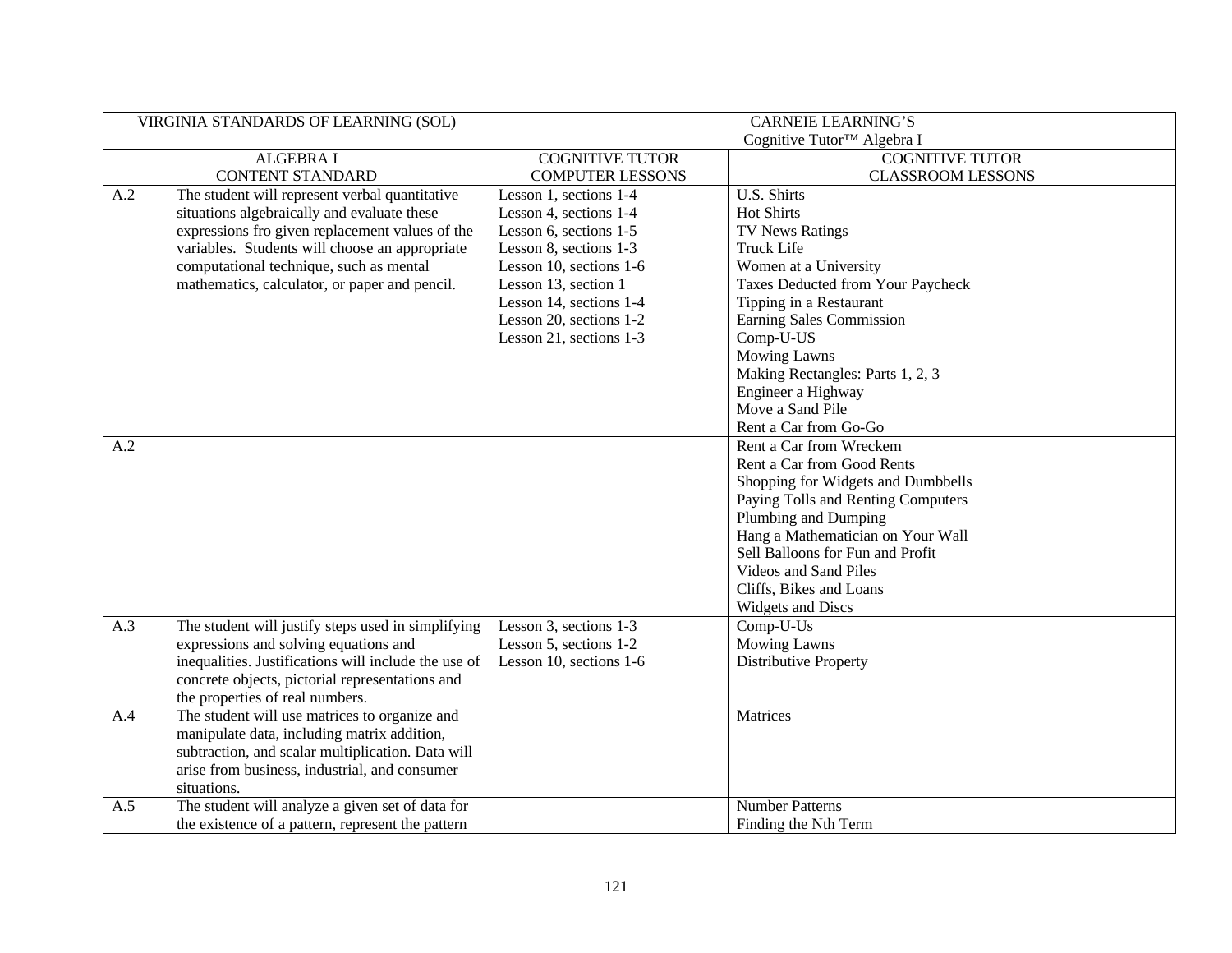| VIRGINIA STANDARDS OF LEARNING (SOL) |                                                    |                                        | <b>CARNEIE LEARNING'S</b>                                   |  |  |
|--------------------------------------|----------------------------------------------------|----------------------------------------|-------------------------------------------------------------|--|--|
|                                      |                                                    | Cognitive Tutor <sup>™</sup> Algebra I |                                                             |  |  |
|                                      | <b>ALGEBRA I</b>                                   | <b>COGNITIVE TUTOR</b>                 | <b>COGNITIVE TUTOR</b>                                      |  |  |
|                                      | <b>CONTENT STANDARD</b>                            | <b>COMPUTER LESSONS</b>                | <b>CLASSROOM LESSONS</b>                                    |  |  |
|                                      | algebraically and graphically, if possible, and    |                                        | Handshake Problems                                          |  |  |
|                                      | determine if the relation is a function.           |                                        | Points and Lines Problem                                    |  |  |
|                                      |                                                    |                                        | Gauss' Solution                                             |  |  |
|                                      |                                                    |                                        | \$4 an Hour Problem                                         |  |  |
|                                      |                                                    |                                        | Consultant's Problem                                        |  |  |
| A.6                                  | The student will select, justify, and apply an     | Lesson 6, sections 1-5                 | Equations, Rates, and Intercepts                            |  |  |
|                                      | appropriate technique to graph a linear function   | Lesson 8, sections 1-3                 | Graphs and Linear Equations: Parts 1,2                      |  |  |
|                                      | in two variables. Techniques will include slope-   | Lesson 9, sections 1-6                 | Videos and Sand Piles                                       |  |  |
|                                      | intercept, x- and y- intercepts, graphing by       |                                        | Cliffs, Bikes, and Loans                                    |  |  |
|                                      | transformation, and the use of the graphing        |                                        | <b>Widgets and Discs</b>                                    |  |  |
|                                      | calculator.                                        |                                        | Graphing Lines: Parts 1,2,3,4                               |  |  |
|                                      |                                                    |                                        | Finding the Formula from x and y Values: Parts 1,2          |  |  |
|                                      |                                                    |                                        | Spending Money                                              |  |  |
|                                      |                                                    |                                        | Avoiding the Bends                                          |  |  |
|                                      |                                                    |                                        | Losing Helium                                               |  |  |
| A.7                                  | The student will determine the slope of a line     | Lesson 6, sections 1-5                 | Equations, Rates, and Intercepts                            |  |  |
|                                      | when given an equation of the line, the graph of   | Lesson 8, sections 1-3                 | Graphs and Linear Equations: Parts 2                        |  |  |
|                                      | the line, or two points on the line. Slope will be | Lesson 9, sections 1-6                 | Videos and Sand Piles                                       |  |  |
|                                      | described as rate of change and will be positive,  | Lesson 14, sections 1-4                | Cliffs, Bikes, and Loans                                    |  |  |
|                                      | negative, zero, or undefined. The graphic          |                                        | <b>Widgets and Discs</b>                                    |  |  |
|                                      | calculator will be used to investigate the effect  |                                        | <b>Graphing Lines: Parts 4</b>                              |  |  |
|                                      | of changes in the slope of the graph of the line.  |                                        | Finding an Equation from Points on Its Graph: Parts 1, 2, 3 |  |  |
|                                      |                                                    |                                        | Finding an equation from Its Graph: Parts 1, 2              |  |  |
|                                      |                                                    |                                        | Finding the Formula from x and y Values: Parts 1, 2         |  |  |
|                                      |                                                    |                                        | Sending Money                                               |  |  |
|                                      |                                                    |                                        | Avoiding the Bend                                           |  |  |
|                                      |                                                    |                                        | Losing Helium                                               |  |  |
| A.8                                  | The student will write an equation of a line       | Lesson 14, sections 1-4                | Finding an Equation from Points on Its Graph: Parts 1, 2, 3 |  |  |
|                                      | when given the graph of the line, two points on    | Lesson 20, sections 1-4                | Finding an Equation from Its Graph: Parts 1, 2              |  |  |
|                                      | the line, or the slope and a point on the line.    |                                        | Finding the Formula from x and y Values: Parts 1, 2         |  |  |
| A.9                                  | The student will solve systems of two linear       | Lesson 12, sections 1-6                | Producing and Selling Pens                                  |  |  |
|                                      | equations in two variables, both algebraically     | Lesson 15, sections 1-3                | Making and Selling Shirts                                   |  |  |
|                                      | and graphically, and apply these techniques to     | Lesson 22, section 1                   | Solve Systems Using Slope and Y-Intercept: Parts 1, 2       |  |  |
|                                      | solve practical problems. Graphing calculators     |                                        | Solve Systems of Equation Algebraically: Parts 1, 2         |  |  |
|                                      | will be used as both a primary tool of solution    |                                        | Connect Algebraic and Graphical Solutions: Parts 1, 2       |  |  |
|                                      | and to confirm algebraic solution.                 |                                        | Using up Oil Reserves                                       |  |  |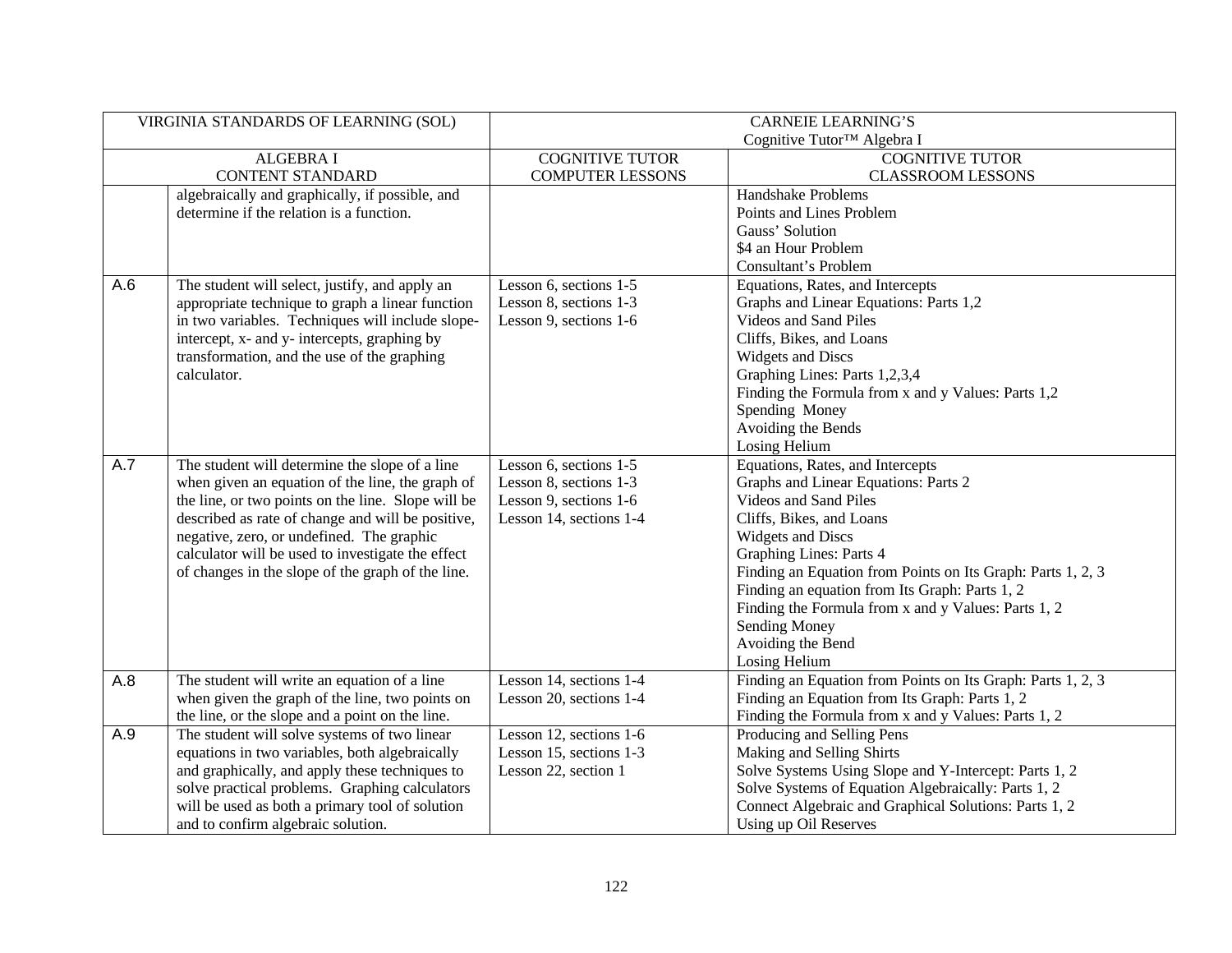| VIRGINIA STANDARDS OF LEARNING (SOL) |                                                                                                                                                                                                                                                                |                                                                                                                                                                              | <b>CARNEIE LEARNING'S</b>                                                                                                                                                                                                                                                           |  |  |
|--------------------------------------|----------------------------------------------------------------------------------------------------------------------------------------------------------------------------------------------------------------------------------------------------------------|------------------------------------------------------------------------------------------------------------------------------------------------------------------------------|-------------------------------------------------------------------------------------------------------------------------------------------------------------------------------------------------------------------------------------------------------------------------------------|--|--|
|                                      |                                                                                                                                                                                                                                                                |                                                                                                                                                                              | Cognitive Tutor <sup>™</sup> Algebra I                                                                                                                                                                                                                                              |  |  |
|                                      | <b>ALGEBRA I</b>                                                                                                                                                                                                                                               | <b>COGNITIVE TUTOR</b>                                                                                                                                                       | <b>COGNITIVE TUTOR</b>                                                                                                                                                                                                                                                              |  |  |
|                                      | <b>CONTENT STANDARD</b>                                                                                                                                                                                                                                        | <b>COMPUTER LESSONS</b>                                                                                                                                                      | <b>CLASSROOM LESSONS</b>                                                                                                                                                                                                                                                            |  |  |
|                                      |                                                                                                                                                                                                                                                                |                                                                                                                                                                              | Finding the Best-Paying Job                                                                                                                                                                                                                                                         |  |  |
| A.10                                 | The student will apply the laws of exponents to<br>perform operations on expressions with integral<br>exponents, using scientific notation when<br>appropriate.                                                                                                |                                                                                                                                                                              | The Laws of Powers                                                                                                                                                                                                                                                                  |  |  |
| A.11                                 | The student will add, subtract, and multiply<br>polynomials and divide polynomials with<br>monomial divisors using concrete objects,<br>pictorial representations, and algebraic<br>manipulations.                                                             |                                                                                                                                                                              | <b>Distributive Property</b>                                                                                                                                                                                                                                                        |  |  |
| A.12                                 | The student will factor completely first- and<br>second degree binomials and trinomials in one<br>or two variables. The graphing calculator will<br>be used as both primary tool for factoring and<br>for confirming an algebraic factorization.               | Lesson 18, sections 1-5                                                                                                                                                      | Symmetry in Equations with Squares<br>Factoring Equations with Squares: Parts 1, 2                                                                                                                                                                                                  |  |  |
| A.13                                 | The student will estimate square roots to the<br>nearest tenth and use a calculator to compute<br>decimal approximations of radicals.                                                                                                                          | Lesson 18, sections 1-5<br>Lesson 19, section 1                                                                                                                              | Quadratics<br>Foul Ball<br>Cannonball Flight                                                                                                                                                                                                                                        |  |  |
| A.14                                 | The student will solve quadratic equations in<br>one variable both algebraically and graphically.<br>Graphing calculators will be used both as a<br>primary tool in solving problems and to verify<br>algebraic solutions.                                     | Lesson 16, section 1<br>Lesson 17, section 1<br>Lesson 18, sections 1-5<br>Lesson 19, section 1                                                                              | Equations with Squares: Parts 1, 2<br>Symmetry in Equations with Square<br>Factoring Equations with Squares: Parts 1, 2<br>Foul Ball<br>Foul Ball from the Third Deck: Parts 1, 2<br>Quadratic Formula: Parts 1, 2, 3<br>Cannonball Flight<br>Cannonball Flight from a Mountainside |  |  |
| A.16                                 | The student will, given a rule, find the values of<br>a function for elements in its domain and locate<br>the zeros of the function both algebraically and<br>with a graphing calculator. The value of $f(x)$<br>will be related to the ordinate on the graph. | Lesson 6, sections 1-5<br>Lesson 8, sections 1-3<br>Lesson 9, section 1<br>Lesson 14, sections 1-4<br>Lesson 17, section1<br>Lesson 19, section 1<br>Lesson 20, sections 1-2 | Equations, Rates and Intercepts Graphs and Linear Equations: Part 1<br><b>Widgets and Discs</b>                                                                                                                                                                                     |  |  |
| A.17                                 | The student will, given a set of data points, write<br>an equation for a line using the median fit<br>method, and use the equations to make                                                                                                                    |                                                                                                                                                                              | Predicting study time and test scores<br>Predicting hard drive prices and retail sales<br><b>Hanford Power Plant</b>                                                                                                                                                                |  |  |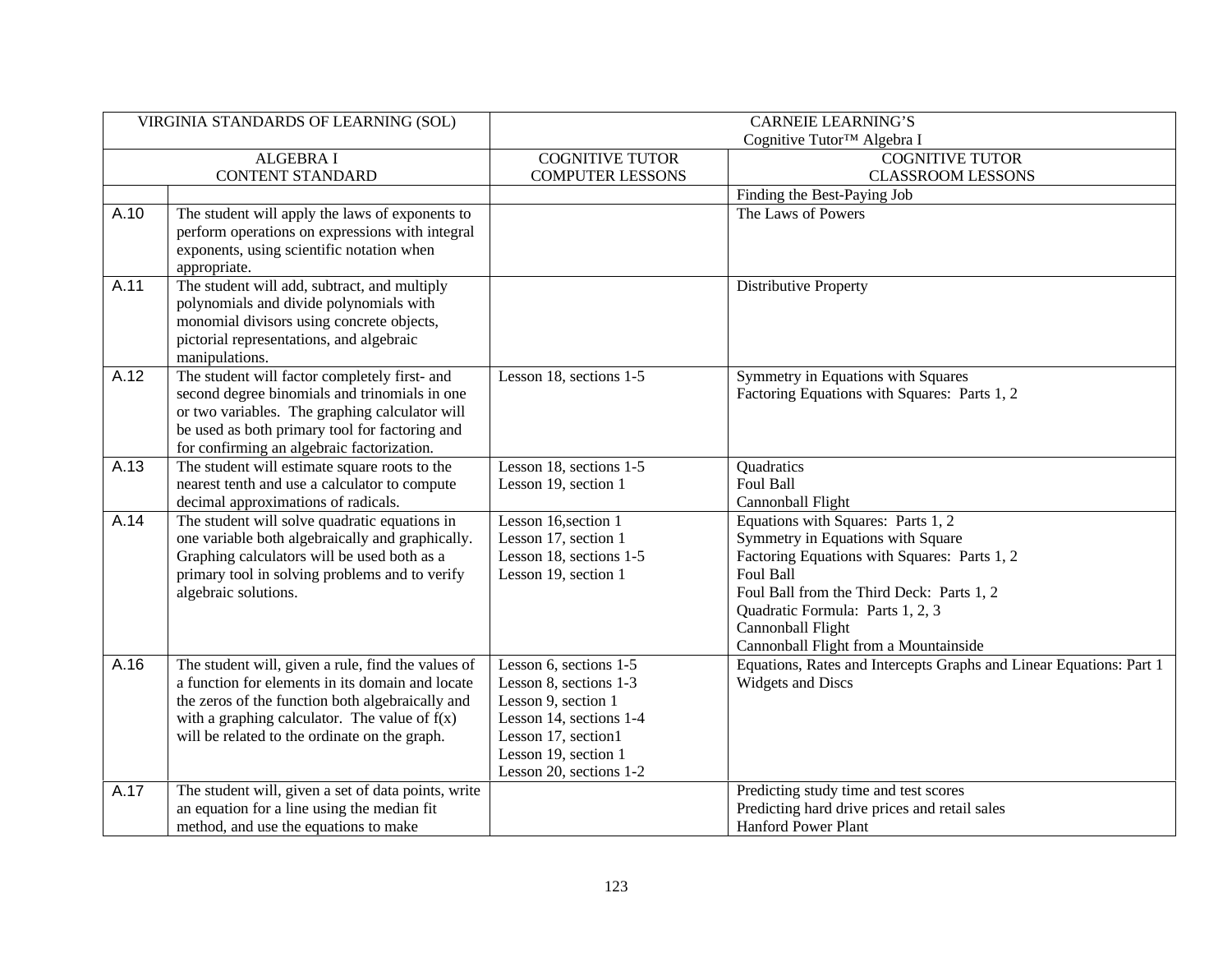| VIRGINIA STANDARDS OF LEARNING (SOL) |                                                      | <b>CARNEIE LEARNING'S</b><br>Cognitive Tutor <sup>™</sup> Algebra I |                                             |  |  |
|--------------------------------------|------------------------------------------------------|---------------------------------------------------------------------|---------------------------------------------|--|--|
|                                      |                                                      |                                                                     |                                             |  |  |
|                                      | <b>ALGEBRA I</b>                                     | <b>COGNITIVE TUTOR</b>                                              | <b>COGNITIVE TUTOR</b>                      |  |  |
|                                      | <b>CONTENT STANDARD</b>                              | <b>COMPUTER LESSONS</b>                                             | <b>CLASSROOM LESSONS</b>                    |  |  |
|                                      | predictions.                                         |                                                                     | Stroup Test: Collect Data, Line of Best Fit |  |  |
|                                      |                                                      |                                                                     | Human Chain Wrist Experiment                |  |  |
|                                      |                                                      |                                                                     | Human Chain Shoulder Experiment             |  |  |
|                                      |                                                      |                                                                     |                                             |  |  |
| A.18                                 | The student will compare multiple one variable       |                                                                     | <b>Statistics</b>                           |  |  |
|                                      | data sets, using statistical techniques that include |                                                                     |                                             |  |  |
|                                      | measures of central tendency, range, and stem-       |                                                                     |                                             |  |  |
|                                      | and-leaf plots, and box-and whisker graphs.          |                                                                     |                                             |  |  |
| A.19                                 | The student will analyze a relation to determine     |                                                                     | Inverse variation                           |  |  |
|                                      | whether a direct or inverse variation exists and     |                                                                     |                                             |  |  |
|                                      | represent it algebraically and graphically, if       |                                                                     |                                             |  |  |
|                                      | possible.                                            |                                                                     |                                             |  |  |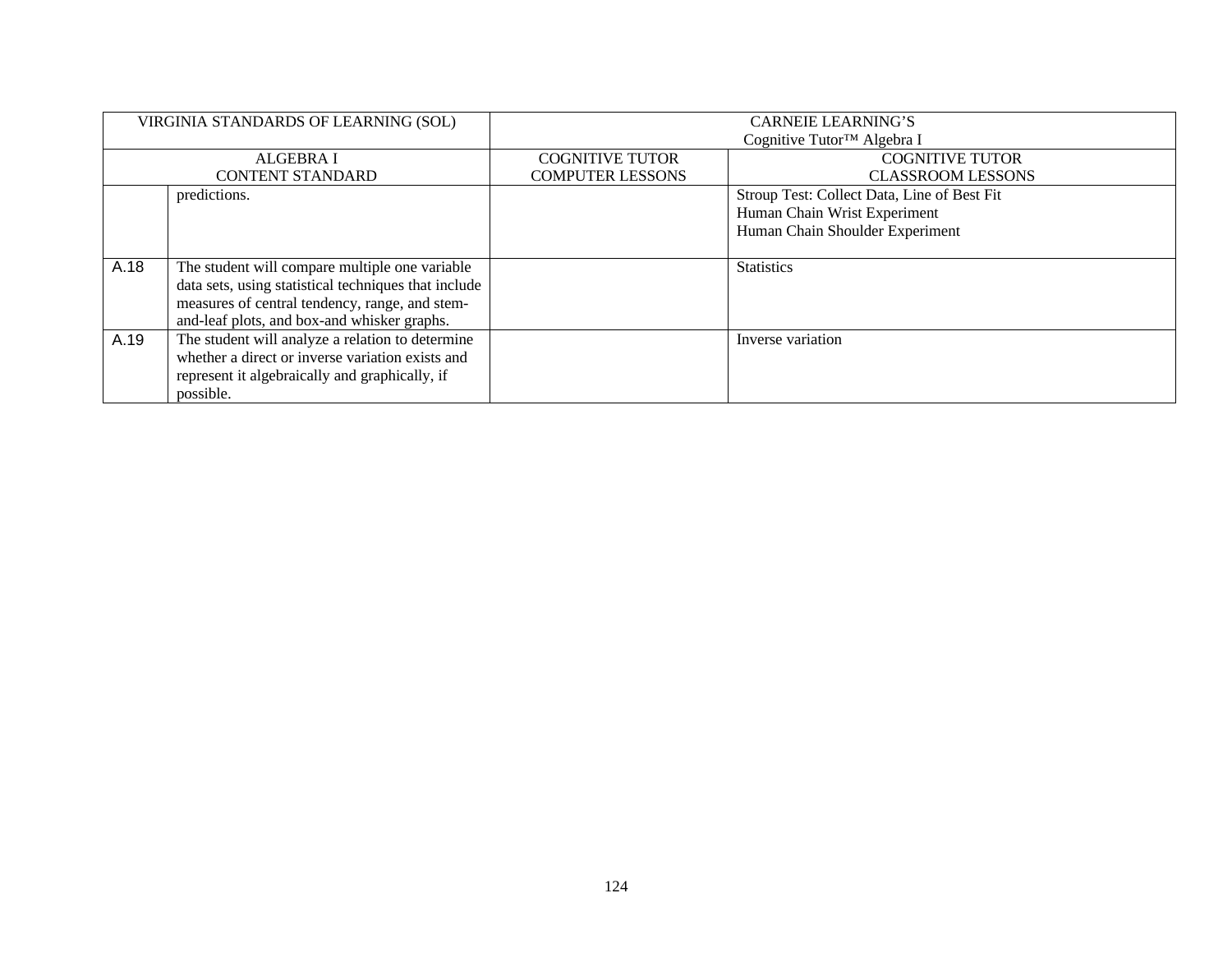## Appendix F

## The Algebra I Standard of Learning Blueprint

Permission to reproduce this document has been granted by the Virginia Department of Education

Winginger

| <b>Reporting Categories</b>        | No. of Items                                        | <b>SOLs</b> |
|------------------------------------|-----------------------------------------------------|-------------|
| <b>Expressions and Operations</b>  | 12                                                  | A.2         |
|                                    |                                                     | A.10        |
|                                    |                                                     | A.11        |
|                                    |                                                     | A.12        |
|                                    |                                                     | A.13        |
| <b>Relations and Functions</b>     | 12                                                  | A.5         |
|                                    |                                                     | a.15        |
|                                    |                                                     | A.16        |
|                                    |                                                     | A.19        |
| <b>Equations and Inequalities</b>  | 18                                                  | A.1         |
|                                    |                                                     | A.3         |
|                                    |                                                     | A.6         |
|                                    |                                                     | a.7         |
|                                    |                                                     | A.8         |
|                                    |                                                     | A.9         |
|                                    |                                                     | A.14        |
| <b>Statistics</b>                  | 8                                                   | A.4         |
|                                    |                                                     | A.17        |
|                                    |                                                     | a.18        |
|                                    | SOLs Excluded from This Test: No SOLs are excluded. |             |
|                                    |                                                     |             |
| <b>Total Number of Operational</b> |                                                     | 50          |
| <b>Items</b>                       |                                                     |             |
| <b>Field-Test Items*</b>           |                                                     | 10          |
| <b>Total Number of Items</b>       |                                                     | 60          |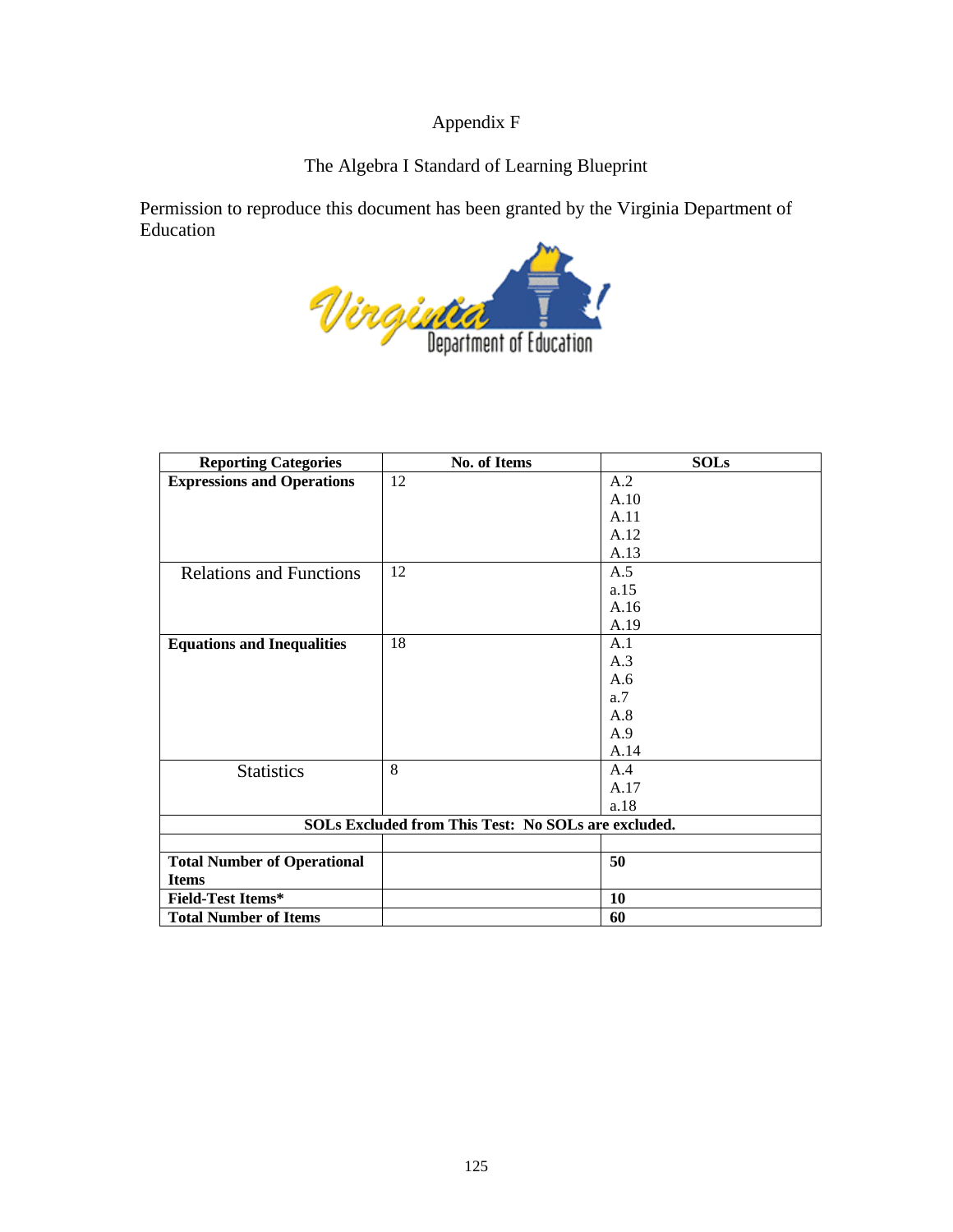## Appendix G The Attitude Survey Instrument:

## The Fennema-Sherman Mathematics Attitude Scales



Virginia Polytechnic Institute and State University<br>College Of Human Resources and Education **College Of Human Resources and Education Educational Leadership and Policy Studies Tech** Educational Leadership and Policy Studies<br>East Eggleston Hall, Blacksburg, Virginia 24061 (540) 21-5111

# The Fennema-Sherman Mathematics Attitude Scale

|                |                                                                                    | <b>SD</b>    |                |                |                | <b>SA</b>      |
|----------------|------------------------------------------------------------------------------------|--------------|----------------|----------------|----------------|----------------|
| $\mathbf{1}$   | It would make me happy to be recognized as an excellent student in<br>mathematics. | 1            | $\overline{2}$ | $\overline{3}$ | $\overline{4}$ | 5 <sup>5</sup> |
| 2              | I'd be proud to be the outstanding student in mathematics.                         | 1            | $\overline{2}$ | 3              | $\overline{4}$ | 5              |
| 3              | I am happy to get top grades in mathematics.                                       | 1            | $\overline{2}$ | $\overline{3}$ | $\overline{4}$ | 5              |
| $\overline{4}$ | It would be really great to win a prize in mathematics.                            | 1            | $\overline{2}$ | 3              | $\overline{4}$ | 5              |
| 5              | Being first in a mathematics competition would make me pleased.                    | $\mathbf{1}$ | $\overline{2}$ | 3              | $\overline{4}$ | 5              |
| 6              | Being regarded as smart in mathematics would be a great thing.                     | 1            | $\overline{2}$ | 3              | $\overline{4}$ | 5              |
| $\overline{7}$ | Winning a prize in mathematics would make me feel unpleasantly<br>conspicuous.     | $\mathbf{1}$ | $\overline{2}$ | $\overline{3}$ | $\overline{4}$ | 5              |
| 8              | People would think I was strange if I got high grades in mathematics.              | 1            | $\overline{2}$ | 3              | $\overline{4}$ | 5              |
| 9              | If I got good grades in mathematics, I would try to hide it.                       | 1            | $\overline{2}$ | 3              | $\overline{4}$ | 5              |
| 10             | If I got the highest grade in mathematics, I'd prefer no one knew.                 | 1            | 2              | 3              | $\overline{4}$ | 5              |
| 11             | It would make people like me less if I were a really good mathematics<br>student.  | $\mathbf{1}$ | $\overline{2}$ | $\overline{3}$ | $\overline{4}$ | 5              |
| 12             | I don't like people to think I'm smart in mathematics.                             | 1            | 2              | 3              | $\overline{4}$ | 5              |
| 13             | Generally I have felt secure about attempting mathematics.                         | $\mathbf{1}$ | $\overline{2}$ | $\overline{3}$ | $\overline{4}$ | 5              |
| 14             | I am sure I could do advanced work in mathematics.                                 | 1            | 2              | 3              | $\overline{4}$ | 5              |
| 15             | I am sure that I can learn mathematics.                                            | $\mathbf{1}$ | $\overline{2}$ | 3              | $\overline{4}$ | 5              |
| 16             | I think I could handle more difficult mathematics.                                 | 1            | $\overline{2}$ | 3              | $\overline{4}$ | 5              |
| 17             | I can get good grades in mathematics.                                              | $\mathbf{1}$ | $\overline{2}$ | $\overline{3}$ | $\overline{4}$ | 5              |
| 18             | I have a lot of self-confidence when it comes to mathematics.                      | 1            | $\overline{2}$ | 3              | $\overline{4}$ | 5              |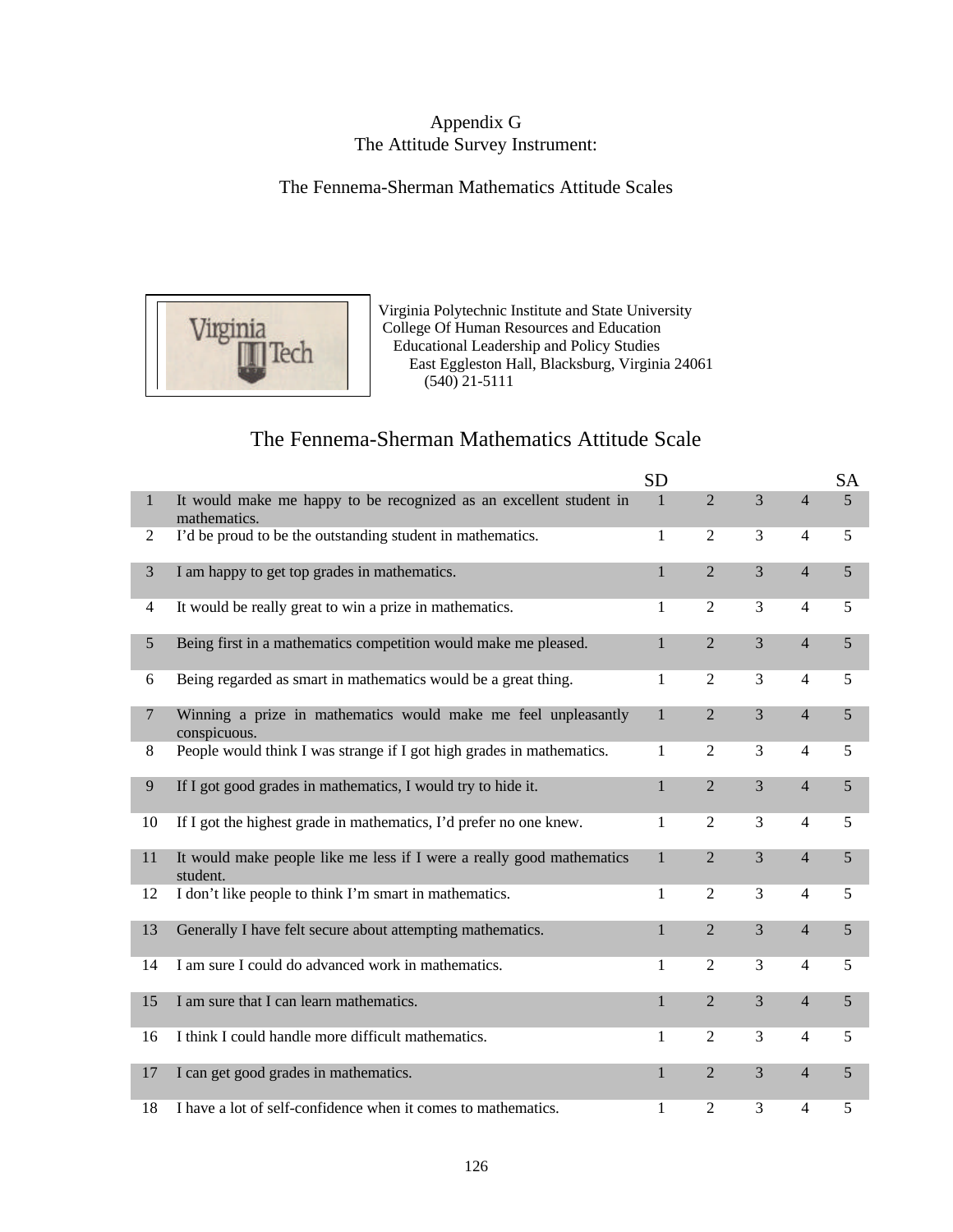| 19 | I'm no good at mathematics.                                                                                     | 1            | $\overline{2}$ | 3              | $\overline{4}$ | 5              |
|----|-----------------------------------------------------------------------------------------------------------------|--------------|----------------|----------------|----------------|----------------|
| 20 | I don't think I could do advanced mathematics.                                                                  | 1            | $\overline{2}$ | 3              | 4              | 5              |
| 21 | I'm not the type to do well in mathematics.                                                                     | $\mathbf{1}$ | $\overline{2}$ | 3              | $\overline{4}$ | 5              |
| 22 | For some reason even though I study, mathematics seems unusually<br>hard for me.                                | 1            | $\overline{2}$ | 3              | $\overline{4}$ | 5              |
| 23 | Most subjects I can handle OK, but I have a knack of messing up in<br>mathematics.                              | $\mathbf{1}$ | $\overline{2}$ | 3              | $\overline{4}$ | 5              |
| 24 | Mathematics has been my worst subject.                                                                          | $\mathbf{1}$ | $\overline{2}$ | 3              | $\overline{4}$ | 5              |
| 25 | I'll need mathematics for my future work.                                                                       | $\mathbf{1}$ | $\overline{2}$ | 3              | $\overline{4}$ | 5              |
| 26 | I study mathematics because I know how useful it is.                                                            | 1            | $\mathfrak{2}$ | 3              | $\overline{4}$ | 5              |
| 27 | Knowing mathematics will help me earn a living                                                                  | $\mathbf{1}$ | $\overline{2}$ | 3              | $\overline{4}$ | 5              |
| 28 | Mathematics is a worthwhile and necessary subject.                                                              | 1            | $\overline{2}$ | 3              | $\overline{4}$ | 5              |
| 29 | I'll need a firm mastery of mathematics for my future work.                                                     | $\mathbf{1}$ | $\overline{2}$ | 3              | $\overline{4}$ | 5              |
| 30 | I will use mathematics in many ways as an adult,                                                                | 1            | $\overline{2}$ | 3              | $\overline{4}$ | 5              |
| 31 | Mathematics is of no relevance to my life.                                                                      | $\mathbf{1}$ | $\overline{2}$ | 3              | $\overline{4}$ | 5              |
| 32 | Mathematics will not be important to me in my life's work.                                                      | 1            | $\overline{2}$ | 3              | $\overline{4}$ | 5              |
| 33 | I see mathematics as a subject I will rarely use in daily life as an adult.                                     | $\mathbf{1}$ | $\overline{2}$ | 3              | $\overline{4}$ | 5              |
| 34 | Taking mathematics is a waste of time.                                                                          | 1            | $\overline{2}$ | 3              | $\overline{4}$ | 5              |
| 35 | In terms of my adult life, it is not important for me to do well in<br>mathematics                              | $\mathbf{1}$ | $\overline{2}$ | 3              | $\overline{4}$ | 5              |
| 36 | I expect to have little use for mathematics when I get out of school.                                           | 1            | $\overline{2}$ | 3              | $\overline{4}$ | 5              |
| 37 | I like mathematics puzzles.                                                                                     | $\mathbf{1}$ | $\overline{2}$ | 3              | $\overline{4}$ | 5              |
| 38 | Mathematics is enjoyable and stimulating to me.                                                                 | 1            | 2              | 3              | $\overline{4}$ | 5              |
| 39 | When a mathematics problem arises that I can't immediately solve, I<br>stick with it until I have the solution. | 1            | $\overline{2}$ | 3              | $\overline{4}$ | 5              |
| 40 | Once I start trying to work on a mathematics puzzle I find it hard to<br>stop.                                  | 1            | $\overline{2}$ | 3              | $\overline{4}$ | 5              |
| 41 | When a question is left unanswered in mathematics class, I continue to<br>think about it afterwards.            | $\mathbf{1}$ | $\overline{2}$ | 3              | $\overline{4}$ | 5              |
| 42 | I am challenged by mathematics problems I can't understand<br>immediately.                                      | 1            | $\overline{2}$ | 3              | 4              | 5              |
| 43 | Figuring out mathematics problems does not appeal to me.                                                        | $\mathbf{1}$ | $\sqrt{2}$     | $\mathfrak{Z}$ | $\overline{4}$ | $\sqrt{5}$     |
| 44 | The challenge of mathematics problems does not appeal to me.                                                    | 1            | 2              | 3              | 4              | 5              |
| 45 | Mathematics puzzles are boring.                                                                                 | $\mathbf{1}$ | $\overline{2}$ | $\mathfrak{Z}$ | $\overline{4}$ | $\mathfrak{S}$ |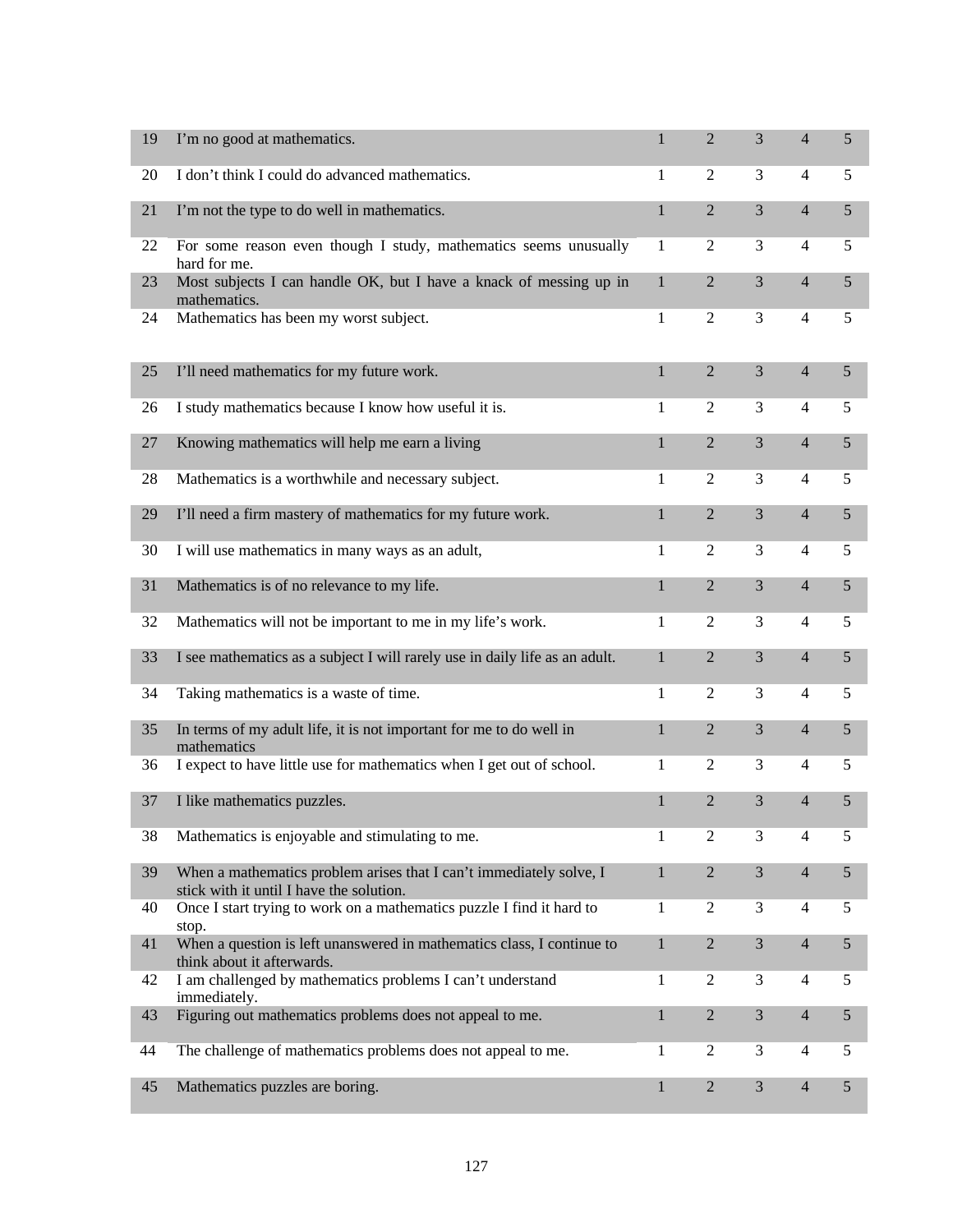| 46 | I don't understand how some people can spend so much time on  |                       |          | $\overline{4}$ |  |
|----|---------------------------------------------------------------|-----------------------|----------|----------------|--|
|    | mathematics and seem to enjoy it.                             |                       |          |                |  |
| 47 | I would rather have someone give me a solution to a difficult | $\gamma$              | $\sim$ 3 | 45             |  |
|    | mathematics problem than to have it work it out for myself.   |                       |          |                |  |
| 48 | I do as little work in mathematics as possible.               | $\overline{\partial}$ | 3 4 5    |                |  |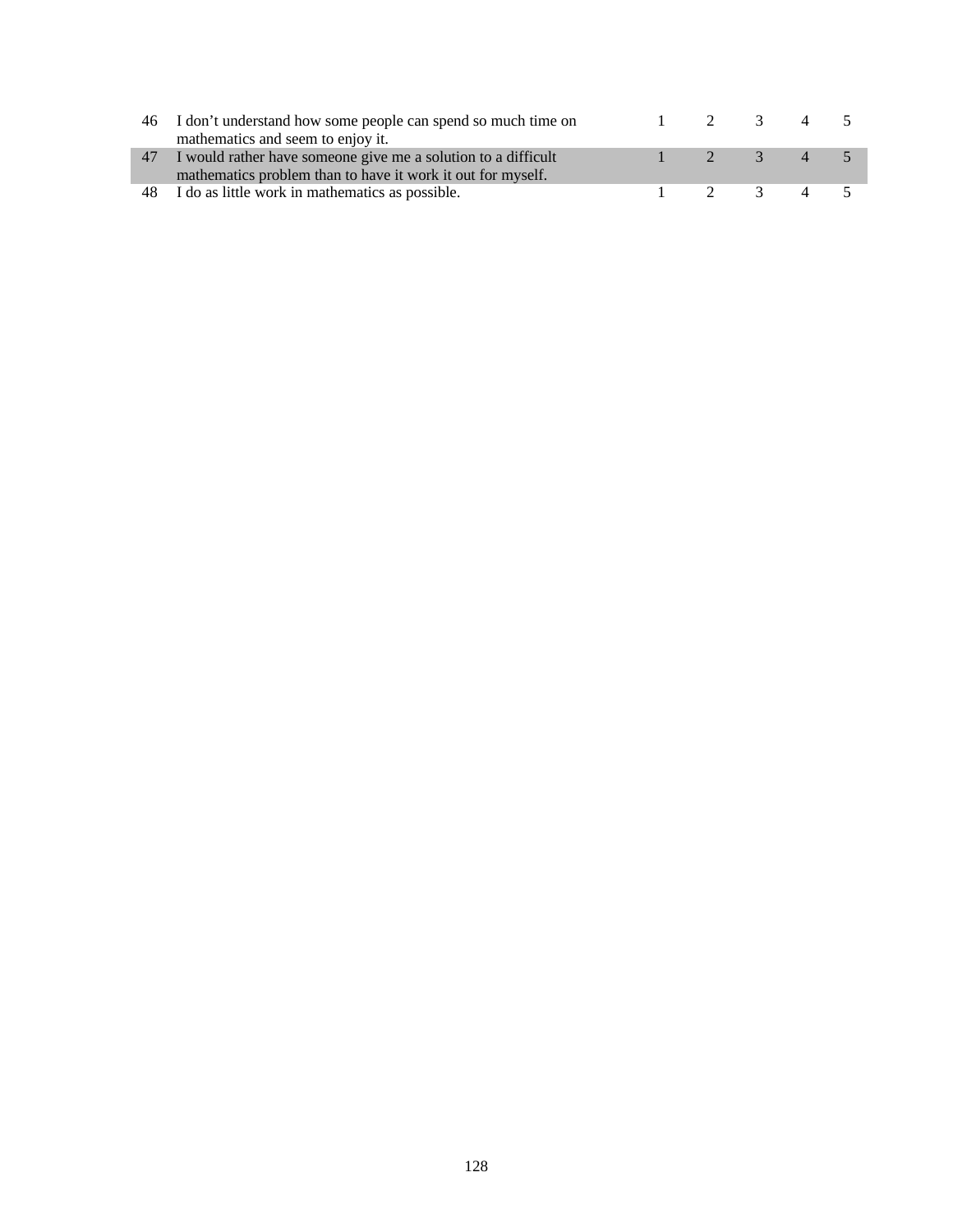### Appendix H Teacher Focus Group Transcript

## *Question:*

*How do you describe a typical week in your class, the typical activities that make up your week?*

Tch1: Being on the computer --- it depends on the week but since its block if it's a Monday, Wednesday, or Friday, then you would have first half of the block when you want to work on the computers for 45 minutes.

John: Does everyone think they hit pretty much the 40% over the course of the semester, not every week, but over the three semesters that you were fairly consistent as to how often you got in there?

Tch1: I was consistent with how often, but it wasn't 40.

Tch2: I gave 40% of time to get in there, but the kids did not get 40% time on the computer. Our computers are really messed up and the computer itself is just down or broken. We've had monitors go out and all kinds of crazy things have happened.

John: If you had to ballpark what percentage would you put to how much computer time you had?

Tch4: I'd say they had maybe 20 to 30% that they actually worked on computers.

Tch5:I would say mine pretty much got 40%. Two days a week. We're not on block.

John: You're on a bell and you're on a bell.

Tch2: 40% two days a week and even when the computers went down I tried to make-up the time some other time so I pretty much think we got our 40%.

Tch3: Mine definitely got 40% last year. This year it kind of averages out to 40% because I'm actually lucky enough to be teaching in the computer lab this year so that makes a world of difference.

John: I take it everyone else is pretty much classroom and then go sign up?

Tch4: Signed up for the year every Tuesday and Thursday. Well I think it's pretty much for the semester but she's going to sign me up for the last three.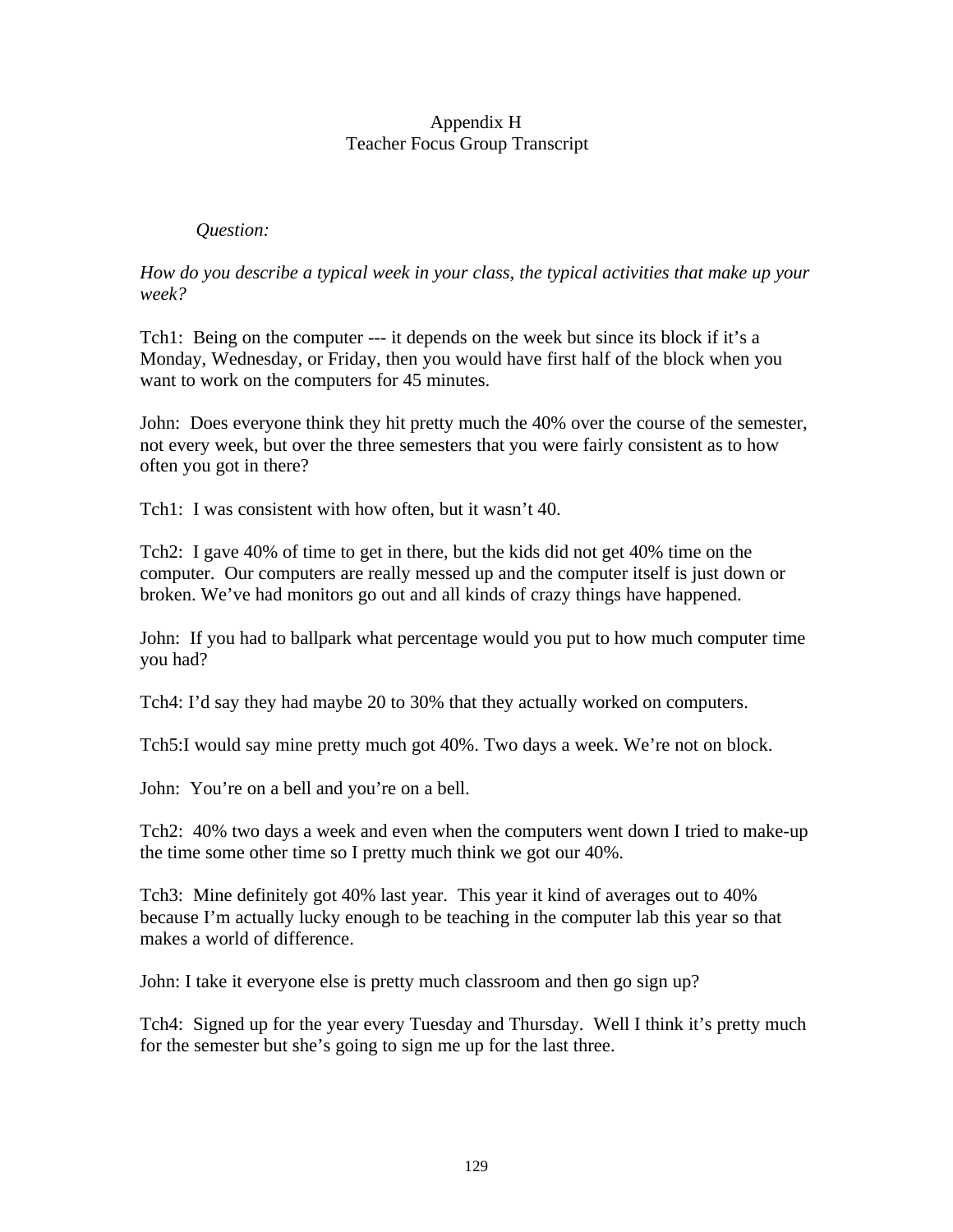Tch2: We actually have a Carnegie lab. We have two computer labs, one is um, there are three of us who teach Carnegie and we share that one lab with three teachers. Our classes are not at the same time so we share that lab. We don't go to the main computer lab that's used by the entire school

John: Let's get to the first question that is strengths of the Carnegie Program. What would you say are the strong points of it that you liked. Who wants to start?

Tch5: The students get to problem solve. They just pick it up so much easier. Now if I throw a word problem at them now they don't go "oow".

Tch1: They're not afraid, whereas before in a traditional classroom if you had a word problem like you don't have that as often. I mean in the beginning they didn't like it because it was writing, but now okay – no big deal because of the fact that they are used to it. I did give a quiz in which the kids did better on the word problem section than the just basic computation.

John: Tch3 anything?

Tch3: Well, I concur with the word problem part and I think really major strength is the total integration because you're not doing just things in isolation and then you say remember back in September when we did everything is so integrated that it kind of – they just kind of sneak in a little bit more here and there and nothing is really terribly scary because it's all in small doses at first and all of a sudden they're doing these huge quadratic equations and going WOW.

Tch5: You also build a bond with a kid especially if you have him the second year.

Tch1: Yeah, that's a good and bad thing.

Tch5: It can be both. I have one, but for the most part.

Tch1: We really enjoy each other. It's funny because they're going on and they don't want to. They don't want to end a chapter. It's only fair.

Tch5: And they ask, do we have to get new kids in my class. We don't want anybody new, we just want you.

John: Tch6, how about you?

Tch6: I like the problem solving and I also like the fact, I'm on block, so every class period, the last half I go to the computer lab and it give the kids time to break. I know I was on traditional last year and they just did not have the attention span to sit there during the whole block. That level of kids just did not have the attention span to sit there and do book work during the entire block, but you just take half of the time and then you go to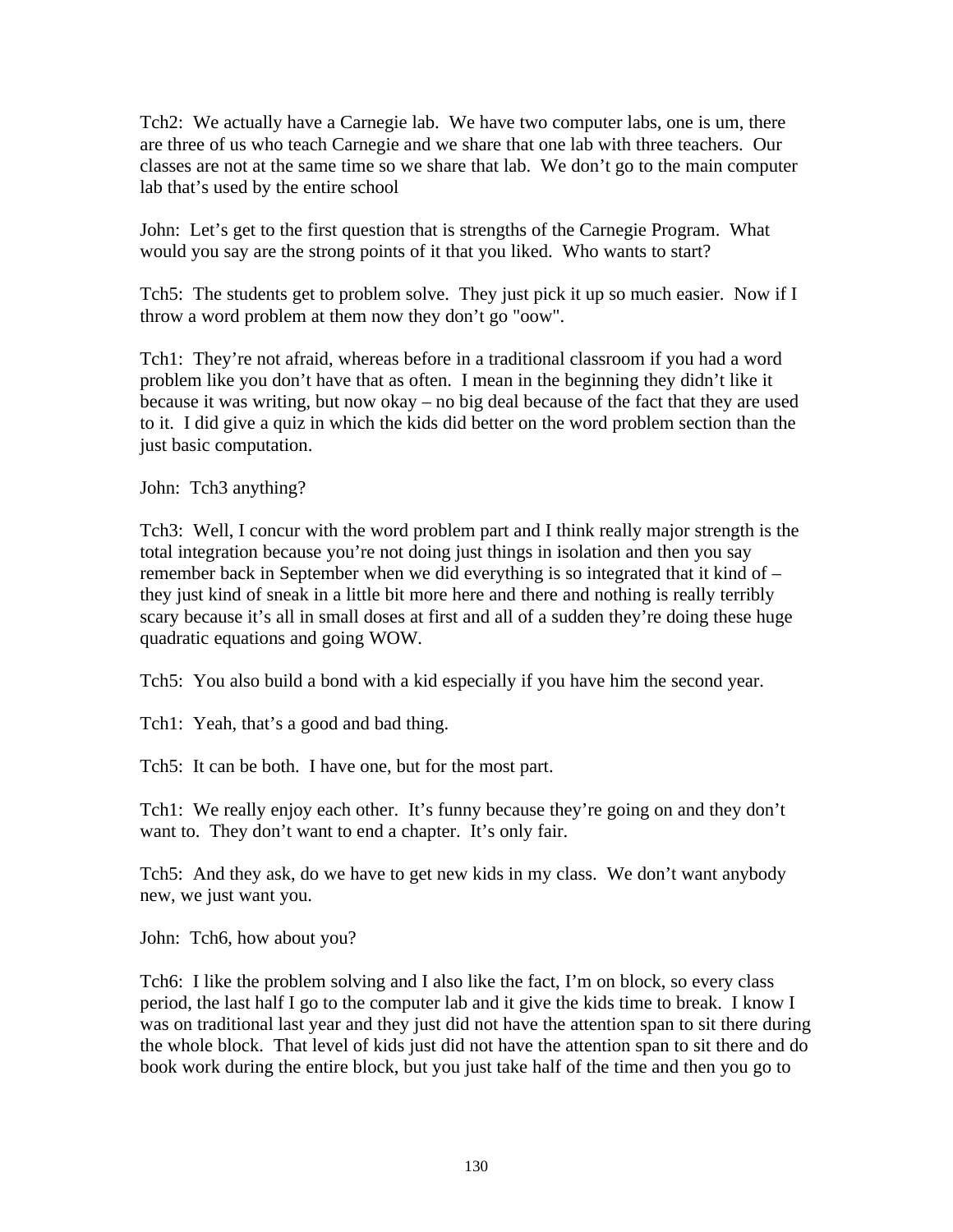the computer lab an it kind of gives somewhat of a change of pace and something new to focus on

Tch2: It definitely give them a lot of problem solving and I'm just finding that they can problem solve on the computer but they still can't do it in the classroom. I like the concept of Carnegie personally, but I don't know and I think my problem is that I took over this class from somebody else so I took all the problems that she had and all the attitudes that the kids had for her and the whole thing so I haven't had a very good experience this year so I'm still working on some strengths.

John: Okay, you came in to it new this year. Tch1 had the same cohort from last year. Tch5 you had the same cohort?

Tch5: New.

Tch2:: She's new.

Tch6: New, different co-teacher.

John: You just started in on it so yours is new. What about those of you that had the same cohort? Do you have something to describe?

Tch4: I feel the same way. I have yet to be able to say I'm fully for this. I even brought up the fact that it would be great if it were a class offered not with SOLs attached to it. That's my biggest problem because that's why this last semester even though we're in the computer lab we still do not get the 40%. I had to really re-teach last year. That may not be a Carnegie, that may be the fact that we're doing Algebra I during the first two thirds one year and coming back and doing the last third and you know that summer you can't even give them the four day weekend so you give them the whole summer I really do reteach and I used Carnegie and I used all of it so I was doing everything and it's so much that I'm not sure. I'm with you to this day. It's a great concept it really gives them the hands on understanding of Algebra use everyday with real life application.

Tch2: I just don't think they like the computer. The one's that like it, some of the don't. Some of them tell you I didn't ask to be in this class and I don't like this computer. I'd rather be using a book everyday, so, but the one's that like the computer like the computer but they don't want to go back to the classroom. They want to stay in the computer lab all the time. So, I'm not sure.

Tch1: Are we still on strengths?

John: You were piggybacking on what Tch2 said and I just wanted to see what you were adding to it.

Tch3: The Algebra over three semesters, I think that has to do. I mean that's my own personal opinion of that.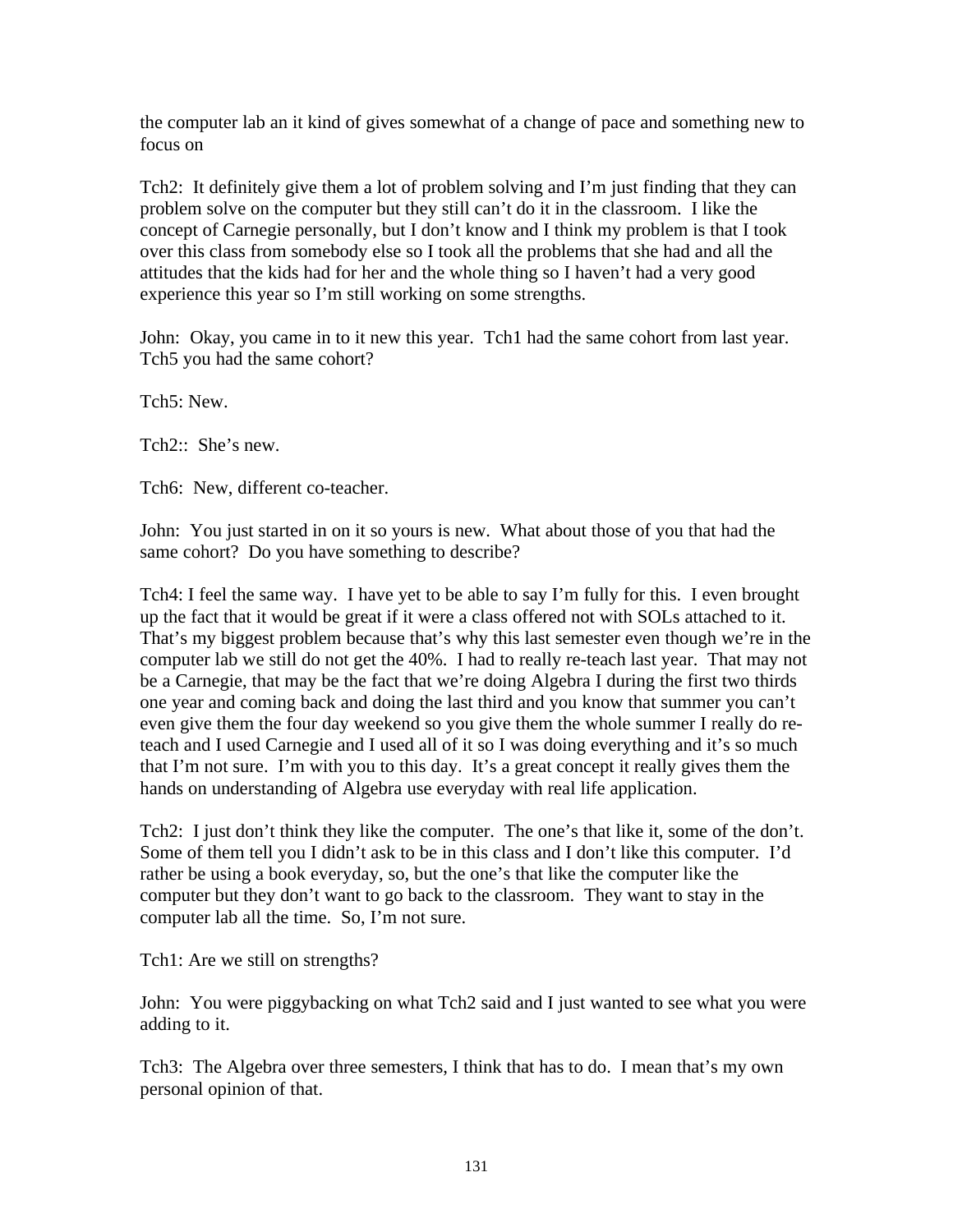Tch1: Well it's the way. Now Geometry thinks it will work out great.

Tch3: Because they get a semester and then you get a third semester and that makes a difference. We've been having this discussion in our department meetings and everything and I think there's going to have to be some change made but I don't think that's a weakness of Carnegie I think that it really is a weakness of how Virginia Beach has this set up. Algebra X is like re-teaching Alg. I so they can work on SOL'S.

Tch1: Right, and that's all I've been doing.

Tch3: And you spend so much time doing that re-teaching and that just really plug and chug and try to get ready for this SOL test and it makes it difficult to carry on with the business of the day.

Tch1: You also have to do a lot of it a lot more for the Carnegie because they haven't had a sack of questions.

Tch3: Right, because it's not a traditional presentation.

Tch1: Because someone important. a math person, said when she called the house so see how things are going and I said we're are getting ready for SOL's. She said hopefully you're getting them SOL style questions so even she knows that we have to do that so in turn again, I'm doing everything, a little Carnegie here, a little traditional here, SOL, It's like a big pot.

Tch2: Yeah, Me too?

Tch1: You have too.

Tch2: We had all these review sheets. The other traditional classes they gave them to their kids to work on and they understood them. I gave them to my kids and they looked at me and like ten minutes they go I did all the problem I know how to do I don't know how to do anymore.

Tch1: Because they hadn't bee exposed to that style.

Tch2: So I said fine and I just took all the packets and I sat at the overhead and I worked through and taught every single problem.

Tch3: Mine did get the work problems.

John: Okay, let me ask you this. I've seen the supposed SOL and Carnegie alignment matrix. With the emphasis I'm hearing I'm going away from Carnegie to focus on SOL alignment. Was it accurate?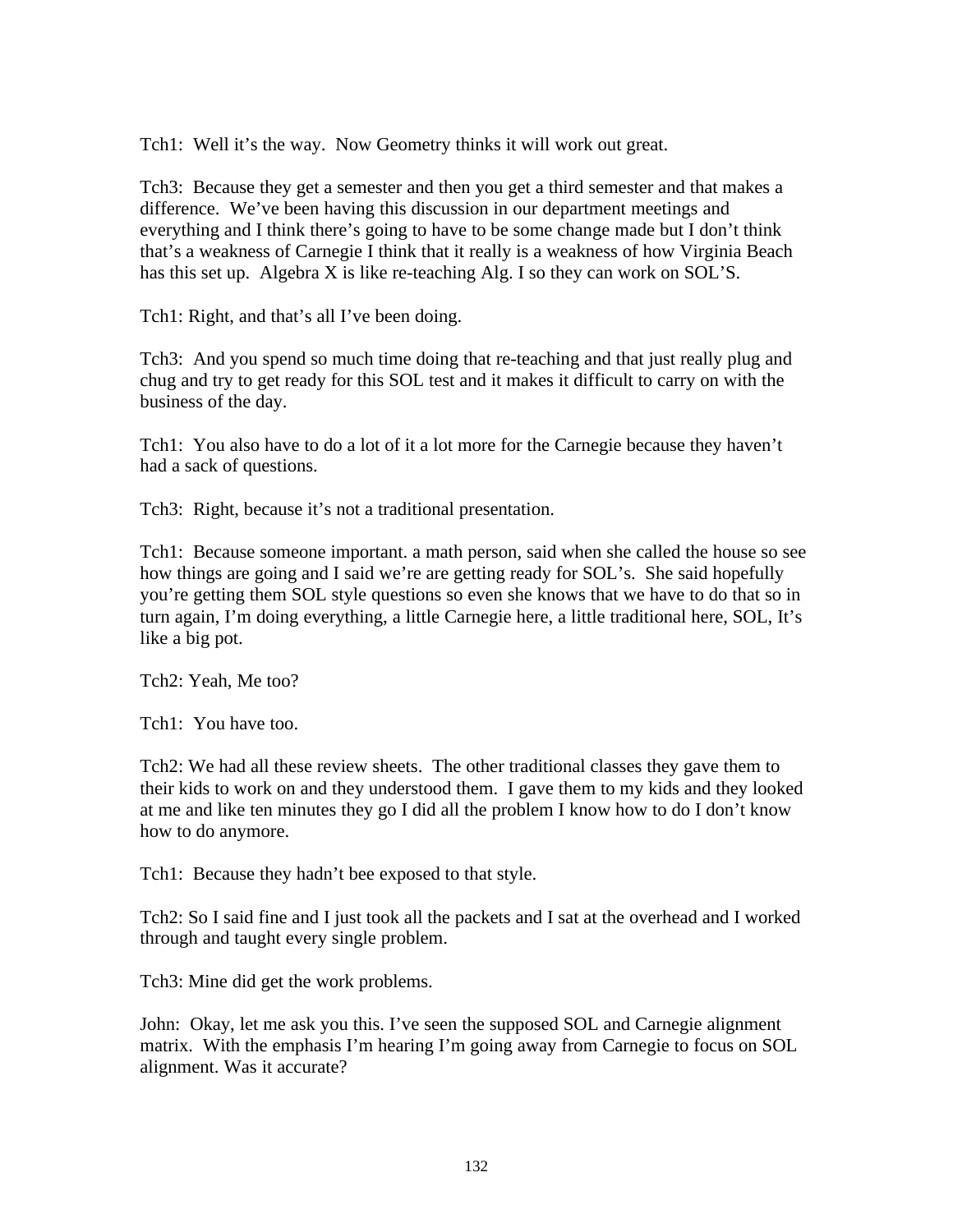Tch1: It is, it's there.

Tch3: I think it's misleading. Where you look for a topic it says it covers SOL whatever functions and you go okay we're going to get something on functions here and then it's another word problem and they mention the word function in it once and they say now we've covered functions. For example, I'm not sure that one is exactly accurate, but in general that's what I found. They say it's there and it's mentioned once but it's not really covered in a way that I would say it's covered, so I'd say it's misleading.

Tch1: There's some that's not in here. That's the whole thing so it's not there and it has a big space that says it's not in there.

Tch5: They gave us a huge appendices or appendix this year and there's like this much in there and a lot of what wasn't covered is now covered in that appendix, but you didn't work it in along the way.

Tch1: See, it may work out for those who are doing it now, but it's still not in the core of the program.

Tch4: Then you've got the time constraints, with only 60% of time you're supposed to teach a book this thick in a year and half and than you're supposed to add an appendix this thick, thicker than the book, I don't know where.

Tch3: It's big time constraints.

Tch3: If you think about any traditional textbook you've ever used, you have to teach it a year, you have to teach it a second year, the third year you feel comfortable. You know what you can skip over. You know what you need to get in there and that's what concerns me with this being a pilot program that's not a pilot program that they're either going to chuck it or keep it on the basis of our first SOL scores and I don't know it that cut and dry true, but because you have time, you know over time you get better at what you are doing no matter what resources you're using and we discovered as we went through it, yes a lot of these problems are so repetitive like the foul ball from the third deck part I and part II, part III, you know you don't need all that so you pick out what you need and throw out and I'm doing the Alg. X and I've had my kids, this is my third semester, and I'm at the end of the book and I still have two weeks to go.

Tch1: Did you do the appendix?

Tch3: I did a lot of the appendix. I did not do all of the appendix because there's some of the stuff in the appendix I'm like what the heck is this in here for. I don't have a clue why it's in there, but I didn't have that last year to work in and we started at a disadvantage by starting in October last year. See that girl that starting that's my roommate in the intro she is about the same place I was in that time frame so she should come out in really good shape as far as her pacing and she's been putting some things from the appendix in like the law power. She threw in like just before Christmas because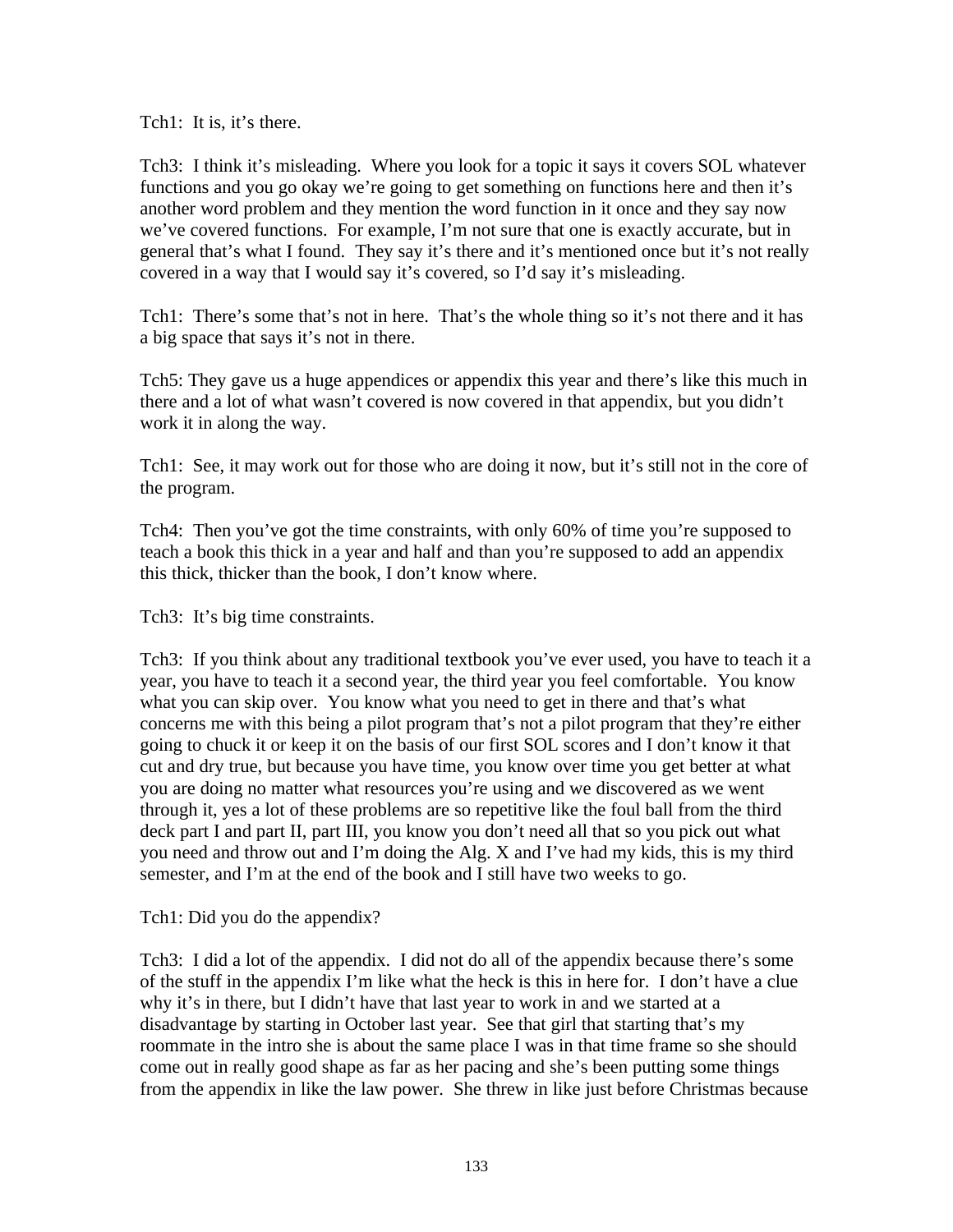that was like an easy thing or maybe she did it right after Christmas because it was an easy thing to pull them back in with.

Tch3: Changing tacks a little bit, the other strength that I think is good is for this level of kid is that the homework is short. It's short amounts of homework and most it's short. There's not so much on one page that they feel like this is forty problems and you're expecting me to chug through all these and I'm never going to get past No. 5 because that's what I got done in class and I'm not going to work at it again.

John: Any other strengths that we want to put on the table?

John: No? Why don't we go to the flip side of that one which are the things that we don't like or the weaknesses of the program.

Tch1: Software or any part of the curriculum?

John: The software or the curriculum

Tch1: The software drives me crazy. I don't know about you guys, but the problems, there's one where the help is wrong so you work with the first kid and it drives you crazy and they're upset because you told them the story about the time and it monitors how long you're doing the problem, whatever, whatever, so then you finally get through and by that time you know what's going on so the others you just tell them, but it's so many that are like that here and there and then you're used to something being wrong so you immediately go to something's wrong with the program you realize the kid is doing the problem wrong. So, I have a major problem with that.

John: Can you give me an example of that?

Tch5: Okay. Like for example it should have been like you are you're digging the hole or there's the unproblem. With the money you type in 1X and you type in 1X and it's not 1X.

Tch3: It's X minus 100.

Tch5: And they say in the help thing put 1X.

Tch2: This is what drives me crazy and I think again this come from me not teaching Carnegie last year and coming in this year starting in Level 15 so the whole first 14 levels I never saw any of those problems except the few that I did during the training. So I come in Level 15 at the beginning of the year not really knowing what I'm doing in the first place. You're just kind of here. So, we get to this problem where we have to graph the smoke of a line and the smoke is 2.5. Now if I were going to graph 2.5 on a piece of paper I would graph 5 over 2. So here I am on this computer trying to go up 5 and over 2 and it won't take the point, so I don't have a clue that I'm supposed to go up 2.5 and over 1, that's what he wants me to do. So stuff like that really bugs me and then I get the kids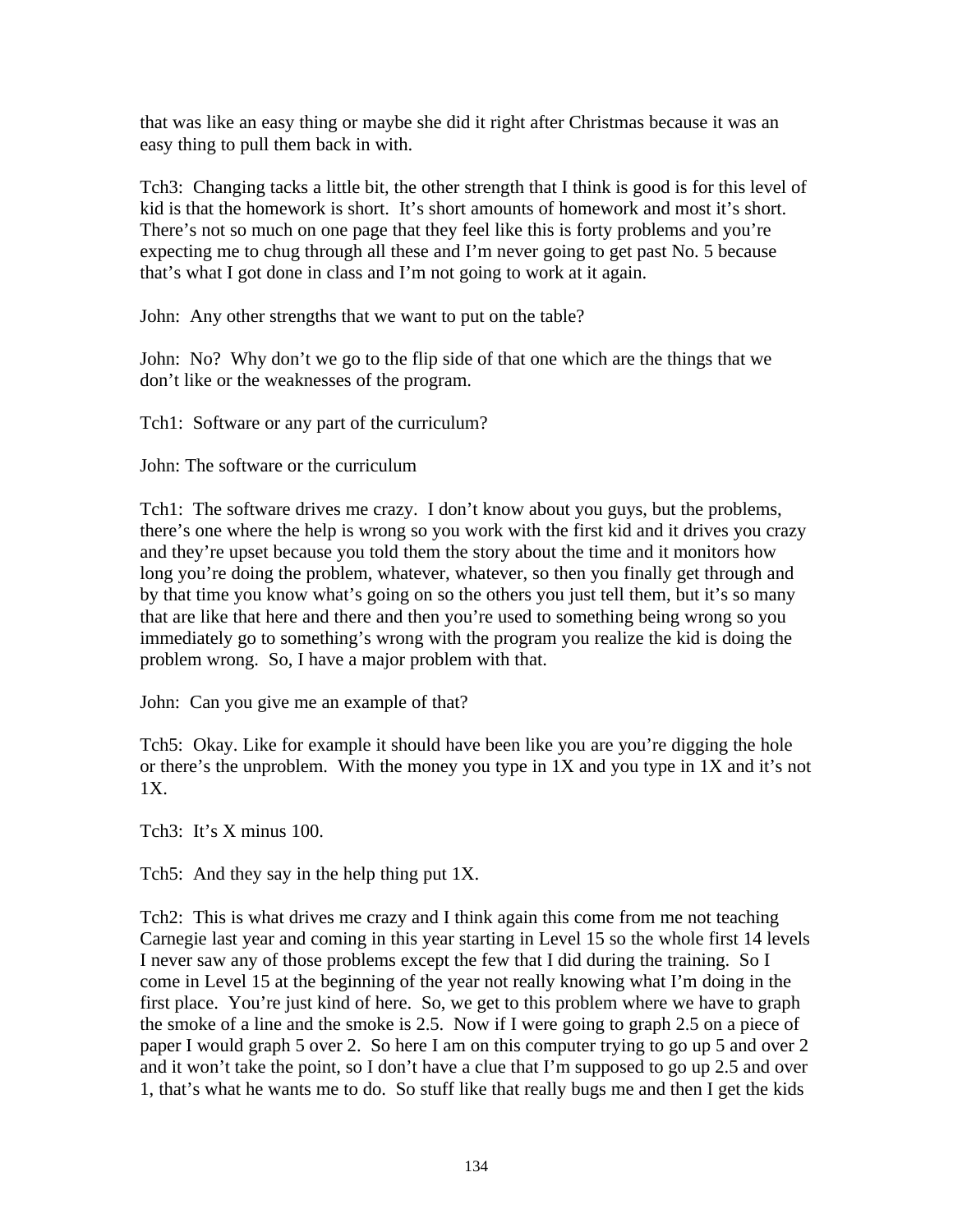going "well, if the teacher don't know what to do, how are we supposed to know what to do?" You know, and this is the kind of comment, this is what I've been going through all year with this Carnegie thing. So, I have just NOW, when I'm just about through with Carnegie feeling pretty comfortable that I can go to the computer and a kid asks me a question, I can work the problem out. You know, within a reasonable amount of time and feel good about it, because up until that I don't like that software. I'm not that good with computers first of all. I'm one of those people who, I was afraid of a computer until a couple of years ago, so um it's just been a real challenge for me.

Tch4: I think when they rewrote the software, because they changed it mid-year, I'm sure which one, that they rewrote all the software so that they could put more into it or make it a larger data, I don'' know what the reasoning was. But they had to rewrite the language it was in and when they did that I think they screwed up a lot. There were bugs last year, but this new version has a whole lot more bugs.

Tch5: What about the new? Whereas before, when you did the equation software, there's a step that all the new kids could do, but the old kids were doing the old stuff. It's something about where you have to put where every step in. You cannot skip a step. Or when you subtract four from both sides you have to show four from both sides of the equation.

Tch1: And I was telling the kids that the computer was wrong so I was advancing them.

Tch2: Me too.

Tch3: That's what happened to us because my co-teacher left me this year so I have a new co-teacher. She came at Christmas just popped in for five seconds just to say hi and I had been advancing kids all over the place and the stupid part of this, I can't get it, and Pat looks at it and she says well they probably want you to do this and this. I was like oh my god, no wonder I miss her so much. She just came in with a fresh view and said step back

Tch2: I got so mad I said I know this has to work so I put myself in as a student and started working through those problems on that computer in the time that I had because it was really frustrating to me. And then I started teaching Carnegie at night at Open Campus and I started an interim so that helped me to start from the beginning to help my kids during the day so that helped me a lot. But, I'm telling you, I was ready to leave. At the beginning of the year I was really frustrated and my kids were frustrated, too.

Tch3: The upper levels in the quadratics we're at a point now I can't even figure out the answer and they're not in the solution books.

Tch1: right, right—C factor?

Tch4: The C factor.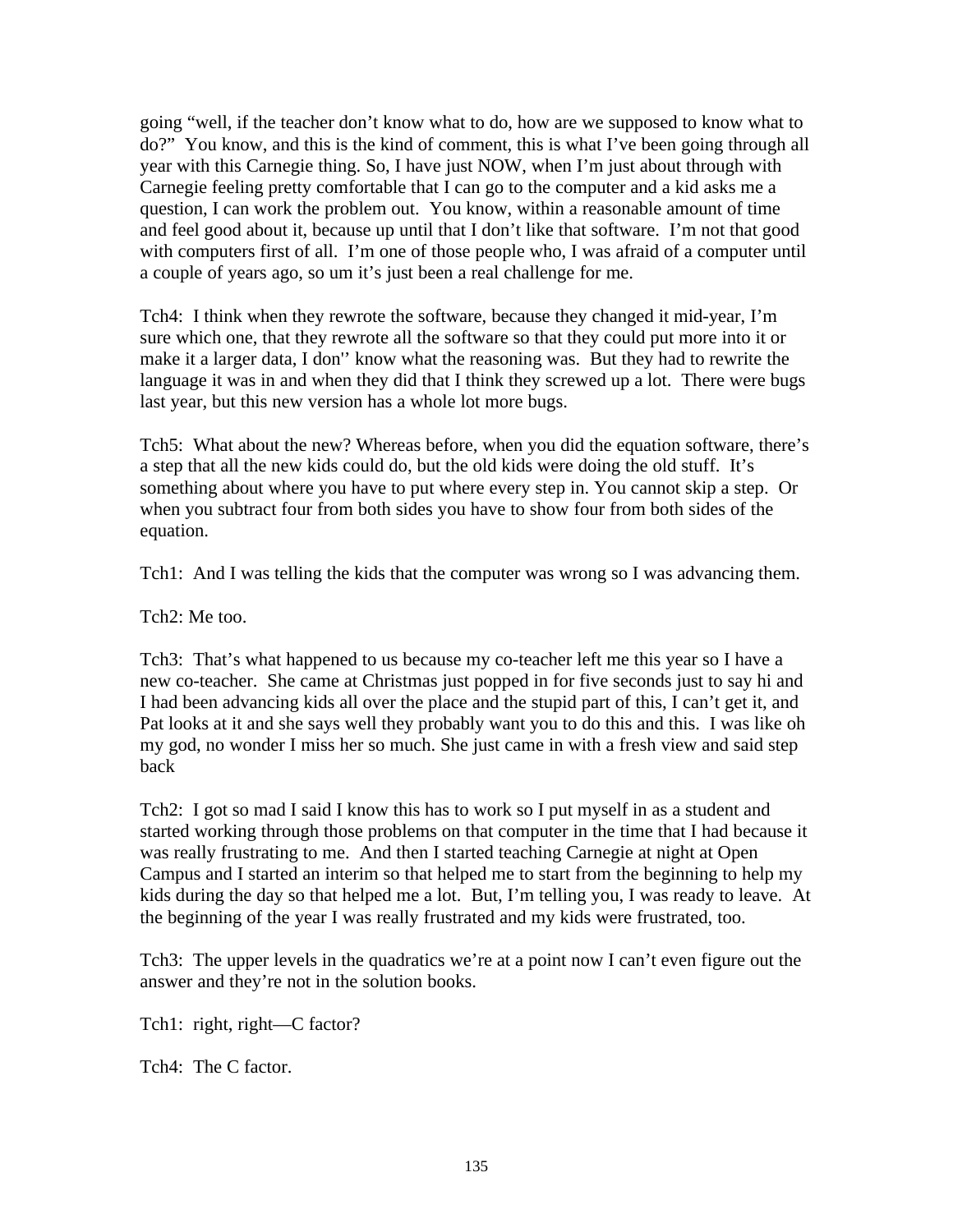Tch5: And it says fill in the worksheet, I'm like okay it's a quadratic equation, what do you mean fill in the worksheet? It won't let you get out.

Tch5: Does your teacher tool kit freeze? My teacher took kit freezes. My teacher took kit loses names into cyber space I put them in and....

Tch4: They can do the work forever and ever and then I can't find them and they tell me they're up to Level 6 and I say you haven't even started and they just don't exist and they get really mad.

Tch1: Yeah, they're in there and our CST, she found a way so I call her up and say such and such has disappeared again. That hasn't happened in a while, but

Tch5: It hasn't changed the students. She made a comment earlier that about homework and then you said that if they do it. I found out something. This year I have X and I have Carnegie X. They don't do work. They don't do homework so whether you have a computer if you have whatever, it's not the computer it is these kids, we need to motivate them in some other way. The computer's not working because I think on the evaluation it says has it worn off, the novelty of it? Yes! I wore off in September. When did we start? In October, so it wore off in November, and it's not changing the students. It's great that you have this level doing some problems that some algebra student's couldn't do, but it's not changed the student. I'm finding that I believe these kids would get the same grades if they were in Carnegie or in regular.

Tch2: I feel the same way.

Tch1: I have a bunch of failures because they won't do the work. I grade everything they do because if you don't it they won't do it. If you grade it they won't do it.

Tch2: And I also think that what I have a lot of students that they go into the you know. At first they really enjoy it. You keep hearing the "this is something new" we don't to sit here and do pencil and paper work all the time, but that got old because it's the same type of problem over and over and over.

Tch3: And I watch them sometimes and see how they progress and I have them they'll give them the problem and they'll hit help and it will give them that answer and they'll put it in and they'll go help—help—it will give them the next answer and they'll put it in and look at it and they get help 84 times in one problem because all they do is go in and hit the help button until it gives them all the answers and they put it in and they go on. They have no clue what they did.

Tch5: But at some point they do have to. I don't know what level you're on now, but at some point you have to do work.

Tch3: When you get to the graphs.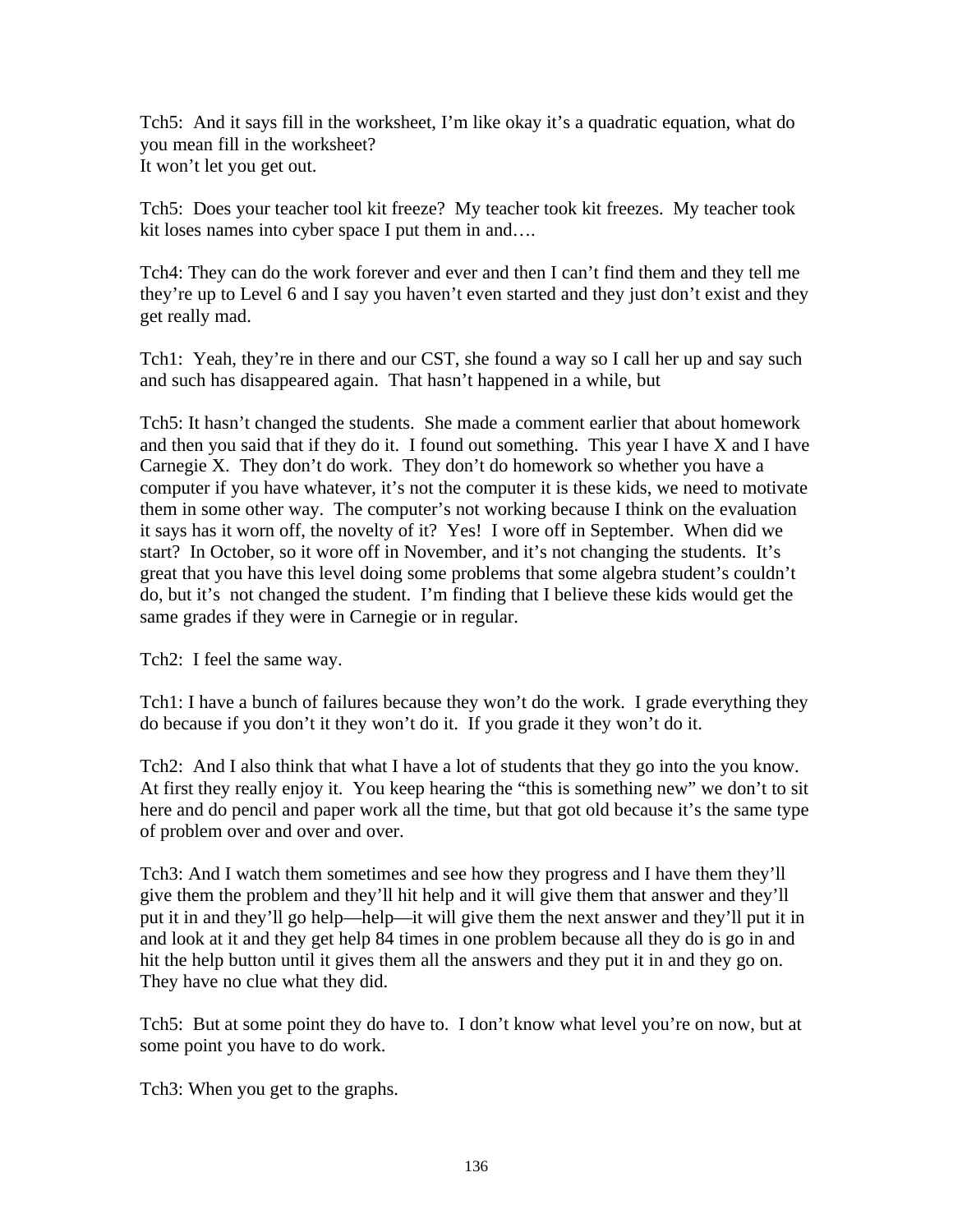Tch4: I have one kid, I looked at his progress. He pressed the help button 284 times on one problem.

Tch3: That's an average too.

Tch1: Well, I heard that that might happen so I started the semester by telling them that if you press help your gold bars are going to start to disappear. And that was good and they didn't press help, but I was going insane. Because you have 30 kids and they're yelling at me you don't—you're not helping me. It's really hard to find that happy medium between help—help—help…or you know, yelling it.

Tch2: And then you have those who don't want to press help. They don't want t use it so if they can't get it they'll just sit there until you come around because they will not press the help button because they don't want that gold bar to move.

Tch1: And the problem is just can't look at it and the find the mistake like in the traditional classroom. You have to read through the whole question, and I'll tell them I'm sorry but it's going to take me a while because I have to read it all. I was reading about t-shirts over here now I have bullets, now I'm looking at something else. So it's time consuming to help one student. That's why when you find a mistake you just tell them that the answer's five, okay keep going. Don't have time.

Tch4: I had a problem with the solver. Two things with the solver that I wrote down because I wanted to mention it at some point. One of them was I think it lets them solve equations in such a way that they would never be able to do it by hand. Like it might be an equation 1.735X plus 2.897 equals 3.67. Well, what they'll do first is divide the 1.73 so it'll divide the X, it'll divide number along with the X and it'll divide the number on the other side. And, since it divides it for them it looks okay and it works out. The X is alone and they can move it to the other side. And they'll do it. The whole section that way. They'll do every section that way, but then when they try to do it by hand, even it they did it correctly, there's no they're ever going to figure out what it is. So the solver lets them do things that are totally inappropriate to do. Not illegal, but inappropriate.

Tch4: That is the first thing. The second thing is the solvers supposed to be really helpful to them when they're doing the worksheet, but, on the other hand, if it doesn't like the equation you putting in, even if it's correct, it doesn't let you put it in. It says it's not appropriate or it's inefficient. It's not inefficient for that kid. The answer might be zero, it might be true, but to that kid if they can't see it, but they can do it by solving the equation, that efficient.

John: That would probably be a case of their data base….

Tch4: No, I don't think that's what it is. I think they think the student should have the insight into the problem to know that when the time is zero such and such is going to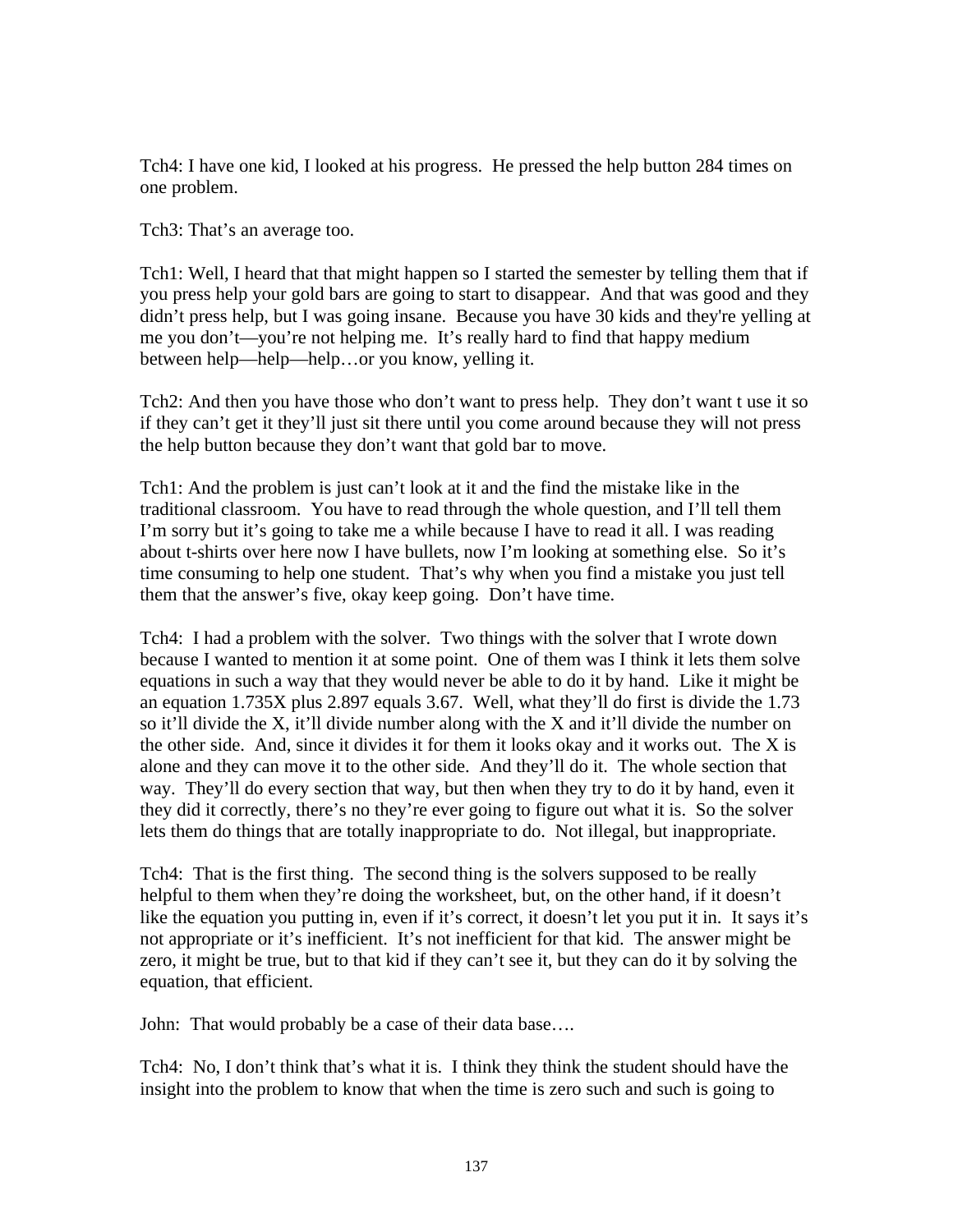happen. They want the students to have that insight into the problem. Like where would it be when you first start digging? They expect them to know that the level is zero even though you can still get the answer by solving the equation. They want the students to have that insight. So, I don't think it's the data base, I think it's that they expecting the students to have a certain level of insight and won't let them proceed without that level of insight.

Tch2: I think it's one of the early sections, but there's one problem where it tells you how much will you have tomorrow at this same time? And the kids do not know that that's twenty-four hours away. They go, they didn't tell me how many hours this was.

Tch5: That's a problem with the kid, not the software.

Tch3: But it does force them to think about you know like it says 13 months from now or whatever, yes it is frustrating for you at the very beginning, but after, like Tch1: said, sometimes you just get to that point where you start telling the answers. You also get to that point where you have a pat answer of okay are they asking you for months here and they gave it to you in years? Now look at your units measure and it really forces the kids to use a little bit higher level thinking. If it gave me three years and my unit says a month in months, then they have to make that conversion and most of them know there are twelve months in a year. MOST!

Tch5: Are you still doing Carnegie now?

Tch1: Yes!

Tch3: I'm not. All I'm doing is the computer. I have to be honest.

Tch4: How about their worksheets?

Tch1: Oh, I'm finished the worksheets.

Tch2: I didn't have a book.

Tch3: I finished the worksheets. I never got a book

Tch1: I have the worksheets as a project.

Tch2: That's a good idea.

Tch1: There're in groups of three. I have what you call a no show group that come when they feel like it and the others are in three, groups of three and I have a hard time so I couldn't imagine if I'd actually given this as an exam. You know, I have zero, ten 20, but I'm doing the cell phone work and they have to actually type a report and present it and stuff. And they didn't get it in the beginning. We talked about how people are actually paid to do this. Go out and investigate what would be the best service. So, I didn't do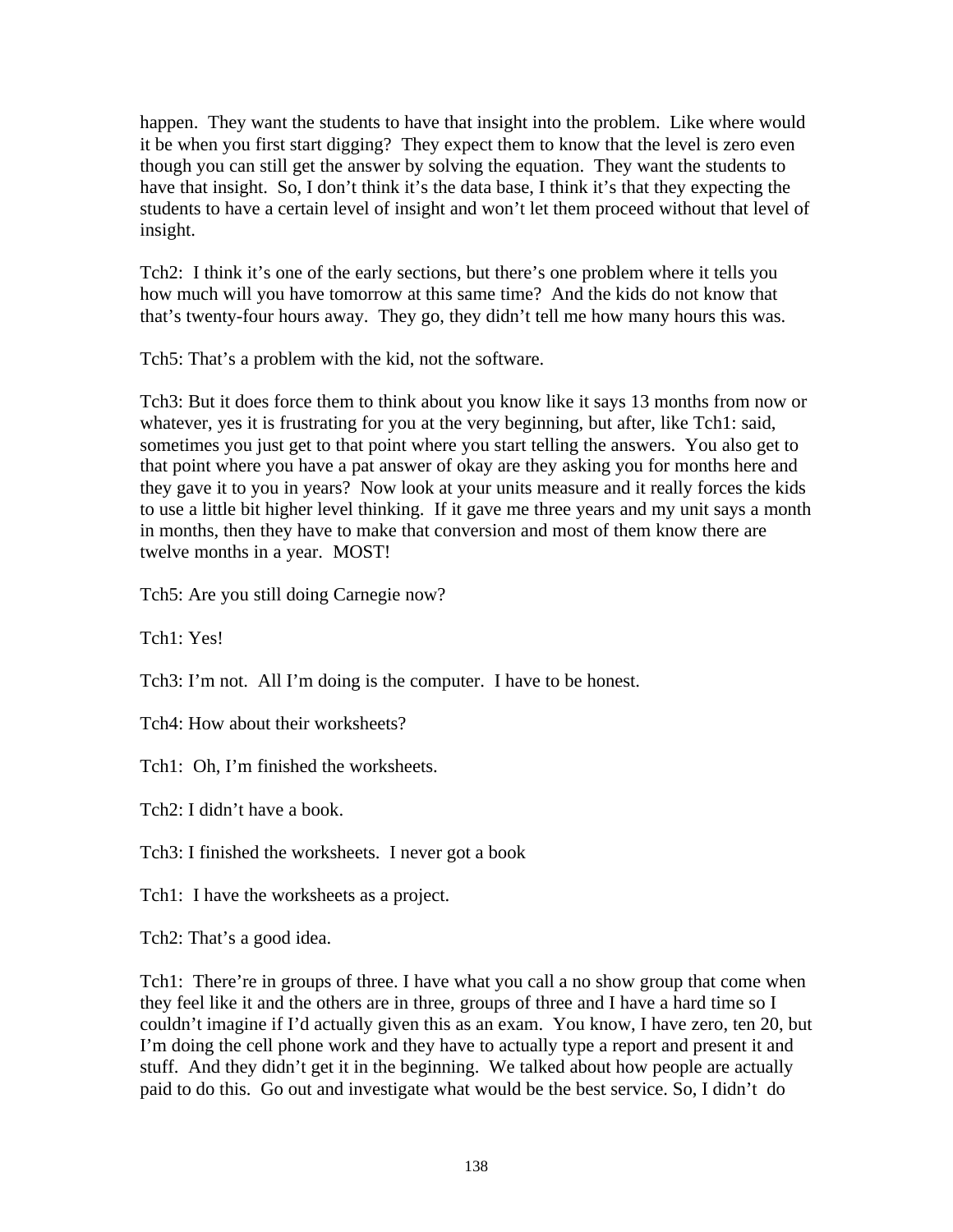anything last year. So, that's the only thing I don't like about it. And then too, because I'm the one who's known as Miss mean Tch1, but they've known me long enough that they kind of like she not, she's just like---right! So that's the only thing. So that's what I was going to ask you. Can they not be in my class next year. (laughter)

John: We're going to get to a question in a little bit that asks what would you do different.

Tch1: Okay, what is the next question?

John: Any other weaknesses or dislikes?

Tch3: Intro.

Tch5: I have trouble with group work.

Tch2: Yeah, I do too.

Tch4: So do I.

Tch5: Maybe it's the students that I'm dealing with? But at my school we have different students and its very difficult. I jumped right into group work the first day like we were told to, unfortunately. Why didn't you tell me no?

Tch3: I ended up not doing it.

Tch4: I left school crying for a long time and I, in a way I felt, I felt it was unfair. You're thrown into a situation and say do group work with your kids the first day and I think group work is a very large part.

John: Why is that a Carnegie weakness?

Tch4: Because with Carnegie you're not supposed to let them work on their own.

John: You do when you leave the computer and go back to the class work.

Tch4: It's all group work.

Tch5: Supposed to be. I stopped.

Tch4: I followed the rules to the letter. No one told me that you weren't supposed to.

Tch5: Pairs work.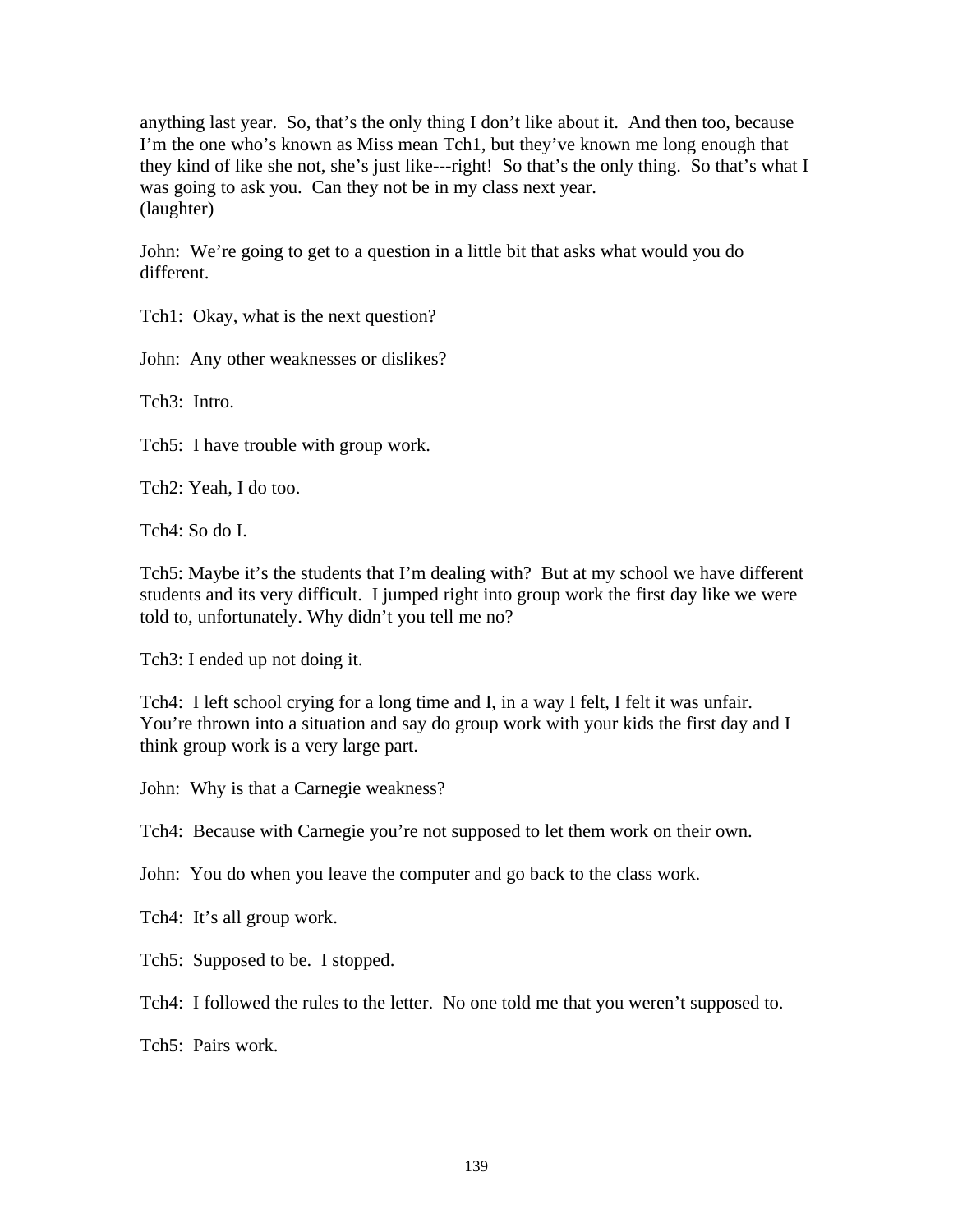Tch1: I don't even do pairs because you have some you're just like the help button. They know how to play the game.

Tch3: Oh yeah.

Tch1: They're looking like they're doing something. They'll just keep everyone on task but they have no clue what's going on and they have all the right answers. So I stopped that and we'll do once in the blue moon.

Tch3: That's why I give a traditional quiz. Then they can't share. Then if they fail, well, it is on them.

Tch3: And the other thing that kind of goes back to is that every textbook has a way or every professor has a way that tells you how to teach a class, but then you still have to make it your own. You try their way or whatever you were told to do but you still have to make it your own and we learned last year we had to teach our kids how to work in groups. You know, we did try the jump into group work from day one and we had to back off of it and not do group work for a while and come back to it and I think that, you know like one of the teachers I know goes around and they all have a sheet on their desk and she marks off either the top one or the bottom score so that if they're doing really well then they get more points, and for her it works, you know, and honestly I probably have had a better experience than some people because I had a fantastic co-teacher last year we were able between the two of to do the crowd control. Because group work is hard to do. There's no easy way.

John: So you have two teachers in your class.

Tch3: Yeah.

Tch6: I think it needs two teachers. I don't have two teachers.

Tch1: Carnegie needs two teachers.

Tch5: It does.

Tch3: The other thing that I think is a big thing, and I don't say this to be offensive in any way, but I think it takes a very strong teacher who has a good sense of their teaching self to teach Carnegie, because you have to adjust and modify so much than when you're in a traditional curriculum. You know, it's like in a traditional curriculum, at least in our school, we all kind of get together, we have a syllabus we follow, we know that to get to the division's curriculum we have to be here, here, and here. On Wednesday we better all be about right here or we're not getting through it. But with Carnegie there's so much latitude, even though you feel like you want to follow all the rules and do every page, because that's how I was in the beginning. Like, okay, turn the page, turn the page, Do the next page. And all of a sudden I realized that good grief, this is to much, you know, to really feel I had to get through every single page, but it really does kind of force you to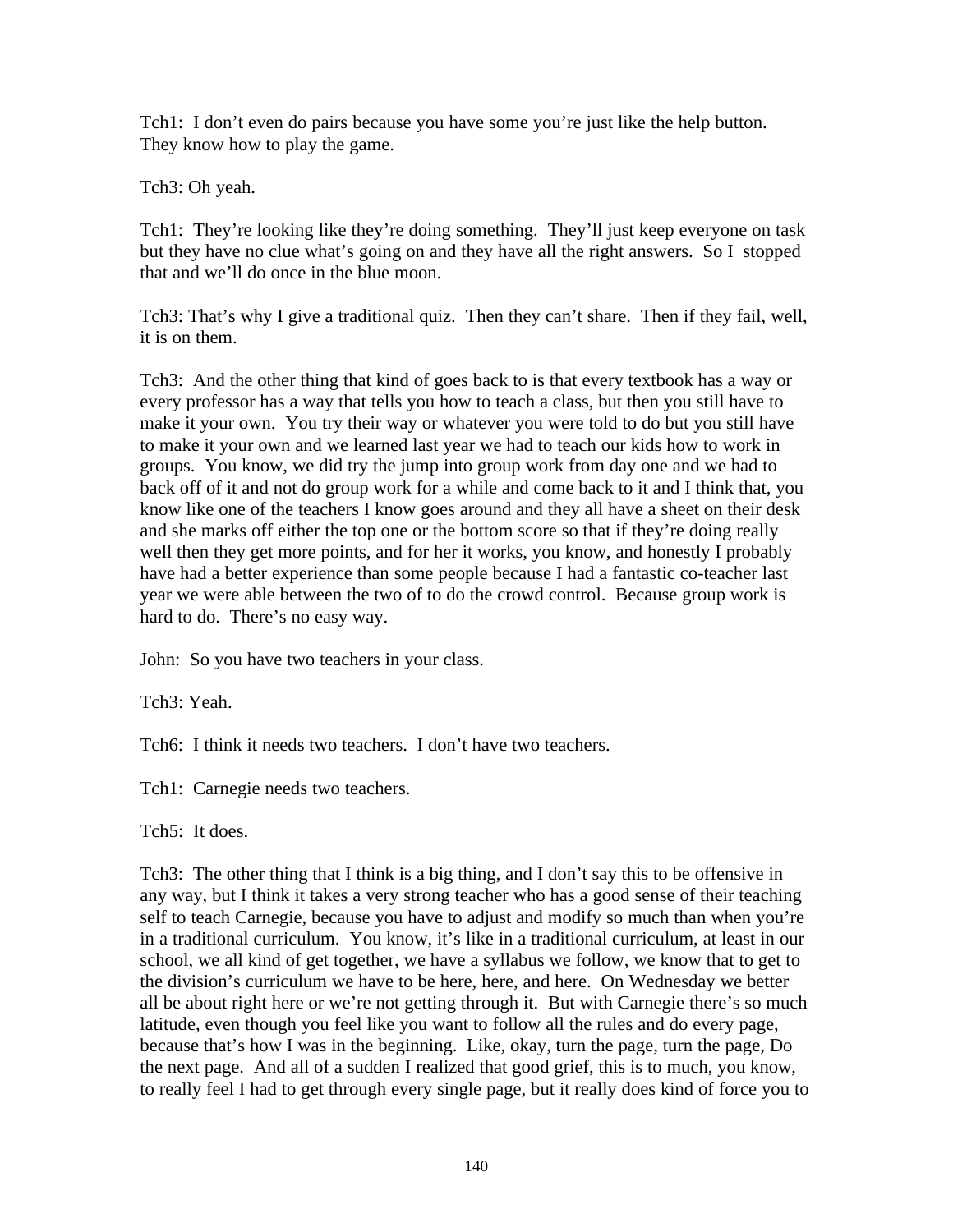think about how you teach and it's had to step back from that traditional model when that's what you've been practicing for years.

John: Let's jump to this next question because it's flowing with where you guys are taking it.

John: What would you do different to make this a better math experience for the kids?

Tch5: What I feel like is almost what Karen said. It shouldn't be thrown on the new teachers. I mean, new teachers work hard enough. I mean they work their tails off to be new. Then to be thrown in with this Carnegie, which is not anything you've see before, you've never worked with it. You don't know your own style yet. You know, it should be someone who has a little more experience that even gets to know the kids. Know the kind of group you're working with, you know. And that would help some people.

Tch2: One thing I think that we should do, and I don't know if its possible, maybe it's not. But I think we should explain to the kids what they're going to be doing. And say, do you think you would like to do something like this?

John: When they're going through this registration process?

Tch2: When they're signing up for regular Introduction to Algebra or Carnegie because I don't know how they chose the kids in our school for the pilot, but a lot of them, I mean this year.

John: Whatever teacher volunteers.

Tch5: Just the luck of the draw.

Tch2: But this year because our guidance people didn't schedule the class's right, along of the Carnegie kids were misplaced. And some of those kids pitched a screaming fit because they had to go back to Carnegie. They did not want to go. I mean, it took me three weeks, three or four weeks to get all the kids in the class that were supposed to be in there and to this day, some of the kids who took Carnegie last year did not end up in my class because they got their parents to go to the School Board and everything because they didn't want to be in there. I'm serious. So first of all if the kids don't want to do it.

Tch3: I don't think we should make them.

Tch2: We shouldn't make them.

John: We let a couple of them opt out because they didn't want to be in the class.

Tch1: Yes, the parents, none of them were very upset. Most of them, I think its like a total of five throughout the whole year, concerned about the SOL geometry. That was the question. One parent came up and she said and I told her I would work with her son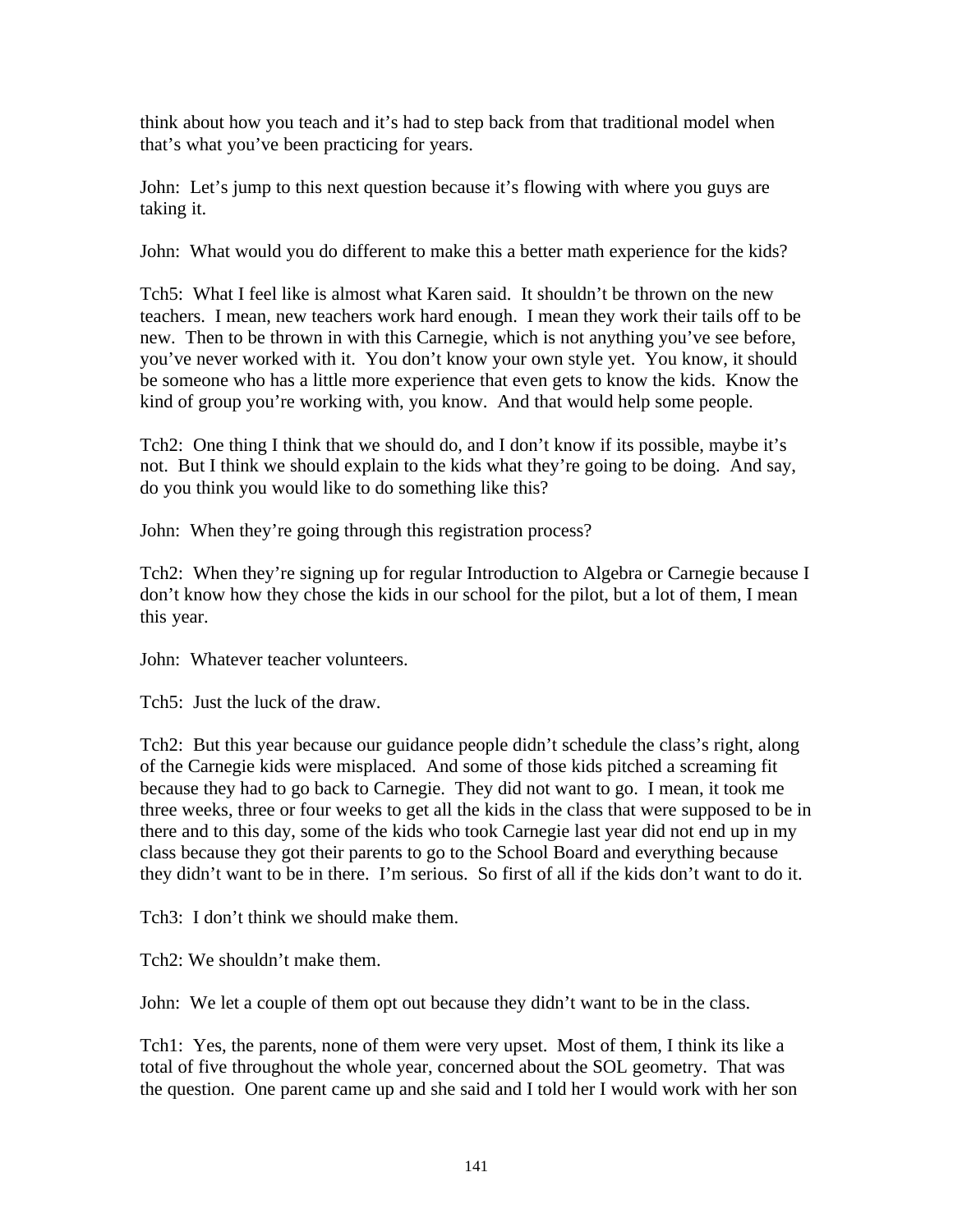because she said if it's not a geometry Carnegie then my son needs to get out of this class. He had a 20 so she knew what they were doing, and she could compare. Like this doesn't look like what he's doing and you're in the same subject, so then she said he needs to get out because I want him to be able to take geometry. Um, and then there were some others because they didn't have a textbook and such and such does better in having a textbook and that was an excuse, to tell you the truth, because that person wasn't doing any homework at all, But um, so you have your problems with that.

John: We would, what I would do in the summer, I would take TCH1's grade book, and you know it's got the list of kids that were intro to algebra. Those were all Carnegies and then I'd just pre-schedule and I'd use section 98 and 99 and I just put all those kids. I just pre-scheduled them all and then when you run your master scheduler off you have the kids.

Tch1: That's what I thought.

Tch4: That didn't work out.

Tch1: They didn't want to come back. One did come back and then she was failing and she's still failing now, so it doesn't matter. There was one the Mom did not want him in the class.

Tch3: Well some of ours got moved out to the traditional

John: We were going through what would you change? What would you do differently? What if you did let the kids know in advance so they could enroll and have the option? What else would you do differently?

Tch5: There needs to be two teachers. There needs to be Special Education help or something because the level of kids you get in Intro and Algebra X, you've got a special education class, whether you want it or not.

Tch1: Yeah, because I've seen. It depends on the number, um, I don't know, because I can handle the class and that goes back to the type of teaching style, um, because I don't know if you have two in there sometimes.

Tch3: Well there you have to because the co-teaching thing is a totally different animal too. Because if you have a co-teacher that you don't function well with, that can be more of a detriment and a help. It's not just having another adult in the room, it's that you work well together and the kids respect both of you and think of you both as a teacher.

John: Why did you have a co-teacher?

Tch3: Because I have been doing inclusion.

John: Okay so it was a special education class.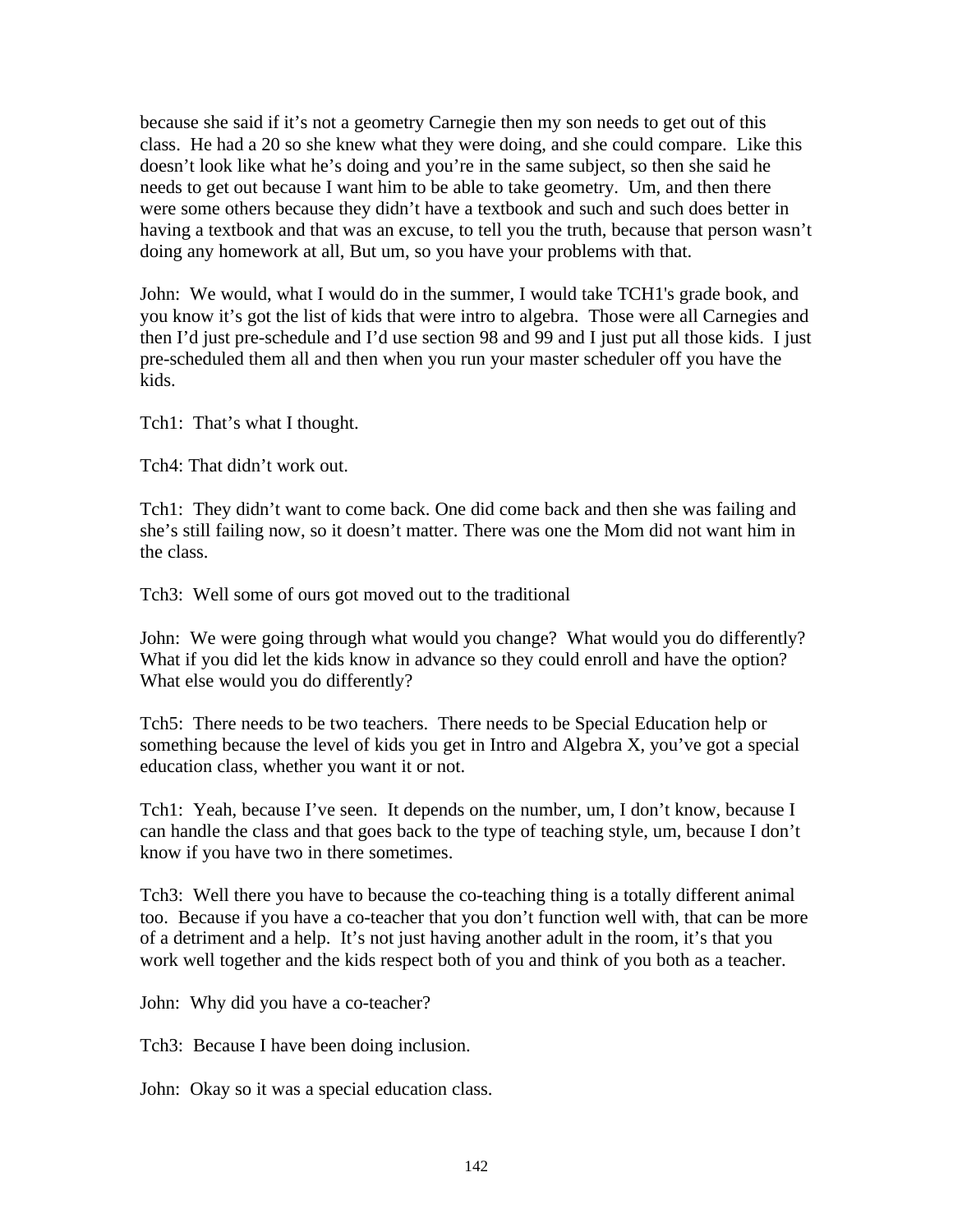Tch3: Just like second or third year and I have a major population of special education kids because I'll take them.

John: Okay. Would you say that you had a lot of special ed kids in all your sections or did you find you had some in a section, or how did that?

Tch6: I have one class that has a ton of them and they ask me questions that they don't know math. They don't have a background in math at all. And I can't be there. I can't answer every single question at one time. I tried and they all have the same questions at the same time.

Tch3: That's kind of a building problem too because it depends on how your special ed. department is set up in your building; whether they have like a basic math or pre-algebra that's self-contained because at PA we do have that and so if I have kids that just aren't cutting it no matter what my math class is I can go back to their case worker and say look, this person has major gaps in their basic skills, I think they need to come back to a pre-algebra or self contained and if they can get the parents to, you know, buy into the whole idea that if they get the basic skills, then they're going to do better later on, that makes a big difference, but we have basically, I think, maybe I'm wrong, the strongest special ed department in the whole city because they all come to us.

John: Our inclusive classes are not the Carnegie sections.

Tch1: Even though I have some that have IEP's and stuff, but, um, how many kids do you have in intro that should be somewhere else?

Tch3: That should be special ed.?

Tch1: Yeah.

Tch3: 12.

Tch1: You know that's the whole thing.

Tch4: But they're too low to test for special ed.

Tch1: Exactly! So, you know, you're talking about this Carnegie and it should be for Algebra I kids. It's too hard for Intro.

Tch5:: It really is. It should be a separate class offered. I know you can't get any credit or something. It should not have SOL's attached to it. I don't know why, I don't, how can we improve it/change it?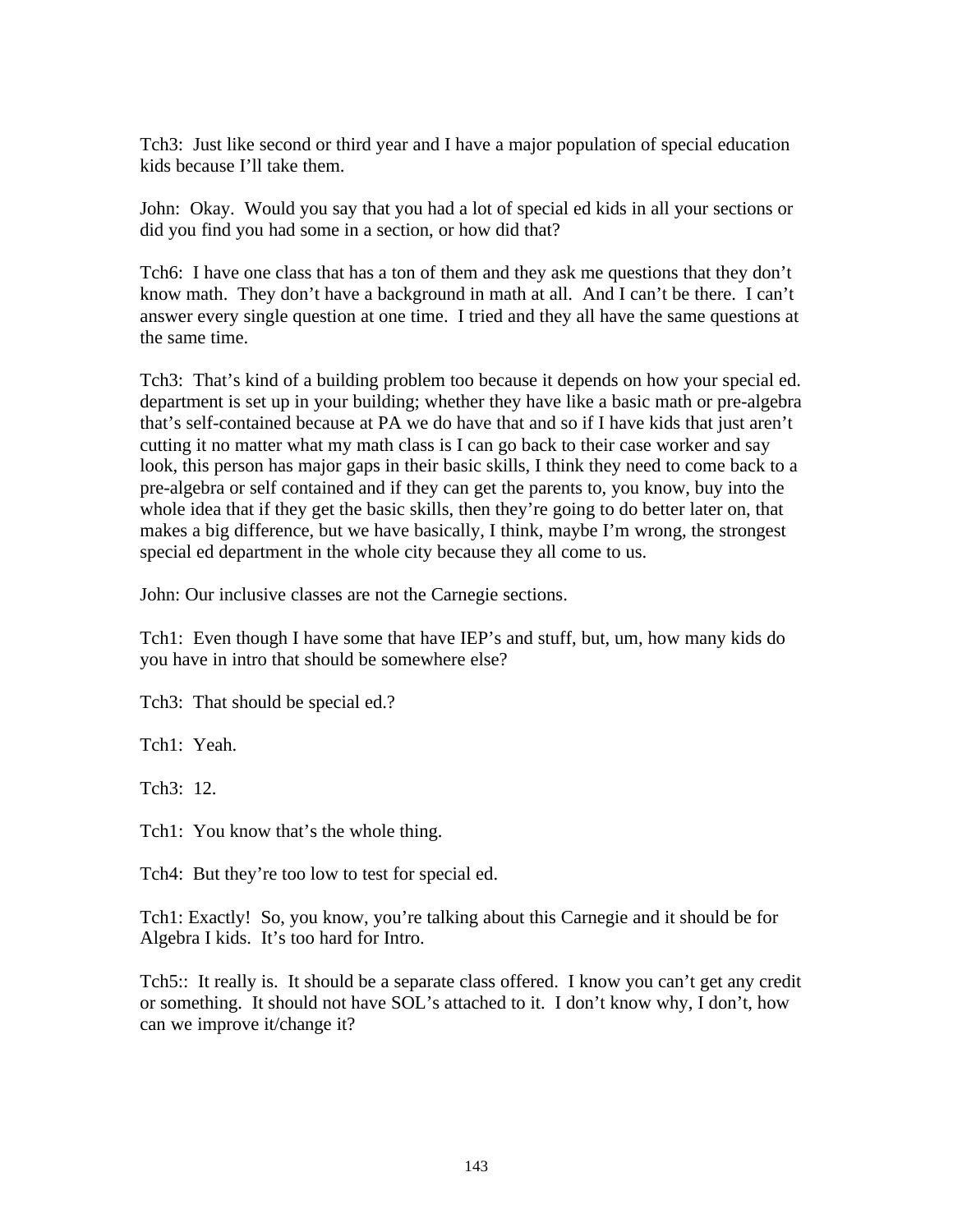John: If I'm reading between the lines a little bit, I think what you might like to see, or at least somebody try it, would be to do it with your regular Algebra I's and see what the outcome would be.

Tch1: They have, at another school.

John: Did they do an evaluation of it?

Tch1: I imagine.

Tch2: Test scores were a little bit higher than regular?

Tch1: I'm not sure, but they were pretty good.

John: That the one where they did it at?

Tch3: I tried to do it with my Algebra I and they wouldn't let me do it.

Tch1: Correction! It's done in a middle school, so you're talking about an advanced eighth grade.

Tch2: That makes a big difference.

Tch4: I like it with Intro, but I think it should be more of an average Intro. I know you can't do that. Not like the low, low intro kids who can't read.

Tch3: I had that problem. A couple of kids had to be taken out because they had third grade reading level. It's not fair.

John: Non-reader?

Tch5: Yeah!

Tch2: What I'd like to see added is more worksheet, not worksheet, it's all worksheets, but more problems, what is that called? You know, where you just do problem after problem after problem.

Tch1: More repetition.

Tch3: A little more drill.

Tch4: Without word problems.

Tch3: Right, a new distributive 3 section and things like that.

Tch1: But that's the whole idea of this program.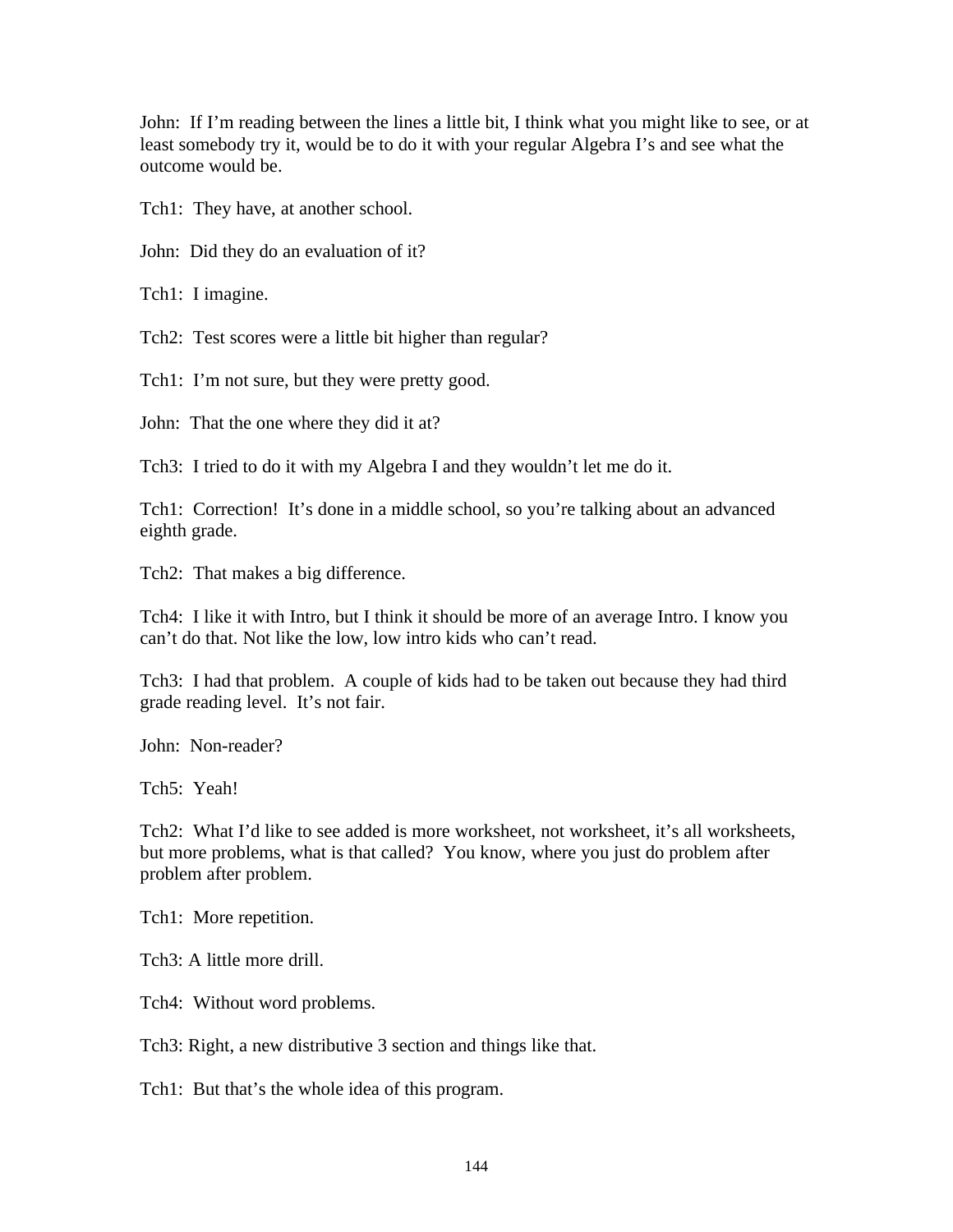Tch4: You don't have to go completely away from that. Why can't you find a happy medium where it's more interesting for them, you include some of that, yet they still get some of the drilling.

John: Anything else you would change?

Tch1: Like I said, the category. Because after you take Carnegie I'm darn sick of having these kids in Geometry because of the fact that you still, being a Geometry teacher, you still have to be able to solve equations and if you do it the Carnegie way, you have to break out the graph and whatever. Whereas Geometry you need solve them alphabetically and keep on trucking. See, that's going to be a major hurdle when they get there. You can do Geometry without Algebra, but then again, whom will they have?

Tch3: That's the only thing. This is the only high school math experience they've ever had so they've never had a traditional high school math experience, and that is going to make a huge amount of difference. You know, taking notes and things like that.

Tch1: Oh, but even if it's high school, but still how many math teachers do the same style from middle school up, you know? You still have pre-algebra and that's the same thing.

Tch3: Yeah, but they've been away from it for a year and half. And now you're going to expect them to take notes and do 20 problems or 30 problems a night, and it's going to be a big culture shock for them.

Tch5: I still have mine take notes.

Tch1: Yeah, I still do all that stuff too. They have a vocabulary quiz and on their final exam um, because again, I brought in everything, the melting pot, so what I did, they have 25 percent of their final exam which is nothing but vocabulary, from September of last year up until now because, I know you had this.

Tch3: One other thing I was just thinking about that I would like to change, and this totally logistical nightmare, but I think that every teacher that teaches this ought to be allowed to teach it in the computer lab, so they can do like we're' doing this year; when I say "when you're finished get on the computer." So that's why I kind of hesitated a while ago with 40% because it like some of them are on the computer really fast and some of them get no computer time at all during class and I tell them well, I'm grading you on the computer so you have to make it up on your own time. If you work slow in class, then you either take that stuff to your resource classroom and work on it or you come back during the resource time and work on the computer lab. And we have enough, we have like a little teeny tiny 10 computer lab that a cap lab that's grant money, and blah, blah, blah. It still has computers that they might be able one or two get on. So they can make up their time for me.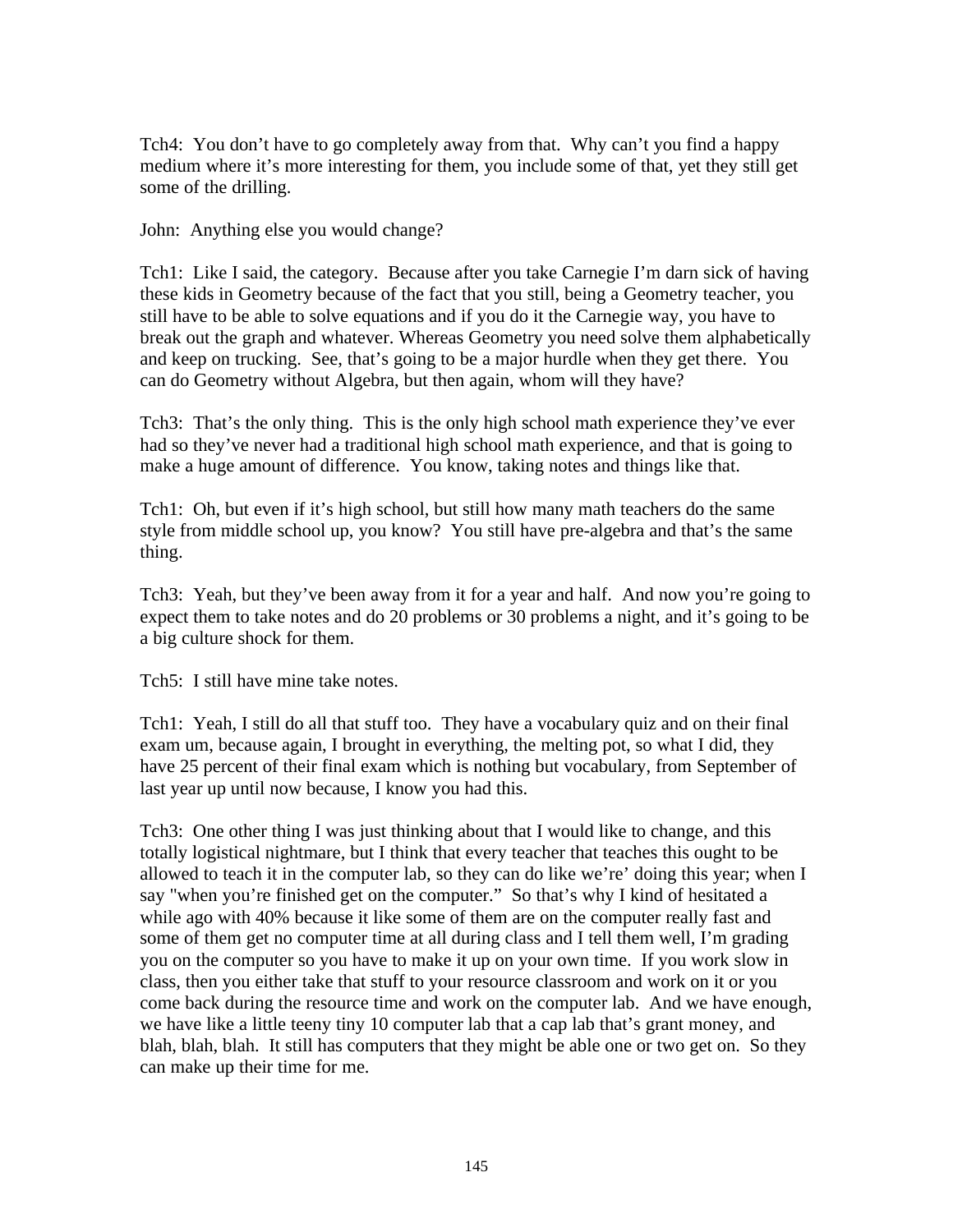John: Makes it hard to really integrate if they don't.

Tch3: Yeah, when you have to travel, like last year it took us five minutes at least to get from out in my portable to the computer lab. And they you really have to practice walking and not talking and stuff, like the snack machines and whatever.

John: The one thing I haven't heard so far is what you might change. I'm curious to get your impression on is when you start talking about SOL's. You never really say anything about whether or not you thought it prepared the kids for the SOL test.

Tch1: It didn't. I did. I did by putting in the time, the SOL style questions. Because even if you teach a traditional Alg. I, you still have to do SOL style questions.

Tch4: "true".

Tch1: So it's kind of like saying, but no.

Tch2: Because she said that? You see, I didn't know that was what I was supposed to do. I didn't know that, I mean I knew and I took two weeks and we went over SOL drill, but I thought that this course was going to prepare them for the SOL's. That's what I understood the coordinator to say last year when I had been trained. That this was what we were looking to see. That if this course prepared them for that. And if I had known that it wouldn't, I would have started in September reviewing everything that they did last year, but I didn't do that, I took the two weeks before the SOL test, broke out the worksheet, the same ones that I gave all the classes, and I don't think it prepared them. But my other class wasn't prepared either.

Tch3: I think that the Carnegie style doesn't prepare them to pass the SOL test. I think they know a whole lot of algebra and I think they know a lot of different ways to look at problems to do problem solving and I have no doubt in my mind that my kids know a lot of algebra. I really do feel that way, but can they pass the standardized test? I guess we'll know in a few weeks. You know. Standardized testing is a far cry from what we're doing.

Tch1: What did you do to prepare the kids for the SOL?

Tch3: I did a lot of two to three weeks of drill and we did warm up problems every single day. Every single day we did warm up problems SOL style.

Tch1: So, in essence, we're still at the point of the question? Does the program prepare the kids?

Tch3: I don't think so, but you even had to do some stuff. Yeah, it does not prepare them to pass our Virginia SOL test. No!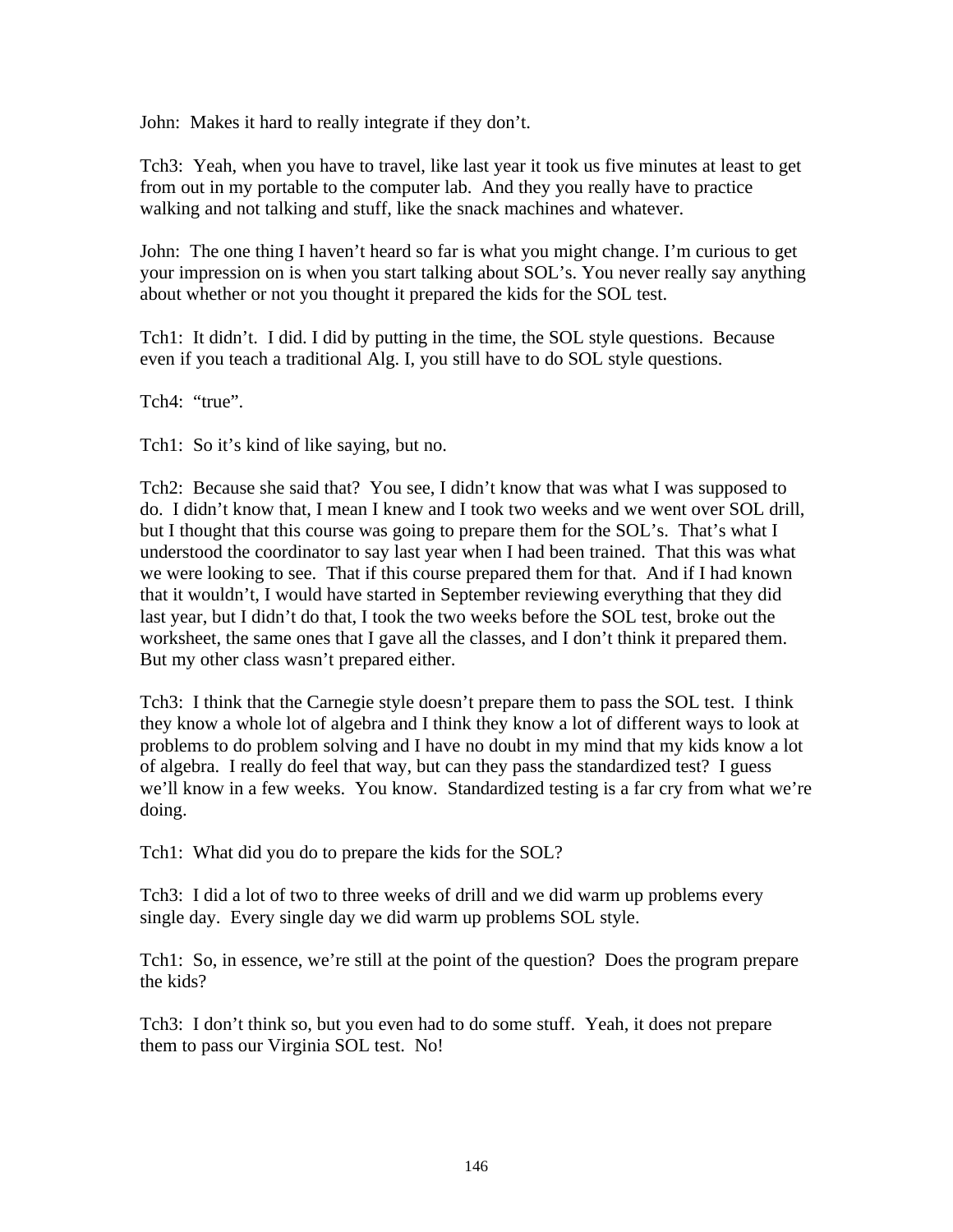Tch1: That goes back to the whole purpose of why he set the program up, this teacher whatever, because they're tired of the traditional algebra and I think again, it a great program if it did not have SOL's. If we can bring back a free math credit class for those who just want to take it, and who have finished regular algebra I and geometry and you want one more math credit. Take it out because it does not fit. You have to do too much work and it, like she said, she didn't know, but you can go back and say you still have the SOL's. I use my SOL blueprints as a bible, you know, for Geometry A and Algebra, and I go back and I know that this is not in here or they haven't mentioned the word. Like this teacher last year, they didn't say the word function or domain and range, They were not used. You have to know that it's not in there. How do you know? You have to reference traditional Carnegie SOL across the board. And you have to do that and unfortunately, because of the fact that these kids are now being required to pass the SOL, it is not fair to them to be in a Carnegie class. They need to be out into a traditional classroom and then you have traditional SOL. Carnegie should be over here, an optional class. I don't have a problem teaching it; it's just the fact I think it's not fair to have the SOL's attached to this class, because we're doing everything and it's not enough time for this level.

John: Anybody else want to add anything. Is that how everyone feels for the most part?

Tch3: I think my kids were prepared, but I didn't do a lot of the Carnegie. I had to go back to the traditional. But they got the thing and when I got to things with them they caught on much quicker than Intros that I had in the past.

John: But if you had left it up entirely to the Carnegie software, the curriculum, you don't?

Tch3: No.

Tch1: No. Absolutely not!

Tch3: Because there's no traditional multiple choice format and solve the problem format, whatever. The equation solvers the only place they get it and I feel like it was a great course for my kids to take because I have so many special ed. kids and this is the first success a lot of them have ever had in math. Ever! And I'm not just talking low level whatever, you know, I mean everybody has the low level in this course. That's what it's designed for, but I think with the special ed. kids, it made a difference for the because they could see their successes along the way. Like on the computer they see the gold bars and whatever and at least now they're not afraid of math. Whereas before, a lot of them just went "can't do math." And I do have a lot more now, but you know, I went from three classes to two. I had a high failure rate, but I think I would have had a higher failure rate had I been teaching a traditional class and I would have lost a lot more students earlier, that would have just totally zoned out on me and just sat there the rest of the year.

Tch6: And it's great for the block.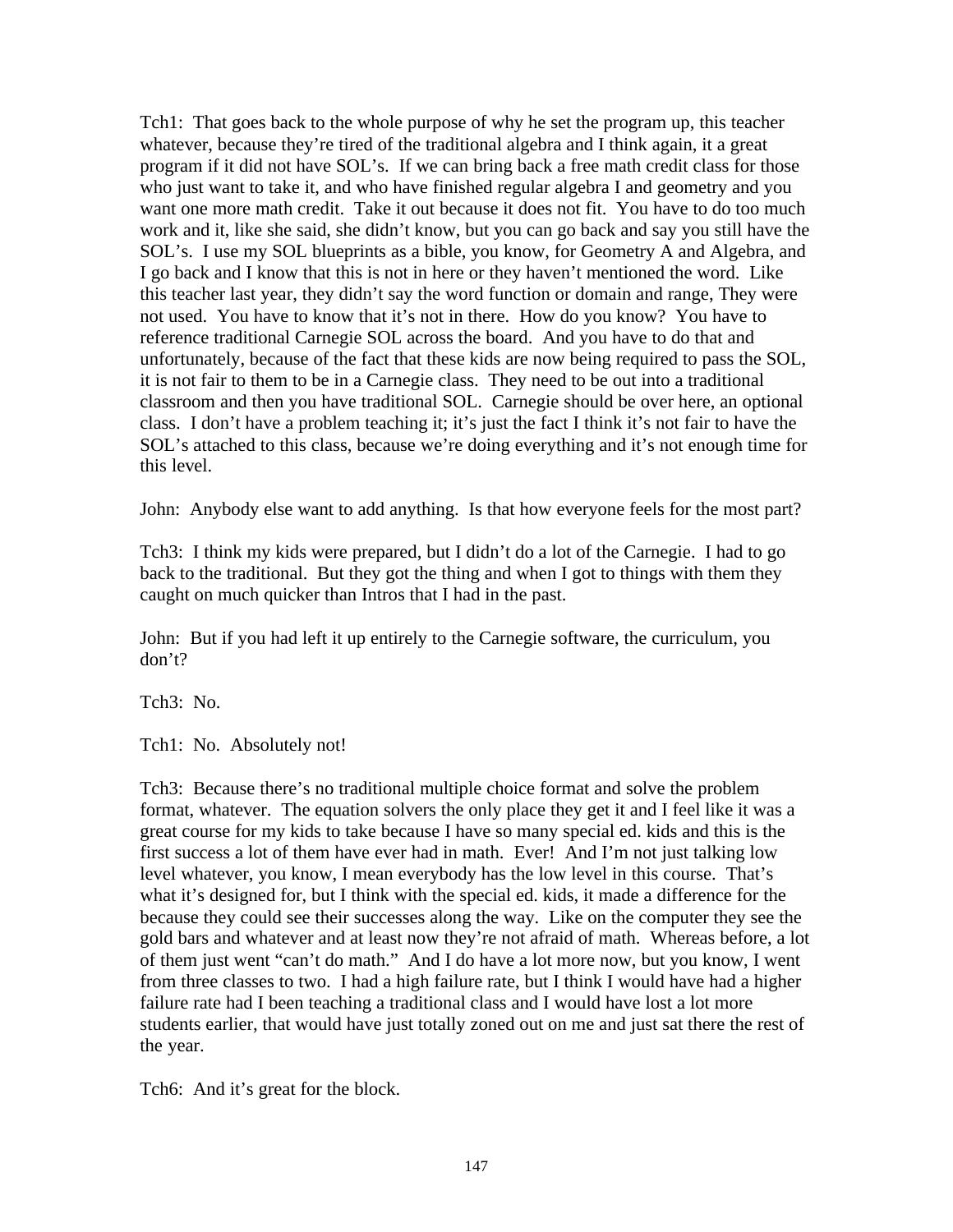Tch3: Yeah, it is good the block, but it's also better if you teach it in the lab. You know?

John: Anything else to add in related to the SOL's?

John: Let me ask you this. If you had to take the three semesters and combine it all together, would you give it a plus, a thumbs up or a thumbs down? What would you give it and why?

Tch1: I would give it .a thumbs down. I think the student's lessons were prepared to the best of their ability, but um, I would go back over two things. I would try and cram much more into the first two thirds than I did, so that I could have more time to review this semester. That was something. I did the Carnegie the way it should be and I just kind of put my own little, the necessary language in, vocabulary and terms. But, I would go back in. I'm not pleased totally with it. I did the best that I could do and I did everything, but the way it was done, it was choppy, because of the fact that I was, you know, pressed for time.

Tch6: I'm confused on whether it's thumbs up or thumbs down. I like it for block. I don't have as many problems with the kids as what I have in a traditional classroom than for block. They can't sit there that long and do the same old thing.

John: Do want to give one of these (so/so gesture).

Tch6: Kind of one of these (so/so gesture).

John: Okay.

Tch1: Well, that's what I should have done, too!

Tch6: I don't think it prepares them for the test like it should have done, and I didn't know I needed to put as much in as what I should have done, so I think they would have been more prepared if I would have known that I needed to put a whole lot in before I got into it. I did the two weeks after Thanksgiving just cram. I took 60 question multiple choice things on each reporting category with every SOL and just went over them. They saw the strategies for solving all these problems for two weeks straight. And a lot of them were just lost and they tuned me out completely and didn't want to hear anything. Some of them sat right up there and they'll probably do well on the test because they listened and really wanted to work hard. Still hard to say. The kids don't have the motivation for it.

Tch1: See I didn't get a chance to look at it.

Tch6: It's hard.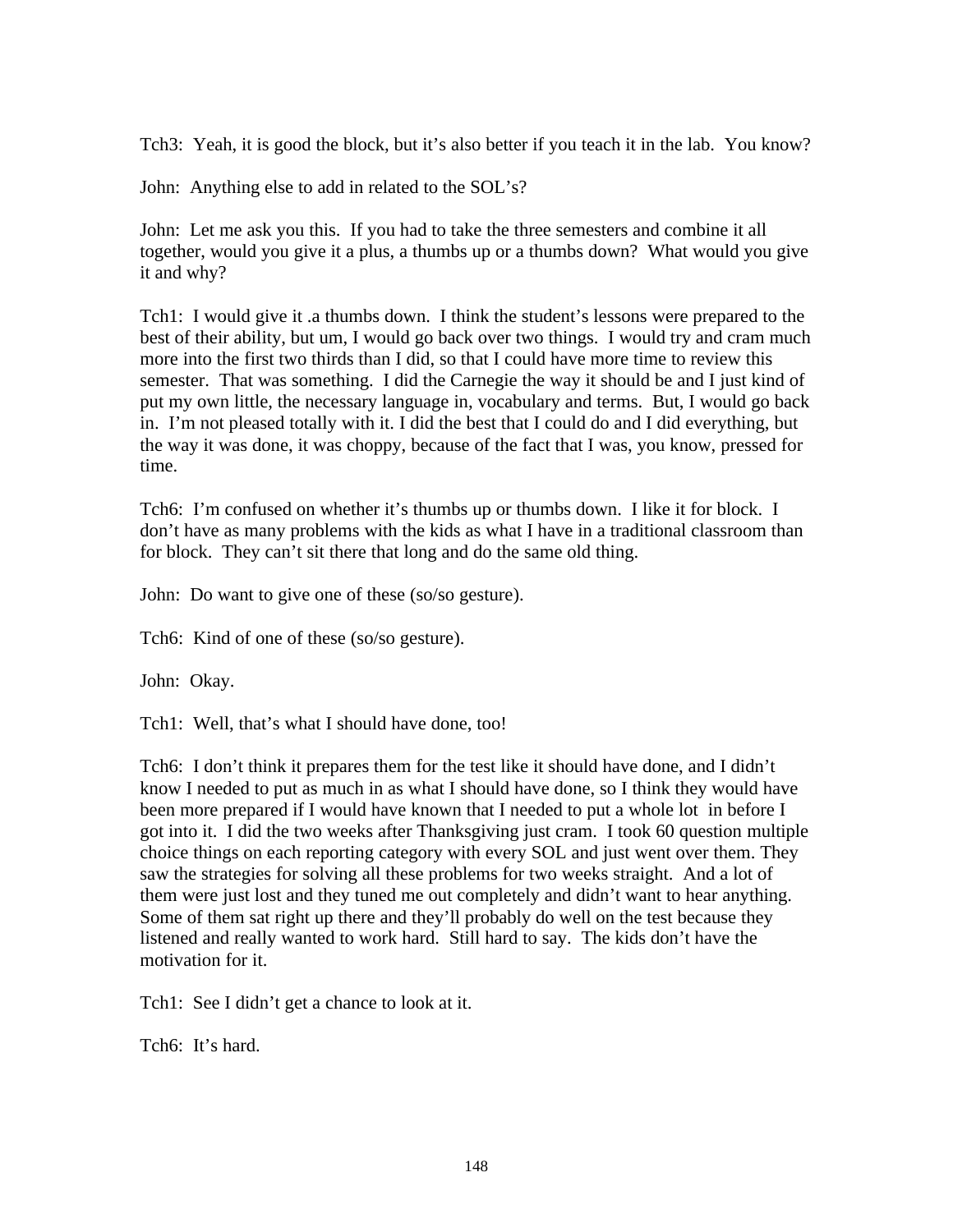Tch5: Yeah, there was a lot of things on it that shouldn't have been, which is very unfair no matter who would take it. In fact, I thought the test was more viewed for Carnegie stuff with the word problems.

Tch6: I thought it was, too.

Tch5: It wasn't geared towards like my traditional algebra class. I looked at it and I thought, I don't even know if they'll even pass. I mean it's not going to be the same test, but there's no way the traditional teacher. And they looked at me like there's no way. And I looked and I go "oh my gosh, look at all these word problems."

Tch1: Well that's what it was like when?

Tch5: Like two years ago.

Tch1: Yeah, when I gave it in middle school.

Tch5: Exactly! Which was really hard. It was that same kind test.

Tch1: First ten.

Tch5: Yes, there was a lot of like the price and the cost and I asked my kids and they're like yeah, we think these are pretty good. I mean kids are always, yeah alright, it's easy. But it was more geared towards that. And I asked them, I said, "Did you see?" And I said, "I told them I can't look at the test while you're taking it". And like why not?

Tch6: I was audited, thank you!

Tch1: I was, too. But I didn't look at any of them.

Tch6: I just stood there, like uh, hum.

Tch4: We had a fire alarm during mine. A real fire alarm!

Tch5: I like the program. I like it on the block. I taught it without the block last year, but I had a good computer teacher and you're right across the hall so that I lucked out. I also liked being able to weed out the kids that I knew would have failed them. But I didn't want to have some of them in there. There's a couple I wish I would have moved out, but I didn't. I has helped a lot of the kids succeed. Some of them are over the computer and that's their choice, I'm not going to argue with them because we're in the computer lab. I has helped them mathematically think more traditional stuff that is easy, but it's also boring, which is what you all were saying. I'm worried about them in Geometry, sitting the hour and a half, so it's, I mean I like it, I like how it helped them think, there's a lot of bugs they need to work out. There's too many and that really gets the kids angry and me angry.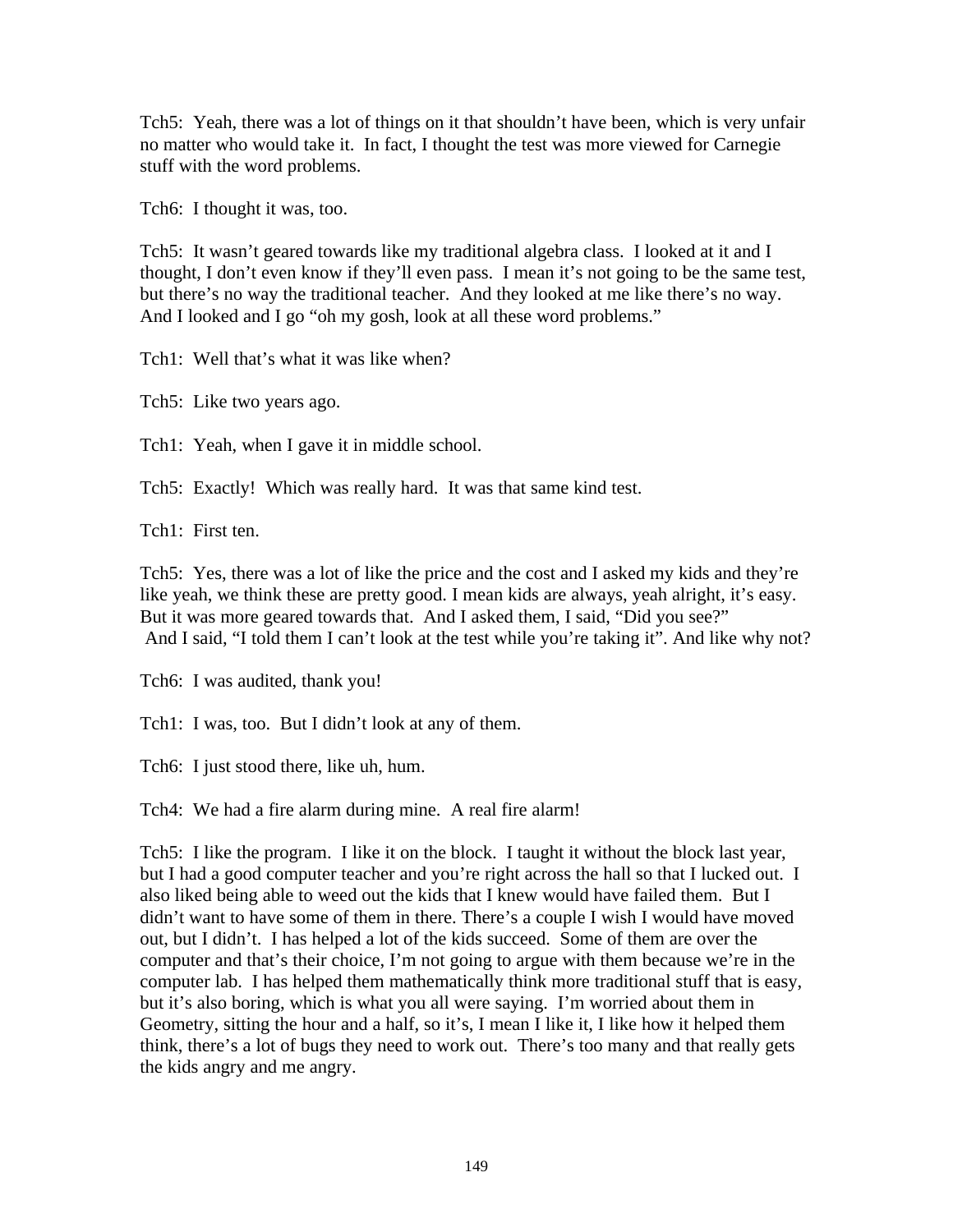Tch4: The frustration level gets high. It starts out fine.

Tch5: You know, some of those graphing now, they have to graph something with a slope of 5,208.

Tch1: Which is absolutely ridiculous.

Tch5: Now that is ridiculous. You know, it doesn't fit on the screen. It doesn't need to be that big. You know that's some things that the company needs to realize. If they know how 5X, you know they're probably going to know how to graph 5,208, which I don't like that one.

John: So you're giving this (so/so gesture).

Tch5: Yeah, just because the program has a lot of bugs. And group work, I don't do group work, I do pairs.

Tch4: Well, that's a group.

Tch5: Small group.

Tch3: I would probably do this to just, probably a little bit more to the thumbs up just simply because of my population. Um, really I kind of would parrot everything Tch5 just said. Um, I trying to think if there's anything else I wanted to add too. I don't really think there's anything else, other than you know just over all three semesters I think it is important that I have the same kids, that I was their teacher again. Not that I have the same kids, but they have me again. You know, and I, that's not part of, that's not Carnegie, that's within, that's a situational thing. A lot of people are jumping into Algebra X without having taught the Algebra Intro. but I think that's part of what helped make it a better experience for me is that my kids knew what to expect from me and they knew what to expect from the program when we started the Algebra X this year.

John: Tch6, do you want to throw one in there?

Tch4: I haven't taught three semesters yet so I can't vote up or down.

John: Well let's see, okay, last question: If you don't have anything to add to this then we are done. All the stuff that you've heard today that we've talked about, if there's anything you'd like to add into this? This is kind of a catch all question. Anything else you would want to put on the table about the Carnegie experience in the last three semesters that you haven't had a chance to say or you haven't said, this is it! So, it anything else that you want express that you haven't in any context of Carnegie.

Tch5: I don't think the Carnegie will work if they don't have the same teacher for three semesters.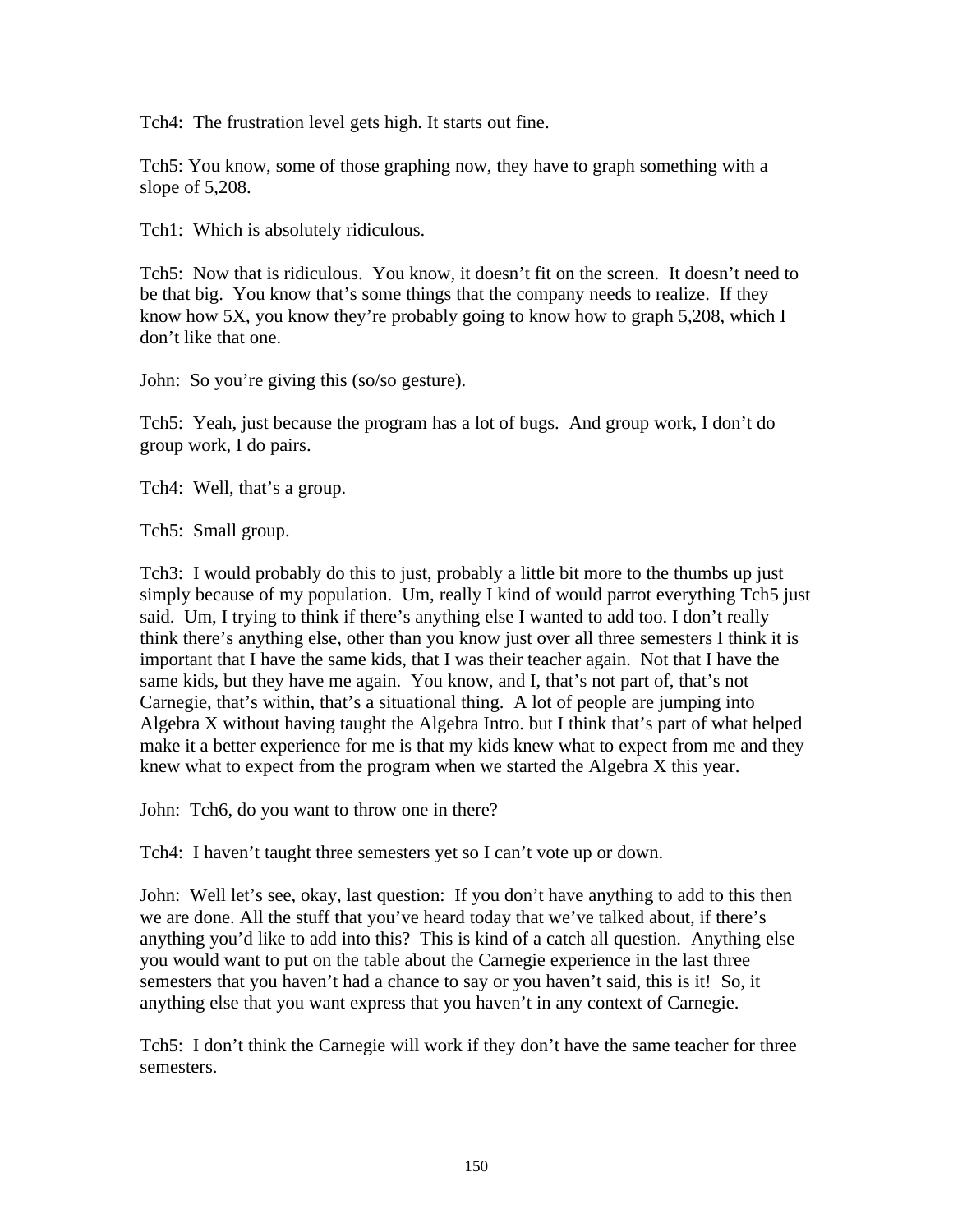Tch3: I concur with that, and I don't think just because you have them for the Algebra X you should have to teach them Geometry.

Tch5: Right! Exactly!

Tch1: I'm with you on that one. But I don't mind, some of them I don't mind.

Tch3: Same here!

John: You don't have to plan it that way. That's an administrative thing, because you know I took care of one of the boys for you.

Tch3: I did that too. I've done a little bit of that myself and I would go back and make a stronger point of it. I think it's wholly unfair to give this program to a new teacher. I think it's quite a bid unfair to give it to a teacher who's new to the building and not new to the system. You know, unless they're really, really asking to do it. But to give it to a new a new teacher, fresh out of college, there's just so much to do. You know, you have to be like dancing on, with your tap shoes on the whole day long and you know, the trainers told us that when we had our initial training that we would probably work harder in the computer lab than what you do in the classroom. And that's pretty true. And like Tch1 said, you have to read those problems and if you don't, then you're not aware of all the problems.

## CHANGED TAPE

Tch1: You're, I mean I'm quicker. In the beginning, I'm like let me ready the problem, put my glasses on or whatever.

Tch3: And that goes back to what I said at the very beginning too. Anytime you get a new textbook or whatever, as you go through it a few more times, you know like this year I have to do a lot of the homework problems myself well, maybe not a whole lot of them! But I do some of them.

Tch1: You can't compare those problems on the computer to a test.

Tch3: Oh no, no. I know.

Tch1: Because it's just that each question depends on how they're asking the question whether you start, and that's the whole thing.

Tch3: What I'm saying though is once you get used to the style that they're asking, you said you look for key words now and you didn't know how to do that in the beginning, but nobody else would in any other setting either. You know, so!

Tch1: Well that's a suggestion because I'm thinking about how I've worked with this teacher since he's been here and he's not new, but he's new to the building and, you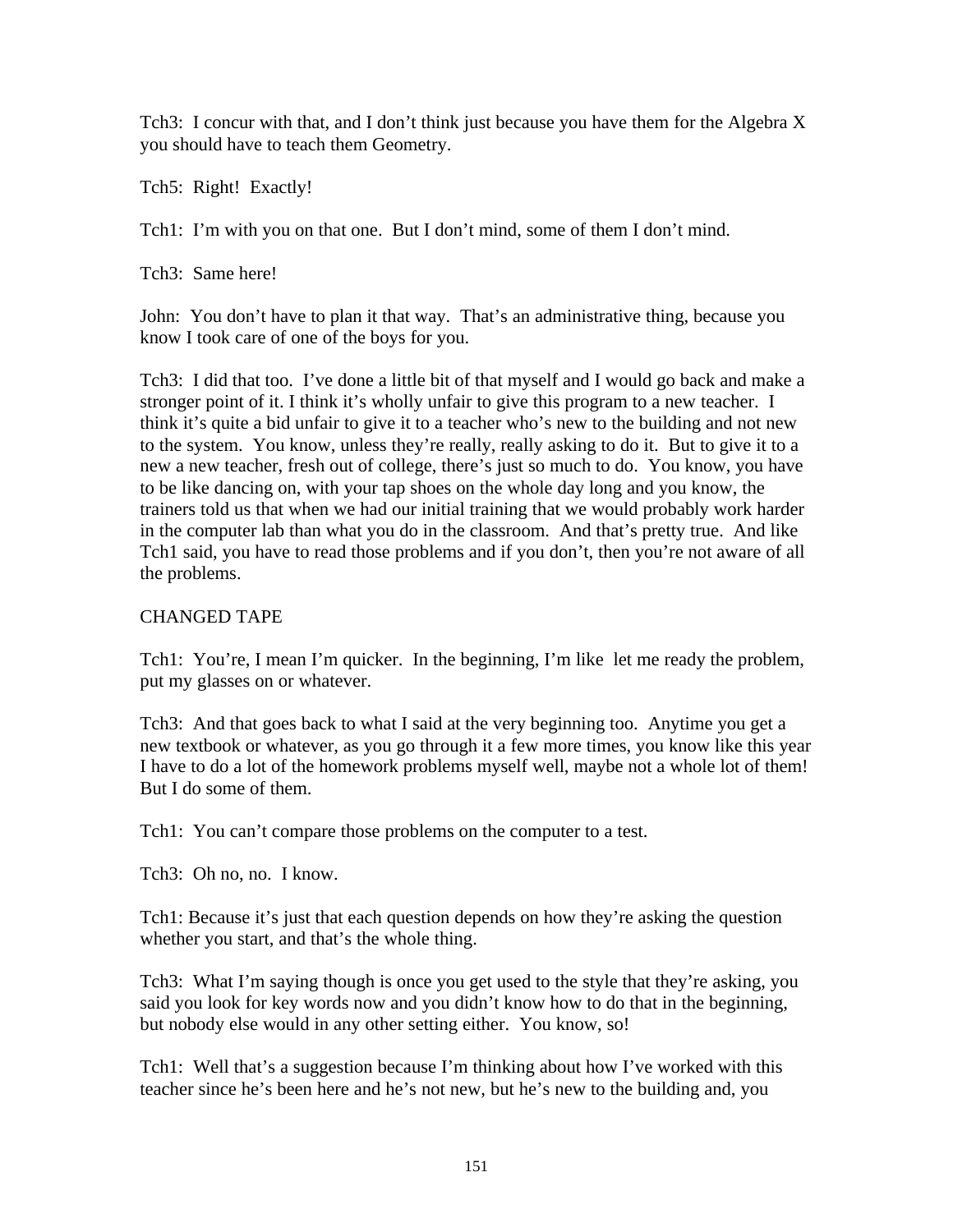know, and I'm hearing a lot of things I didn't know, because I remember that that was something I kept bringing up in the initial training as well, that will this help the kids get the Carnegie and now, we believe so. So, if I'm hearing that, I'm thinking if I just do this I'm okay.

Tch3: Right.

Tch1: And that's not the case. And she even knows it, so what I'm saying?

Tch3: Uh Huh.

Tch1: Because she asked me when she called, how's it going and so are giving them some type of SOL questions? And I say, oh yes, Okay.

Tch6: I think if she was more straight-forward with the teachers at training it would have helped. Really, people have asked her over and over again at the training. You mean if we just do this it's going to be okay? If we just do this? Yes, definitely. And I didn't know because I have other classes, because I could have brought in tons of stuff from the beginning.

Tch1: I think it's a miscommunication.

Tch3: Can I ask? When were you trained? In the spring or the summer?

Tch4: Summer!

Tch1: She said the same thing though with us. She said the same thing with us. What I think what's she's saying is that what we're doing along with what you need to add to it It's miscommunication. She knows that this stuff, I mean when you send out the little thing, the sheet that compares the two, it has the big space for certain SOL'S because there's nothing there for Carnegie, at that time. Now they're putting in all the other stuff that matches up. So she knew. So I think what she was saying to you is that if you do your part, if you cover those missing sections.

Tch4: That's really because she made it seem, quite honestly.

Tch1: I know. I heard her.

Tch4: Because we asked her over and over, you mean if we just do this all we need to do is just follow the book.

Tch3: I have taught Algebra for two years and took her at her word.

Tch4: I heard that as well.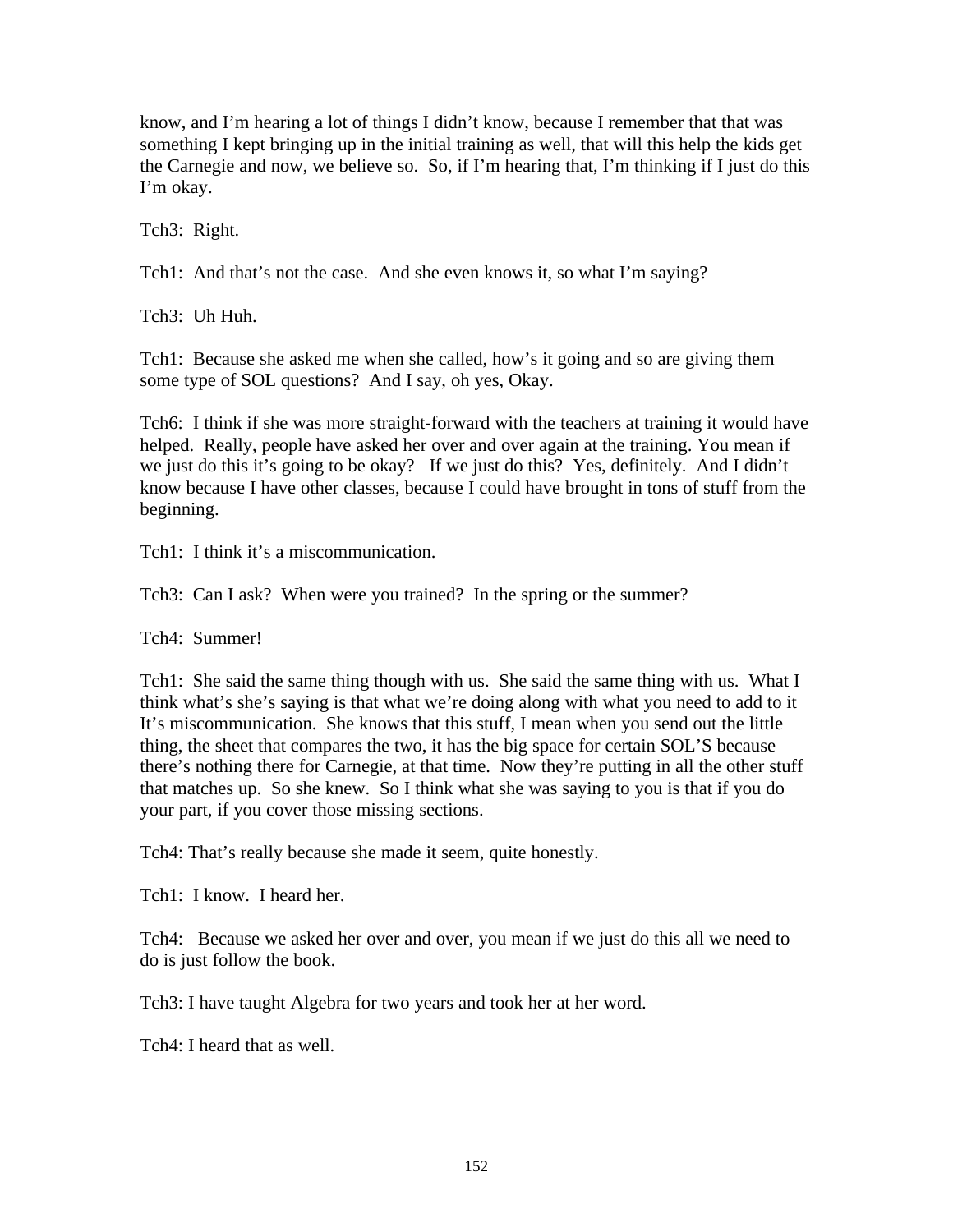Tch1: Because they actually want me to endorse the product. I've got letters about let us know when you feel that they want to use my name. I tell them I'm not so sure.

Tch3: What my hope is, is that when those of us who went through that summer training you know, we had the trainers show and they're both very dynamic people and it was a had and fast three days training. They wanted to do it in four, first of all, and district wouldn't pay for it in four. And then, in the spring I think the same thing happened. Then you know, it was three days and then in the summer I wasn't there and though that's technically why I was sent to Pittsburgh and then, they, it was scheduled whenever I had vacation scheduled. So, Tch4 and another teacher kind of got to solo it, or not solo it, but duo it, or whatever, and I guess what my hope is that we get to keep the program. That more of us that are in the classroom here in the district, are trainers, that we can answer those questions using our experience.

Tch6: Then you can say what we want to say.

Tch3: Thank you!

Tch6: You're watched.

Tch3: Yeah. Then I can say yeah. I do both, I don't do exclusive Carnegie. I know the other teacher came up to me and said what are you doing? And I told him. This is what I'm doing. I'm doing both. I said I always have. I said yes, I'm pulling my hair out. Yes I'm getting gray hair from it, but I have to feel satisfied. I have to do both so I know my students are getting it.

Tch4: You have to feel like you're doing your best.

Tch3: Yes! What if one of my kids moves?

Tch1: It's not even that you feel satisfied. It's the fact that you have to do both. There's no way, again, because it's attached to the SOL exam. There's no way that you can just do Carnegie alone and even the little stuff they put in the back of the book without practicing because the back of the book does not have multiple choice in the way they're asking the questions. And that's just a fact. And it shouldn't be that because someone's in the room so there you know how I feel about it, no new surprise. And they'll say someone was talking about them, oh it must be me. And that the bottom line is that you have to remember why are we all here? For the students! And now, SOL's' are no joke. You have to pass these "bad boys" and go on. It is not fair, because you like a program. Is it helping the student? That's the first, and only reason.

Tch5: Now last year's kids didn't take the SOL. I mean it doesn't count. But now it does.

Tch1: Now it does.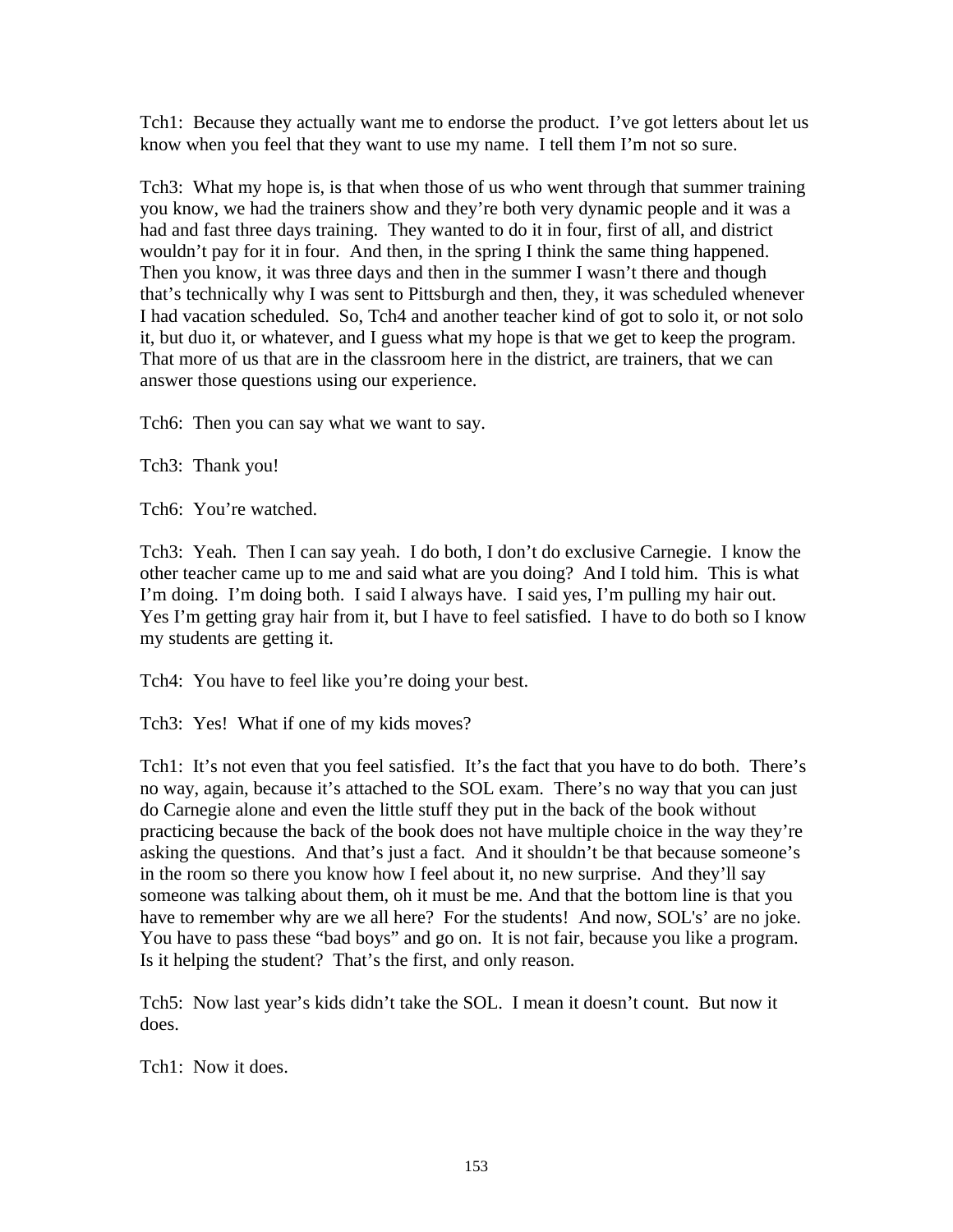Tch3: Most all of mine, I guess does.

Tch1: And the Intros now it matters!

Tch3: I think we were at a disadvantage last year by starting in October, because if I would have had that extra month then this year I would have had more time to play with it, too.

Tch5: We didn't know the program. We didn't and I didn't go through the whole thing. You know I didn't know what was on the whole thing.

Tch3: Well, you don't have time to go through the whole thing.

Tch5: Some people were much more organized that I was, but I just went through it day by day.

Tch3: So did I. And I didn't throw up a lot of traditional last year either.

Tch3: I did. This year is the only year I did. I mean we did our warm-up everyday and that was traditional and I did some multiple choice testing. Last year I did my final mostly traditional no, half and half of the multiple choice and you know, if I had it to do over again yeah, I would do a traditional SOL style question at the very beginning as a warm-up, every single day, even in Intro, but I truly threw my faith into the program and turned the pages and planned a couple of days ahead. If I was lucky maybe I knew what I was doing tomorrow and I had more sheets run off or whatever, but, you know, when Tch4 told me she was doing traditional and Carnegie you know, its like, I'm thinking that you must be busting your butt. You know you've got to be working way, way harder than I am to do all those things at the same time. And you know, this year, I got terrified when it got to be like a month from the SOL's and I'm going "oh, my God".

Tch1: I was there, too.

Tch3: Well, and I think that kind of across the board. All the other algebra teachers in the building were feeling the same way and I was, but you know, it's just like this big guillotine hanging over your head.

John: You've got the SOL guillotine hanging over your head and than you have the Carnegie on top of that?

Tch5: And then the other thing. Well you know, my building principal came into my classroom and says "Hey, this is the Carnegie group. We're all going to look at your scores." And they're like: What?

Tch1: What scores?

Everyone in unison: Their SOL scores!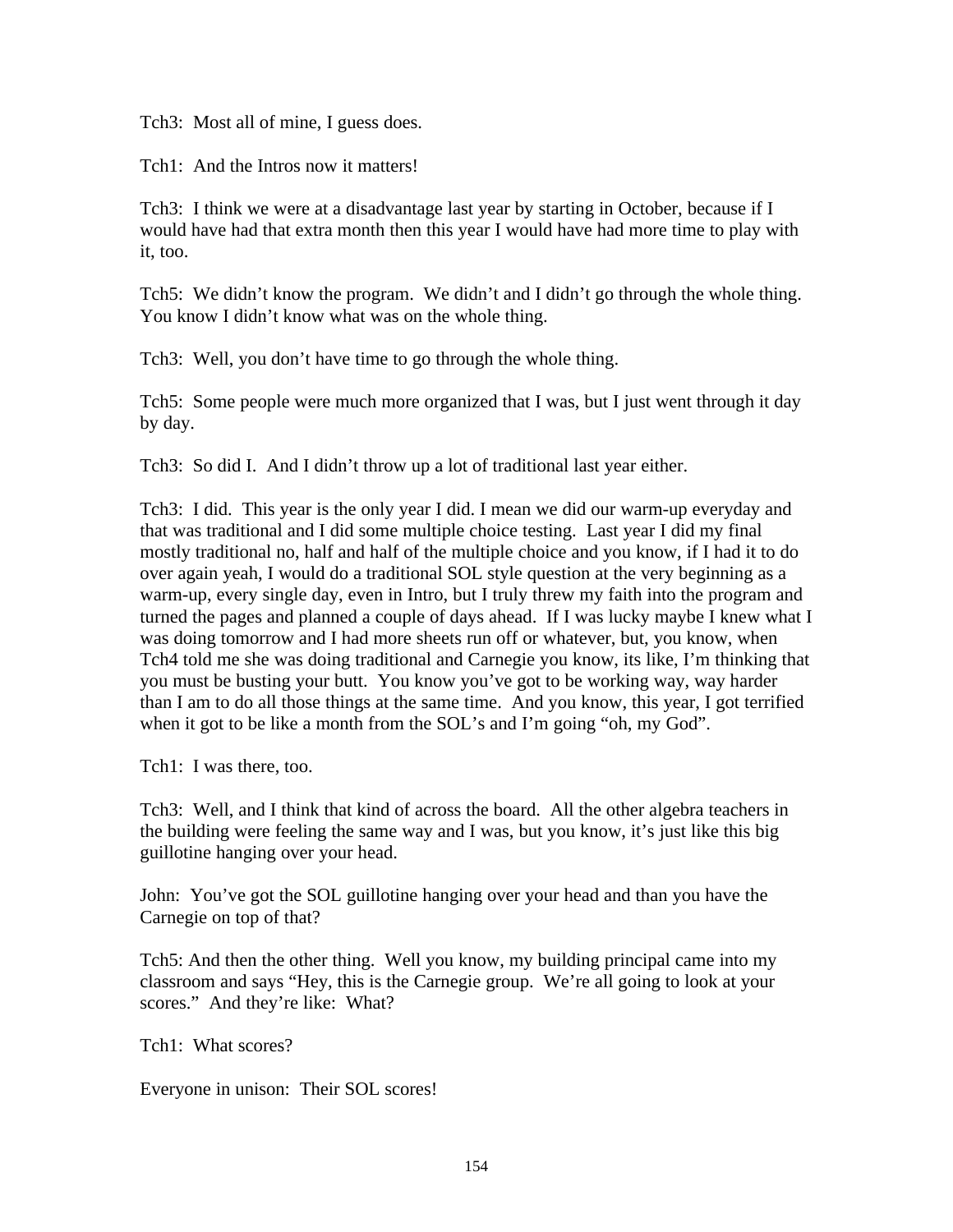Tch5: To see how you guys compare to everyone else. Okay, so first of all we have the stress of passing the SOL's, now all their scores are going to be compared.

Tch1: Well you knew that going into it.

Tch5: I know, but the kids were like—oh no. You know, so they're feeling enough stress already.

Tch3: I think my kids took it more seriously.

Tch1: My kids took it seriously because I told them that 75% was passing my class and if you pass the SOL I'll pass you. Uh huh, that's when they took it seriously. I had a couple that actually came up to me, and there so it's funny because I'm supposed to be Ms. Meanie and they'll see me in the hall and speak 50 million times. You know, and that's what cracks me up. They've really worked hard on the SOL and we had an auditor in the classroom which really added to the pressure so an assistant principal came in and made a statement about helping their scores stay up and that was kind of like a good thing. I don't know if it made any difference on paper, but at least they had the motivation and effort. We'll find out.

Tch4: I actually gave out a set of books for students to use at home for SOL practice and was told that I was not supposed to do that.

Tch3: I was using books ordered for the special education students as a resource and was told the same thing.

John: Well, is there anything else that you would like to add that hasn't come out? No? Then I appreciate all of your time and honesty. I will get a final draft to each of you as soon as I am finished. Thanks again, I couldn't have done this without you.